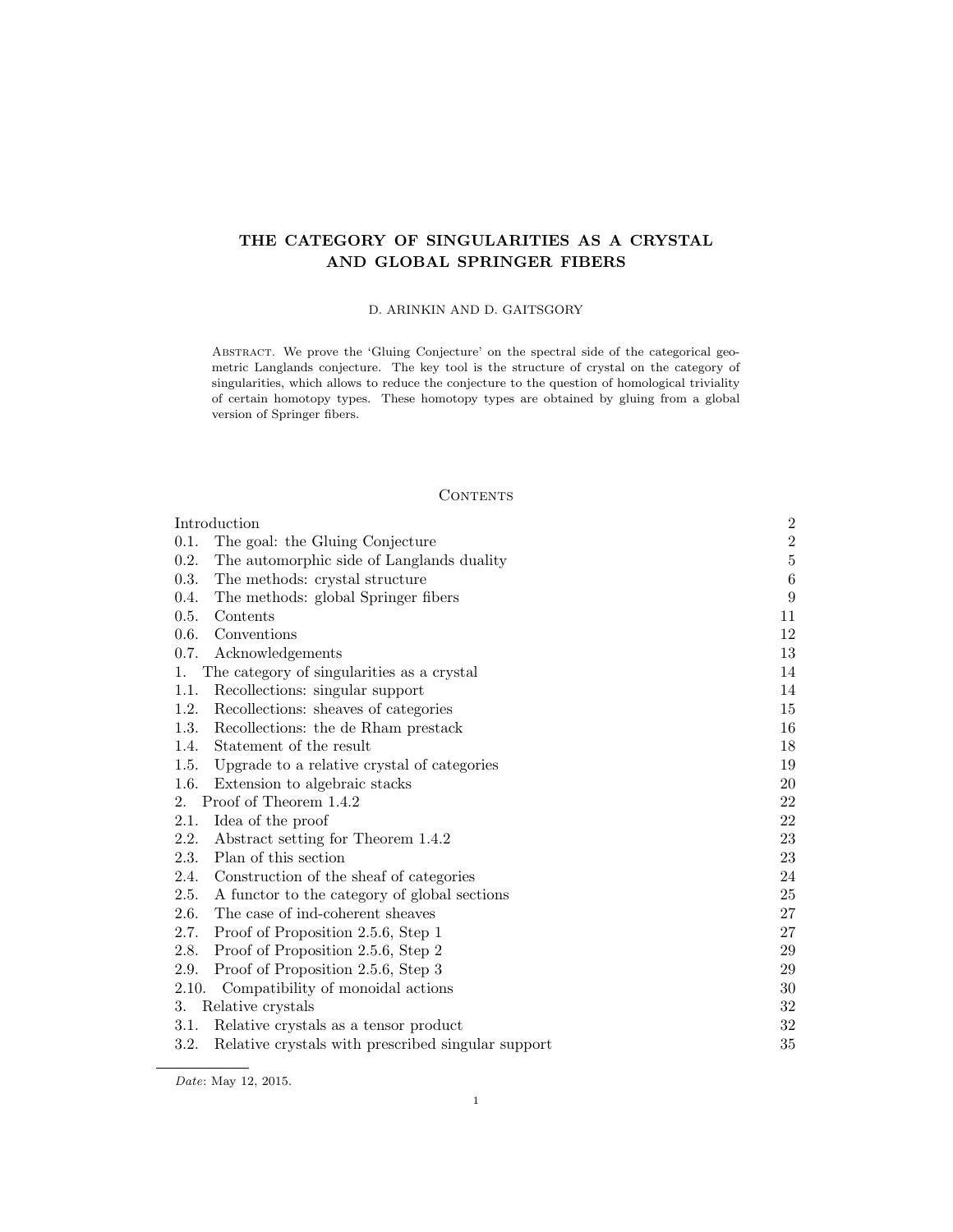D. ARINKIN AND D. GAITSGORY

| Proof of Theorem 3.2.9, Step 1<br>3.3.                         | 39     |
|----------------------------------------------------------------|--------|
| Proof of Theorem 3.2.9, Step 2<br>3.4.                         | 40     |
| A paradigm for gluing<br>4.                                    | 43     |
| Gluing and lax limits: a reminder<br>4.1.                      | 43     |
| 4.2.<br>Gluing of IndCoh                                       | 45     |
| The setting for the main theorem<br>4.3.                       | 46     |
| Gluing for D-modules<br>4.4.                                   | 47     |
| Proof of Theorem 4.4.5<br>5.                                   | 49     |
| A criterion for fully faithfulness<br>5.1.                     | 49     |
| 5.2.<br>Proof of Theorem 4.4.5, Step 0                         | 51     |
| 5.3.<br>Proof of Theorem 4.4.5, Step 1                         | 53     |
| 5.4.<br>Proof of Theorem 4.4.5, Step 2                         | 54     |
| Gluing for D-modules and homological contractibility<br>6.     | $55\,$ |
| 6.1.<br>D-modules on prestacks                                 | 56     |
| 6.2.<br>Explicit description of the left adjoint: a digression | 58     |
| 6.3.<br>Full faithfulness as homological contractibility       | 60     |
| Reduction to a homological contractibility statement<br>7.     | 62     |
| 7.1.<br>What do we need to show?                               | 62     |
| 7.2.<br>Reduction to another contractibility statement         | 65     |
| 7.3.<br>Proof of Proposition 7.2.4, Step 1                     | 67     |
| 7.4.<br>Proof of Proposition 7.2.4, Step 2                     | 68     |
| Schubert stratification<br>8.                                  | 69     |
| 8.1.<br>Conventions regarding roots                            | 69     |
| 8.2.<br>Some Weyl group combinatorics                          | 71     |
| 8.3.<br>Proof of Theorem 7.2.5: setting up the induction       | $72\,$ |
| Verifying Case $w = 1$<br>8.4.                                 | 74     |
| Verifying Case $w \neq 1$<br>8.5.                              | 75     |
| A proof via the Grothendieck-Springer correspondence<br>9.     | 77     |
| 9.1.<br>Making the nilpotent vary                              | 77     |
| 9.2.<br>Interpretaion via the Springer theory                  | 78     |
| Proof of Proposition 9.2.4<br>9.3.                             | 78     |
| References                                                     | 80     |

### **INTRODUCTION**

0.1. The goal: the Gluing Conjecture. The goal of this paper is to prove the 'Gluing Conjecture' ([Ga3, Conjecture 9.3.7]), which constitutes one of the main steps towards the proof of the categorical geometric Langlands conjecture. We give a precise statement of the result in Sect. 4.3 of the present paper. Here we describe it more informally.

0.1.1. Let  $X$  be a smooth and complete curve, and  $G$  a reductive group over an algebraically closed ground field  $k$  of characteristic 0. We work on the *spectral side* of geometric Langlands for G, which concerns the stack  $\text{LocSys}_G$  that classifies G-local systems on X.

As was suggested in [AG], the category on the spectral side of geometric Langlands is a certain modification of the category of quasi-coherent sheaves on  $LocSys_G$ . Namely, it is the full subcategory of  $IndCoh(LocSys<sub>G</sub>)$ , consisting of objects whose *singular support* is contained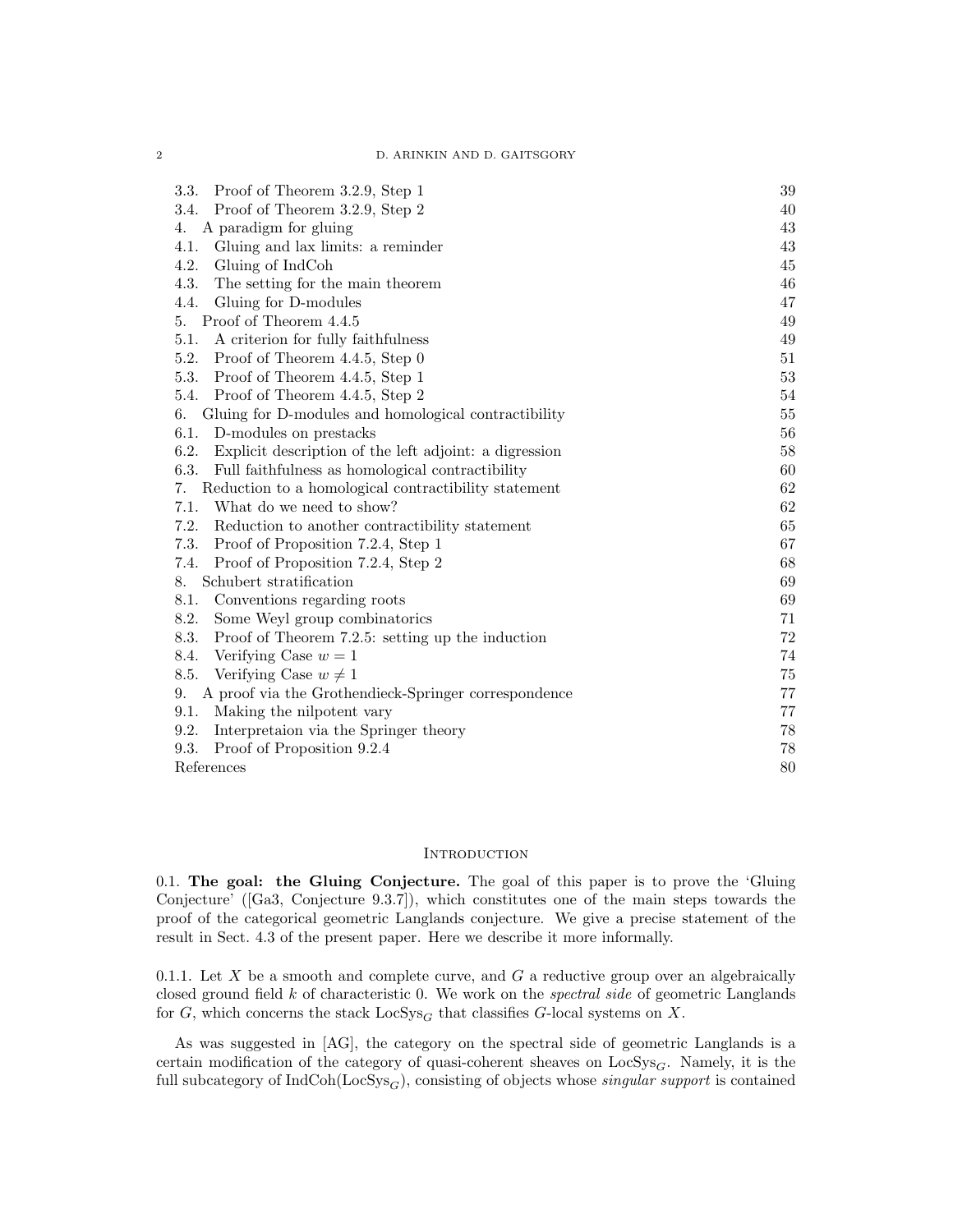in the global nilpotent cone. We refer the reader to [AG, Sect. 11], where the precise meaning of these words is explained.

The resulting category is denoted  $IndCoh_{Nilp_{glob}}(LocSys_G);$  the categorical geometric Langlands conjecture predicts an equivalence between  $\text{IndCoh}_{\text{Nilp}_{\text{glob}}}(\text{LocSys}_G)$  and the category D-mod(Bun<sub>G</sub><sup> $\circ$ </sup>) of D-modules on the stack Bun<sub>G</sub><sup> $\circ$ </sup> that classifies principal G<sup> $\circ$ </sup>-bundles on X (here  $\tilde{G}$  is the Langlands dual group of  $G$ ).

The category  $IndCoh_{Nilp_{\text{glob}}}(LocSys_G)$  contains the usual category  $QCoh(LocSys_G)$  of quasicoherent sheaves as a full subcategory.

The Gluing Conjecture aims to express  $\text{IndCoh}_{\text{Nilp}_{\text{glob}}}(\text{LocSys}_G)$  in terms of the categories  $QCoh(LocSys_P)$ , where P runs through the set of standard parabolic subgroups of G (including  $P = G$ ). Essentially, the goal is to compensate for the modification

$$
\text{QCoh}(\text{LocSys}_G) \leadsto \text{IndCoh}_{\text{Nilp}_{\text{glob}}}(\text{LocSys}_G)
$$

by considering all parabolic subgroups of  $G$ , and working with usual quasi-coherent sheaves on the corresponding moduli stacks.

0.1.2. More precisely, for a standard parabolic  $P$ , there is a natural map

(0.1)  $\text{LocSys}_P \rightarrow \text{LocSys}_G$ 

induced by the embedding  $P \hookrightarrow G$ . We consider the category of quasi-coherent sheaves on  $LocSys<sub>P</sub>$ , equipped with a connection along the fibers of (0.1); denote this category temporarily by  $\mathrm{QCoh}(\mathrm{LocSys}_P)_{\mathrm{conn}/\mathrm{LocSys}_G$ .

Below we make a brief digression to explain what exactly we mean by such a category. As this may appear too technical for an introduction, the reader may choose to skip the explanation, take the existence of a well-defined category  $Q\text{Coh}(\text{LocSys}_P)_{\text{conn}/\text{LocSys}_G}$  on faith, and proceed to Sect. 0.1.4.

0.1.3. First off, it is impossible to makes sense of 'quasi-coherent sheaves on a stack equipped with a connection along a fibration' without resorting to derived algebraic geometry<sup>1</sup>. So, for the rest of the introduction, when we say 'scheme' (reps., 'algebraic stack', 'prestack'), we mean a derived scheme (reps., derived algebraic stack, prestack within derived algebraic geometry).

It is more natural to consider ind-coherent sheaves first. Given a map of prestacks  $f: \mathcal{Z} \to \mathcal{Y}$ , we let IndCoh( $\mathcal{Z}_{\text{conn }/y}$  be the category of ind-coherent sheaves on  $\mathcal Z$  equipped with a connection along the fibers of  $f$ , which we define to be

$$
\operatorname{IndCoh}(\mathcal{Z})_{\operatorname{conn}/\mathcal{Y}}:=\operatorname{IndCoh}(\mathcal{Z}_{\operatorname{dR}}\underset{\mathcal{Y}_{\operatorname{dR}}}{\times}\mathcal{Y}).
$$

Here IndCoh(W) is the category of ind-coherent sheaves on a prestack  $W$  (which is defined for any prestack locally almost of finite type, see [Ga1, Sect. 10]), and  $W_{\rm dR}$  is the de Rham prestack corresponding to a prestack  $W$  (see Sect. 1.3).

Pullback along the map  $\mathcal{Z} \to \mathcal{Z}_{\text{dR}} \underset{\mathcal{Y}_{\text{dR}}}{\times} \mathcal{Y}$  defines a functor

$$
\operatorname{IndCoh}(\mathcal Z_{\mathrm{dR}}\underset{\mathcal Y_{\mathrm{dR}}}{\times}\mathcal Y)\to\operatorname{IndCoh}(\mathcal Z),
$$

which can be viewed as the functor of forgetting the connection.

Suppose now that  $\mathcal Z$  is a quasi-smooth algebraic stack (a.k.a. derived locally complete intersection); see [AG, Sect. 8.1] for the definition. For example,  $\mathcal{Z} = \text{LocSys}_P$  is quasi-smooth. We

<sup>1</sup>Unless some very stringent smoothness conditions are satisfied, such as the map being smooth and schematic.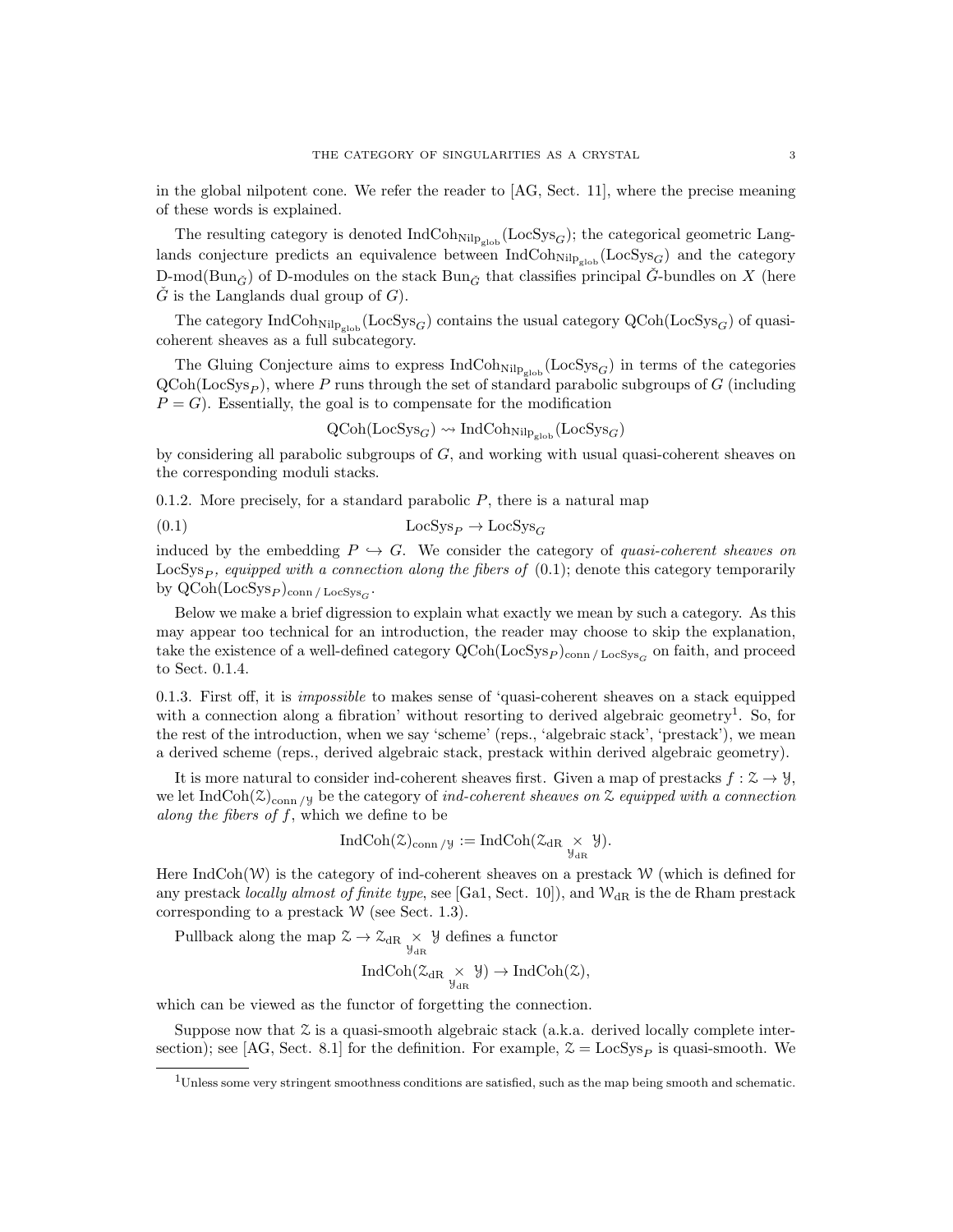then define the full subcategory  $QCoh(\mathcal{Z})_{conn / \mathcal{Y}} \subset IndCoh(\mathcal{Z})_{conn / \mathcal{Y}}$  of quasi-coherent sheaves on  $\mathfrak X$  equipped with a connection along the fibers of f by the condition that it fits into the following pullback diagram of categories:

$$
\begin{array}{ccc}\n\text{QCoh}(\mathcal{Z})_{\text{conn}}/\mathcal{Y} & \longrightarrow \text{IndCoh}(\mathcal{Z})_{\text{conn}}/\mathcal{Y} \\
\downarrow & \downarrow & \downarrow \\
\text{QCoh}(\mathcal{Z}) & \xrightarrow{\Xi_{\mathcal{Z}}} & \text{IndCoh}(\mathcal{Z}).\n\end{array}
$$

Here  $\Xi_{\mathcal{Z}}$  is the tautological functor of embedding QCoh into IndCoh of [Ga1, Sect. 1.5] (extended to algebraic stacks in [Ga1, Sect. 11.7.3]). Note that the essential image of  $\Xi_{\mathcal{Z}}$  is the full subcategory of objects with zero singular support, see [AG, Corollary 8.2.8].

0.1.4. Returning to the situation of  $LocSys<sub>G</sub>$ , the assignment

$$
P \leadsto \text{QCoh}(\text{LocSys}_P)_{\text{conn}/\text{LocSys}_G
$$

can be viewed as a diagram of categories, indexed by the poset  $Par(G)$  of standard parabolics of G.

Hence, we can talk about the category

(0.2) 
$$
\text{Glue}(\text{QCoh}(\text{LocSys}_P)_{\text{conn}/\text{LocSys}_G}, P \in \text{Par}(G)),
$$

obtained by *gluing* the categories  $QCoh(LocSys_P)_{conn / LocSys_G}$ . The definition of the operation of gluing is reminded in Sect. 4.1.

The name 'gluing' is motivated by the following example: given a stratified topological space  $Y = \bigcup_{a \in A} Y_a$  for a finite poset A, there is an equivalence between the category Shv $(Y)$  of sheaves on Y and the glued category  $\text{Glue}(\text{Shv}(Y_a), a \in A)$ , see Example 4.1.7.

Informally, an object of (0.2) is a collection of objects

$$
\mathcal{F}_P \in \mathrm{QCoh}(\mathrm{LocSys}_P)_{\mathrm{conn}/\mathrm{LocSys}_G} \quad \text{for all } P \in \mathrm{Par}(G),
$$

plus a homotopy-coherent system of compatibility maps (but not necessarily isomorphisms)

 $\mathcal{F}_{P_2}|_{\operatorname{LocSys}_{P_1}} \to \mathcal{F}_{P_1} \text{ for all } P_1 \subset P_2.$ 

0.1.5. For every  $P$ , pullback defines a functor

$$
\text{IndCoh}(\text{LocSys}_G) \to \text{IndCoh}(\text{LocSys}_P)_{\text{conn}/\text{LocSys}_G.
$$

Consider the composition

$$
\begin{aligned} \text{IndCoh}_{\text{Nilp}_{\text{glob}}}(\text{LocSys}_G) &\hookrightarrow \text{IndCoh}(\text{LocSys}_G) \rightarrow \\ &\to \text{IndCoh}(\text{LocSys}_P)_{\text{conn}\,/\, \text{LocSys}_G \rightarrow \text{QCoh}(\text{LocSys}_P)_{\text{conn}\,/\, \text{LocSys}_G}, \end{aligned}
$$

where the last arrow is the right adjoint to the inclusion

 $\mathrm{QCoh}(\mathrm{LocSys}_P)_{\mathrm{conn}\,/\, \mathrm{LocSys}_G} \hookrightarrow \mathrm{IndCoh}(\mathrm{LocSys}_P)_{\mathrm{conn}\,/\, \mathrm{LocSys}_G}.$ 

As  $P \in \text{Par}(G)$  varies, we obtain a functor

$$
(0.3) \qquad \text{IndCoh}_{\text{Nilp}_{\text{glob}}}(\text{LocSys}_G) \to \text{Glue}(\text{QCoh}(\text{LocSys}_P)_{\text{conn}/\text{LocSys}_G, P \in \text{Par}(G)).
$$

The Gluing Conjecture reads:

Conjecture 0.1.6. The functor (0.3) is fully faithful.

As was mentioned earlier, the goal of the present paper is to prove this conjecture.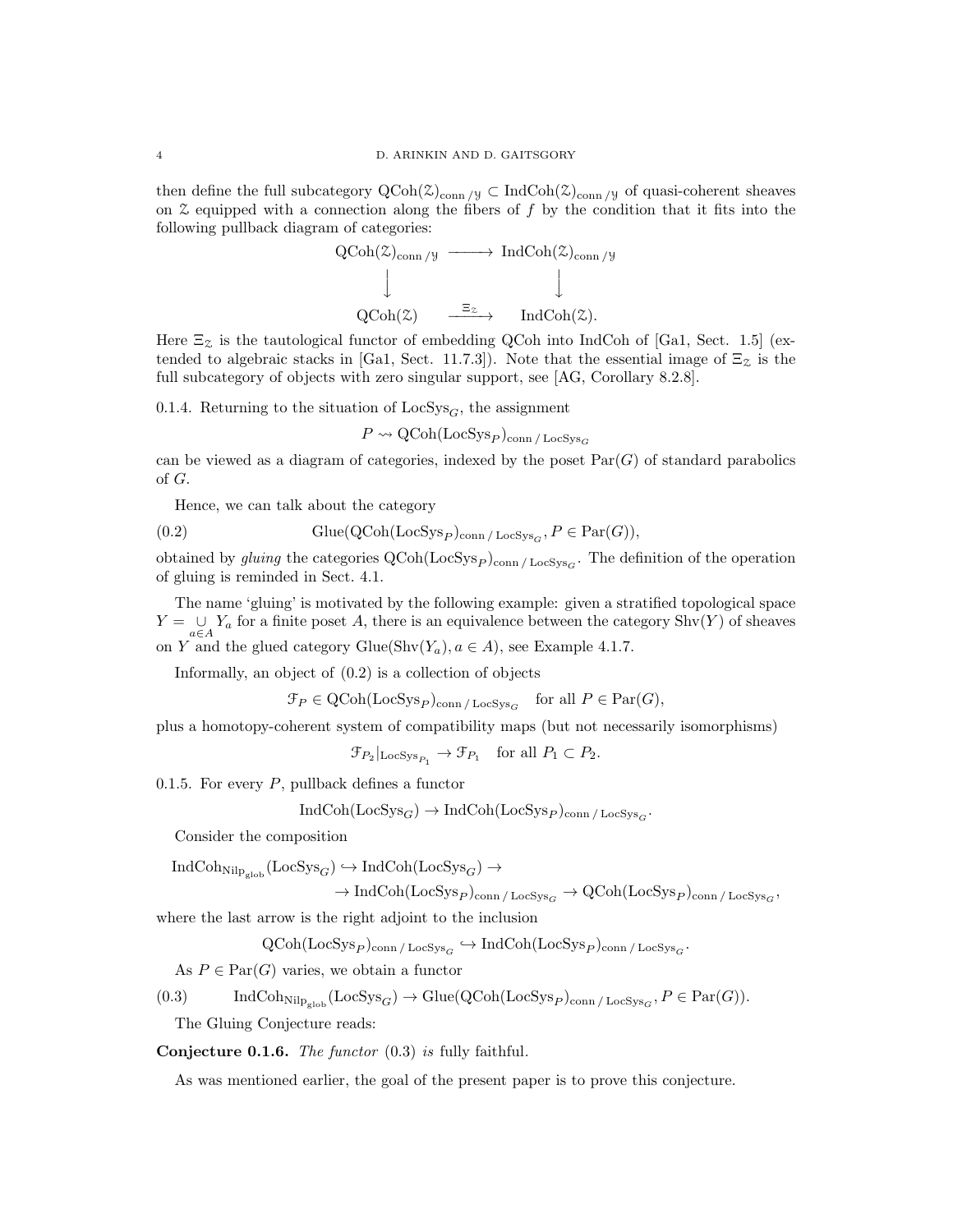0.2. The automorphic side of Langlands duality. Let us now explain the counterpart of the Gluing Conjecture on the automorphic side of the categorical geometric Langlands conjecture.

As the contents of this subsection play a motivational role only, the reader may skip it and proceed to Sect. 0.3.

0.2.1. On the automorphic side of the categorical Langlands conjecture, we are dealing with the category D-mod( $\text{Bun}_{\tilde{C}}$ ). As explained in [Ga3, Sect. 8], the category is equipped with the functor of extended Whittaker coefficient

$$
\text{W-coeff}^{\text{ext}}_{\check{G},\check{G}}: \text{D-mod}(\text{Bun}_{\check{G}}) \to \text{Whit}^{\text{ext}}(\check{G},\check{G}),
$$

where Whitext $(\check{G}, \check{G})$  is the extended Whittaker category.

Recall that the category Whit<sup>ext</sup> $(\check{G}, \check{G})$  is obtained by gluing:

 $\text{Whit}^{\text{ext}}(\check{G}, \check{G}) \simeq \text{Glue}(\text{Whit}(\check{G}, \check{P}), P \in \text{Par}(G)),$ 

where for a parabolic P, we denote by Whit( $\check{G}, \check{P}$ ) the P-degenerate Whittaker category (see [Ga3, Sect. 7]).

For example, for  $P = G$ , the category Whit $(\check{G}, \check{G})$  is the usual (that is, non-degenerate) Whittaker category of [Ga3, Sect. 5], and for  $P = B$ , the category Whit $(\check{G}, \check{B})$  is the *principal* series category  $I(\tilde{G}, \tilde{B})$  of [Ga3, Sect. 6].

0.2.2. In [Ga3] there were formulated several 'quasi-theorems'<sup>2</sup> that jointly provide a canonically defined fully faithful functor

$$
\text{Glue}(\text{QCoh}(\text{LocSys}_P)_{\text{conn}/\text{LocSys}_G}, P \in \text{Par}(G)) \hookrightarrow
$$
  

$$
\text{Glue}(\text{Whit}(\check{G}, \check{P}), P \in \text{Par}(G)) \simeq \text{Whit}^{\text{ext}}(\check{G}, \check{G}).
$$

Assuming the quasi-theorems hold, we obtain a diagram

$$
\text{Glue}(\text{QCoh}(\text{LocSys}_P)_{\text{conn}/\text{LocSys}_G}, P \in \text{Par}(G)) \longrightarrow \text{Whit}^{\text{ext}}(\check{G}, \check{G})
$$
\n
$$
(0.4) \qquad (0.3) \qquad \qquad \uparrow \qquad \qquad \uparrow \qquad \qquad \uparrow \qquad \qquad \downarrow \qquad \qquad \uparrow \qquad \qquad \downarrow \qquad \qquad \downarrow \qquad \qquad \downarrow \qquad \qquad \downarrow \qquad \qquad \downarrow \qquad \qquad \downarrow \qquad \qquad \downarrow \qquad \qquad \downarrow \qquad \qquad \downarrow \qquad \qquad \downarrow \qquad \qquad \downarrow \qquad \qquad \downarrow \qquad \qquad \downarrow \qquad \qquad \downarrow \qquad \qquad \downarrow \qquad \qquad \downarrow \qquad \qquad \downarrow \qquad \qquad \downarrow \qquad \qquad \downarrow \qquad \qquad \downarrow \qquad \qquad \downarrow \qquad \qquad \downarrow \qquad \qquad \downarrow \qquad \qquad \downarrow \qquad \qquad \downarrow \qquad \qquad \downarrow \qquad \qquad \downarrow \qquad \qquad \downarrow \qquad \qquad \downarrow \qquad \qquad \downarrow \qquad \qquad \downarrow \qquad \qquad \downarrow \qquad \qquad \downarrow \qquad \qquad \downarrow \qquad \qquad \downarrow \qquad \qquad \downarrow \qquad \qquad \downarrow \qquad \qquad \downarrow \qquad \qquad \downarrow \qquad \qquad \downarrow \qquad \qquad \downarrow \qquad \qquad \downarrow \qquad \qquad \downarrow \qquad \qquad \downarrow \qquad \qquad \downarrow \qquad \qquad \downarrow \qquad \qquad \downarrow \qquad \qquad \downarrow \qquad \qquad \downarrow \qquad \qquad \downarrow \qquad \qquad \downarrow \qquad \qquad \downarrow \qquad \qquad \downarrow \qquad \qquad \downarrow \qquad \qquad \downarrow \qquad \qquad \downarrow \qquad \qquad \downarrow \qquad \qquad \downarrow \qquad \qquad \downarrow \qquad \qquad \downarrow \qquad \qquad \downarrow \qquad \qquad \downarrow \qquad \qquad \downarrow \qquad \qquad \downarrow \qquad \qquad \downarrow \qquad \qquad \downarrow \qquad \qquad \downarrow \qquad \qquad \downarrow \qquad \qquad \downarrow \qquad \
$$

The categorical Langlands conjecture claims that there exists an equivalence

$$
\mathbb{L}_G : \mathrm{IndCoh}_{\mathrm{Nilp}_\mathrm{glob}}(\mathrm{LocSys}_G) \to \mathrm{D\text{-}mod}(\mathrm{Bun}_{\check{G}})
$$

complementing (0.4) to a commutative diagram.

In [Ga3], the following strategy for proving the categorical Langlands conjecture is suggested. First, one would show that the vertical arrows of (0.4) are fully faithful. Then, one would identify the essential images of  $IndCoh_{Nilp_{glob}}(LocSys_{\tilde{G}})$  and  $D-mod(Bun_{\tilde{G}})$  in Whitext $(\tilde{G}, \tilde{G})$ by using some explicit generators of both categories.

 ${}^{2}_{\text{Bv}}$  'quasi-theorems' we mean plausible statements within reach of current methods.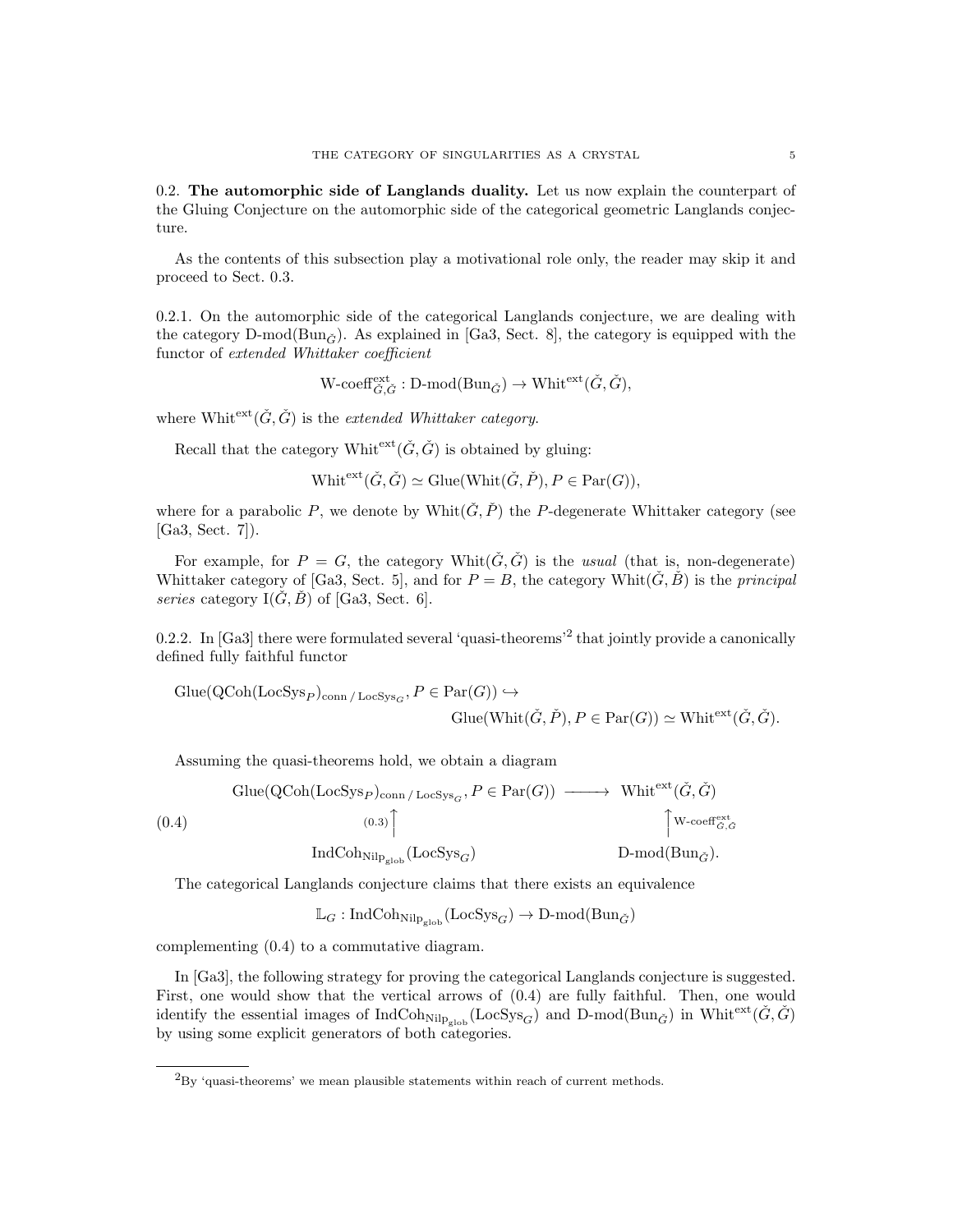0.2.3. Thus, one of the key steps in the proof of the categorical Langlands conjecture is to show that the vertical arrows in (0.4) are fully faithful. At this point, we do not know whether the functor W-coeff<sup>ext</sup><sub> $\check{G}, \check{G}$ </sub> (the right vertical arrow of the diagram) is fully faithful for an arbitrary group G; for  $G = GL_n$ , it is a theorem, established in [Be].

On the other hand, the full faithfulness of the functor  $(0.3)$  (the left vertical arrow) is precisely the Gluing Conjecture, which we prove in the present paper.

0.3. The methods: crystal structure. We derive the Gluing Conjecture from a topological statement. Informally, the key idea is to study both sides 'microlocally.' The word 'microlocally' refers here to the correspondence between ind-coherent sheaves on a quasi-smooth scheme (or a stack) Y and conical subsets in the 'scheme of singularities'  $\text{Sing}(Y)$ . We then relate certain categories obtained by gluing categories of ind-coherent (and quasi-coherent) sheaves to homotopy types obtained by gluing conical subsets of schemes of singularities. In particular, this applies to the category (0.2): as a result, the Gluing Conjecture reduces to homological triviality of certain homotopy types. Let us provide some details.

0.3.1. In  $[AG, Sect. 2.3],$  we explain how to associate to a quasi-smooth scheme Y a classical scheme of singularities  $\text{Sing}(Y)$  equipped with a  $\mathbb{G}_m$ -action. The scheme  $\text{Sing}(Y)$  measures how far Y is from being smooth.

The main construction of the paper [AG] assigns to an object  $\mathcal{F} \in \text{IndCoh}(Y)$  its singular support, denoted  $\text{SingSupp}(\mathcal{F})$ , which is a conical Zariski-closed subscheme of  $\text{Sing}(Y)$ .

It is technically easier for us to work with the category of singularities  $\overrightarrow{IndCoh}(Y)$  instead of  $IndCoh(Y)$ , where

$$
\mathop{\mathrm{Ind}}\nolimits\limits^{\circ}\mathop{\mathrm{Coh}}\nolimits(Y):=\mathop{\mathrm{Ind}}\nolimits\mathop{\mathrm{Coh}}\nolimits(Y)/\mathop{\mathrm{QCoh}}\nolimits(Y).
$$

To an object  $\mathcal{F} \in \text{Ind}\mathrm{Coh}(Y)$  we can attach its singular support  $\mathbb{P} \text{SingSupp}(\mathcal{F})$ , which is now a closed subscheme of the projectivization  $\mathbb{P}$ Sing(Y) of Sing(Y), see also [Ste].

A key observation, articulated in Sect. 1 of the present paper is that the assignment

 $\mathcal{F} \rightsquigarrow \mathbb{P}$  SingSupp $(\mathcal{F})$ 

can be upgraded to a certain categorical structure:  $\overrightarrow{IndCoh}(Y)$  is in fact a *crystal of categories* over  $\mathbb{P} \text{Sing}(Y)$  (Theorem 1.4.2). Here is a reformulation of this statement:

Theorem 0.3.2. There exists a canonical action of the (symmetric) monoidal category  $D\text{-mod}(\mathbb{P}\operatorname{Sing}(Y))$  on  $\operatorname{Ind}\operatorname{Coh}(Y)$ .

In other words, this theorem says that  $Ind\operatorname{Coh}(Z)$  can be 'localized' onto  $\mathbb{P}$  Sing(Z).

0.3.3. The Gluing Conjecture concerns categories of sheaves with connection along fibers of a morphism. Let us define versions of the categories  $\text{IndCoh}(Z)$ ,  $\text{QCoh}(Z)$ , and  $\text{Ind}\text{Coh}(Z)$  for sheaves with connection.

Let  $f: Z \to Y$  be a map of schemes. Consider the category

$$
\operatorname{IndCoh}(Z)_{\operatorname{conn}/Y} := \operatorname{IndCoh}(Z_{\operatorname{dR}} \underset{Y_{\operatorname{dR}}}{\times} Y),
$$

introduced above.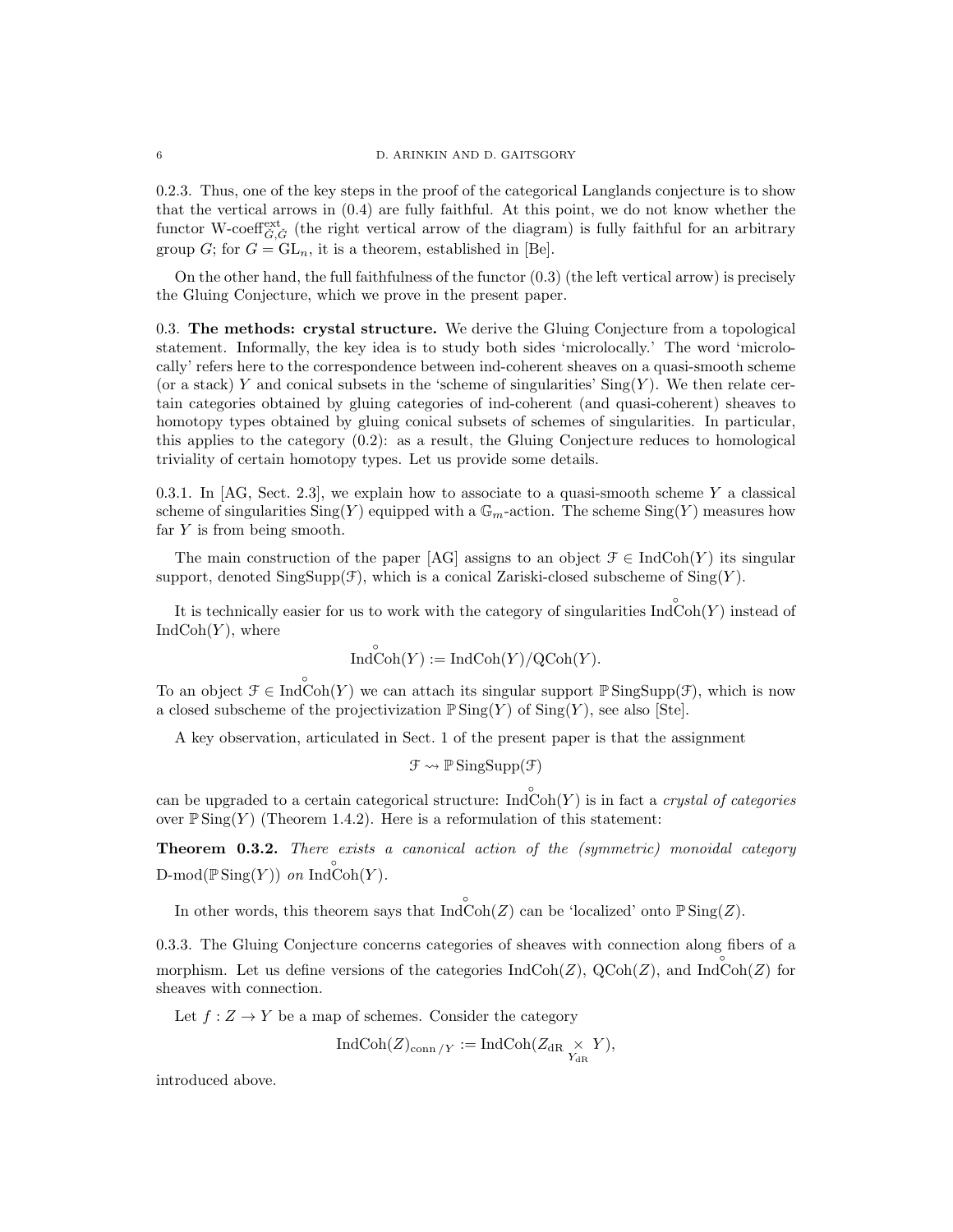In Sect. 3.1 (Proposition 3.1.2), we show that this category identifies with

$$
\operatorname{QCoh}(Z_{\operatorname{dR} \underset{Y_{\operatorname{dR}}}{\times} Y) \underset{\operatorname{QCoh}(Y)}{\otimes} \operatorname{IndCoh}(Y),
$$

and therefore contains

$$
\operatorname{QCoh}(Z_{\operatorname{dR} \underset{Y_{\operatorname{dR}}}{\times} Y) \simeq \operatorname{QCoh}(Z_{\operatorname{dR} \underset{Y_{\operatorname{dR}}}{\times} Y) \underset{\operatorname{QCoh}(Y)}{\otimes} \operatorname{QCoh}(Y)
$$

as a full subcategory.

We are interested in the quotient  $IndCoh(Z_{dR} \times Y)/QCoh(Z_{dR} \times Y)$ , which can be thought of as a version of the category of singularities.

Assume now that  $Y$  is quasi-smooth. In this case, we show in Sect. 3.1 (Proposition 3.1.8), that the above quotient can be expressed in terms of  $\overrightarrow{IndCoh}(Y)$  by a *topological operation* using the above-mentioned crystal structure on  $\overrightarrow{IndCoh}(Y)$ . Namely, we have

$$
(0.5)\ \ \mathrm{IndCoh}(Z_{\mathrm{dR}}\underset{Y_{\mathrm{dR}}}{\times}Y)/\mathrm{QCoh}(Z_{\mathrm{dR}}\underset{Y_{\mathrm{dR}}}{\times}Y)\simeq \mathrm{D\text{-}mod}(Z\times\mathbb{P}\operatorname{Sing}(Y))\underset{\mathrm{D\text{-}mod}(\mathbb{P}\operatorname{Sing}(Y))}{\otimes}\mathrm{Ind\text{\rm Coh}}(Y).
$$

The word 'topological' refers to the fact that we are dealing with D-modules rather than (quasi)-coherent sheaves.

0.3.4. Assume now that in the above situation the scheme Z is quasi-smooth as well. Recall from [AG, Sect. 2.4] that in this case we have a canonically defined map

$$
Sing(f): Z \underset{Y}{\times} Sing(Y) \to Sing(Z),
$$

called the singular codifferential of f.

Furthermore, recall the category

$$
\operatorname{QCoh}(Z)_{\operatorname{conn}/Y} \subset \operatorname{IndCoh}(Z_{\operatorname{dR}} \underset{Y_{\operatorname{dR}}}{\times} Y).
$$

We have:

$$
\operatorname{QCoh}(Z_{\operatorname{dR}} \underset{Y_{\operatorname{dR}}}{\times} Y) \subset \operatorname{QCoh}(Z)_{\operatorname{conn}/Y} \subset \operatorname{IndCoh}(Z_{\operatorname{dR}} \underset{Y_{\operatorname{dR}}}{\times} Y),
$$

where all the inclusions are, generally speaking, strict.

The key point for us is that the quotient

$$
\operatorname{QCoh}(Z)_{\operatorname{conn}/Y}/\operatorname{QCoh}(Z_{\operatorname{dR}}\underset{Y_{\operatorname{dR}}}{\times}Y)\subset\operatorname{IndCoh}(Z_{\operatorname{dR}}\underset{Y_{\operatorname{dR}}}{\times}Y)/\operatorname{QCoh}(Z_{\operatorname{dR}}\underset{Y_{\operatorname{dR}}}{\times}Y)
$$

can be described explicitly in topological terms using the equivalence  $(0.5)$ . Namely, in Theorem 3.2.9 we prove:

**Theorem 0.3.5.** Under the identification  $(0.5)$ , the full subcategory

$$
\operatorname{QCoh}(Z)_{\operatorname{conn}/Y}/\operatorname{QCoh}(Z_{\operatorname{dR}}\underset{Y_{\operatorname{dR}}}{\times}Y)\subset\operatorname{IndCoh}(Z_{\operatorname{dR}}\underset{Y_{\operatorname{dR}}}{\times}Y)/\operatorname{QCoh}(Z_{\operatorname{dR}}\underset{Y_{\operatorname{dR}}}{\times}Y)
$$

corresponds to

$$
\begin{array}{ll}\text{D-mod}(\mathbb{P}(\mathrm{Sing}(f)^{-1}(\{0\})))\underset{\text{D-mod}(\mathbb{P}\,\mathrm{Sing}(Y))}{\otimes}\;\; \mathrm{Ind}\overset{\circ}{\mathrm{Coh}}(Y)\subset\\ &\qquad \qquad \mathrm{D-mod}(Z\times \mathbb{P}\,\mathrm{Sing}(Y))\underset{\text{D-mod}(\mathbb{P}\,\mathrm{Sing}(Y))}{\otimes}\;\; \mathrm{Ind}\overset{\circ}{\mathrm{Coh}}(Y).\end{array}
$$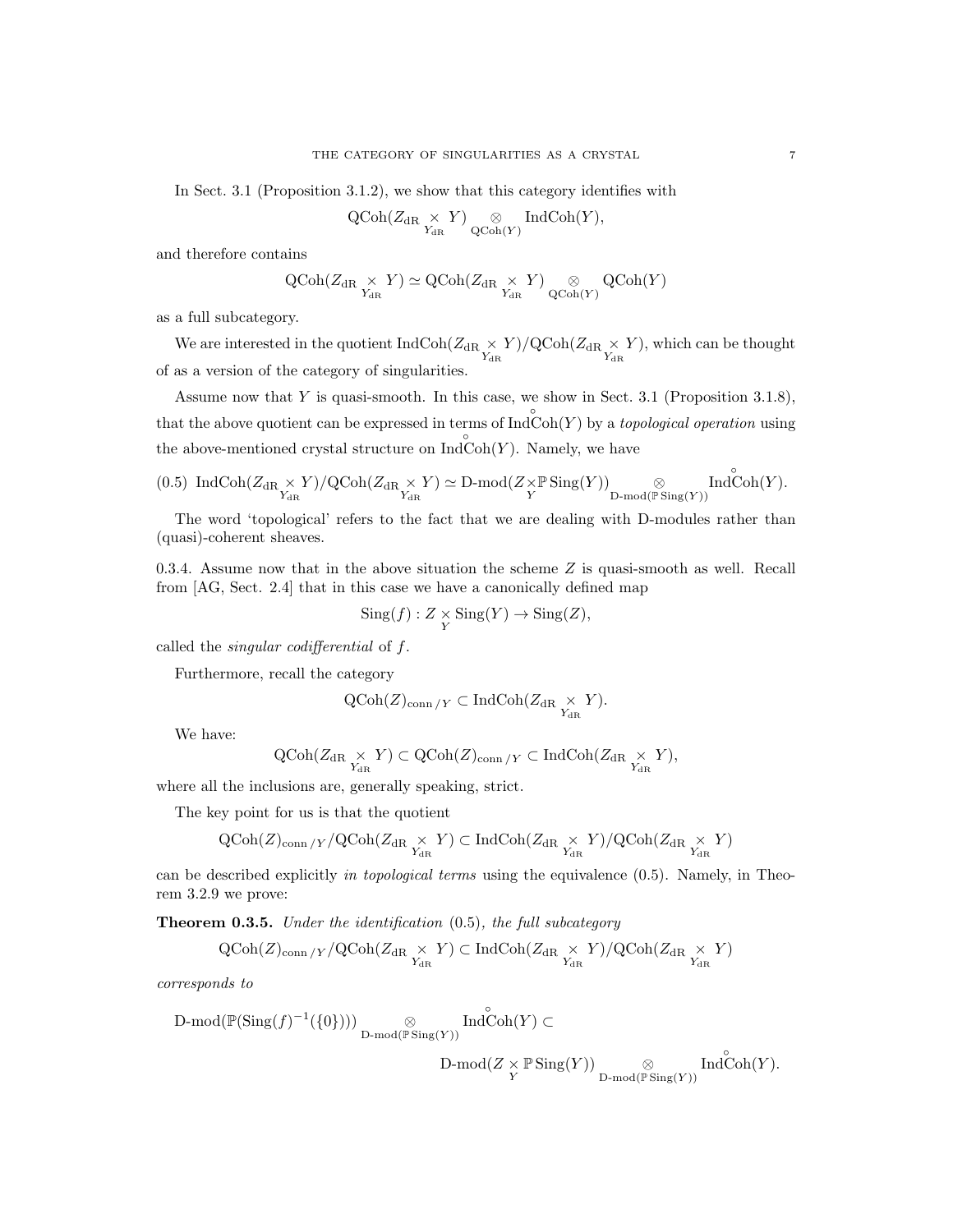In particular, we have a canonical equivalence:

(0.6) 
$$
QCoh(Z)_{conn/Y}/QCoh(Z_{dR} \times Y) \simeq
$$
  

$$
\simeq D-mod(\mathbb{P}(\mathrm{Sing}(f)^{-1}(\{0\})))_{D-mod(\mathbb{P}(\mathrm{Sing}(Y))}\mathrm{Ind}\mathrm{Coh}(Y).
$$

0.3.6. We have now set up an abstract framework for handling Conjecture 0.1.6. For simplicity, we work with schemes rather than stacks.

Let  $Z_i \stackrel{f_i}{\to} Y$  be a diagram of quasi-smooth schemes, indexed by some category I. Suppose that the maps  $f_i$  are proper. Let  $\mathcal{N} \subset \text{Sing}(Y)$  be a fixed conical Zariski-closed subset. For each  $i \in I$ , we consider the composition

$$
\operatorname{IndCoh}_{\mathcal{N}}(Y) \hookrightarrow \operatorname{IndCoh}(Y) \to \operatorname{IndCoh}(Z_i)_{\operatorname{conn}/Y} \to \operatorname{QCoh}(Z_i)_{\operatorname{conn}/Y}.
$$

Taken together, these functors yield a functor

(0.7) 
$$
\operatorname{IndCoh}_{\mathcal{N}}(Y) \to \operatorname{Glue}(\operatorname{QCoh}(Z_i)_{\operatorname{conn}/Y}, i \in I).
$$

We want to determine whether (0.7) is fully faithful.

In Theorem 4.4.5 we prove the following sufficient condition.

Theorem 0.3.7. Suppose the following two conditions hold:

(1) The corresponding functor

$$
\operatorname{QCoh}(Y) \to \lim_{i} \operatorname{QCoh}(Z_{i, \mathrm{dR}} \underset{Y_{\mathrm{dR}}}{\times} Y)
$$

is fully faithful.

(2) the corresponding functor

(0.8) 
$$
\text{D-mod}(\mathbb{P}(\mathbb{N})) \to \text{Glue}(\text{D-mod}(\mathbb{P}(\text{Sing}(f_i)^{-1}(\{0\}))), i \in I)
$$

is fully faithful.

Then the functor (0.7) is fully faithful as well.

Let us note that in the formation of the category Glue  $(D\text{-mod}(\mathbb{P}(\text{Sing}(f_i)^{-1}(\{0\}))), i \in I)$ , the functors

$$
\text{D-mod}(\mathbb{P}(\text{Sing}(f_j)^{-1}(\{0\})) \to \text{D-mod}(\mathbb{P}(\text{Sing}(f_i)^{-1}(\{0\}))
$$

for an arrow  $i \rightarrow j$  in I are not mere pullbacks, but rather are given by pull-push along the correspondence

$$
Z_i \underset{Z_j}{\times} \mathbb{P}(\text{Sing}(f_j)^{-1}(\{0\}) \longrightarrow \mathbb{P}(\text{Sing}(f_i)^{-1}(\{0\}))
$$
  

$$
\downarrow
$$
  

$$
\mathbb{P}(\text{Sing}(f_j)^{-1}(\{0\}).
$$

0.3.8. Finally, assume that in the above situation, the schemes  $Z_i$  are proper over Y. In this case, in Corollary 6.3.8 we show that the question of full faithfulness of the functor (0.8) can be reduced to that of homological contractibility of certain homotopy types.

Namely, for a k-point  $\nu \in \mathcal{N}$  let  $W_{i,\nu}$  denote the preimage of  $\nu$  under the map

$$
\operatorname{Sing}(f_i)^{-1}(\{0\}) \hookrightarrow Z_i \underset{Y}{\times} \operatorname{Sing}(Y) \to \operatorname{Sing}(Y).
$$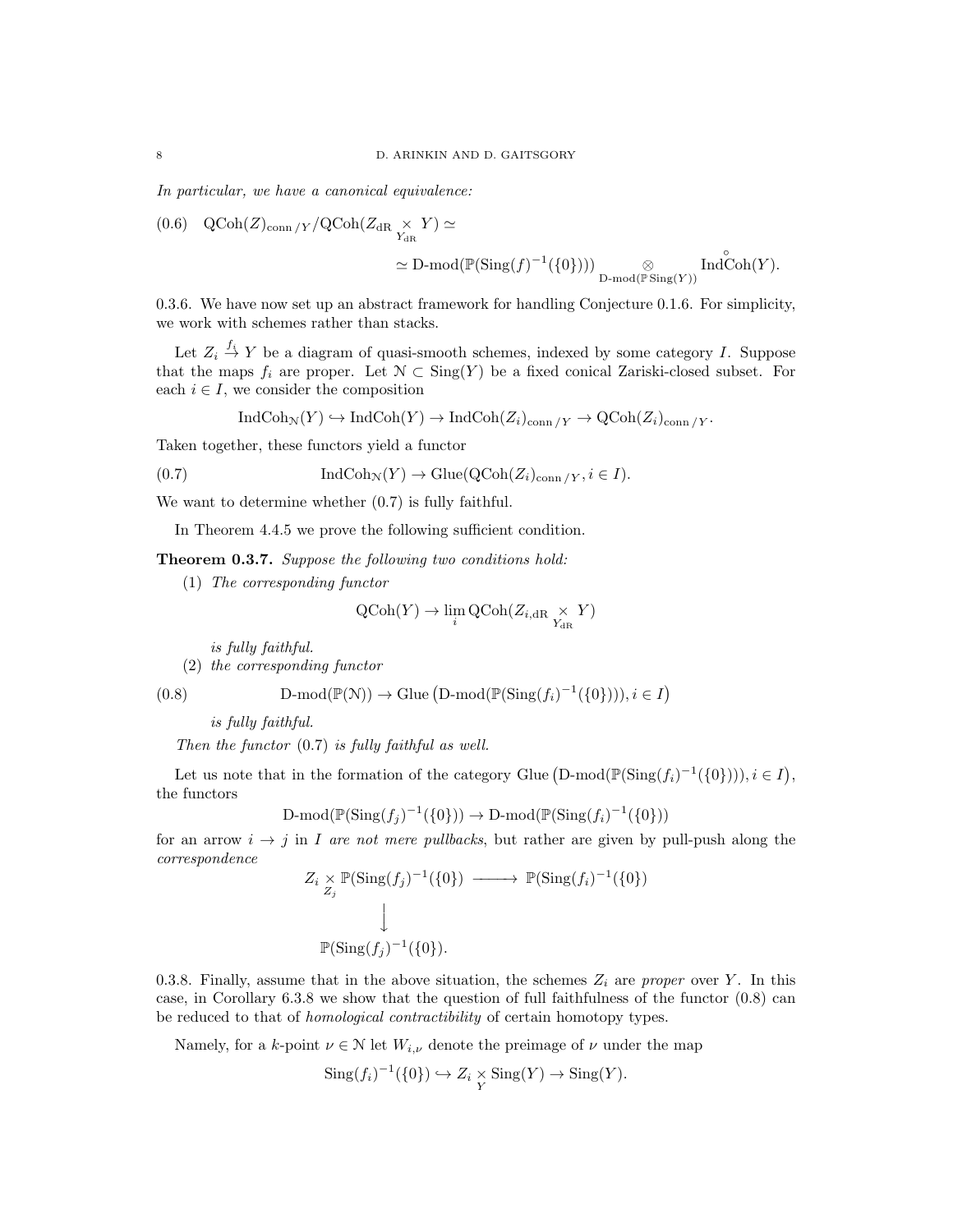For an arrow  $i \to j$  in the category of indices I, the schemes  $W_{i,\nu}$  and  $W_{j,\nu}$  are related by the correspondence

$$
Z_i \underset{Z_j}{\times} W_{j,\nu} \longrightarrow W_{i,\nu}
$$
  
\n
$$
\downarrow
$$
  
\n
$$
W_{j,\nu}.
$$

In Sect. 6.3.3 we show how such a data gives rise to a prestack, denoted  $W_{\text{Glued},\nu}$ . Namely,  $W_{\text{Glued},\nu}$  is the prestack colimit over the category of *strings* 

$$
i_0 \to i_1 \to \cdots \to i_n, \quad n \in \mathbb{N}, \quad i_j \in I
$$

of the diagram of schemes that assigns to a string as above the scheme

$$
Z_{i_0} \underset{Z_{i_n}}{\times} W_{i_n,\nu}.
$$

We will prove:

**Theorem 0.3.9.** The functor  $(0.8)$  is fully faithful if and only if for every  $\nu$  not in the zerosection, the prestack  $W_{\text{Glued},\nu}$  is homologically contractible, i.e., the map

$$
C_*(W_{\mathrm{Glued},\nu}) \to k
$$

is an isomorphism.

Here  $C_*$  stands for homology (with coefficients in k). Note that if a prestack W is the colimit of schemes

$$
\mathcal{W} = \operatornamewithlimits{colim}_{a \in A} W_a,
$$

then its homology can be computed as

$$
C_*(\mathcal{W}) = \underset{a \in A}{\text{colim }} C_*(W_a).
$$

If the ground field  $k$  is  $\mathbb{C}$ , we can assign to W the homotopy type

$$
\mathcal{W}^{\mathrm{top}}:=\operatornamewithlimits{colim}_{a\in A}W^{\mathrm{top}}_a
$$

(here the colimit is taken in the  $\infty$ -category of spaces, and for a scheme  $W_a$  we denote by  $W_a^{\text{top}}$ the underlying analytic space). In this case we have

$$
C_*(\mathcal{W})\simeq C_*(\mathcal{W}^{top}).
$$

So, the homology  $C_*(W_{\text{Glued},\nu})$  appearing in Theorem 0.3.9 is indeed the homology of a canonically defined homotopy type.

0.3.10. The above discussion applies to the case when  $Y$  is a quasi-smooth algebraic stack rather than a scheme, and  $Z_i$ 's are quasi-smooth algebraic stacks proper and schematic over Y.

The upshot is that the question of fully faithfulness of the functor

$$
\text{IndCoh}_{\mathcal{N}}(Y) \to \text{Glue}(\text{QCoh}(Z_i)_{\text{conn}/Y}, i \in I)
$$

is equivalent to that of homological contractibility, as stated in Theorem 0.3.9.

0.4. The methods: global Springer fibers.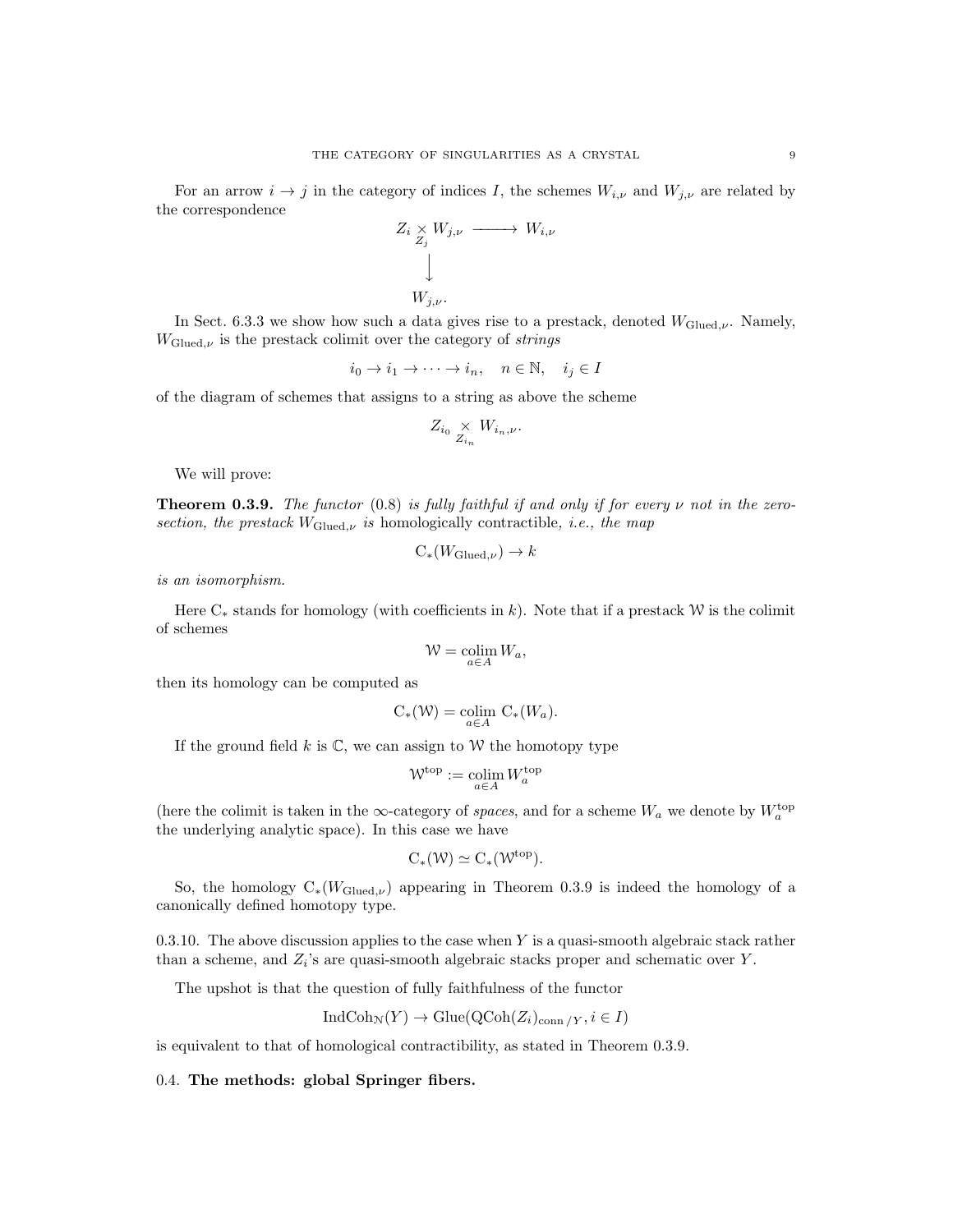0.4.1. Recall that our goal is to show that the functor  $(0.3)$  is fully faithful. According to Sect. 0.3.10, this follows from homological contractibility of certain homotopy types constructed using the maps

$$
\begin{array}{ccc}\n\text{LocSys}_{P} & \times & \text{Sing}(\text{LocSys}_{G}) & \longrightarrow & \text{Sing}(\text{LocSys}_{P}) \\
 & \downarrow & & \\
 & \text{Sing}(\text{LocSys}_{G}). & & \\
\end{array}
$$

Namely, fix a k-point Nilp<sub>glob</sub>. We can think of such a point as a pair  $(\sigma, A)$ , where  $\sigma$  is a G-local system on X, and A is a *horizontal* section of the vector bundle  $\mathfrak{g}_{\sigma}$  associated with the adjoint representation.

Then, the corresponding scheme  $W_{i,\nu}$  of Sect. 0.3.8 for  $i = P$  and  $\nu = (\sigma, A)$  is that of reductions of  $\sigma$  to P for which A is contained in the sub-bundle  $\mathfrak{u}(P)_{\sigma}$ , where  $\mathfrak{u}(P)$  denotes the Lie algebra of the unipotent radical of  $P$ . We denote this scheme by

$$
\text{Spr}_{P,\text{unip}}^{\sigma,A}.
$$

In addition, we consider the schemes

(0.9) 
$$
\mathrm{Spr}_{P,\text{unip}}^{\sigma,A} \subset \mathrm{Spr}_{P}^{\sigma,A} \subset \mathrm{Spr}_{P}^{\sigma},
$$

where  $\text{Spr}_{P}^{\sigma}$  is that of reductions of  $\sigma$  to P, and  $\text{Spr}_{P}^{\sigma,A}$  is the subscheme that corresponds to those reductions for which A is contained in  $\mathfrak{p}_{\sigma}$ .

All three of the above schemes can be viewed as global versions of the Springer fiber.

0.4.2. For  $P_1 \subset P_2$ , the schemes  $\text{Spr}_{P_1,\text{unip}}^{\sigma,A}$  and  $\text{Spr}_{P_2,\text{unip}}^{\sigma,A}$  are related by the correspondence

$$
\begin{array}{ccc} \mathrm{Spr}^{\sigma}_{P_1} \underset{\mathrm{Spr}^{\sigma}_{P_2}}{\times} \mathrm{Spr}^{\sigma,A}_{P_2,\mathrm{unip}} \longrightarrow \mathrm{Spr}^{\sigma,A}_{P_1,\mathrm{unip}} \\ \downarrow & & \\ \mathrm{Spr}^{\sigma,A}_{P_2,\mathrm{unip}} \end{array}
$$

and the colimit described in Sect. 0.3.8 yields a prestack, denoted  $\text{Spr}_{\text{Glued,unip}}^{\sigma,A}$ .

Combining the results of Sect. 0.3, we obtain that Conjecture 0.1.6 follows from the next result (it appears in the paper as Theorem 7.1.8):

**Theorem 0.4.3.** For any  $(\sigma, A)$  with a nilpotent A, the prestack  $\text{Spr}_{\text{Glued,unip}}^{\sigma, A}$  is homologically contractible.

0.4.4. Although Theorem 0.4.3 is a concrete statement, it involves the prestack  $\text{Spr}_{\text{Glued,unip}}^{\sigma,A}$ , which is defined by a complicated procedure using correspondences. However, in Sect. 7, we show that Theorem 0.4.3 is equivalent to a statement about simpler objects.

Namely, let  $\text{Spr}_{\text{Glued}}^{\sigma,A}$  be the colimit of the diagram of schemes

$$
P \mapsto \mathrm{Spr}_P^{\sigma, A},
$$

taken over the poset of standard *proper* parabolics of G (where  $\text{Spr}_{P}^{\sigma,A}$  is as in (0.9)).

We show, assuming that Theorem 0.4.3 holds for proper Levi subgroups of G, that Theorem 0.4.3 is equivalent to the next assertion (it appears in the paper as Theorem 7.2.5):

**Theorem 0.4.5.** For any  $(\sigma, A)$  with a non-zero nilpotent A, the prestack  $\text{Spr}_{\text{Glued}}^{\sigma, A}$  is homologically contractible.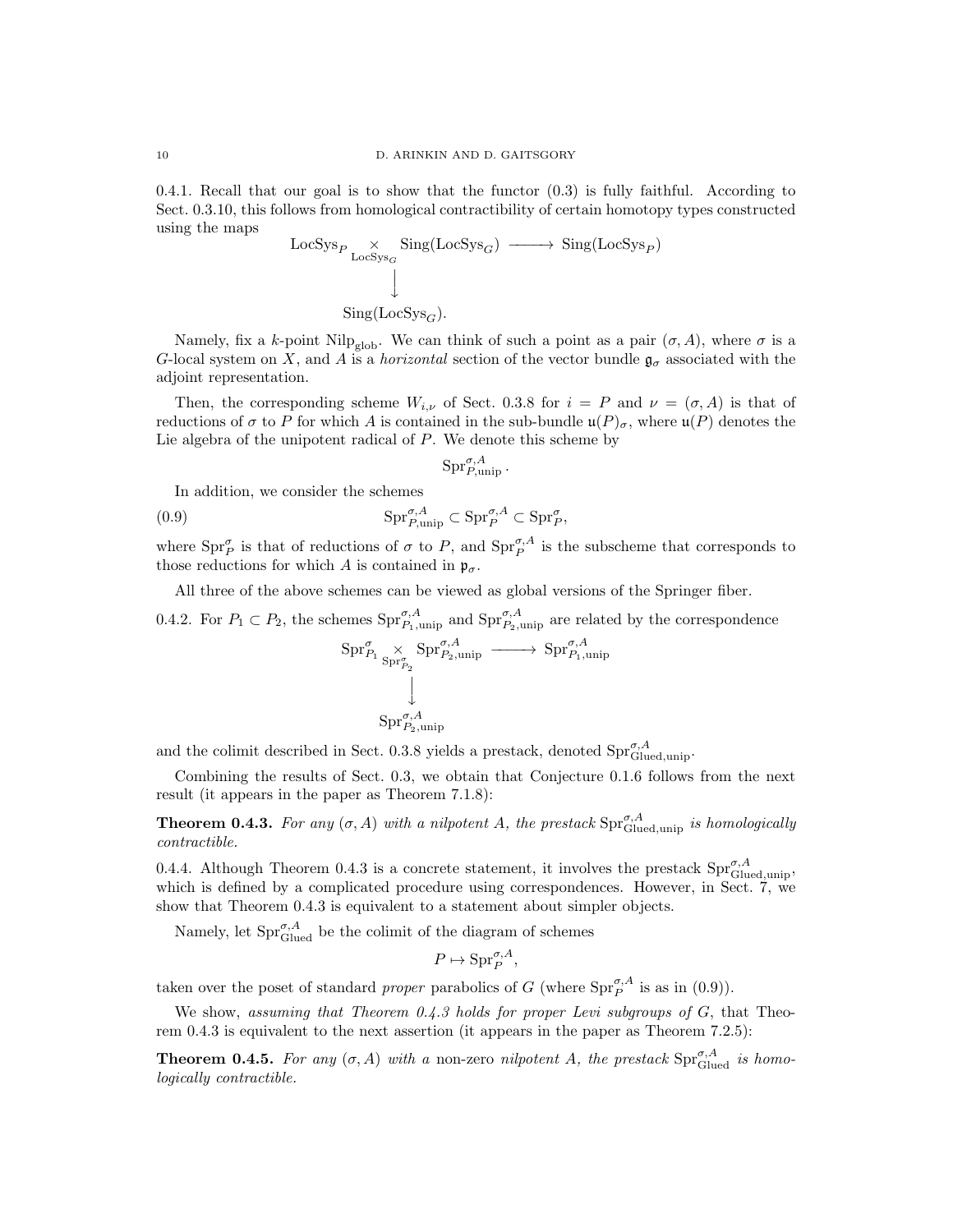0.4.6. Theorem 0.4.5 is an essentially combinatorial statement that is proved in Sect. 8. The idea of the proof is the following:

By the Jacobson-Morozov Theorem, the section A defines a reduction of  $\sigma$  to a canonically defined parabolic  $P_0$ . This reduction gives rise to a stratification of each  $\text{Spr}_{P}^{\sigma,A}$  by elements of the Weyl group that measure the relative position of a given reduction to  $P$  with the canonical reduction to  $P_0$ .

For each  $w \in W$ , let

$$
\mathrm{Spr}_{\mathrm{Glued}}^{\sigma,A,
$$

be the corresponding substacks. Consider also

$$
\mathrm{Spr}_{\mathrm{Glued}}^{\sigma,A,\leq w}/\mathrm{Spr}_{\mathrm{Glued}}^{\sigma,A,
$$

We prove, by an analysis of the Weyl group combinatorics, that the prestack

$$
\mathrm{Spr}_{\mathrm{Glued}}^{\sigma,A,\leq w}/\mathrm{Spr}_{\mathrm{Glued}}^{\sigma,A,
$$

is homologically contractible for every w.

This implies Theorem 0.4.5 by induction on the length of  $w$ .

0.5. Contents. The present paper is naturally divided into three parts.

0.5.1. In Part 1 we discuss the crystal structure on the category of singularities of a quasismooth scheme or algebraic stack, and its corollaries.

In Sect. 1 we state the main result of Part I, Theorem 1.4.2, which says that for a quasismooth scheme Z, there exists a canonically defined crystal of categories over  $\mathbb{P}$  Sing(Z), denoted Ind $\overset{\circ}{\text{Coh}}(Z)$ <sup>~</sup>, such that the category of singularities of Z, denoted

$$
\mathop{\mathrm{Ind}}\nolimits^{\circ}\!\mathop{\mathrm{Coh}}\nolimits(Z):=\mathop{\mathrm{Ind}}\nolimits\!\mathop{\mathrm{Coh}}\nolimits(Z)/\mathop{\mathrm{QCoh}}\nolimits(Z),
$$

is recovered as the category of global sections of  $\text{Ind}\, \text{Coh}(Z)^\sim$ .

As was mentioned above, this theorem can be viewed as saying that  $\overrightarrow{IndCoh}(Z)$  can be 'localized' onto  $\mathbb{P} \text{Sing}(Z)$ . Due to the 1-affineness property of de Rham prestacks, this theorem can be equivalently phrased as saying that the (symmetric) monoidal category

$$
\text{D-mod}(\mathbb{P}\operatorname{Sing}(Z)) := \operatorname{QCoh}(\mathbb{P}(\operatorname{Sing}(Z))_{\mathrm{dR}})
$$

acts on  $\overrightarrow{IndCoh}(Z)$ .

In Sect. 2 we prove Theorem 1.4.2. Let us emphasize that it is naturally proved in the 'crystal of categories' formulation, rather than in the 'action of the category of D-modules' one.

In Sect. 3 we study the category  $\text{IndCoh}(Z)_{\text{conn}/Y}$ , defined for a morphism  $Z \to Y$ , and its various subcategories that can be described in terms of the crystal structure.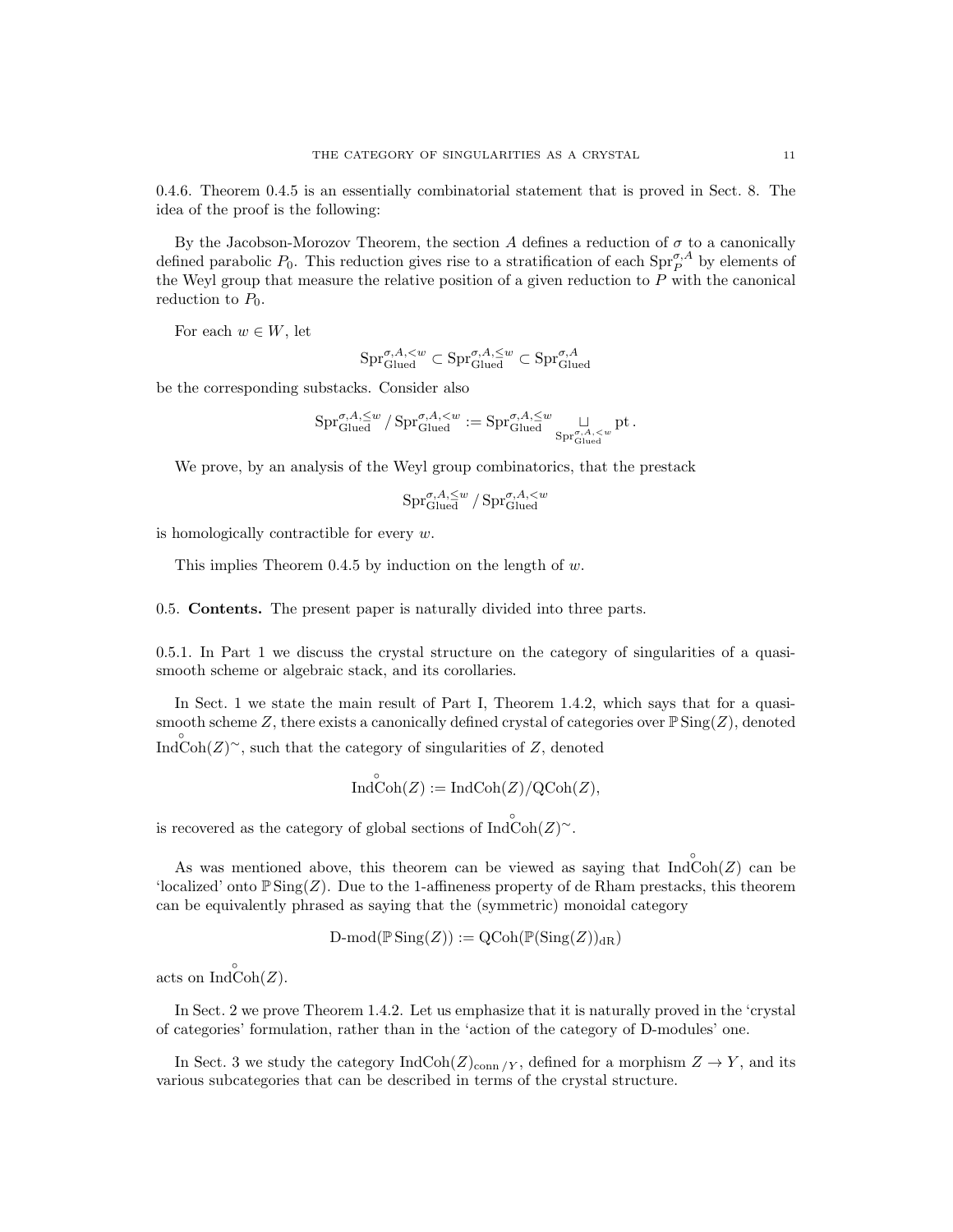0.5.2. In Part II of the paper we state our main result, Theorem 4.3.4, and reduce it to the assertion that certain homotopy types are homologically contractible, namely, Theorem 7.1.8.

In Sect. 4 we recall the general paradigm of gluing of DG categories and state Theorem 4.3.4, which says that the Gluing Conjecture holds. In addition, we state Theorem 4.4.5, which says that a certain fully faithfulness condition purely at the level of D-modules implies a fully faithfulness result for ind-coherent sheaves.

It is fair to say that Theorem 4.4.5 contains the main idea of the present paper: it allows us to reduce the Gluing Conjecture to the question of homological contractibility.

Sect. 5 is devoted to the proof of Theorem 4.4.5.

In Sect. 6 we reformulate the condition of Theorem 4.4.5 (the pullback functor to the category obtained by gluing certain categories of D-modules is fully faithful) as homological contractibility of certain prestacks.

0.5.3. In Part III of the paper we prove Theorem 7.1.8, which verifies the required homological contractibility condition for the Gluing Conjecture.

In Sect. 7 we introduce global Springer fibers, state Theorem 7.1.8, and show that it is equivalent to a simpler homological contractibility statement (Theorem 7.2.5).

In Sect. 8 we prove Theorem 7.2.5 using an analysis of Weyl group combinatorics and Schubert strata.

Finally, in Sect. 9, we give an alternative proof of a special case Theorem 7.2.5, using the Springer correspondence.

#### 0.6. Conventions.

0.6.1. DG categories and ∞-categories. This paper uses the language of  $\infty$ -categories. For example, the main result, Theorem 4.3.4, concerns the lax limit of  $\infty$ -categories. Our conventions regarding  $\infty$ -categories follow those of [AG]. In particular, the reader *does not* need to know how the theory of  $\infty$ -categories is constructed, but rather how to use it.

The primary object of study in this paper is DG categories (e.g., Theorem 4.3.4 says that a certain functor between DG categories is fully faithful). Again, the conventions pertaining to DG categories follow those of [AG]. Thus, all DG categories are assumed to be presentable, and in particular cocomplete (i.e., containing arbitrary direct sums); all functors are assumed continuous (i.e., preserving colimits).

0.6.2. We let DGCat<sub>cont</sub> denote the  $(\infty, 1)$ -category of (presentable) DG categories and continuous functors. This  $(\infty, 1)$ -category has a natural symmetric monoidal structure, given by tensor product

$$
\mathbf{C}_1,\mathbf{C}_2\to \mathbf{C}_1\otimes \mathbf{C}_2.
$$

Thus, we can talk about monoidal DG-categories (i.e., algebra objects in  $DGCat_{cont}$  with respect to the above (symmetric) monoidal structure), and modules over them.

Given a monoidal DG category  $O$ , we denote by  $O$  - mod the category of  $O$ -modules. Thus,  $C \in \mathbb{O}$  - mod means that C is a DG category equipped with an action of O

$$
O\otimes C\to C.
$$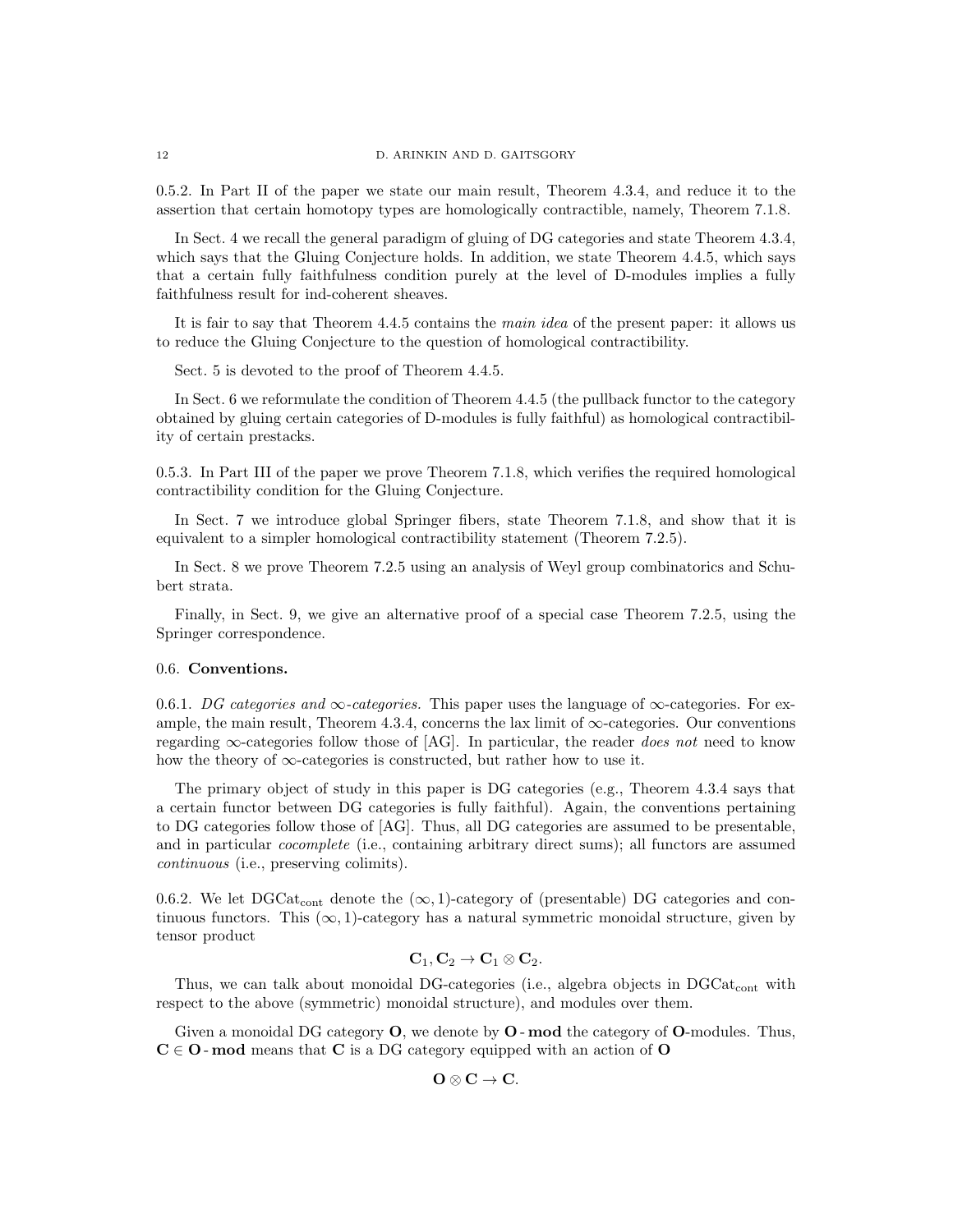0.6.3. Derived algebraic geometry. This paper concerns quasi-coherent and ind-coherent sheaves on derived stacks. This puts us in the framework of derived algebraic geometry.

Our conventions regarding derived algebraic geometry follow those of [AG].

By a prestack we mean an arbitrary contravariant functor form the  $\infty$ -category of affine DG schemes that that of  $\infty$ -groupoids. (In particular, we say 'prestack' rather than 'DG prestack.') By an 'algebraic stack' we mean a derived algebraic stack. For a prestack Y there is a canonically defined category QCoh(Y) of quasi-coherent sheaves on Y.

All DG schemes and prestacks considered in this paper are locally almost of finite type. For such schemes and prestacks, one has the theory of *ind-coherent* sheaves. The key tenets of this theory are recorded in [Ga1]. However, the main construction of this theory, namely that of the !-pullback, does not as yet appear in the published literature. A book-in-progress that contains this, as well as some other fundamental constructions of this theory, is available in the form of [GR2].

The following notation is used throughout the paper: for a prestack Y (assumed as always to be locally almost of finite type) there is a canonically defined object

$$
\omega_{\mathcal{Y}} \in \mathrm{IndCoh}(\mathcal{Y}),
$$

the dualizing sheaf. We have a canonically defined functor

 $\Upsilon_y : \mathrm{QCoh}(\mathcal{Y}) \to \mathrm{IndCoh}(\mathcal{Y}), \quad \mathcal{F} \mapsto \mathcal{F} \otimes \omega_y.$ 

0.6.4. Sheaves of categories. In Part I of the paper, we use the notion of sheaf of categories over a prestack and some fundamental results about it (such as the notion of 1-affineness, its implications and its criteria). The reader is referred to [Ga2, Sects. 1 and 2] for a summary.

0.7. Acknowledgements. We are grateful to S. Raskin for carefully reading the first draft of this paper and providing valuable comments.

The research of D.A. is partially supported by NSF grant DMS-1101558. The research of D.G. is partially supported by NSF grant DMS-1063470.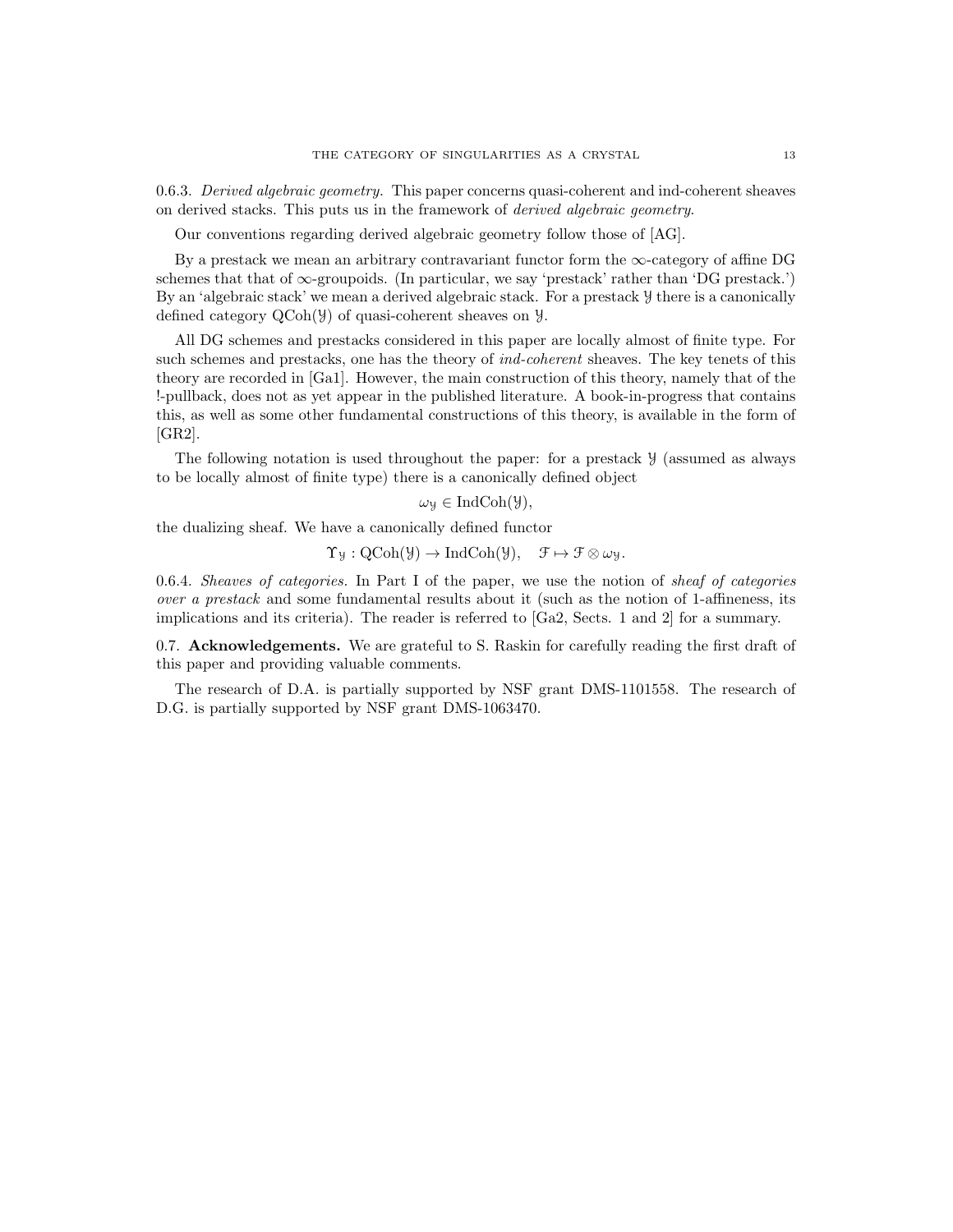14 D. ARINKIN AND D. GAITSGORY

#### Part I: Crystals and singular support.

1. The category of singularities as a crystal

Let  $Z$  be an affine DG scheme almost of finite type. In this section, we study the singularity category of Z

$$
\widehat{\text{IndCoh}(Z)} := \text{IndCoh}(Z)/\text{QCoh}(Z).
$$

The category  $\text{Ind}\right\text{Coh}(Z)$  obviously 'lives over' Z, in the sense that its objects can be tensored by quasi-coherent sheaves on Z.

In this section we show that if Z is quasi-smooth, then the category  $\text{Ind}\widehat{\text{Coh}}(Z)$  has a richer structure. Namely, it 'lives over' the relative de Rham prestack of  $\text{Sing}(Z)$ , where the latter is the classical scheme measuring how far Z is from being smooth.

#### 1.1. Recollections: singular support.

1.1.1. Let  $Z$  be an affine quasi-smooth DG scheme. Consider the DG categories  $\text{IndCoh}(Z)$ and  $QCoh(Z)$ . Recall that according to [AG, Sect. 4.2.4], there is a canonically defined fully faithful functor

$$
\Xi_Z : \mathrm{QCoh}(Z) \hookrightarrow \mathrm{IndCoh}(Z),
$$

which admits a (continuous) right adjoint, denoted  $\Psi$ <sub>Z</sub>.

We identify  $\text{QCoh}(Z)$  with the full subcategory  $\Xi_Z(\text{QCoh}(Z)) \subset \text{IndCoh}(Z)$  using the functor  $\Xi$ z.

Remark 1.1.2. Recall there is another canonically defined functor

◦

$$
\Upsilon_Z : \mathrm{QCoh}(Z) \to \mathrm{IndCoh}(Z), \quad \mathcal{F} \mapsto \mathcal{F} \otimes \omega_Z,
$$

where  $\omega_Z \in \text{IndCoh}(Z)$  is the dualizing sheaf. Fortunately, when Z is quasi-smooth, the functors  $\Xi_Z$  and  $\Upsilon_Z$  differ by tensoring by a line bundle. Hence their essential images in IndCoh(Z) coincide.

1.1.3. Define the *singularity category* of  $Z$  to be the quotient DG category

$$
IndCoh(Z) := IndCoh(Z)/QCoh(Z).
$$

Note that  $\text{Ind}\,^{\circ}\text{Coh}(Z)$  identifies with the full subcategory <sup>3</sup> QCoh(Z)<sup> $\perp$ </sup>  $\subset$  IndCoh(Z) (which equals ker $(\Psi_Z)$ ).

Recall also that  $IndCoh(Z)$  is naturally a module category over  $QCoh(Z)$ , and both functors  $\Xi_Z$  and  $\Psi_Z$  are compatible with the QCoh(Z)-actions. Hence, IndCoh(Z) also acquires a natural structure of  $QCoh(Z)$ -module category.

<sup>&</sup>lt;sup>3</sup>Here and elsewhere, for a full subcategory  $C' \subset C$ , we denote by  $(C')^{\perp} \subset C$  its *right* orthogonal, i.e., the full subcategory consisting of objects that receive no non-zero maps from objects of  $\mathbf{C}'$ .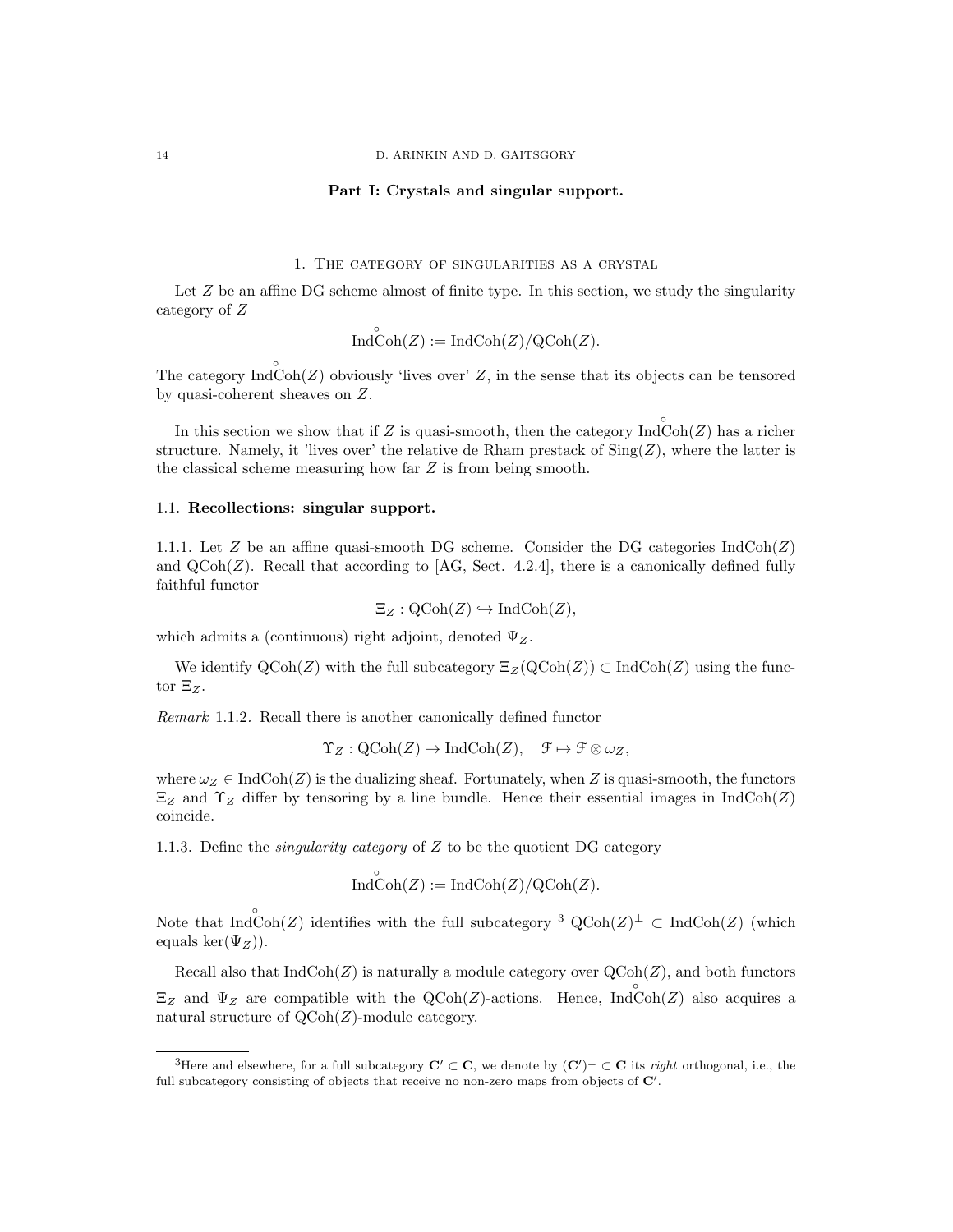1.1.4. Recall (see [AG, Sect. 2.3]) that to the DG scheme Z one attaches the classical scheme  $Sing(Z)$  equipped with

- a  $\mathbb{G}_m$ -action,
- a projection  $\text{Sing}(Z) \to Z$ ,
- a zero section  ${}^{cl}Z \rightarrow Sing(Z)$ .

By a slight abuse of notation, we denote the image of the zero section by  $\{0\} \subset \text{Sing}(Z)$ .

The action of  $\mathbb{G}_m$  on  $\text{Sing}(Z) - \{0\}$  is free. Put

$$
\mathbb{P}\operatorname{Sing}(Z) := (\operatorname{Sing}(Z) - \{0\})/\mathbb{G}_m.
$$

1.1.5. The main construction of the paper [AG] (namely [AG, Defn. 4.1.4], essentially borrowed from [BIK]) assigns to an object  $\mathcal{F} \in \text{IndCoh}(Z)$  a Zariski-closed conical subset

 $SingSupp(\mathcal{F}) \subset Sing(Z).$ 

Conversely, a Zariski-closed conical subset  $\mathcal{N} \subset \text{Sing}(Z)$  yields a full subcategory

 $\text{IndCoh}_{\mathcal{N}}(Z) := \{ \mathcal{F} | \text{ SingSupp}(\mathcal{F}) \subset \mathcal{N} \} \subset \text{IndCoh}(Z).$ 

The following is [AG, Theorem 4.2.6]:

**Theorem 1.1.6.** The full subcategories  $IndCoh(Z)_{\{0\}}$  and  $QCoh(Z)$  of  $IndCoh(Z)$  coincide.

1.1.7. From Theorem 1.1.6 we obtain that to an object  $\mathcal{F} \in \text{Ind}\bigodot^{\circ}(\mathbb{Z})$  we can assign a Zariskiclosed subset

$$
\mathbb{P}\operatorname{SingSupp}(\mathcal{F}) \subset \mathbb{P}\operatorname{Sing}(Z).
$$

Conversely, a Zariski-closed conical subset  $\mathcal{N} \subset \mathbb{P}$  Sing(Z) yields a full subcategory

$$
\overset{\circ}{\mathrm{Ind}}\overset{\circ}{\mathrm{Coh}}_{\mathcal{N}}(Z):=\{\mathcal{F}\,|\,\mathbb{P}\,\mathrm{Sing}\mathrm{Supp}(\mathcal{F})\subset\mathcal{N}\}\subset\widetilde{\mathrm{Ind}}\overset{\circ}{\mathrm{Coh}}(Z).
$$

# 1.2. Recollections: sheaves of categories.

1.2.1. Recall the notion of a *quasi-coherent sheaf of categories over a prestack* introduced in [Ga2, Sect. 1.1]. For a prestack Y, a quasi-coherent sheaf of categories C over Y consists of the following data:

- A QCoh(S)-module  $\mathfrak{C}_{S,y} \in \text{QCoh}(S)$ -mod for every  $(S, y) \in (\text{Sch}^{\text{aff}})_{/y};$
- An identification of  $\mathrm{QCoh}(S')$ -modules

$$
\mathcal{C}_{S',y'} \simeq \operatorname{QCoh}(S') \underset{\operatorname{QCoh}(S)}{\otimes} \mathcal{C}_{S,y}
$$

for every morphism  $S' \stackrel{f}{\to} S$ , where  $(S, y) \in (\text{Sch}^{\text{aff}})_{/y}$  and  $y' = y \circ f$ ;

• A homotopy-coherent system of compatibilities between the identifications for higherorder compositions.

Denote the category of quasi-coherent sheaves of categories over  $\mathcal{Y}$  by ShvCat $(\mathcal{Y})$ .

1.2.2. If  $C \in \text{ShvCat}(\mathcal{Y})$ , the *category of global sections* of C is defined as

$$
\Gamma(\mathcal{Y},\mathcal{C}):=\lim_{(S,y)\in\operatorname{PreStk}_{/y}}\mathcal{C}_{S,y}.
$$

It is a DG category equipped with a natural action of the (symmetric) monoidal category  $QCoh(\mathcal{Y})$  (see [Ga2, Sect. 1.2]); indeed,  $QCoh(\mathcal{Y})$  acts on each term  $\mathcal{C}_{S,\mathcal{Y}}$ .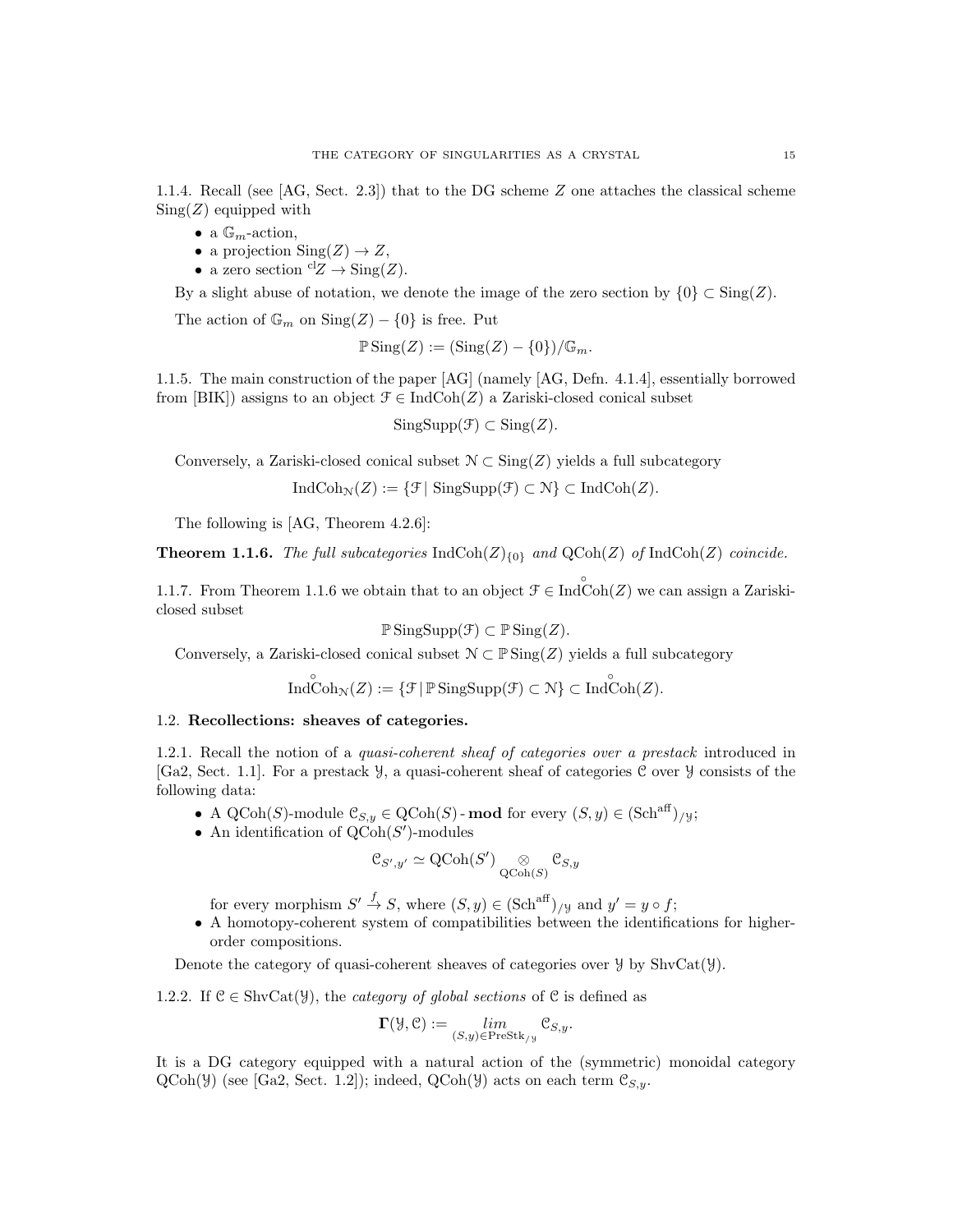1.2.3. The category  $\text{ShvCat}(\mathcal{Y})$  is naturally enriched over  $\text{DGCat}_{\text{cont}}$ . Using this structure, we can think of of  $\Gamma(\mathcal{Y}, \mathcal{C})$  as the DG category of maps from  $\operatorname{QCoh}_{/\mathcal{Y}}$  to  $\mathcal{C}$ , where  $\operatorname{QCoh}_{/\mathcal{Y}}$  is the unit sheaf of categories given by

$$
(\text{QCoh}_{y})_{S,y} := \text{QCoh}(S) \text{ for all } (S, y) \in (\text{Sch}^{\text{aff}})_{y}.
$$

Note that  $\Gamma(\mathcal{Y}, \text{QCoh}_{/\mathcal{Y}}) \simeq \text{QCoh}(\mathcal{Y}).$ 

1.2.4. Recall (see [Ga2, Sefinition 1.3.7]) that a prestack  $\mathcal Y$  is said to be 1-affine if the above functor

$$
\Gamma(\mathcal{Y}, -): \text{ShvCat}(\mathcal{Y}) \to \text{QCoh}(\mathcal{Y})\text{-}\text{mod}
$$

is an equivalence of categories.

1.2.5. For future reference, recall the following constructions. Let  $g: \mathcal{Z} \to \mathcal{Y}$  be a map of prestacks. In this case, we have a tautologically defined functor

$$
cores_g : \text{ShvCat}(\mathcal{Y}) \to \text{ShvCat}(\mathcal{Z}),
$$

given by restriction: for  $(S, z) \in (\text{Sch}^{\text{aff}})_{/\mathcal{Z}}$  we have

$$
(\mathbf{cores}_g(\mathcal{C}))_{S,z}:=\mathcal{C}_{S,g\circ z}.
$$

Note that  $\mathbf{cores}_g(\mathrm{QCoh}_{/y}) \simeq \mathrm{QCoh}_{/z}.$ 

Slightly abusing the notation, we sometimes write

$$
\mathbf{\Gamma}(\mathcal{Z}, \mathcal{C}) := \mathbf{\Gamma}(\mathcal{Z}, \mathbf{cores}_g(\mathcal{C})) \text{ for } \mathcal{C} \in \text{ShvCat}(\mathcal{Y}).
$$

We sometimes write for  $(S, y) \in (DGSch^{aff})_{/y}$  and  $\mathcal{C} \in \text{ShvCat}(\mathcal{Y})$ 

$$
\mathbf{\Gamma}(S,\mathcal{C}):=\mathcal{C}_{S,y}.
$$

1.2.6. The above functor  $\mathbf{cores}_g$  admits a right adjoint, which we denote by

 $\mathbf{coind}_{g}: \mathrm{ShvCat}(\mathcal{Z}) \to \mathrm{ShvCat}(\mathcal{Y}).$ 

It can be explicitly described as follows:

$$
(\mathbf{coind}_g(\mathcal{C}))_{S,y} = \mathbf{\Gamma}(S \underset{y}{\times} \mathcal{Z}, \mathcal{C}) \quad \text{for all } (S, y) \in (\mathbf{Sch}^{\mathrm{aff}})_{/\mathcal{Y}},
$$

see [Ga2, Sect. 3.1.3]. Here  $\mathcal{C} \in \text{ShvCat}(\mathcal{Z})$ 

By adjunction and using Sect. 1.2.3, we have

$$
\Gamma(\mathcal{Y}, \mathbf{coind}_g(\mathcal{C})) \simeq \Gamma(\mathcal{Z}, \mathcal{C}).
$$

# 1.3. Recollections: the de Rham prestack.

1.3.1. Recall (see e.g., [GR1, Sect. 1.1.1]) that the de Rham prestack  $\mathcal{Y}_{dR}$  of a prestack  $\mathcal{Y}$  is defined by

$$
Maps(S, \mathcal{Y}_{dR}) = Maps(^{\text{red}}S, \mathcal{Y}), \quad S \in DGSch^{\text{aff}}.
$$

We have a tautological projection

$$
p_{\mathcal{Y},\mathrm{dR}} : \mathcal{Y} \to \mathcal{Y}_{\mathrm{dR}}.
$$

For this paper, we only consider  $\mathcal{Y}_{dR}$  for prestacks  $\mathcal{Y}$  of locally (almost) finite type<sup>4</sup>. In this case, it is shown in [GR1, Proposition 1.3.3] that  $\mathcal{Y}_{dR}$  is classical and also locally almost of finite type.

<sup>&</sup>lt;sup>4</sup>The word 'almost' is parenthesized because  $\mathcal{Y}_{\text{dR}}$  only depends on the classical prestack underlying  $\mathcal{Y}$ .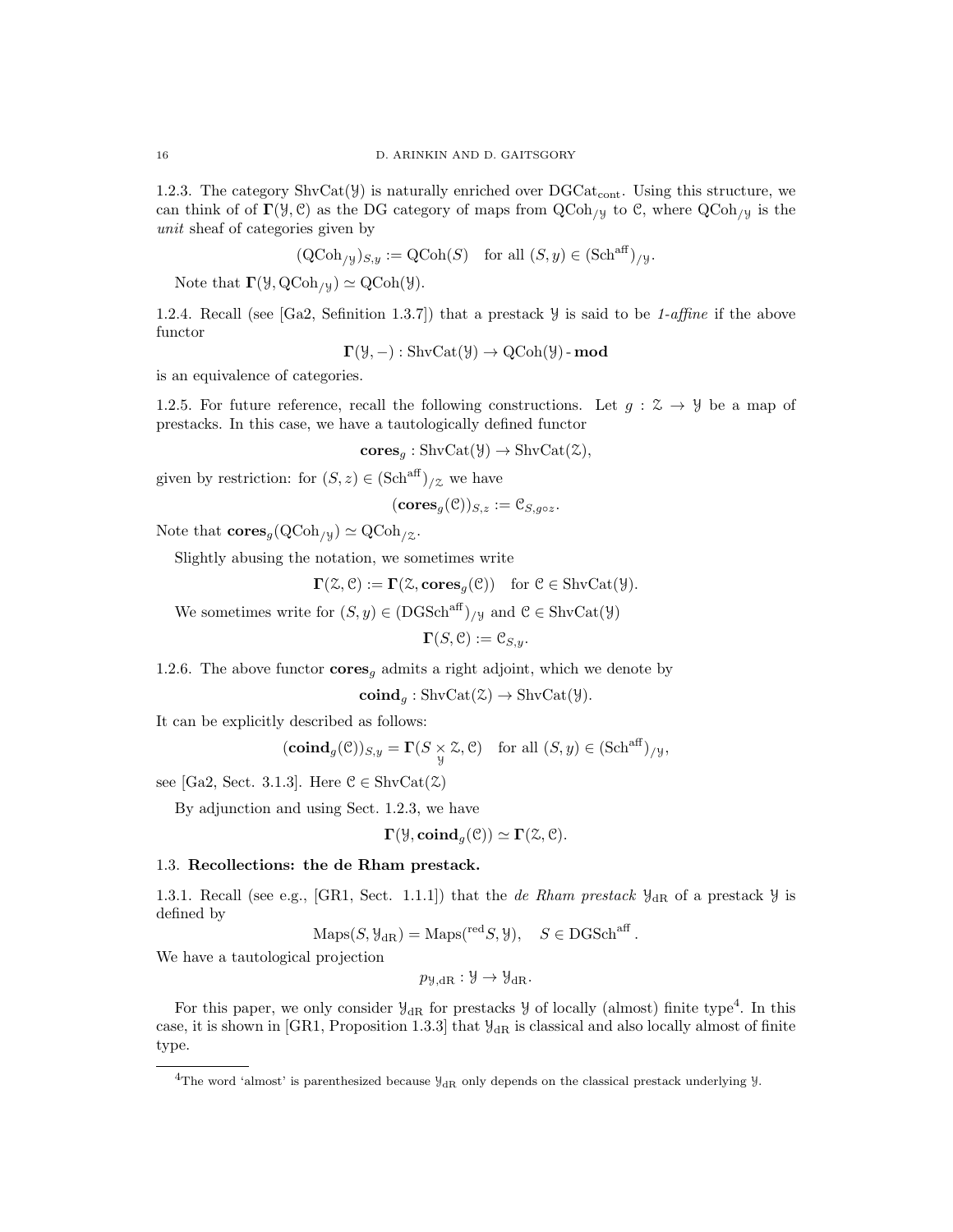The basic fact concerning  $\mathcal{Y}_{dR}$  is a canonical equivalence of categories

$$
\mathrm{QCoh}(\mathcal{Y}_{\mathrm{dR}}) \simeq \mathrm{D}\text{-mod}(\mathcal{Y}),
$$

which, properly speaking, must be taken as the definition of the category  $D\text{-mod}(\mathcal{Y})$ .

1.3.2. The main object of study in this paper is sheaves of categories over prestacks of the form  $\mathcal{Y}_{\text{dR}}$ . They can be alternatively called 'crystals of categories over  $\mathcal{Y}$ .'

Let us now list several useful facts about crystals of categories. The first is the following (see [Ga2, Theorem 2.6.3]):

**Proposition 1.3.3.** Let Y be a (DG) scheme of finite type. Then  $Y_{\text{dR}}$  is 1-affine.

Remark 1.3.4. We should warn the reader that not all prestacks one encounters in practice are 1-affine. For example, although it is shown in [Ga2, Theorem 2.2.6] that a quasi-compact algebraic stack  $\mathcal{Y}$  is 1-affine under some mild technical assumptions, the de Rham prestack  $\mathcal{Y}_{dR}$ is typically not 1-affine (see [Ga2, Proposition 2.6.5]).

1.3.5. For the rest of this subsection we fix a prestack  $\mathcal{Y}$  and a closed embedding  $i: \mathcal{Z} \to \mathcal{Y}$ . Note that by the finite type assumption, the complementary open embedding  $j : \mathcal{Y} \hookrightarrow \mathcal{Y}$  is a quasi-compact morphism.

We have the following assertion (see [Ga2, Sect. 4]):

Proposition 1.3.6. Consider the maps

$$
\mathcal{Z}_{\mathrm{dR}} \xrightarrow{i_{\mathrm{dR}}} \mathcal{Y}_{\mathrm{dR}} \xleftarrow{j_{\mathrm{dR}}} \overset{\circ}{\mathcal{Y}}_{\mathrm{dR}}.
$$

(a) The functor

$$
\mathbf{coind}_{i_{\mathrm{dR}}}: \mathrm{ShvCat}(\mathcal{Z}_{\mathrm{dR}}) \to \mathrm{ShvCat}(\mathcal{Y}_{\mathrm{dR}})
$$

is fully faithful. Its essential image consists of those objects that are annihilated by the functor  $cores_{j_{\text{dR}}}$ .

(b) For  $C \in ShvCat(\mathcal{Y}_{dR})$ , the functor

$$
\Gamma(\mathcal{Y}_{\mathrm{dR}},\mathcal{C})\to\Gamma(\mathcal{Z}_{\mathrm{dR}},\mathcal{C})
$$

induces an equivalence

$$
\ker\left(\boldsymbol{\Gamma}(\mathcal{Y}_{\mathrm{dR}}, \mathcal{C}) \to \boldsymbol{\Gamma}(\overset{\circ}{\mathcal{Y}}_{\mathrm{dR}}, \mathcal{C})\right) \to \boldsymbol{\Gamma}(\mathcal{Z}_{\mathrm{dR}}, \mathcal{C}).
$$

1.3.7. From now on, we use claim (b) of Proposition 1.3.6 to identify  $\Gamma(\mathcal{Z}_{dR}, \mathcal{C})$  and  $\ker \left( \Gamma(\mathcal{Y}_{\mathrm{dR}}, \mathcal{C}) \to \Gamma(\mathcal{Y}_{\mathrm{dR}}, \mathcal{C}) \right)$ . Thus, we consider  $\Gamma(\mathcal{Z}_{\mathrm{dR}}, \mathcal{C})$  as a full subcategory

$$
\Gamma(\mathcal{Z}_{\mathrm{dR}},\mathcal{C})\subset \Gamma(\mathcal{Y}_{\mathrm{dR}},\mathcal{C}).
$$

We also have the following (tautological) assertion:

**Lemma 1.3.8.** If in the situation of Proposition 1.3.6(b) the prestack  $\mathcal{Y}_{dR}$  is 1-affine, then the full subcategory

$$
\Gamma(\mathcal{Z}_{\mathrm{dR}},\mathcal{C})\subset\Gamma(\mathcal{Y}_{\mathrm{dR}},\mathcal{C})
$$

consists of objects annihilated by the monoidal ideal

 $\ker (QCoh(\mathcal{Y}_{dR}) \to QCoh(\mathcal{Z}_{dR})) \subset QCoh(\mathcal{Y}_{dR}).$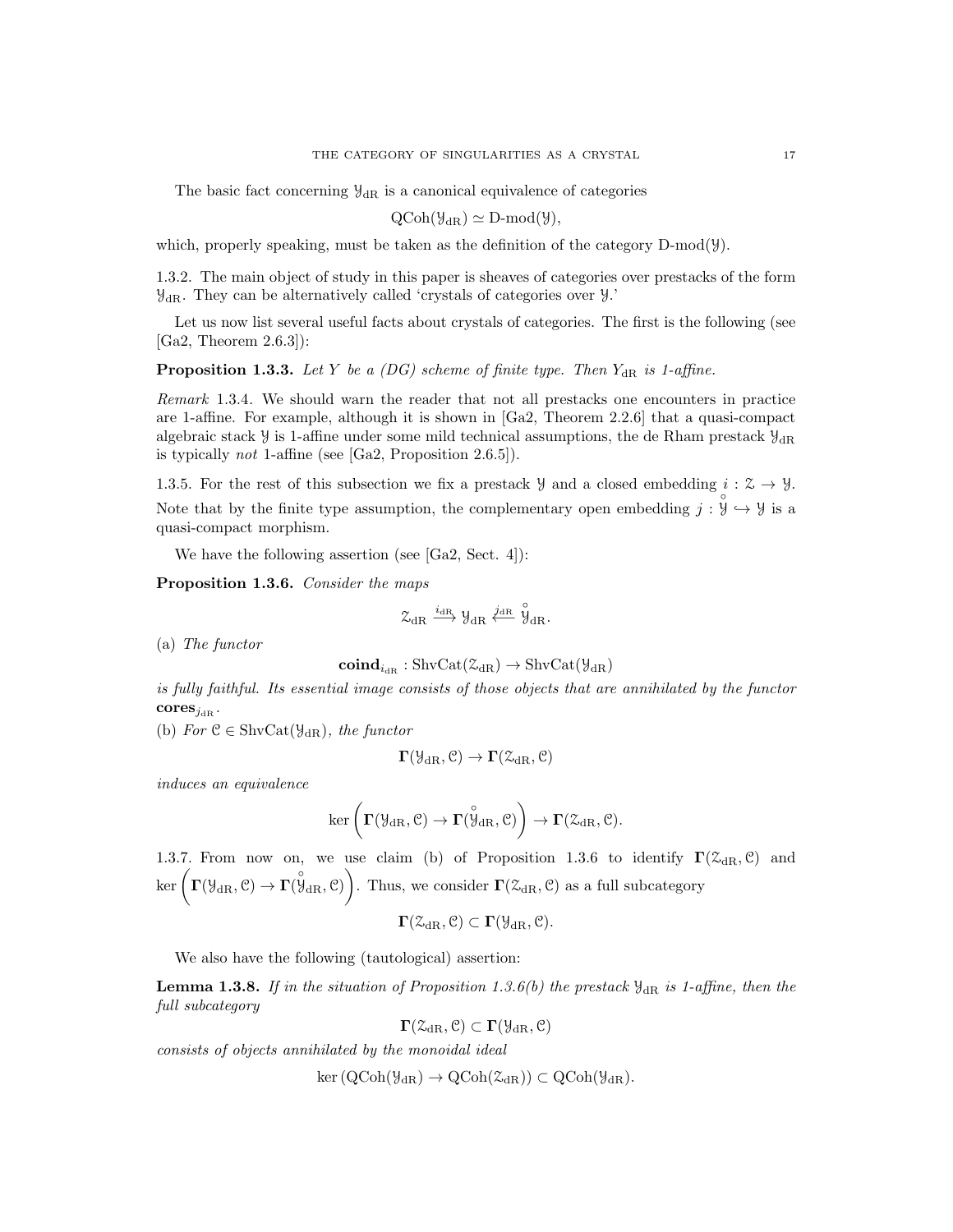1.4. Statement of the result. Return now to the setup of Sect. 1.1. Thus, Z is an affine quasi-smooth DG scheme. The notion of singular support provides natural assignments

$$
\mathcal{F} \in \text{Ind}\overset{\circ}{\text{Coh}}(Z) \rightsquigarrow \mathbb{P}\text{SingSupp}(\mathcal{F}) \subset \mathbb{P}\text{Sing}(Z)
$$

and

$$
\mathcal{N}\subset \mathbb{P} \operatorname{Sing}(Z) \ \rightsquigarrow \ \ \operatorname{Ind}\nolimits\operatorname{Coh}\nolimits_{\mathcal{N}}(\operatorname{Ind}\nolimits\operatorname{Coh}\nolimits(Z))\subset \operatorname{Ind}\nolimits\operatorname{Coh}\nolimits(Z)
$$

(see Sect. 1.1). The goal of this section is to refine the assignments to a richer structure.

1.4.1. Consider the prestack  $(\mathbb{P}\operatorname{Sing}(Z))_{\mathrm{dR}}$ . We will prove:

Theorem-Construction 1.4.2. There exists a canonically defined object

$$
\overset{\circ}{\mathrm{Ind}}\overset{\circ}{\mathrm{Coh}}(Z)^{\sim} \in \mathrm{ShvCat}((\mathbb{P}\operatorname{Sing}(Z))_{\mathrm{dR}}),
$$

equipped with an identification

$$
\boldsymbol{\Gamma}((\mathbb{P} \operatorname{Sing}(Z))_{\mathrm{dR}}, \operatorname{Ind}\overset{\circ}{\operatorname{Coh}}(Z)^\sim) \simeq \operatorname{Ind}\overset{\circ}{\operatorname{Coh}}(Z).
$$

This construction has the following properties:

(a) For a Zariski-closed subset  $\mathcal{N} \subset \mathbb{P} \text{Sing}(Z)$ , the full subcategory  $\text{Ind}\bigodot_{\mathcal{N}}(Z) \subset \text{Ind}\bigodot_{\mathcal{N}}(Z)$ coincides with ◦ ◦

$$
\Gamma(\mathcal{N}_{\mathrm{dR}}, \mathrm{IndCoh}(Z)^{\sim}) \subset \Gamma((\mathbb{P}\mathrm{Sing}(Z))_{\mathrm{dR}}, \mathrm{IndCoh}(Z)^{\sim}).
$$

(b) The action of  $\text{QCoh}(Z_{\text{dR}})$  on  $\Gamma((\mathbb{P}\text{Sing}(Z))_{\text{dR}}$ , Ind $\text{Coh}(Z)^\sim$ ) coming from the (symmetric) monoidal functor

$$
\operatorname{QCoh}(Z_{\operatorname{dR}}) \to \operatorname{QCoh}((\operatorname{\mathbb{P}Sing}(Z))_{\operatorname{dR}})
$$

and the natural action of the latter on  $\Gamma((\mathbb{P} \text{Sing}(Z))_{\text{dR}}$ ,  $\text{Ind}\overset{\circ}{\text{Coh}}(Z)^\sim)$  identifies with the action of  $Q\text{Coh}(Z_{\text{dR}})$  on  $\text{Ind}\text{Coh}(Z)$  coming from the (symmetric) monoidal functor

$$
\text{QCoh}(Z_{\text{dR}}) \to \text{QCoh}(Z),
$$

and the action of the latter on  $\overrightarrow{IndCoh}(Z) \subset \overrightarrow{IndCoh}(Z)$ .

Remark 1.4.3. Note that Theorem 1.4.2 relates the category of singularities

◦

$$
IndCoh(Z) := IndCoh(Z)/QCoh(Z)
$$

and the projectivization  $\mathbb{P} \text{Sing}(Z)$  of  $\text{Sing}(Z)$ . It would be interesting to find a similar structure on  $\text{IndCoh}(Z)$  itself.

1.4.4. According to Lemma 1.3.8 and Proposition 1.3.3, Theorem 1.4.2 is equivalent to the following:

**Corollary 1.4.5.** The category  $\text{Ind}\text{Coh}(Z)$  carries a canonically defined action of the (symmetric) monoidal category  $QCoh((\mathbb{P} Sing(Z))_{dR})$  such that:

(a) For a Zariski-closed subset  $\mathcal{N} \subset \mathbb{P} \text{Sing}(Z)$ , the full subcategory  $\text{Ind}\bigodot_{\mathcal{N}}(Z) \subset \text{Ind}\bigodot_{\mathcal{N}}(Z)$ coincides with the full subactegory of objects annihilated by the monoidal ideal

$$
\ker(\operatorname{QCoh}((\mathbb{P}\operatorname{Sing}(Z))_{\mathrm{dR}})\to\operatorname{QCoh}(\mathcal{N}_{\mathrm{dR}})).
$$

(b) The action of  $\text{QCoh}(Z_{\text{dR}})$  on  $\text{Ind}\text{Coh}(Z)$  coming from the (symmetric) monoidal functor  $QCoh(Z_{dR}) \rightarrow QCoh((\mathbb{P} \text{Sing}(Z))_{dR})$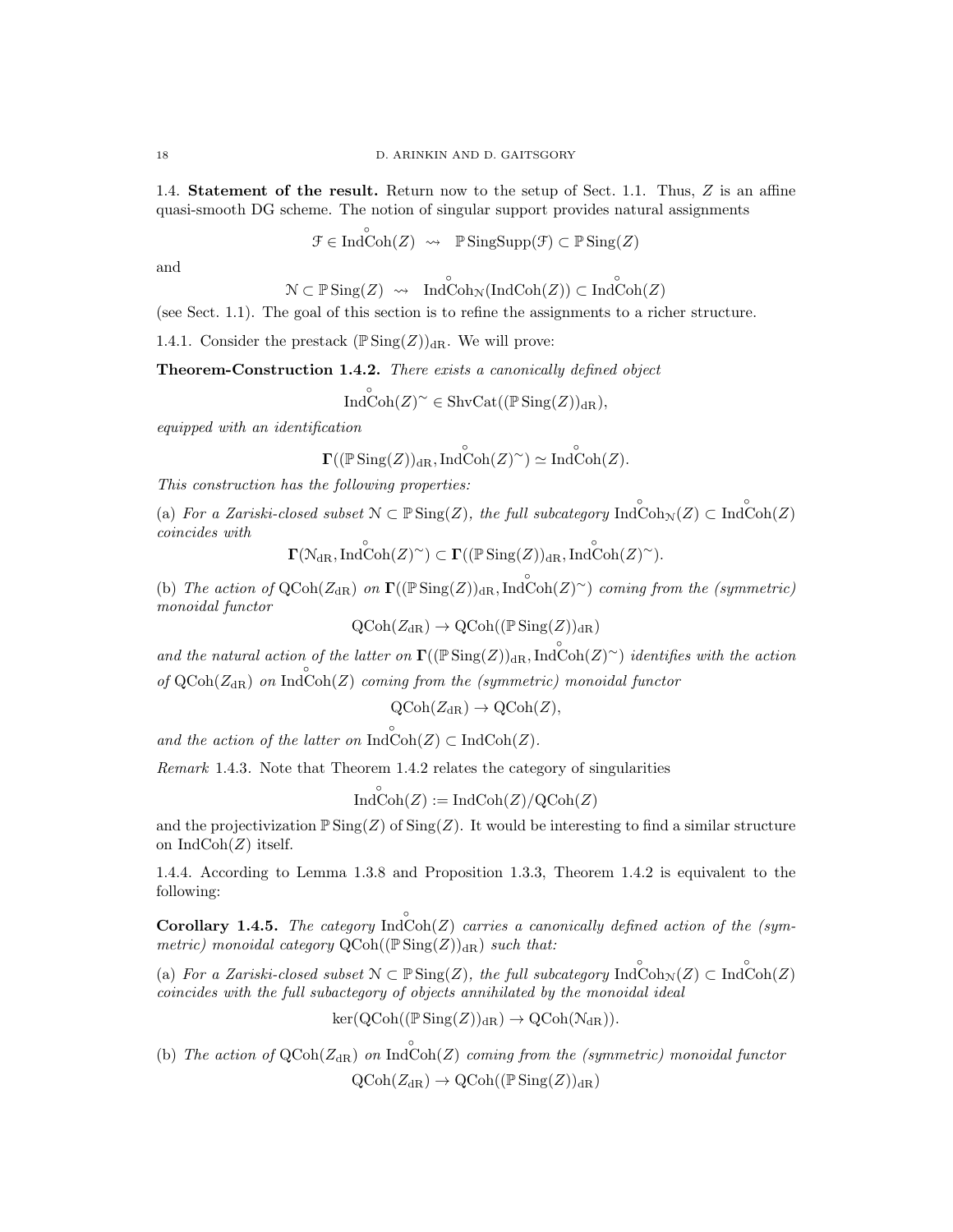identifies with the action of  $Q\text{Coh}(Z_{\text{dR}})$  on  $\text{Ind}\text{Coh}(Z)$  coming from the (symmetric) monoidal functor

$$
\mathrm{QCoh}(Z_{\mathrm{dR}}) \to \mathrm{QCoh}(Z)
$$

and the action of  $\text{QCoh}(Z)$  on  $\text{Ind}\text{Coh}(Z) \subset \text{Ind}\text{Coh}(Z)$ .

1.5. Upgrade to a relative crystal of categories. We postpone the proof of Theorem 1.4.2 until Sect. 2. Let us state a slight refinement of the theorem concerning the structure of a relative crystal of categories on the category of singularities. This refined structure naturally allows us to extend the theory from the case of an affine DG scheme Z to that of an algebraic stack.

1.5.1. Consider the (classical reduced) scheme  $\mathbb{P}$  Sing(Z), and the prestack

$$
(\mathbb{P}\operatorname{Sing}(Z))_{\mathrm{dR}} \underset{Z_{\mathrm{dR}}}{\times} Z.
$$

Informally, this prestack can be thought of as the 'relative' de Rham stack of  $\mathbb{P}$ Sing(Z) over the base Z. Let  $(id \times p_{dR,Z})$  denote the tautological map

$$
(\mathbb{P}\operatorname{Sing}(Z))_{\mathrm{dR}} \underset{Z_{\mathrm{dR}}}{\times} Z \to (\mathbb{P}\operatorname{Sing}(Z))_{\mathrm{dR}}.
$$

Consider the corresponding functor

$$
\mathop{\mathrm{\bf coind}}\nolimits_{(\mathop{\mathrm{id}}\nolimits \times p_{\mathop{\mathrm{dR}},Z})}:\mathop{\mathrm{ShvCat}}\nolimits((\mathbb{P} \mathop{\mathrm{Sing}}(Z))_{\mathop{\mathrm{dR}}\nolimits} \underset{Z_{\mathop{\mathrm{dR}}\nolimits}}{\times} Z) \to \mathop{\mathrm{ShvCat}}\nolimits((\mathbb{P} \mathop{\mathrm{Sing}}(Z))_{\mathop{\mathrm{dR}}\nolimits}).
$$

Proposition-Construction 1.5.2. There exists a canonically defined object

$$
\operatorname{Ind}\nolimits\operatorname{Coh}\nolimits(Z)^{\sim,\mathrm{rel}} \in \operatorname{ShvCat}((\operatorname{\mathbb{P}Sing}\nolimits(Z))_{\operatorname{dR}\nolimits} \underset{Z_{\operatorname{dR}\nolimits}}{\times} Z),
$$

equipped with an identification

$$
\mathbf{coind}_{(\mathrm{id} \times p_{\mathrm{dR},Z})}(\mathrm{Ind}\overset{\circ}{\mathrm{Coh}}(Z)^{\sim,\mathrm{rel}}) \simeq \mathrm{Ind}\overset{\circ}{\mathrm{Coh}}(Z)^{\sim}.
$$

Let us now derive Proposition 1.5.2 from Theorem 1.4.2.

1.5.3. First, we claim:

**Lemma 1.5.4.** The prestack  $(\mathbb{P} \text{Sing}(Z))_{\text{dR}} \underset{Z_{\text{dR}}}{\times} Z$  is 1-affine.

*Proof.* We can realize  $\mathbb{P} \text{Sing}(Z)$  as a closed subscheme of  $Z \times \mathbb{P}^n$ . Hence, we have a map

$$
(\mathbb{P}\operatorname{Sing}(Z))_{\mathrm{dR}} \underset{Z_{\mathrm{dR}}}{\times} Z \to (\mathbb{P}^n)_{\mathrm{dR}} \times Z,
$$

which is a closed embedding. Hence, by [Ga2, Corollary 3.2.7], it suffices to show that  $(\mathbb{P}^n)_{\text{dR}} \times Z$ is 1-affine. However, the latter follows from [Ga2, Corollary 3.2.8].

 $\Box$ 

1.5.5. By Lemma 1.5.4, we obtain that in order to prove Proposition 1.5.2, we need to extend the action of the (symmetric) monoidal category  $Q\text{Coh}((\mathbb{P}\text{Sing}(Z))_{\text{dR}})$  on  $\text{Ind}\text{Coh}(Z)$  to that of the (symmetric) monoidal category

$$
\operatorname{QCoh}((\mathbb{P}\operatorname{Sing}(Z))_{\mathrm{dR}} \underset{Z_{\mathrm{dR}}}{\times} Z).
$$

We now claim: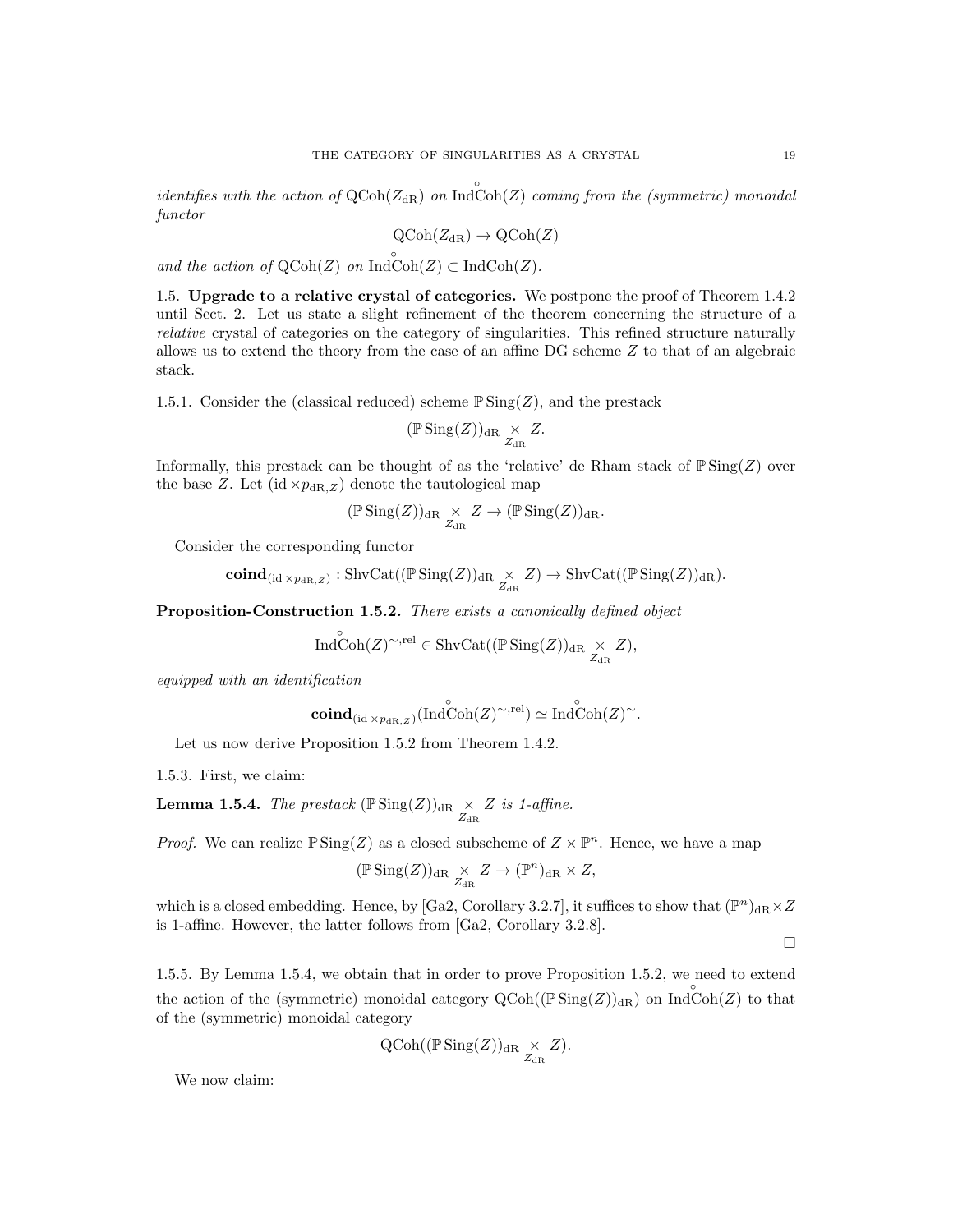**Lemma 1.5.6.** For any map of DG schemes almost of finite type  $Z' \rightarrow Z$ , the functor

$$
\operatorname{QCoh}(Z'_{\operatorname{dR}}) \underset{\operatorname{QCoh}(Z_{\operatorname{dR}})}{\otimes} \operatorname{QCoh}(Z) \to \operatorname{QCoh}(Z'_{\operatorname{dR}} \underset{Z_{\operatorname{dR}}}{\times} Z)
$$

is an equivalence.

Proof. Follows from [Ga2, Proposition 3.1.9].

In particular, we obtain that the symmetric monoidal functor

$$
\operatorname{QCoh}((\mathbb{P} \operatorname{Sing}(Z))_{\mathrm{dR}}) \underset{\operatorname{QCoh}(Z_{\mathrm{dR}})}{\otimes} \operatorname{QCoh}(Z) \to \operatorname{QCoh}((\mathbb{P} \operatorname{Sing}(Z))_{\mathrm{dR}} \underset{Z_{\mathrm{dR}}}{\times} Z)
$$

is an equivalence.

Now, the action of  $Q\text{Coh}((\mathbb{P}\text{Sing}(Z))_{dR} \times Z)$  on  $\text{Ind}\text{Coh}(Z)$  is obtained by combining Lemma 1.5.6 and the compatibility statement Theorem 1.4.2(b).

 $\Box$ (Proposition 1.5.2)

#### 1.6. Extension to algebraic stacks.

1.6.1. Let now Z be a quasi-smooth algebraic stack with an affine diagonal (see [AG, Sect. 8.1.1] for the definition).

Let  $\text{Sing}(\mathcal{Z})$  be the corresponding (classical) algebraic stack, constructed in [AG, Sect. 8.1.5], and consider the corresponding stack  $\mathbb{P}$  Sing( $\mathcal{Z}$ ).

1.6.2. Consider the category IndCoh( $\ddot{\mathcal{Z}}$ ), the subcategory QCoh( $\ddot{\mathcal{Z}}$ )  $\stackrel{\Xi_{\mathcal{Z}}}{\leftrightarrow}$  IndCoh( $\ddot{\mathcal{Z}}$ ), and the quotient category

$$
\overset{\circ}{\mathrm{Ind}}\overset{\circ}{\mathrm{Coh}}(\mathcal{Z}):=\mathrm{Ind}\mathrm{Coh}(\mathcal{Z})/\mathrm{QCoh}(\mathcal{Z}),
$$

which identifies with the full subcategory

 $QCoh(\mathcal{Z})^{\perp} = \ker(\Psi_{\mathcal{Z}} : \text{IndCoh}(\mathcal{Z}) \to QCoh(\mathcal{Z})) \subset \text{IndCoh}(\mathcal{Z}).$ 

The constructions of Sect. 1.1.7 and [AG, Sect. 8.2] generalize to define for every  $\mathcal{F} \in$  $Ind\overset{\circ}{\mathrm{Coh}}(\mathcal{Z})$  the Zariski-closed subset

$$
\mathbb{P}\operatorname{SingSupp}(\mathcal{F}) \subset \mathbb{P}\operatorname{Sing}(\mathcal{Z}),
$$

and for a Zariski-closed subset  $\mathcal{N} \subset \mathbb{P} \operatorname{Sing}(\mathcal{Z})$ , the full subcategory

$$
\operatorname{Ind}\nolimits\operatorname{Coh}\nolimits_{\mathcal{N}}(\mathcal{Z})\subset\operatorname{Ind}\nolimits\operatorname{Coh}\nolimits(\mathcal{Z}).
$$

1.6.3. We claim:

Proposition 1.6.4. There exists a canonically defined object

$$
\mathop{\mathrm{Ind}}\nolimits^{\circ}\mathop{\mathrm{Coh}}\nolimits(\mathop{\mathbb{Z}}\nolimits)^{\sim,\mathrm{rel}} \in \mathop{\mathrm{ShvCat}}\nolimits((\mathop{\mathbb{P}}\nolimits\mathop{\mathrm{Sing}}\nolimits(\mathop{\mathbb{Z}}\nolimits))_{\mathop{\mathrm{dR}}\nolimits} \underset{\mathop{\mathbb{Z}}\nolimits_{\mathop{\mathrm{dR}}\nolimits}}{\times} \mathop{\mathbb{Z}}\nolimits),
$$

equipped with the following system of identifications:

(a) For an affine DG scheme Z equipped with a smooth map  $Z \rightarrow \mathcal{Z}$ , we have a canonical identification

$$
\Gamma\left(\left((\mathbb{P}\operatorname{Sing}(\mathcal{Z}))_{dR} \underset{\mathcal{Z}_{dR}}{\times} \mathcal{Z}\right) \underset{\mathcal{Z}}{\times} Z, \operatorname{Ind}^{\circ}\operatorname{Coh}(\mathcal{Z})^{\sim}\right) \simeq \operatorname{Ind}^{\circ}\operatorname{Coh}(Z),
$$

as categories equipped with an action of  $\mathrm{QCoh}(Z)$ .

 $\Box$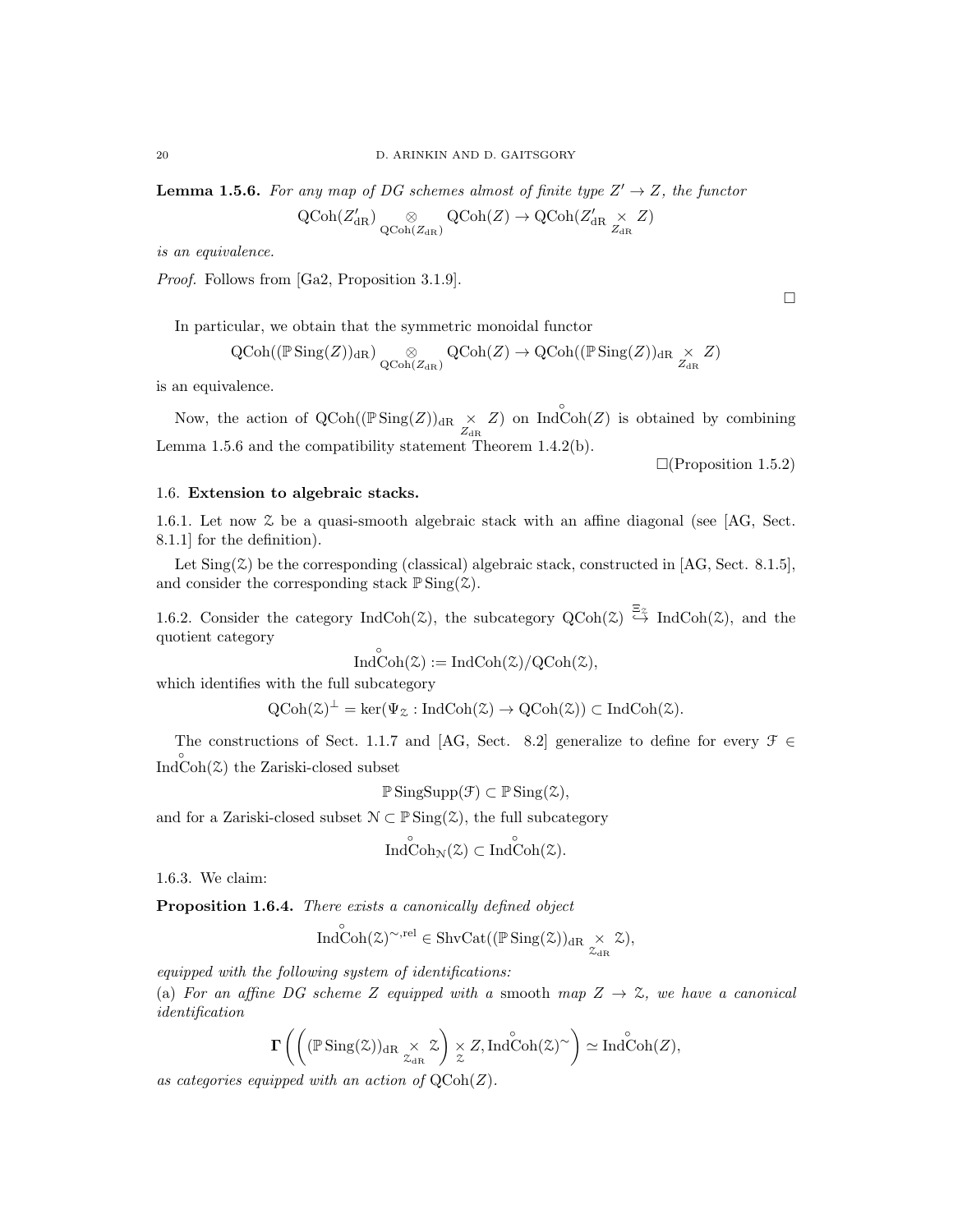(b) For a smooth map  $g: Z_1 \to Z_2$  of affine DG schemes smooth over  $\mathfrak{X}$ , the diagram

$$
\Gamma\left(\left((\mathbb{P}\operatorname{Sing}(\mathcal{Z}))_{dR} \underset{\mathcal{Z}_{dR}}{\times} \mathcal{Z}\right) \underset{\mathcal{Z}}{\times} Z_2, \operatorname{Ind}\operatorname{Coh}(\mathcal{Z})^{\sim}\right) \longrightarrow \operatorname{Ind}\operatorname{Coh}(Z_2)
$$
\n
$$
\downarrow
$$
\n
$$
\Gamma\left(\left((\mathbb{P}\operatorname{Sing}(\mathcal{Z}))_{dR} \underset{\mathcal{Z}_{dR}}{\times} \mathcal{Z}\right) \underset{\mathcal{Z}}{\times} Z_1, \operatorname{Ind}\operatorname{Coh}(\mathcal{Z})^{\sim}\right) \longrightarrow \operatorname{Ind}\operatorname{Coh}(Z_1)
$$

commutes.

Proof. The proof is completely formal:

Let  $(DGSch<sup>aff</sup>)<sub>smooth</sub>/z$  be the category of affine DG schemes Z equipped with a smooth map to  $\&$ . By [Ga2, Theorem 1.5.7], in order to construct Ind $\text{Coh}(\&)^{\sim,rel}$ , it is sufficient to construct an assignment

$$
Z \in (DGSch^{aff})_{\text{smooth}/\mathcal{Z}} \rightsquigarrow \text{Ind}\overset{\circ}{\text{Coh}}(\mathcal{Z})^{\sim, \text{rel}}|_{Z} \in \text{ShvCat}\left(\left((\mathbb{P}\text{Sing}(\mathcal{Z}))_{\text{dR}} \underset{\mathcal{Z}_{\text{dR}}}{\times} \mathcal{Z}\right) \underset{\mathcal{Z}}{\times} Z\right)
$$

equipped with a coherent system of identifications

$$
g: Z_1 \to Z_2 \rightsquigarrow \operatorname{cores}_{\operatorname{id} \times g}(\operatorname{Ind}\nolimits^{\circ}\operatorname{Coh}\nolimits(\mathfrak{L})^{\sim, \operatorname{rel}}|_{Z_2}) \simeq \operatorname{Ind}\nolimits^{\circ}\operatorname{Coh}\nolimits(\mathfrak{L})^{\sim, \operatorname{rel}}|_{Z_1}.
$$

Given  $Z \in (DGSch^{aff})_{\text{smooth}/\mathcal{Z}},$  we set

$$
\mathop{\mathrm{Ind}}\nolimits^{\circ}\mathop{\mathrm{Coh}}\nolimits(\mathop{\mathbb{Z}}\nolimits)^{\sim,\mathop{\mathrm{rel}}\nolimits}|_Z:=\mathop{\mathrm{Ind}}\nolimits^{\circ}\mathop{\mathrm{Coh}}\nolimits(Z)^{\sim,\mathop{\mathrm{rel}}\nolimits}.
$$

Note that

$$
\left((\mathbb{P}\operatorname{Sing}(\mathcal{Z}))_{\mathrm{dR}}\underset{\mathcal{Z}_{\mathrm{dR}}}{\times}\mathcal{Z}\right)\underset{\mathcal{Z}}{\times}Z\simeq (\mathbb{P}\operatorname{Sing}(Z))_{\mathrm{dR}}\underset{Z_{\mathrm{dR}}}{\times}Z.
$$

It remains to construct an identification

(1.1) 
$$
\mathbf{cores}_{\mathrm{id} \times g}(\mathrm{Ind}\mathrm{Coh}(Z_2)^{\sim, \mathrm{rel}}) \simeq \mathrm{Ind}\mathrm{Coh}(Z_1)^{\sim, \mathrm{rel}}
$$

for a morphism  $g: Z_1 \to Z_2$  in  $(DGSch<sup>aff</sup>)<sub>smooth/Z</sub>$ . Since  $(\mathbb{P}Sing(Z))<sub>dR</sub> \times Z$  is 1-affine, an identification (1.1) amounts to an identification

$$
\begin{aligned} \Gamma\left((\mathbb{P} \operatorname{Sing}(Z_2))_{\mathrm{dR}}&\underset{(Z_2)_{\mathrm{dR}}}{\times}Z_2, \operatorname{Ind}\overset{\circ}{\operatorname{Coh}}(Z_2)^{\sim,\mathrm{rel}}\right) \underset{\mathrm{QCoh}(Z_2)}{\otimes}\operatorname{QCoh}(Z_1)\simeq\\ &\simeq \Gamma\left((\mathbb{P} \operatorname{Sing}(Z_1))_{\mathrm{dR}}\underset{(Z_1)_{\mathrm{dR}}}{\times}Z_1, \operatorname{Ind}\overset{\circ}{\operatorname{Coh}}(Z_1)^{\sim,\mathrm{rel}}\right) \end{aligned}
$$

 $\quad \text{in QCoh}\left( (\mathbb{P}\operatorname{Sing}(Z_1))_{\mathrm{dR}} \underset{(Z_1)_{\mathrm{dR}}} {\times} Z_1 \right)$  -  $\textbf{mod}.$ Since

$$
\Gamma\left((\mathbb{P}\operatorname{Sing}(Z_i))_{\mathrm{dR}} \underset{(Z_i)_{\mathrm{dR}}}{\times} Z_i, \mathrm{Ind}^{\circ}\operatorname{Coh}(Z_i)^{\sim, \mathrm{rel}}\right) \simeq \mathrm{Ind}^{\circ}\operatorname{Coh}(Z_i),
$$

it remains to construct an identification

$$
\operatorname{Ind}\nolimits\operatorname{Coh}\nolimits(Z_2) \underset{\operatorname{QCoh}\nolimits(Z_2)}{\otimes} \operatorname{QCoh}\nolimits(Z_1) \simeq \operatorname{Ind}\nolimits\operatorname{Coh}\nolimits(Z_1).
$$

Such identification is given by the functor  $g^!$ , see [Ga1, Corollary 7.5.7].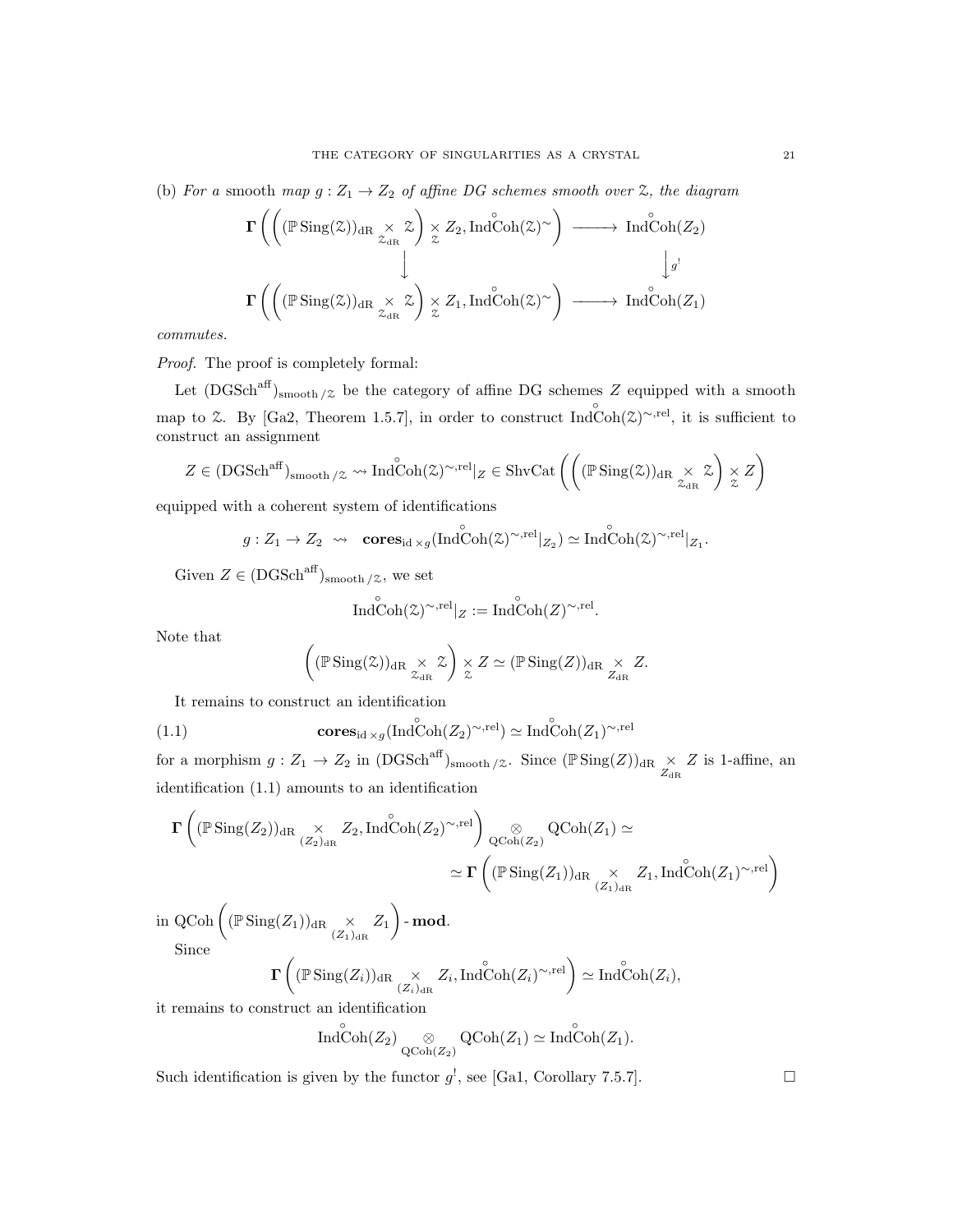1.6.5. We now claim:

Proposition 1.6.6. There exists a canonical identification

$$
\boldsymbol{\Gamma}\left((\mathbb{P} \operatorname{Sing}(\mathcal{Z}))_{\mathrm{dR}}\underset{\mathcal{Z}_{\mathrm{dR}}}{\times} \mathcal{Z}, \operatorname{Ind}\overset{\circ}{\mathrm{Coh}}(\mathcal{Z})^{\sim, \mathrm{rel}}\right)\simeq \operatorname{Ind}\overset{\circ}{\mathrm{Coh}}(\mathcal{Z}).
$$

Moreover, for a Zariski-closed subset  $\mathcal{N} \subset \mathbb{P} \text{Sing}(\mathcal{Z})$ , the full subcategory

 $\overset{\circ}{\text{IndCoh}_{\mathcal{N}}(\mathcal{Z})} \subset \overset{\circ}{\text{IndCoh}(\mathcal{Z})}$ 

equals

$$
\mathbf{\Gamma}\left(\mathbb{N}_{\mathrm{dR}}\underset{\mathcal{Z}_{\mathrm{dR}}}{\times}\mathbb{Z},\mathrm{Ind}\overset{\circ}{\mathrm{Coh}}(Z)^{\sim}\right)\subset\mathbf{\Gamma}\left((\mathbb{P}\operatorname{Sing}(Z))_{\mathrm{dR}}\underset{\mathcal{Z}_{\mathrm{dR}}}{\times}\mathbb{Z},\mathrm{Ind}\overset{\circ}{\mathrm{Coh}}(Z)^{\sim}\right).
$$

Proof. Follows by combining Theorem 1.4.2(a) and [AG, Proposition 8.3.4].

### 2. Proof of Theorem 1.4.2

 $\Box$ 

#### 2.1. Idea of the proof. Before we give the proof, let us explain informally its main idea.

2.1.1. To specify a sheaf of categories C over  $(\mathbb{P} \text{Sing}(\mathcal{Z}))_{dR}$ , we need to assign a category  $\Gamma(S, \mathcal{C})$ to any affine  $DG$  scheme  $S$  equipped with a map

$$
{}^{\text{red}}S \to \mathbb{P} \operatorname{Sing}(\mathcal{Z}).
$$

In the case of the sheaf  $C = \text{Ind}\widehat{\text{Coh}}(Z)^\sim$ , we take  $\Gamma(S, \text{Ind}\widehat{\text{Coh}}(Z)^\sim)$  to be a certain full subcategory in

$$
\text{QCoh}(S) \otimes \overline{\text{Ind}}\overset{\circ}{\text{Coh}}(Z).
$$

2.1.2. Namely, for an object  $\mathcal{F} \in \text{QCoh}(S) \otimes \text{IndCoh}(Z)$  we can talk about its singular support, which is a closed subset in  $S \times \text{Sing}(Z)$ , conical with respect to the  $\mathbb{G}_m$ -action on the second factor. Note that if  $\mathcal{F} \in \mathrm{QCoh}(S) \otimes \mathrm{QCoh}(Z)$ , then its singular support is contained in  $S \times \{0\}$ . Hence, to an object of

$$
\text{QCoh}(S) \otimes \text{Ind}\text{Coh}(Z)
$$

◦

we can attach its singular support, which is a closed subset of  $S \times \mathbb{P} \text{Sing}(\mathcal{Z})$ .

Now, let

$$
\Gamma(S,\mathop{\mathrm{Ind}}\nolimits^{\circ}\mathop{\mathrm{Coh}}\nolimits(Z)^{\sim}) \subset \mathop{\mathrm{QCoh}}\nolimits(S) \otimes \mathop{\mathrm{Ind}}\nolimits^{\circ}\mathop{\mathrm{Coh}}\nolimits(Z)
$$

be the full subcategory of objects whose singular support is contained (set-theoretically) in the graph of the given map  $\mathrm{red}\,S \to \mathbb{P} \operatorname{Sing}(\mathcal{Z})$ .

2.1.3. To prove that the above construction works, we need to do two things:

(i) Show that the assignment  $S \leadsto \Gamma(S, \text{Ind}\overset{\circ}{\text{Coh}}(Z)^\sim)$  is indeed a sheaf of categories. This is not difficult.

(ii) Show that a naturally constructed functor  $\text{Ind}\right\{\text{Coh}(Z) \to \Gamma(\mathbb{P}\text{Sing}(\mathcal{Z}), \text{Ind}\text{Coh}(Z)^{\sim})$  is an equivalence. To do so, we will reduce to the case when  $Z$  is a global complete intersection and use some explicit analysis.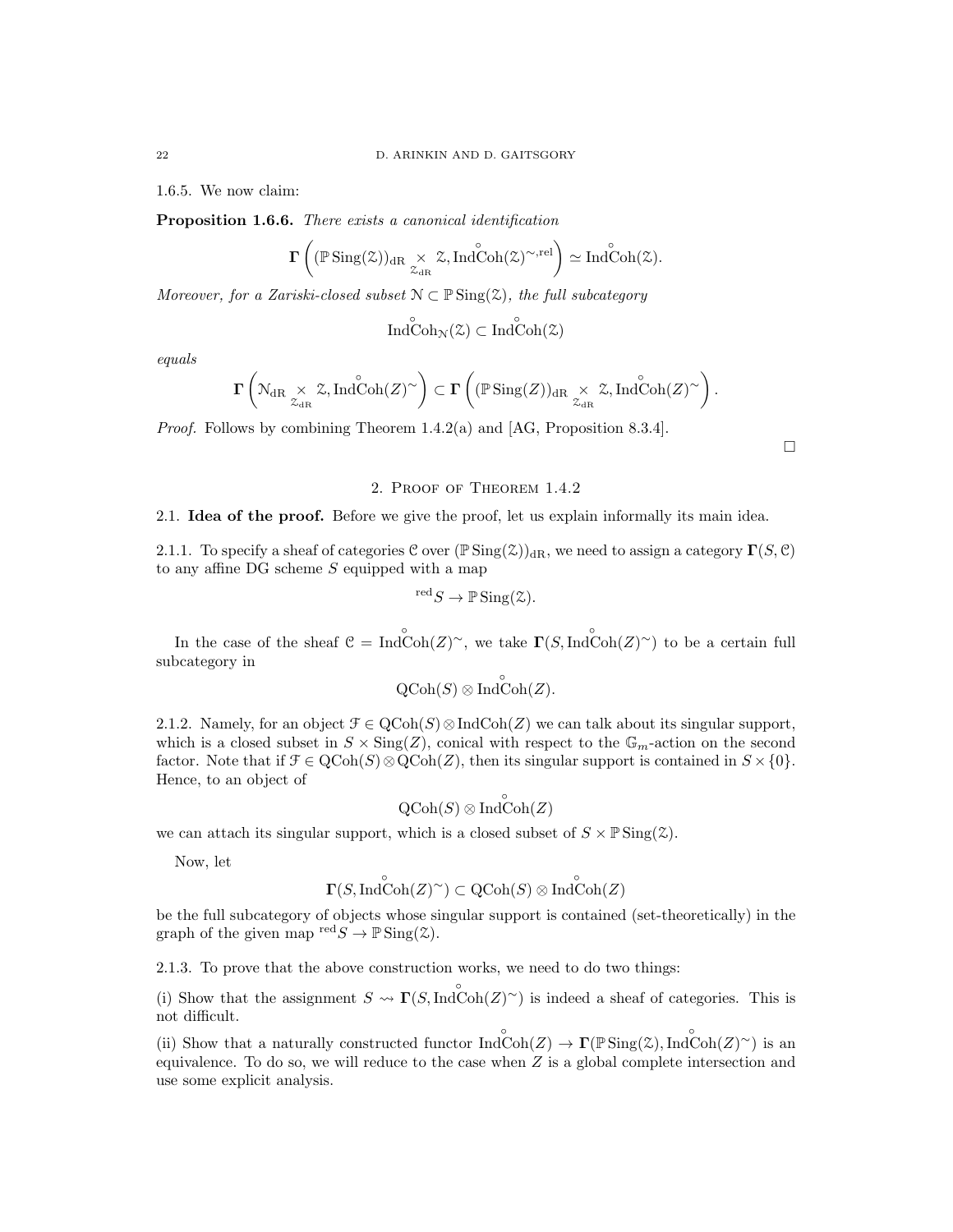2.1.4. Rather than giving the proof specifically for  $\overrightarrow{IndCoh}(Z)$ , below we do it in an abstract setting, by isolating the relevant pieces of structure.

Namely, instead of  $IndCoh(Z)$  we have an arbitrary DG category C, and the role of the  $\mathbb{E}_{2}$ algebra of Hochschild cochains (whose action on  $IndCoh(Z)$  gives rise to the notion of singular support), we use an arbitrary  $\mathbb{E}_2$ -algebra A.

#### 2.2. Abstract setting for Theorem 1.4.2.

2.2.1. Let C be a DG category, equipped with an action of an  $\mathbb{E}_2$ -algebra A (see [AG, Sect. 3.5] for what this means). Let A be a commutative finitely generated algebra, graded by even non-negative integers, equipped with a grading-preserving homomorphism

$$
A \to H^{\bullet}(\mathcal{A}) := \underset{n}{\oplus} H^n(\mathcal{A}).
$$

According to [AG, Sect. 3.5] (by the construction going back to [BIK]), to any  $c \in \mathbb{C}$  we can attach its support, denoted supp<sub>A</sub>(c), which is a conical Zariski-closed subset of  $Spec(A)$ .

Vice versa, to a conical Zariski-closed subset  $\mathcal{N} \subset \text{Spec}(A)$  we assign the full subcategory

 $\mathbf{C}_{\mathcal{N}} \subset \mathbf{C},$ 

consisting of objects with support in N.

2.2.2. Let  $A^0$  be the degree 0 component of A. The projection  $Spec(A) \to Spec(A^0)$  admits a canonically defined section  $Spec(A^0) \to Spec(A)$ , because we can identify  $A^0$  with the quotient algebra of A by the ideal  $A^{>0}$ .

Let  $\{0\}$  denote the subset of  $Spec(A)$  equal to the image  $Spec(A^0)$  under the above section. Let  $\mathbf{C}_{\{0\}}$  be the corresponding full subcategory of C. Define

$$
\overset{\circ}{\mathbf{C}}:=\mathbf{C}/\mathbf{C}_{\{0\}}.
$$

We can also think of  $\hat{C}$  as the kernel of the co-localization functor  $C \to C_{\{0\}}$ , right adjoint to the tautological embedding; this is the same as  $(\mathbf{C}_{\{0\}})^{\perp} \subset \mathbf{C}$ .

2.2.3. Consider the scheme  $Proj(A)$ . The assignment

$$
\mathbf{c} \in \mathbf{C} \ \leadsto \ \ \operatorname{supp}_A(\mathbf{c}) \subset \operatorname{Spec}(A)
$$

gives rise to an assignment

$$
\mathbf{c} \in \check{\mathbf{C}} \ \rightsquigarrow \ \ \mathbb{P}\mathrm{supp}_A(\mathbf{c}) \subset \mathrm{Proj}(A).
$$

Vice versa, to a Zariski-closed subset  $\mathcal{N} \subset \text{Proj}(A)$  we assign the full subcategory

◦

$$
\overset{\circ}{\mathbf{C}}_{\mathcal{N}} = \{\mathbf{c} \in \overset{\circ}{\mathbf{C}} \, | \, \mathbb{P} \mathrm{supp}_A(\mathbf{c}) \subset \mathcal{N} \} \subset \overset{\circ}{\mathbf{C}}.
$$

### 2.3. Plan of this section.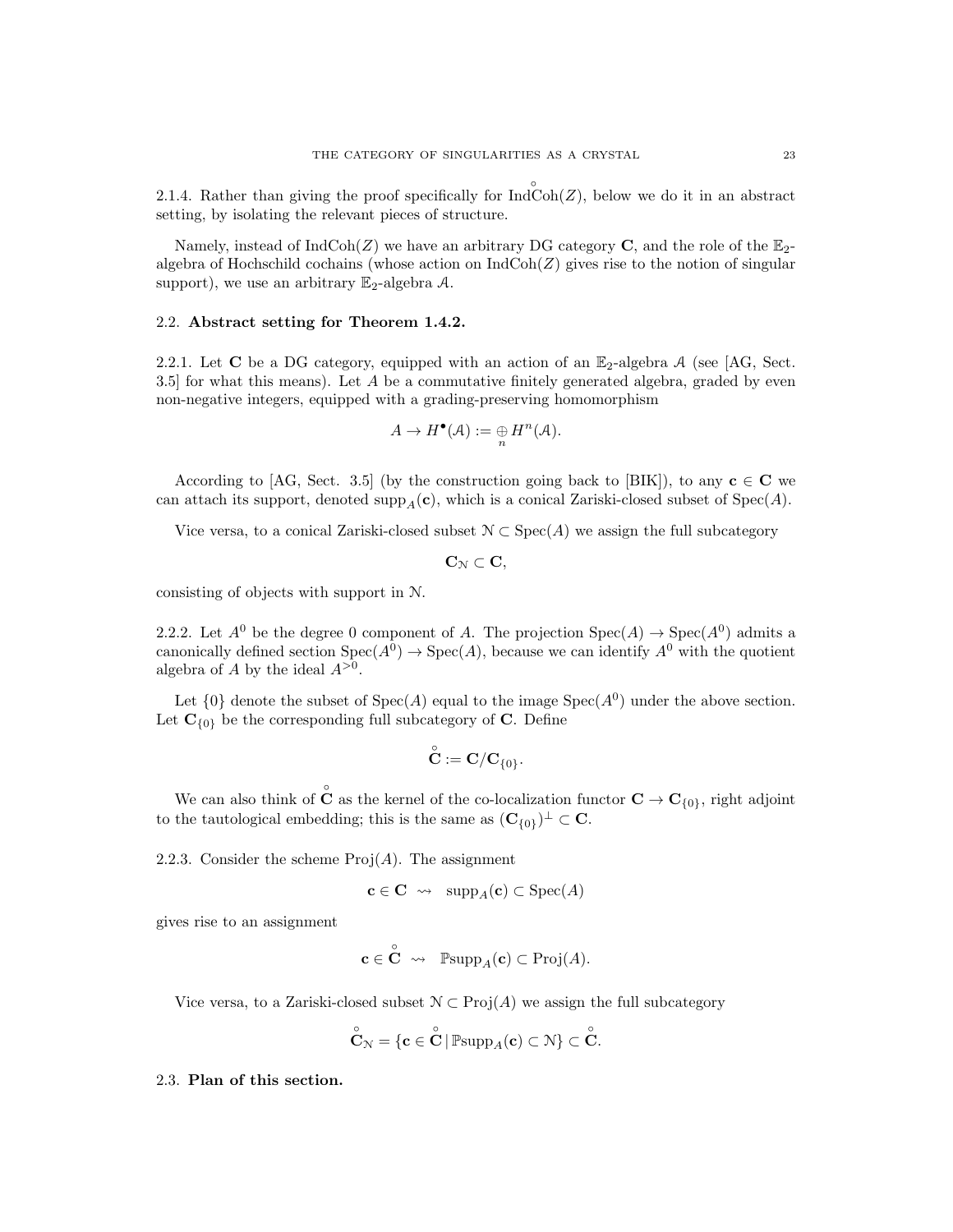2.3.1. In Sect. 2.4, we attach a certain sheaf of categories  $\mathcal{C}_A \in \text{ShvCat}(\text{Proj}(A)_{\text{dR}})$  to the data  $(C, \mathcal{A}, A)$  as above.

In Sect. 2.5, we show that  $\mathcal{C}_A$  comes equipped with a functor

(2.1) 
$$
\overset{\circ}{\mathbf{C}} \to \Gamma(\mathrm{Proj}(A)_{\mathrm{dR}}, \mathcal{C}_A).
$$

More generally, for a Zariski-closed subset  $\mathcal{N} \subset \text{Proj}(A)$ , there is a functor

(2.2) 
$$
\overset{\circ}{\mathbf{C}}_{\mathcal{N}} \to \mathbf{\Gamma}(\mathcal{N}_{\mathrm{dR}}, \mathcal{C}_A).
$$

We then provide additional conditions on the triple  $(C, \mathcal{A}, A)$  (in Sect. 2.5.5) that guarantee that the functor  $(2.2)$ , and in particular  $(2.1)$ , is an equivalence. The proof of this claim (Proposition 2.5.6) occupies Sections 2.7–2.9.

2.3.2. In Sect. 2.6 we apply this discussion to

$$
\mathbf{C} := \text{IndCoh}(Z), \ \mathcal{A} := \text{HC}(Z), \ \mathcal{A} := \Gamma(\text{Sing}(Z), \mathcal{O}_{\text{Sing}(Z)}).
$$

In the above formula,  $HC(Z)$  is the  $\mathbb{E}_2$ -algebra of Hochschild cochains on Z, or, which is the same, the  $\mathbb{E}_2$ -center of the DG category  $\text{IndCoh}(Z)$ , see [AG, Appendix F].

The resulting sheaf of categories category  $\mathcal{C}_A$  is the sought-for

$$
\overset{\circ}{\mathrm{Ind}}\overset{\circ}{\mathrm{Coh}}(Z)^{\sim} \in \mathrm{ShvCat}((\mathbb{P}\operatorname{Sing}(Z))_{\mathrm{dR}}).
$$

The equivalence (2.2) proves point (a) of Theorem 1.4.2.

2.3.3. To establish point (b) of Theorem 1.4.2, we study the interaction of the construction

 $(C, \mathcal{A}, A) \rightsquigarrow C_A$ 

with some pre-existing monoidal actions; this is done in Sect. 2.10.

# 2.4. Construction of the sheaf of categories.

2.4.1. For  $S \in \text{DGSch}^{\text{aff}}$  consider the category

$$
\text{QCoh}(S) \otimes \mathbf{C}.
$$

The action of A on C and the action of the  $\mathbb{E}_{\infty}$ -algebra  $\Gamma(S, \mathcal{O}_S)$ , viewed as a  $\mathbb{E}_2$ -algebra, on QCoh(S) give rise to the action of the  $\mathbb{E}_2$ -algebra  $\Gamma(S, \mathcal{O}_S) \otimes \mathcal{A}$  on QCoh(S)  $\otimes \mathbf{C}$ .

Note that we have a canonical map of commutative algebras

$$
A_S := H^0(\Gamma(S, \mathcal{O}_S)) \otimes A \to H^{\bullet}(\Gamma(S, \mathcal{O}_S) \otimes A).
$$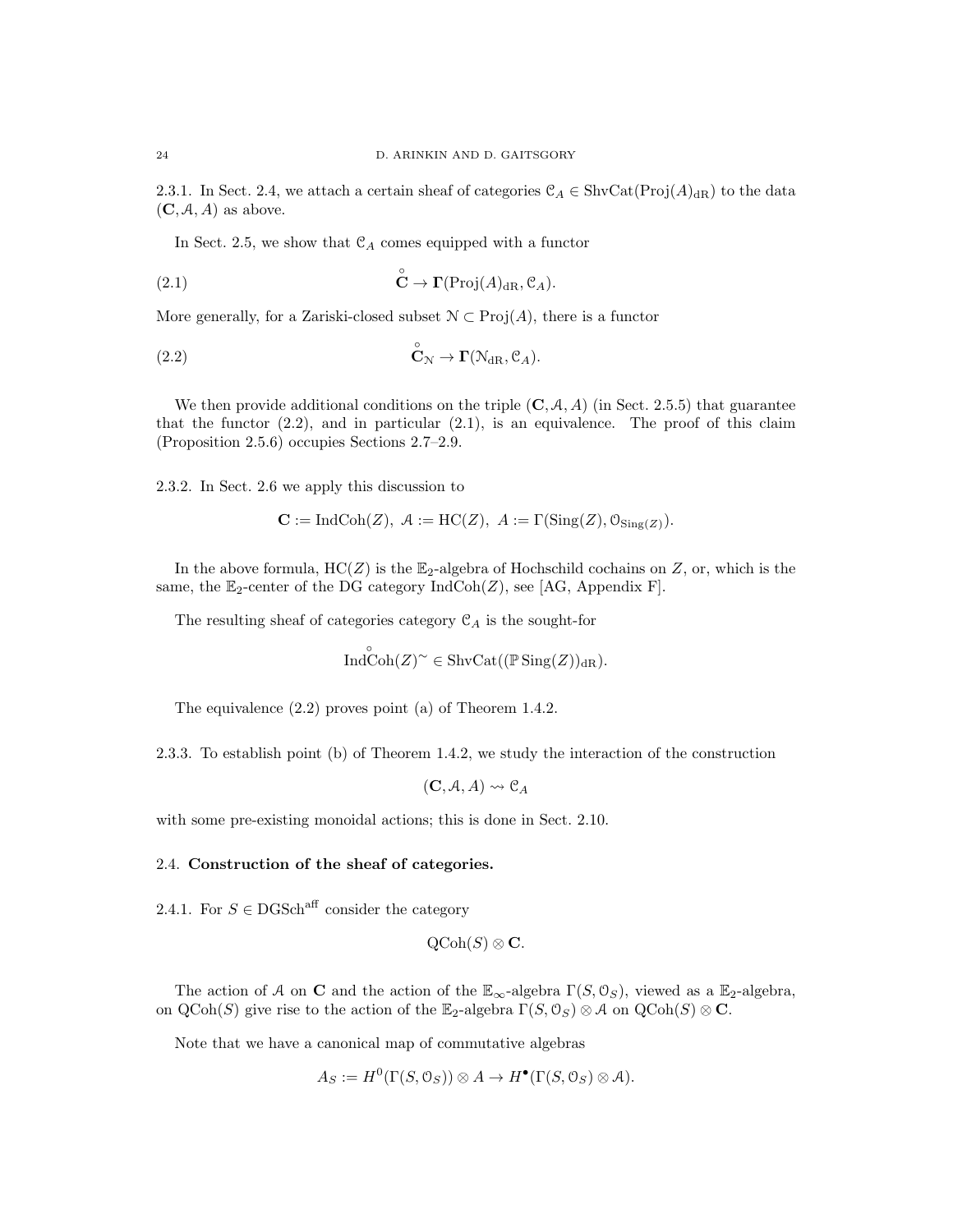2.4.2. Consider the corresponding categories  $(QCoh(S) \otimes \mathbf{C})_{\{0\}} \subset QCoh(S) \otimes \mathbf{C}$  and

 $\operatorname{QCoh}(S) \otimes \mathbf{C}/(\operatorname{QCoh}(S) \otimes \mathbf{C})_{\{0\}}.$ 

By [AG, Proposition 3.5.7], we have

$$
(\operatorname{QCoh}(S) \otimes \mathbf{C})_{\{0\}} = \operatorname{QCoh}(S) \otimes \mathbf{C}_{\{0\}},
$$

as full subcategories in  $\mathrm{QCoh}(S) \otimes \mathbf{C}$ .

Hence,

$$
\text{QCoh}(S) \otimes \mathbf{C}/(\text{QCoh}(S) \otimes \mathbf{C})_{\{0\}} \simeq \text{QCoh}(S) \otimes \overset{\circ}{\mathbf{C}}.
$$

Note that  $\text{Proj}(A_S) \simeq S \times \text{Proj}(A)$ . Thus, to a Zariski-closed subset  $\mathcal{N}' \subset S \times \text{Proj}(A)$ , we can attach the full subcategory

$$
({\rm QCoh}(S)\otimes \overset{\circ}{\mathbf{C}})_{\mathcal{N}'}\subset {\rm QCoh}(S)\otimes \overset{\circ}{\mathbf{C}}.
$$

2.4.3. Assume now that S is equipped with a map to  $\text{Proj}(A)_{\text{dR}}$ , i.e., <sup>red</sup>S is equipped with a map f to  $\text{Proj}(A)$ .

Define

$$
\boldsymbol{\Gamma}(S,\mathfrak{C}_A):=({\rm QCoh}(S)\otimes \overset{\circ}{\mathbf{C}})_{\mathrm{Graph}_f}
$$

,

where  $\text{Graph}_f$  is the Zariski-closed *subset* of  $S \times \text{Proj}(A)$  equal to the graph of the map f.

2.4.4. For a map  $S_1 \rightarrow S_2$  we have a tautological identification

$$
\operatorname{QCoh}(S_1) \underset{\operatorname{QCoh}(S_2)}{\otimes} (\operatorname{QCoh}(S_2) \otimes \overset{\circ}{\mathbf{C}})) \simeq \operatorname{QCoh}(S_1) \otimes \overset{\circ}{\mathbf{C}}.
$$

It is easy to see that under this identification we have an inclusion

(2.3) 
$$
\operatorname{QCoh}(S_1) \underset{\operatorname{QCoh}(S_2)}{\otimes} (\operatorname{QCoh}(S_2) \otimes \overset{\circ}{\mathbf{C}})_{\operatorname{Graph}_{f_2}} \subset (\operatorname{QCoh}(S_1) \otimes \overset{\circ}{\mathbf{C}})_{\operatorname{Graph}_{f_1}},
$$

where  $f_2: \text{red } S_2 \to \text{Proj}(A)$  and  $f_1$  is the composition of  $\text{red } S_1 \to \text{red } S_2$  and  $f_2$ .

We claim:

**Lemma 2.4.5.** The inclusion  $(2.3)$  is an equality.

*Proof.* Follows by combining [AG, Proposition 3.5.5 and Lemma 3.3.12].

2.4.6. From Lemma 2.4.5 we obtain that the assignment

$$
(S, f) \leadsto (\operatorname{QCoh}(S) \otimes \overset{\circ}{\mathbf{C}})_{\operatorname{Graph}_f}
$$

defines an object of  $\text{ShvCat}(\text{Proj}(A)_{\text{dR}})$ .

We denote this object by  $\mathcal{C}_A$ . Thus by definition,

$$
\boldsymbol{\Gamma}(S,\mathcal{C}_A):=({\rm QCoh}(S)\otimes \overset{\circ}{\mathbf{C}})_{\rm Graph_f}
$$

for any  $(S, f) \in (DGSch^{aff})_{P_{\text{POj}(A)_{\text{dR}}}}$ .

2.5. A functor to the category of global sections.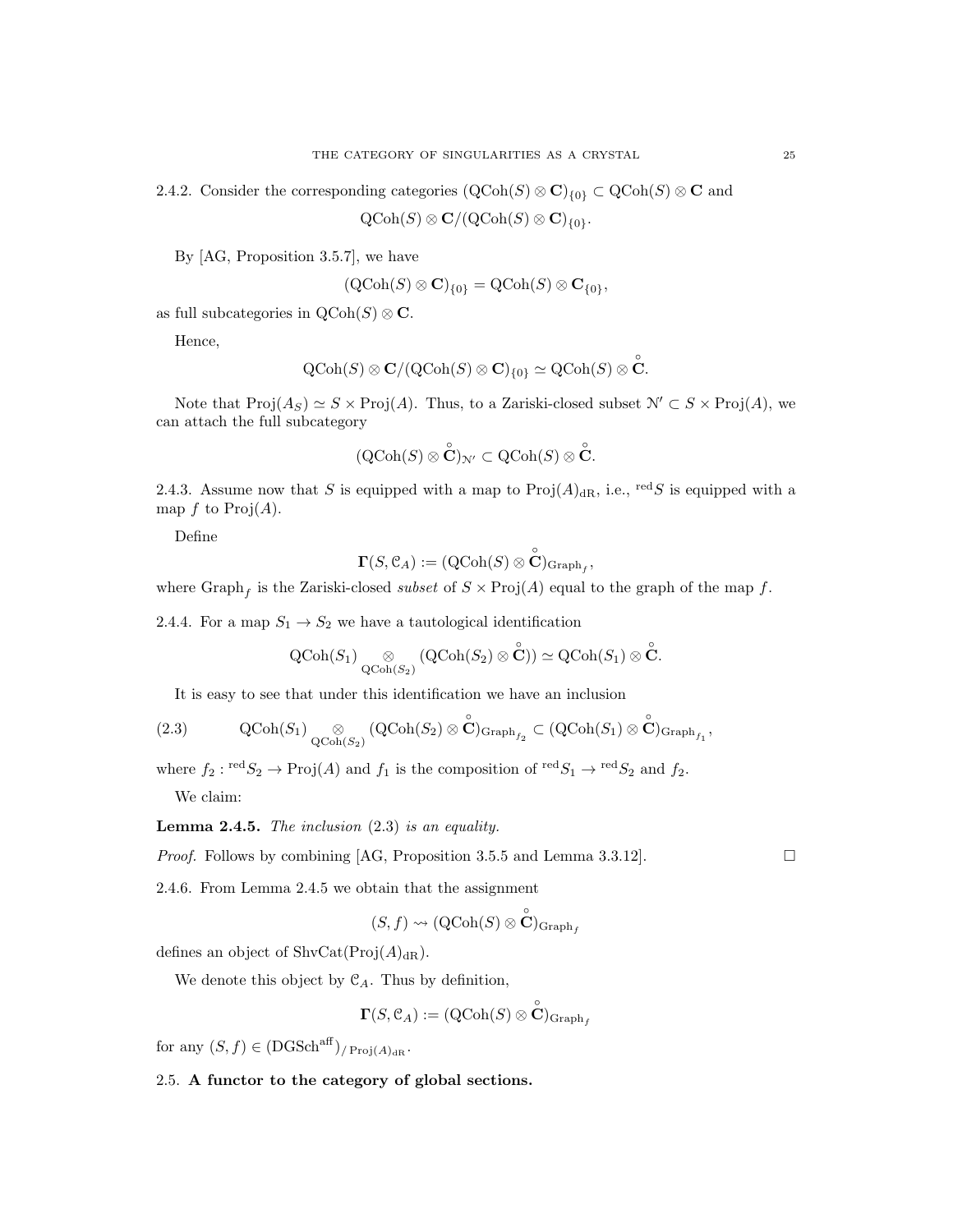2.5.1. For  $(S, f) \in (DGSch^{aff})_{P_{\text{Poj}(A)_{\text{dR}}}}$ , we define a functor

(2.4) 
$$
\mathbf{C} \to (\mathrm{QCoh}(S) \otimes \mathbf{C})_{\mathrm{Graph}_f} = \mathbf{\Gamma}(S, \mathcal{C}_A)
$$

as follows.

It is the composition of the tautological functor

$$
\overset{\circ}{\mathbf{C}}\rightarrow {\rm QCoh}(S)\otimes \overset{\circ}{\mathbf{C}},\quad \mathbf{c}\mapsto \mathbf{0}_S\otimes \mathbf{c},
$$

followed by the co-localization functor

$$
\operatorname{QCoh}(S) \otimes \overset{\circ}{\mathbf{C}} \to (\operatorname{QCoh}(S) \otimes \overset{\circ}{\mathbf{C}})_{\operatorname{Graph}_f},
$$

which is right adjoint to the tautological embedding

$$
({\rm QCoh}(S)\otimes \overset{\circ}{\mathbf{C}})_{\mathrm{Graph}_f} \hookrightarrow {\rm QCoh}(S)\otimes \overset{\circ}{\mathbf{C}}.
$$

2.5.2. The functors (2.4) are clearly compatible under the maps  $S_1 \rightarrow S_2$  in the category  $(DGSch<sup>aff</sup>)/Proj(A)<sub>dB</sub>.$ 

Hence, they give rise to a functor

(2.5) 
$$
\mathbf{\mathring{C}} \to \mathbf{\Gamma}(\mathrm{Proj}(A)_{\mathrm{dR}}, \mathcal{C}_A).
$$

2.5.3. Let now  $\mathcal{N} \subset \text{Proj}(A)$  be a Zariski-closed subset. Consider the corresponding full subcategory

$$
\overset{\circ}{\mathbf{C}}_{\mathcal{N}}\subset \overset{\circ}{\mathbf{C}}.
$$

On the other hand, consider  $\mathcal{N}_{dR} \subset \text{Proj}(A)_{dR}$ . By Sect. 1.3.7, the category  $\Gamma(\mathcal{N}_{dR}, \mathcal{C}_A)$ is naturally a full subcategory of  $\Gamma(\text{Proj}(A)_{\text{dR}}, \mathcal{C}_A)$ . The following assertion results from the construction (see Proposition 1.3.6(b)):

**Lemma 2.5.4.** The essential image of the subcategory  $\overset{\circ}{\mathbf{C}}_{\mathcal{N}} \subset \overset{\circ}{\mathbf{C}}$  under the functor (2.5) is contained in  $\Gamma(\mathcal{N}_{\mathrm{dR}}, \mathcal{C}_A) \subset \Gamma(\mathrm{Proj}(A)_{\mathrm{dR}}, \mathcal{C}_A)$ .

Thus, from Lemma 2.5.4, for every  $N$  as above, we obtain a functor

(2.6) 
$$
\mathring{\mathbf{C}}_{\mathcal{N}} \to \mathbf{\Gamma}(\mathcal{N}_{\mathrm{dR}}, \mathcal{C}_A).
$$

2.5.5. Imposing additional conditions. We now return to the general setting of Sect. 2.2 and make the following additional assumption on the pair  $(A, A)$ :

Suppose there exists an  $\mathbb{E}_2$ -algebra  $\mathcal{B}$ , equipped with a homomorphism

$$
\mathcal{B}\to \mathcal{A},
$$

such that:

- B is equipped with a grading such that  $\mathcal{B}^{\text{shift}}$  is classical (here  $(-)^{\text{shift}}$  is as in [AG, Sect. 3.6.1]);
- The resulting map  $B := H^{\bullet}(\mathcal{B}) \to H^{\bullet}(\mathcal{A})$  can be factored as

$$
B \to A \to H^{\bullet}(\mathcal{A}),
$$

where  $B \to A$  is a surjection modulo nilpotents.

We claim:

**Proposition 2.5.6.** Under the above assumptions on the pair  $(A, A)$ , the functor (2.6) is an equivalence.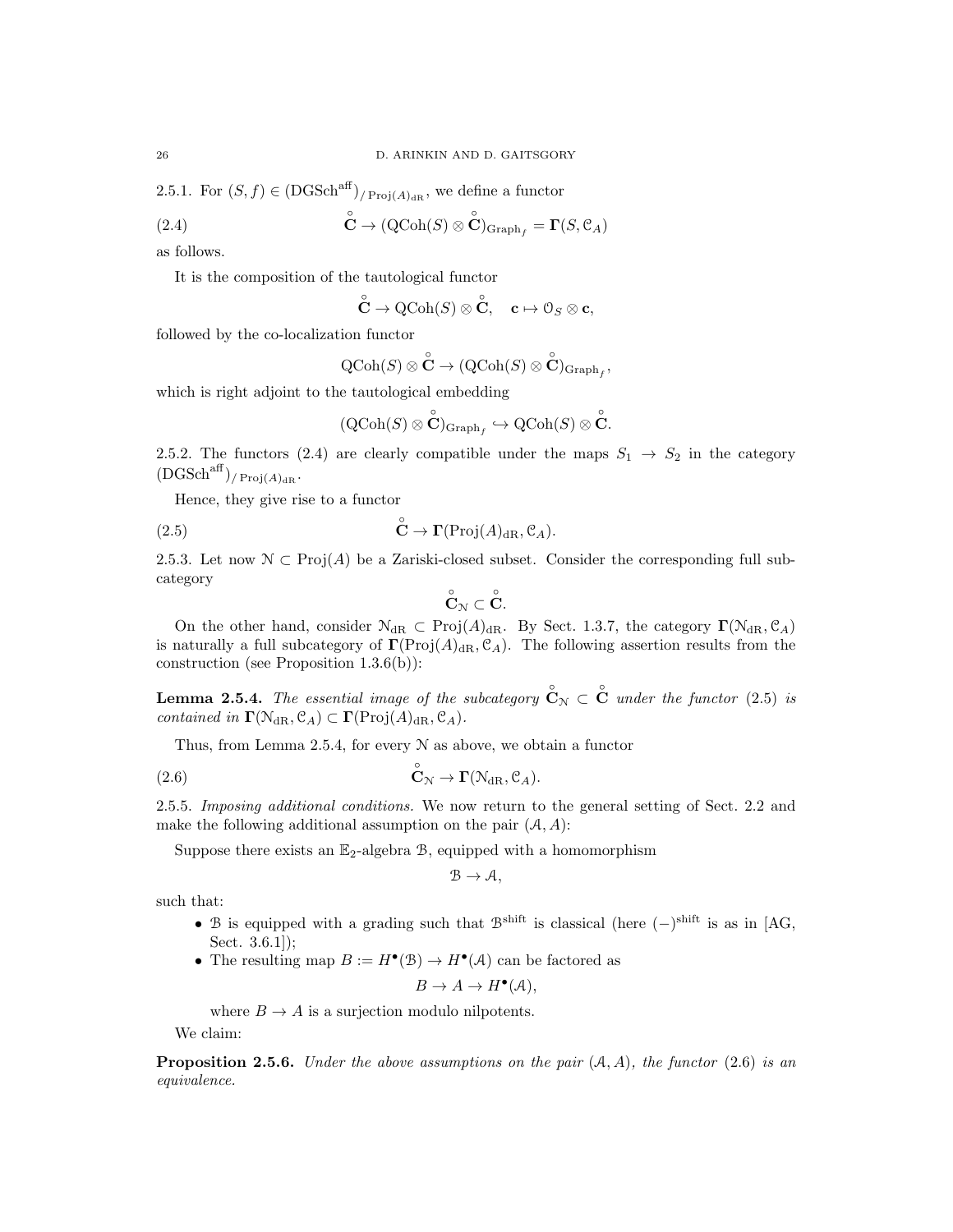We prove Proposition 2.5.6 in Sections 2.7–2.9.

2.6. The case of ind-coherent sheaves. In this subsection we deduce Theorem 1.4.2 from Proposition 2.5.6.

2.6.1. Let Z be an affine quasi-smooth DG scheme. In the setting of Sect. 2.2 we take

$$
\mathbf{C} = \text{IndCoh}(Z), \quad \mathcal{A} := \text{HC}(Z), \quad A := \Gamma(\text{Sing}(Z), \mathcal{O}_{\text{Sing}(Z)}).
$$

In this case  $\text{Proj}(A) = \mathbb{P} \text{Sing}(Z)$ . The construction of Sect. 2.4 defines a sheaves of categories  $\mathcal{C}_A$  over  $(\mathbb{P}\operatorname{Sing}(Z))_{\mathrm{dR}}$ ; this is the sought-for  $\operatorname{Ind}\operatorname{Coh}(Z)^\sim$ .

2.6.2. The functor (2.5) gives rise to a functor

(2.7) 
$$
\operatorname{Ind}\operatorname{Coh}(Z) \to \Gamma\left((\mathbb{P}\operatorname{Sing}(Z))_{\mathrm{dR}}, \operatorname{Ind}\operatorname{Coh}(Z)^{\sim}\right).
$$

Furthermore, for a Zariski-closed subset  $\mathcal{N} \subset \mathbb{P} \operatorname{Sing}(Z)$  we obtain a functor

(2.8) 
$$
\operatorname{Ind}\operatorname{Coh}_{\mathcal{N}}(Z) \to \Gamma\left(\mathcal{N}_{\mathrm{dR}}, \operatorname{Ind}\operatorname{Coh}(Z)^{\sim}\right).
$$

To prove Theorem 1.4.2(a), we need to show that the functor  $(2.8)$ , and in particular,  $(2.7)$ is an equivalence. We do so by reducing to the situation when Proposition 2.5.6 becomes applicable.

2.6.3. First, we notice that the fact that (2.8) is an equivalence can be checked Zariski-locally on  $Z$ . Hence, can (and will) assume that  $Z$  is a *global derived complete intersection*. This means that Z fits into a Cartesian square

$$
Z \longrightarrow U
$$
  
(2.9)  

$$
\downarrow \qquad \qquad \downarrow
$$
  

$$
\text{pt} \longrightarrow V,
$$

where  $U$  is smooth, and  $V$  is a vector space.

We claim that in this case the additional assumptions of Sect. 2.5.5 are satisfied.

Indeed, for Z fitting into the diagram  $(2.9)$ , we take B to be the  $\mathbb{E}_2$ -algebra

$$
\Gamma(U, \mathcal{O}_U) \otimes \text{Sym}(V[-2]),
$$

see [AG, Sect. 5.3.2]. The required pieces of structure on B are described in [AG, Formula (5.9) and Sect. 5.4], respectively.

2.7. Proof of Proposition 2.5.6, Step 1. Let  $(A, A)$  and  $(B, B)$  be as in Sect. 2.5.5. Let us prove that (2.5) is an equivalence in the special case  $(A, A) = (B, B)$ .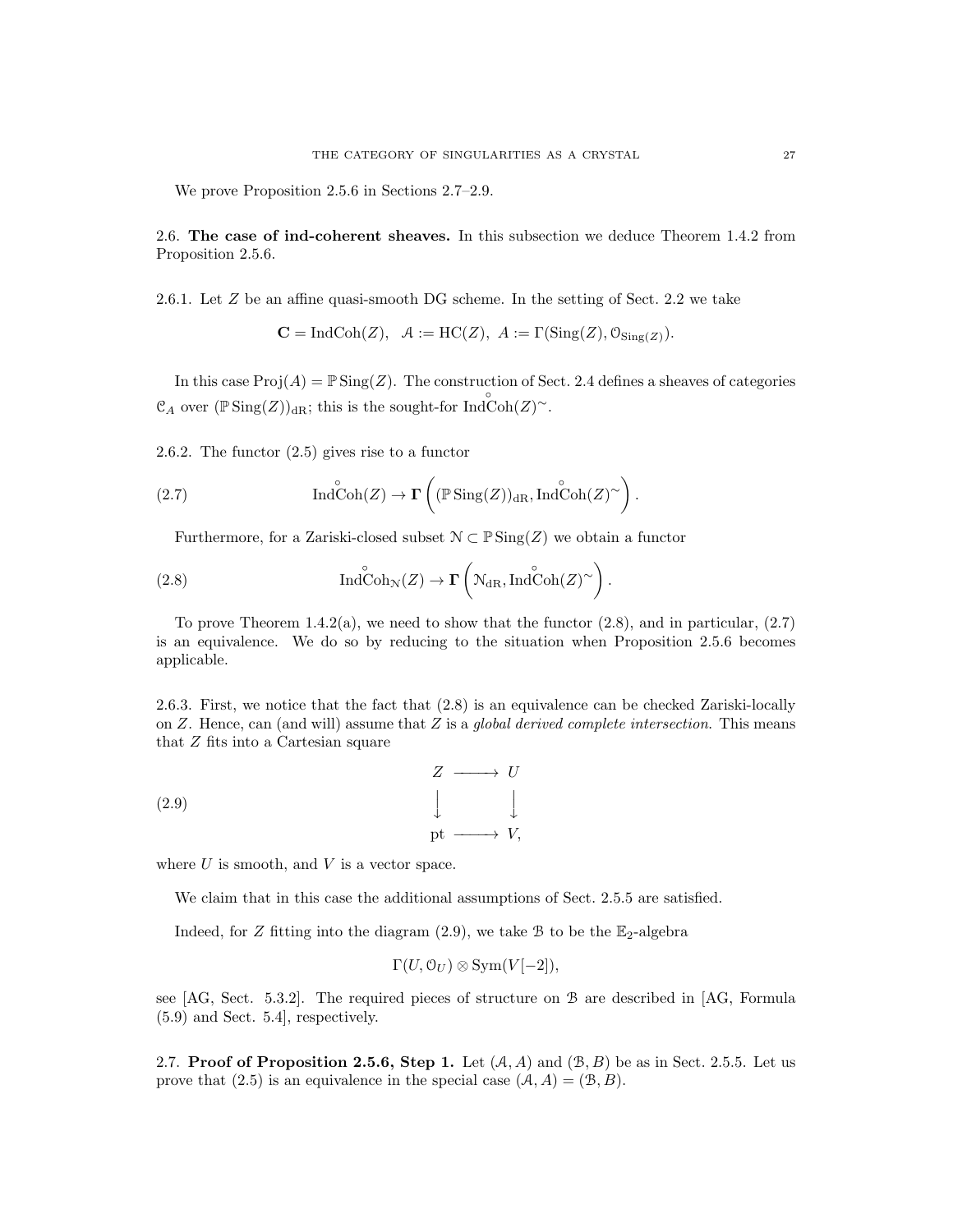2.7.1. According to [AG, Sect. 3.6.2], the category  $\hat{\mathbf{C}}$  has a natural structure of module over  $QCoh(Proj(B)).$ 

Let  $\mathcal{C}'_B$  denote the object of  $\mathrm{ShvCat}(\mathrm{Proj}(B))$  equal to

$$
\textbf{Loc}_{\text{Proj}(B)}(\overset{\circ}{\mathbf{C}}),
$$

where  $\mathbf{Loc}_{\text{Proj}(B)}$  is the left adjoint functor to

$$
\Gamma(\text{Proj}(B), -): \text{QCoh}(\text{Proj}(B)) - \text{mod} \rightarrow \text{ShvCat}(\text{Proj}(B)),
$$

see [Ga2, Sect. 1.3.1]. Explicitly, for an affine DG scheme S mapping to  $\text{Proj}(B)$ , we have

$$
\boldsymbol{\Gamma}(S,\mathfrak{C}'_B):=\operatorname{QCoh}(S)\underset{\operatorname{QCoh}(\mathrm{Proj}(B))}{\otimes}\overset{\circ}{\boldsymbol{\mathbb{C}}}.
$$

2.7.2. Recall that  $p_{dR,Proj(B)}$  denotes the tautological map  $Proj(B) \to Proj(B)_{dR}$ . The key observation is provided by the following lemma:

**Lemma 2.7.3.** There exists a canonical isomorphism

$$
\mathcal{C}_B \simeq \mathop{\mathrm{\bf coind}}\nolimits_{p_{{\mathrm{dR}},\mathrm{Proj}(B)}}(\mathcal{C}'_B)
$$

in ShvCat( $Proj(B)_{dR}$ ); under this identification, the composed map

$$
\overset{\circ}{\mathbf{C}}\rightarrow\boldsymbol{\Gamma}(\mathrm{Proj}(B),\mathcal{C}_B')\simeq\boldsymbol{\Gamma}(\mathrm{Proj}(B)_{\mathrm{dR}},\boldsymbol{\mathrm{coind}}_{p_{\mathrm{dR},\mathrm{Proj}(B)}}(\mathcal{C}_B'))\simeq\boldsymbol{\Gamma}(\mathrm{Proj}(B)_{\mathrm{dR}},\mathcal{C}_B)
$$

identifies with (2.10).

*Proof.* Fix  $S \longrightarrow \text{Proj}(B)$ , and let  $(S \times \text{Proj}(B))_{\text{Graph}_f}^{\wedge}$  be the formal completion of  $S \times \text{Proj}(B)$ along the graph of  $f$ , i.e.,

$$
(S \times \operatorname{Proj}(B))^\wedge_{\operatorname{Graph}_f} := (S \times \operatorname{Proj}(B)) \underset{(S \times \operatorname{Proj}(B))_{\operatorname{dR}}}{\times} (\operatorname{Graph}_f)_{\operatorname{dR}}.
$$

The sheaf of categories  $\mathbf{coind}_{p_{\text{dR,Proj}(B)}}(\mathcal{C}'_B)$  assigns to  $(S, f)$  as above the category

$$
\textup{QCoh}\left((S\times \textup{Proj}(B))^\wedge_{\textup{Graph}_f}\right)\underset{\textup{QCoh}(\textup{Proj}(B))}{\otimes} \overset{\circ}{\mathbf{C}}.
$$

which tautologically identifies with

$$
\begin{aligned} \mathrm{QCoh}\left((S\times \mathrm{Proj}(B))_{\mathrm{Graph}_f}^{\wedge}\right) & \underset{\mathrm{QCoh}(S\times \mathrm{Proj}(B))}{\otimes} \left(\mathrm{QCoh}(S)\otimes \overset{\circ}{\mathbf{C}}\right)\simeq \\ & \simeq \mathrm{QCoh}(S\times \mathrm{Proj}(B))_{\mathrm{Graph}_{f}} \underset{\mathrm{QCoh}(S\times \mathrm{Proj}(B))}{\otimes} \left(\mathrm{QCoh}(S)\otimes \overset{\circ}{\mathbf{C}}\right). \end{aligned}
$$

Now, the latter category identifies with  $(QCoh(S) \otimes \overset{\circ}{\mathbf{C}})_{\text{Graph}_f}$  by [AG, Corollay 3.6.5].

2.7.4. From Lemma 2.7.3, we obtain that in order to prove that (2.5) is an isomorphism, it suffices to show that the map

 $\Box$ 

$$
\overset{\circ}{\mathbf{C}} \rightarrow \mathbf{\Gamma}(\mathrm{Proj}(B), \mathcal{C}'_B) = \mathbf{\Gamma}(\mathrm{Proj}(B), \mathbf{Loc}_{\mathrm{Proj}(B)}(\overset{\circ}{\mathbf{C}}))
$$

is an isomorphism.

However, the latter follows from the fact that  $\text{Proj}(B)$  is 1-affine, being a quasi-compact DG scheme, see [Ga2, Theorem 2.1.1].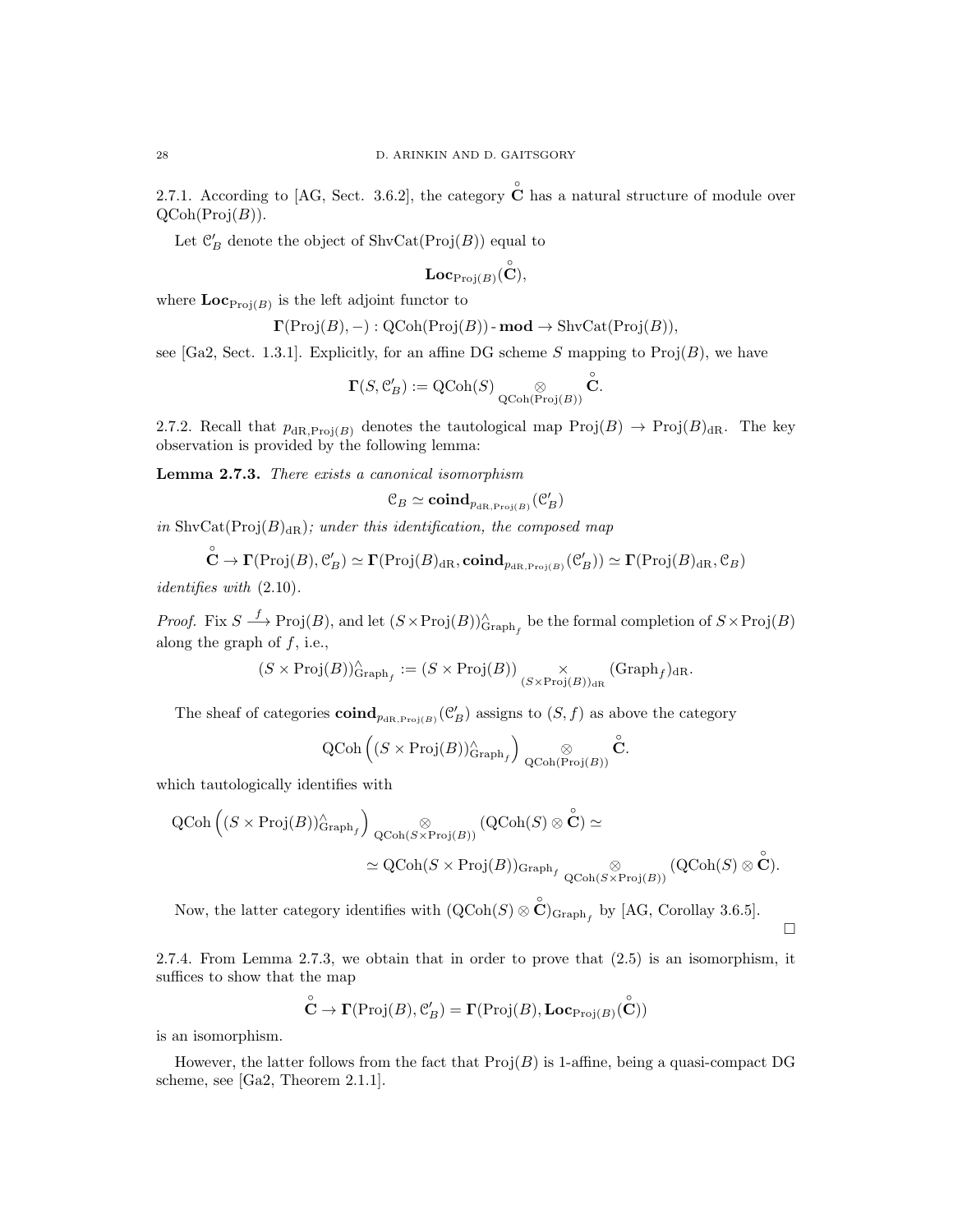2.8. Proof of Proposition 2.5.6, Step 2. Suppose now that for  $(A, A)$  as in Sect. 2.5.5, the map  $(2.5)$  is an equivalence.

2.8.1. Applying the construction of Sects. 2.4-2.5 to  $(\mathcal{B}, B)$ , we obtain

$$
\mathcal{C}_B \in \operatorname{ShvCat}(\operatorname{Proj}(B)),
$$

and a functor

(2.10) 
$$
\mathbf{C} \to \mathbf{\Gamma}(\mathrm{Proj}(B)_{\mathrm{dR}}, \mathcal{C}_B).
$$

2.8.2. By assumption, the homomorphism  $B \to A$  induces a map  $g : \text{Proj}(A) \to \text{Proj}(B)$ , which is moreover a closed embedding of the underlying classical reduced schemes.

Consider the corresponding map  $g_{\text{dR}}$ : Proj $(A)_{\text{dR}} \to \text{Proj}(B)_{\text{dR}}$  and the resulting adjoint pair of functors functor

$$
\mathbf{cores}_{g_{\mathrm{dR}}}: \mathrm{ShvCat}(\mathrm{Proj}(B)_{\mathrm{dR}}) \rightleftarrows \mathrm{ShvCat}(\mathrm{Proj}(A)_{\mathrm{dR}}): \mathbf{coind}_{g_{\mathrm{dR}}}.
$$

Tautologically, we have:

$$
\mathbf{cores}_{g_{\mathrm{dR}}}(\mathcal C_B)\simeq \mathcal C_A.
$$

Moreover, under this identification, the composed map

$$
\mathbf{C}\to\mathbf{\Gamma}(\mathrm{Proj}(B)_{\mathrm{dR}},\mathcal{C}_B)\to\mathbf{\Gamma}(\mathrm{Proj}(A)_{\mathrm{dR}},\mathbf{cores}_{g_{\mathrm{dR}}}(\mathcal{C}_B))\simeq\mathbf{\Gamma}(\mathrm{Proj}(A)_{\mathrm{dR}},\mathcal{C}_A)
$$

identifies with (2.5).

◦

By adjunction, we obtain a map in  $\text{ShvCat}(\text{Proj}(B)_{\text{dR}})$ :

(2.11) C<sup>B</sup> → coindgdR (CA).

We claim:

**Lemma 2.8.3.** The map  $(2.11)$  is an isomorphism.

*Proof.* Clearly,  $\mathbb{P}\text{supp}_B(c) \subset \text{Proj}(A) \subset \text{Proj}(B)$  for any  $c \in \overset{\circ}{C}$ . Hence the restriction of  $\mathcal{C}_B$  to  $Proj(B)_{dR} - Proj(A)_{dR}$ 

vanishes. Now the claim follows from Proposition 1.3.6(a).  $\Box$ 

2.8.4. As we showed in Step 1 of the proof, the functor (2.10) is an equivalence. Since

$$
\Gamma(\text{Proj}(B)_{\text{dR}}, \text{coind}_{g_{\text{dR}}}(\mathcal{C}_A)) \simeq \Gamma(\text{Proj}(A)_{\text{dR}}, \mathcal{C}_A),
$$

Lemma 2.8.3 implies that (2.5), as claimed.

# 2.9. Proof of Proposition 2.5.6, Step 3.

2.9.1. To complete the proof, it remains to show that the functor

 $\circ$ 

$$
\tilde{\mathbf{C}}_\mathcal{N} \to \mathbf{\Gamma}(\mathbb{N}_{\mathrm{dR}}, \mathfrak{C}_A)
$$

of Sect. 2.6 is an equivalence.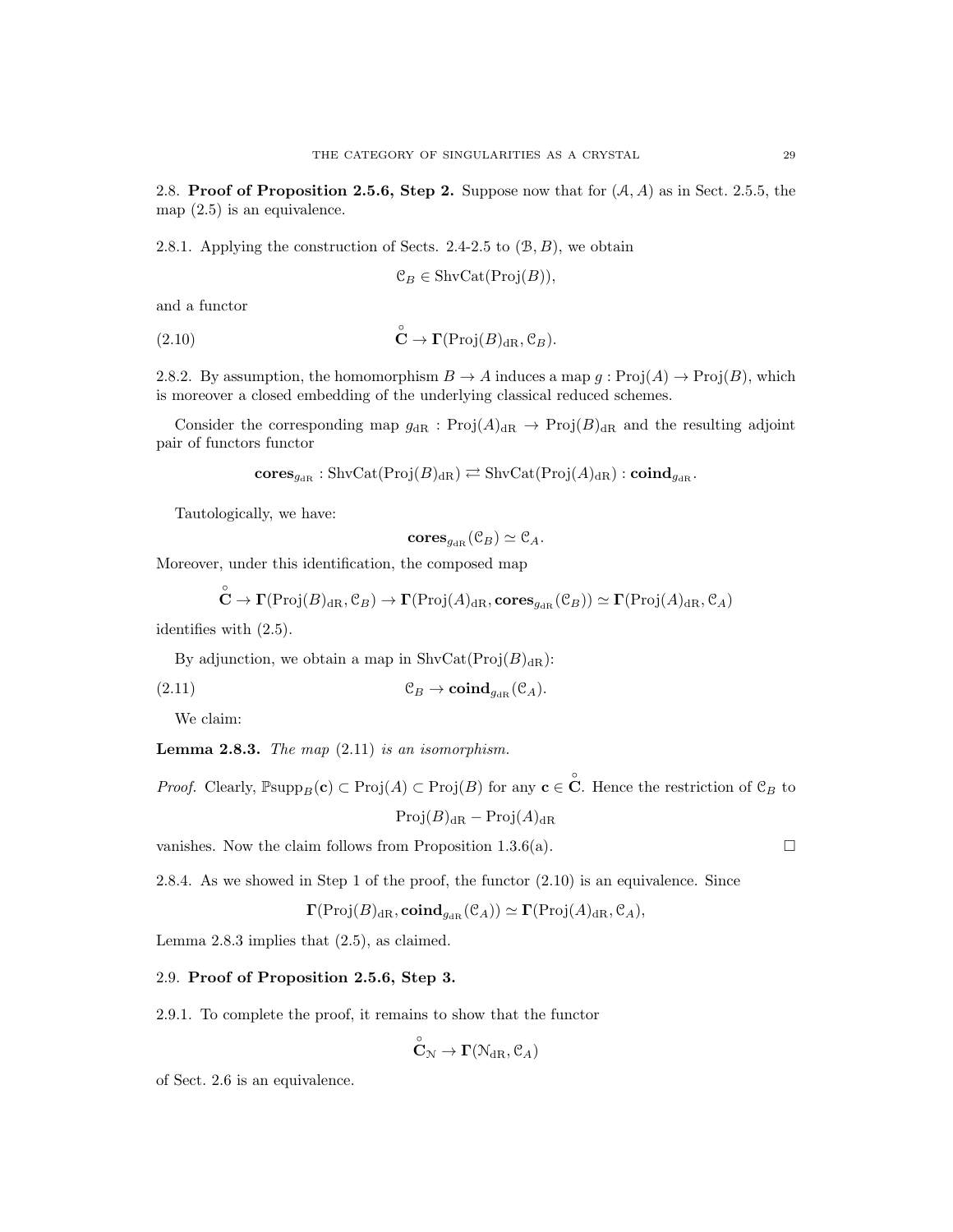2.9.2. Let N' be the conical Zariski-closed subset of  $Spec(A)$  such that  $N' \supset \{0\}$  and  $N = \mathbb{P}(N')$ . Consider the corresponding full subcategory  $\mathbf{C}' := \mathbf{C}_{\mathcal{N}'} \subset \mathbf{C}$ . We have an equality

$$
\overset{\circ}{\mathbf{C}}{}'=\overset{\circ}{\mathbf{C}}{}_{\mathcal{N}}
$$

of full subcategories of  $\hat{\textbf{C}}$ .

Consider the corresponding sheaf of categories  $\mathcal{C}'_A$  over Proj $(A)_{\text{dR}}$ . We have a canonical identification

$$
\Gamma(\mathrm{Proj}(A)_{\mathrm{dR}}, \mathcal{C}'_A) \simeq \Gamma(\mathcal{N}_{\mathrm{dR}}, \mathcal{C}_A),
$$

such that the diagram

$$
\begin{array}{ccc}\n\stackrel{\circ}{\mathbf{C}}_{\mathcal{N}} & \longrightarrow & \Gamma(\mathcal{N}_{\mathrm{dR}}, \mathcal{C}_A) \\
\sim \uparrow & & \uparrow \sim \\
\stackrel{\circ}{\mathbf{C'}} & \longrightarrow & \Gamma(\mathrm{Proj}(A)_{\mathrm{dR}}, \mathcal{C}'_A)\n\end{array}
$$

commutes.

As shown on Step 2 of the proof (applied to  $\mathbb{C}'$ ), the bottom arrow of this diagram is an equivalence. Hence, the top arrow is an equivalence as well. This completes the proof.

# 2.10. Compatibility of monoidal actions.

2.10.1. We now enhance the setting of Sect. 2.2 to include certain pre-existing monoidal actions.

Suppose  $\widetilde{A}$  is a commutative (i.e.,  $\mathbb{E}_{\infty}$ ) algebra and  $\widetilde{A} \to A$  is a homomorphism of  $\mathbb{E}_{2}$ -algebras. Assume that

- $\widetilde{A}$  is connective, i.e.,  $H^n(\widetilde{A})=0$  for  $n>0$ ;
- We are given a factorization of the homomorphism  $H^0(\tilde{\mathcal{A}}) \to H^0(\mathcal{A})$  as

$$
H^0(\widetilde{A}) \to A^0 \to H^0(A).
$$

The homomorphism  $\widetilde{A} \to A$  and the action of A on C define an action of  $\widetilde{A}$  on C. In particular, the (symmetric) monoidal category  $A$ -mod =  $QCoh(Spec(A))$  acts on C, and hence on  $\stackrel{\circ}{\mathbf{C}}$ .

2.10.2. Thus, on the one hand, the category  $Q\text{Coh}(\text{Spec}(\tilde{\mathcal{A}})_{dR})$  acts on  $\overset{\circ}{\mathbf{C}}$  via the (symmetric) monoidal functor

$$
\mathrm{QCoh}(\mathrm{Spec}(\widetilde{\mathcal{A}})_{\mathrm{dR}}) \to \mathrm{QCoh}(\mathrm{Spec}(\widetilde{\mathcal{A}})) = \widetilde{\mathcal{A}}\text{-mod} \to \mathcal{A}\text{-mod}
$$

(where the first arrow corresonding to the tautological projection  $Spec(\widetilde{A}) \to Spec(\widetilde{A})_{dR}$ ), and the action of  $A$ -mod on  $\overset{\circ}{\mathbf{C}} \subset \mathbf{C}$ .

On the other hand, we have the (symmetric) monoidal functor

 $\mathrm{QCoh}(\mathrm{Spec}(\widetilde{\mathcal{A}})_{\mathrm{dR}}) \simeq \mathrm{QCoh}(\mathrm{Spec}(H^0(\widetilde{\mathcal{A}}))_{\mathrm{dR}}) \to \mathrm{QCoh}(\mathrm{Spec}(A^0)_{\mathrm{dR}}) \to \mathrm{QCoh}(\mathrm{Proj}(A)_{\mathrm{dR}}),$ 

while  $QCoh(Proj(A)<sub>dR</sub>)$  acts on  $\Gamma(Proj(A)<sub>dR</sub>, \mathcal{C}<sub>A</sub>)$ .

We claim:

**Proposition 2.10.3.** The functor (2.5) intertwines the above actions of  $QCoh(Spec(\tilde{A})_{dR})$  on  $\stackrel{\circ}{\mathbf{C}}$  and  $\mathbf{\Gamma}(\text{Proj}(A)_{\text{dR}}, \mathcal{C}_A)$ , respectively.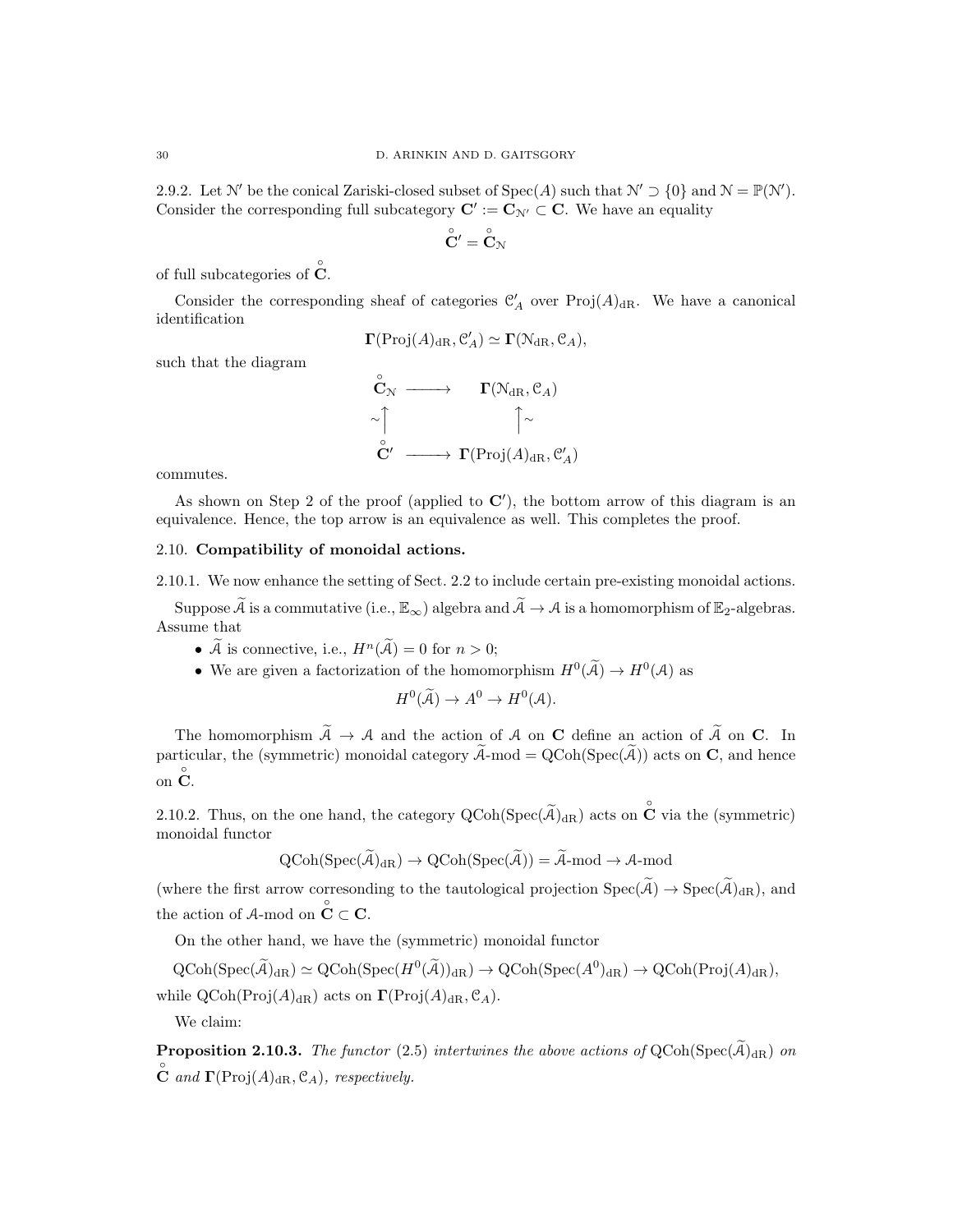2.10.4. We apply Proposition 2.10.3 as follows. We take  $\tilde{A} = \Gamma(Z, \mathcal{O}_Z)$ , which is equipped with a canonical map to  $HC(Z)$ . The conclusion of Proposition 2.10.3 in this case implies the compatibility statement in Theorem 1.4.2(b).

The rest of this subsection is devoted to the proof of Proposition 2.10.3.

2.10.5. The action of  $QCoh(Spec(\mathcal{A})_{dR})$  on  $\Gamma(Proj(\mathcal{A})_{dR}, \mathcal{C}_{\mathcal{A}})$  amounts to a compatible family of actions of  $QCoh(Spec(\tilde{\mathcal{A}})_{dR})$  on the categories

$$
\boldsymbol{\Gamma}(S,\mathfrak{C}_A) = (\operatorname{QCoh}(S) \otimes \overset{\circ}{\mathbf{C}})_{\mathrm{Graph}_f},
$$

for  $(S, f) \in (DGSch^{aff})_{P}$ <sub>roj</sub> $(A)_{dR}$ .

For every  $(S, f)$ , the action in question is obtained as the composition

$$
QCoh(Spec(\tilde{A})_{dR}) \simeq QCoh(Spec(H^0(\tilde{A}))_{dR}) \to QCoh(Spec(A^0)_{dR}) \to
$$
  

$$
\to QCoh(Proj(A)_{dR}) \to QCoh(S) \to QCoh(S) \otimes \tilde{A}
$$
-mod

and the action of  $Q\text{Coh}(S) \otimes \tilde{\mathcal{A}}$ -mod on  $(Q\text{Coh}(S) \otimes \overset{\circ}{\mathbf{C}})_{\text{Graph}_f}$ , obtained from the monoidal functor  $\mathrm{QCoh}(S) \otimes \widetilde{A}$ -mod →  $\mathrm{QCoh}(S) \otimes A$ -mod.

We need to show that the functor

$$
\overset{\circ}{\mathbf{C}} \rightarrow (\mathrm{QCoh}(S) \otimes \overset{\circ}{\mathbf{C}})_{\mathrm{Graph}_f}
$$

of (2.4) intertwines the above action with the action of  $Q\text{Coh}(\text{Spec}(\widetilde{\mathcal{A}})_{\text{dR}})$  on  $\overset{\circ}{\mathbf{C}}$ , obtained from

$$
\mathrm{QCoh}(\mathrm{Spec}(\widetilde{\mathcal{A}})_{\mathrm{dR}}) \rightarrow \mathrm{QCoh}(\mathrm{Spec}(\widetilde{\mathcal{A}})) = \widetilde{\mathcal{A}}\text{-mod},
$$

and the action of  $\widetilde{A}$ -mod on  $\overset{\circ}{\mathbf{C}} \subset \mathbf{C}$ , obtained from the monoidal functor  $\widetilde{A}$ -mod  $\rightarrow$  A-mod.

Tautologically, the functor (2.4) intertwines the action of  $Q\text{Coh}(\text{Spec}(\widetilde{\mathcal{A}})_{dR})$  on  $\overset{\circ}{\mathbf{C}}$  with its action on  $(QCoh(S) \otimes \overset{\circ}{\mathbf{C}})_{Graph_f}$  obtained from the composition

$$
\mathrm{QCoh}(\mathrm{Spec}(\widetilde{\mathcal{A}})_{\mathrm{dR}}) \to \mathrm{QCoh}(\mathrm{Spec}(\widetilde{\mathcal{A}})) = \widetilde{\mathcal{A}}\text{-}\mathrm{mod} \stackrel{\mathcal{O}_{\mathcal{S}}\otimes -}{\longrightarrow} \mathrm{QCoh}(\mathcal{S})\otimes \widetilde{\mathcal{A}}\text{-}\mathrm{mod}
$$

and the action of  $Q\text{Coh}(S) \otimes \tilde{\mathcal{A}}$ -mod on  $(Q\text{Coh}(S) \otimes \overset{\circ}{\mathbf{C}})_{\text{Graph}_f}$  obtained from the monoidal functor  $\mathrm{QCoh}(S) \otimes \widetilde{\mathcal{A}}$ -mod  $\rightarrow \mathrm{QCoh}(S) \otimes \mathcal{A}$ -mod.

2.10.6. Note, however, that the action of  $\mathrm{QCoh}(S) \otimes \widetilde{A}$ -mod on  $(\mathrm{QCoh}(S) \otimes \overset{\circ}{\mathbf{C}})_{\mathrm{Graph}_f}$  factors through

$$
\begin{aligned} \mathrm{QCoh}(S) \otimes \mathcal{A} \text{-mod} = \mathrm{QCoh}(S) \otimes \mathrm{QCoh}(\mathrm{Spec}(\mathcal{A})) \simeq \\ &\simeq \mathrm{QCoh}(S \times \mathrm{Spec}(\mathcal{A})) \to \mathrm{QCoh}((S \times \mathrm{Spec}(\mathcal{A}))^\wedge_{\mathrm{Graph}_{\widetilde{f}}}), \end{aligned}
$$

where  $(S \times \text{Spec}(\tilde{\mathcal{A}}))_{\text{Graph}_{\tilde{f}}}^{\wedge}$  is the formal completion of  $S \times \text{Spec}(\tilde{\mathcal{A}})$  along the graph of the composed map, denoted  $\tilde{f}$ :

$$
{}^{\text{red}}S \to \text{Proj}(A) \to \text{Spec}(A^0) \to \text{Spec}(H^0(\widetilde{A})) \to \text{Spec}(\widetilde{A}).
$$

Now, the required assertion follows from the commutativity of the next diagram: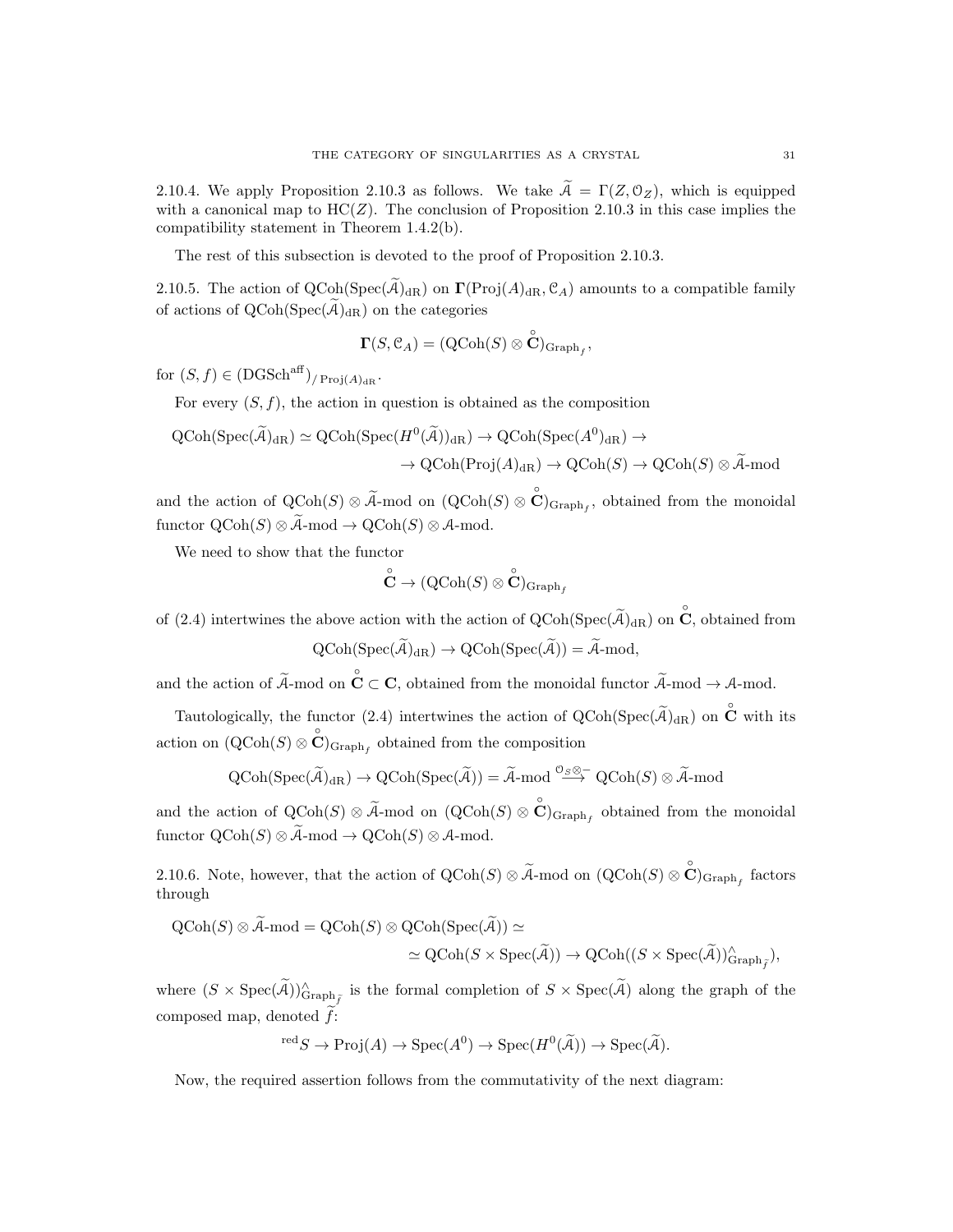$$
(S \times \text{Spec}(\widetilde{A}))^{\wedge}_{\text{Graph}_{\widetilde{f}}} \longrightarrow S \times \text{Spec}(\widetilde{A}) \xrightarrow{\text{pr}_{2}} \text{Spec}(\widetilde{A})
$$
  

$$
\downarrow \qquad \qquad \downarrow
$$
  

$$
S \times \text{Spec}(\widetilde{A}) \xrightarrow{\text{pr}_{1}} S \xrightarrow{\tilde{f}} \text{Spec}(\widetilde{A})_{\text{dR}}.
$$

3. Relative crystals

Let  $f: Z \to Y$  be a map of DG schemes almost of finite type. We are interested in the category

$$
\operatorname{IndCoh}(Z_{\operatorname{dR}} \underset{Y_{\operatorname{dR}}}{\times} Y).
$$

Objects of this category can be viewed as ind-coherent sheaves on  $Z$  equipped with a connection along the fibers of the map  $Z \rightarrow Y$ . When the map is smooth, the words 'connection along the fibers' can be understood literally. In general, the definition requires the language of de Rham prestacks.

When Z is quasi-smooth, one can use singular support to construct subcategories of IndCoh( $Z_{dR} \times Y$ ). In this section we study the interaction of this construction with the crystal structure on the category of singularities studied in Sect. 1.

3.1. Relative crystals as a tensor product. Let  $f : Z \to Y$  be a map of DG schemes almost of finite type. Let us describe the category  $\text{IndCoh}(Z_{\text{dR}} \underset{Y_{\text{dR}}}{\times} Y)$  in terms of  $\text{IndCoh}(Y)$ .

3.1.1. First, we claim:

Proposition 3.1.2. The functor

(3.1) 
$$
\mathrm{QCoh}(Z_{\mathrm{dR}} \underset{Y_{\mathrm{dR}}} \times Y) \underset{\mathrm{QCoh}(Y)}{\otimes} \mathrm{IndCoh}(Y) \to \mathrm{IndCoh}(Z_{\mathrm{dR}} \underset{Y_{\mathrm{dR}}} \times Y),
$$

induced by the  $\mathrm{QCoh}(Y)$ -linear functor

$$
(f_{\text{dR}} \times \text{id})^! : \text{IndCoh}(Y) \to \text{IndCoh}(Z_{\text{dR}} \underset{Y_{\text{dR}}}{\times} Y),
$$

is an equivalence.

3.1.3. Proof of Proposition 3.1.2, Step 0. First, it is easy to see that the assertion is Zariski-local with respect to  $Z$ . Hence, we can assume that the map  $f$  can be factored as

$$
Z \stackrel{i}{\hookrightarrow} Z' \to Y,
$$

where i is a closed embedding, and  $Z'$  is of the form  $W \times Y$ .

Let  $\stackrel{\circ}{Z} \stackrel{j}{\hookrightarrow} Z'$  be the embedding of the complementary open.

3.1.4. Proof of Proposition 3.1.2, Step 1. We claim that the assertion of the proposition holds for  $Z'$ . Indeed, we have:

$$
Z'_{\rm dR} \underset{Y_{\rm dR}}{\times} Y \simeq W_{\rm dR} \times Y,
$$

and hence

$$
\operatorname{QCoh}(Z'_{\operatorname{dR}^{\times}} \underset{Y_{\operatorname{dR}}}{\times} Y) \underset{\operatorname{QCoh}(Y)}{\otimes} \operatorname{IndCoh}(Y) \simeq \operatorname{QCoh}(W_{\operatorname{dR}}) \otimes \operatorname{IndCoh}(Y).
$$

Similarly,

$$
\operatorname{IndCoh}(Z'_{\operatorname{dR} \underset{Y_{\operatorname{dR}}}{\times} Y}) \simeq \operatorname{IndCoh}(W_{\operatorname{dR}}) \otimes \operatorname{IndCoh}(Y).
$$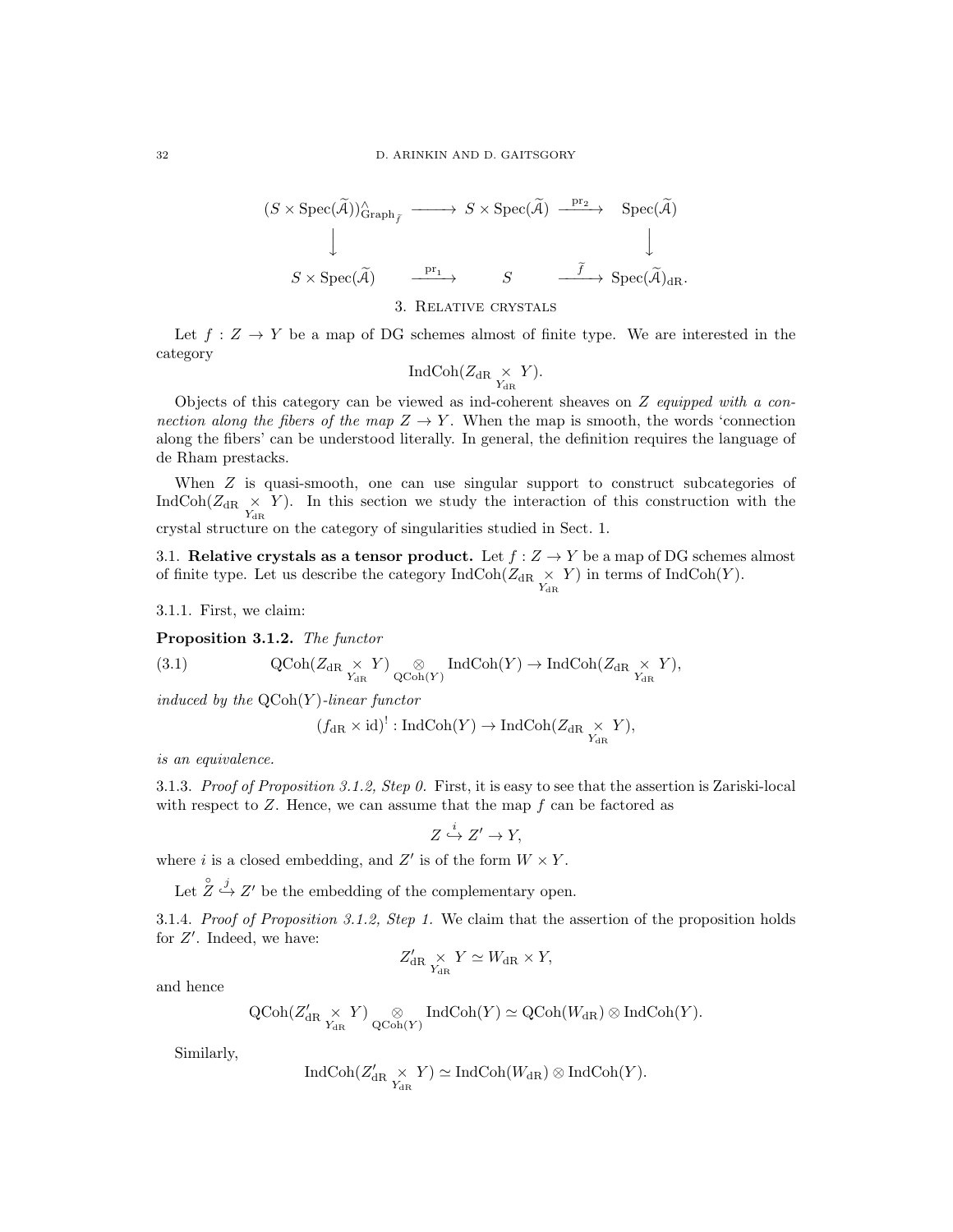Now, the functor

$$
\operatorname{QCoh}(Z'_{\operatorname{dR}.\underset{Y_{\operatorname{dR}.\phantom{A}}}{\times}Y)\underset{\operatorname{QCoh}(Y)}{\otimes}\operatorname{IndCoh}(Y)\to\operatorname{IndCoh}(Z'_{\operatorname{dR}.\underset{Y_{\operatorname{dR}.\phantom{A}}}{\times}Y)
$$

identifies with

$$
\Upsilon_{W_{\mathrm{dR}}}\otimes \mathrm{Id}: \mathrm{QCoh}(W_{\mathrm{dR}})\otimes \mathrm{IndCoh}(Y)\to \mathrm{IndCoh}(W_{\mathrm{dR}})\otimes \mathrm{IndCoh}(Y),
$$

which is an equivalence by [GR1, Proposition 2.4.4].

3.1.5. Proof of Proposition 3.1.2, Step 2. Note that the map  $Z_{\text{dR}} \times Y \rightarrow Z'_{\text{dR}} \times Y$  is an isomorphism from  $Z_{\rm dR} \underset{Y_{\rm dR}}{\times} Y$  to its own formal completion inside  $Z'_{\rm dR} \underset{Y_{\rm dR}}{\times} Y$ .

Hence, we have a localization sequence

$$
\operatorname{QCoh}(Z_{\operatorname{dR}^{\times}}\underset{Y_{\operatorname{dR}}}{\times}Y)\rightleftarrows \operatorname{QCoh}(Z'_{\operatorname{dR}}\underset{Y_{\operatorname{dR}}}{\times}Y)\rightleftarrows \operatorname{QCoh}(\overset{\circ}{Z}_{\operatorname{dR}}\underset{Y_{\operatorname{dR}}}{\times}Y),
$$

which gives rise to the localization sequence

$$
\begin{array}{ccc} \textrm{QCoh}(Z_{\textrm{dR}}\underset{Y_{\textrm{dR}}} {\times}Y) \underset{\textrm{QCoh}(Y)}{\otimes} \operatorname{IndCoh}(Y) \rightleftarrows \textrm{QCoh}(Z'_{\textrm{dR}}\underset{Y_{\textrm{dR}}} {\times}Y) \underset{\textrm{QCoh}(Y)}{\otimes} \operatorname{IndCoh}(Y) \rightleftarrows \\ \rightleftarrows \textrm{QCoh}(\overset{\circ}{Z}_{\textrm{dR}}\underset{Y_{\textrm{dR}}} {\times}Y) \underset{\textrm{QCoh}(Y)}{\otimes} \operatorname{IndCoh}(Y). \end{array}
$$

Similarly, we have a localization sequence

$$
\operatorname{IndCoh}(Z_{\operatorname{dR}^{\times}} \underset{Y_{\operatorname{dR}}}{\times} Y) \rightleftarrows \operatorname{IndCoh}(Z'_{\operatorname{dR}^{\times}} \underset{Y_{\operatorname{dR}}}{\times} Y) \rightleftarrows \operatorname{IndCoh}(\overset{\circ}{Z}_{\operatorname{dR}} \underset{Y_{\operatorname{dR}}}{\times} Y).
$$

Combined with the fact that

$$
\operatorname{QCoh}(Z'_{\operatorname{dR}^{\times}} \underset{Y_{\operatorname{dR}}}{\times} Y) \underset{\operatorname{QCoh}(Y)}{\otimes} \operatorname{IndCoh}(Y) \to \operatorname{IndCoh}(Z'_{\operatorname{dR}} \underset{Y_{\operatorname{dR}}}{\times} Y)
$$

is an equivalence, this implies that (3.1) is fully faithful.

Applying this to  $\hat{Z}$ , we obtain that the functor (3.1) for  $\hat{Z}$  is conservative. Comparing the localization sequences, this implies that the functor  $(3.1)$  is essentially surjective for Z, as required.

 $\Box$ (Proposition 3.1.2)

3.1.6. Assume now that  $Y$  is quasi-smooth. Consider the category

$$
\operatorname{QCoh}(Z_{\operatorname{dR} \underset{Y_{\operatorname{dR}}}{\times} Y) \underset{\operatorname{QCoh}(Y)}{\otimes} \operatorname{IndCoh}(Y),
$$

appearing on the left-hand side of the equivalence in Proposition 3.1.2. It contains as a full subcategory

$$
\begin{aligned} \mathrm{QCoh}(Z_{\mathrm{dR}} \underset{Y_{\mathrm{dR}}} \times Y) & \simeq \\ & \simeq \mathrm{QCoh}(Z_{\mathrm{dR}} \underset{Y_{\mathrm{dR}}} \times Y) \underset{\mathrm{QCoh}(Y)} \otimes \mathrm{QCoh}(Y) \overset{\mathrm{Id} \otimes \Xi_Y} \to \mathrm{QCoh}(Z_{\mathrm{dR}} \underset{Y_{\mathrm{dR}}} \times Y) \underset{\mathrm{QCoh}(Y)} \otimes \mathrm{IndCoh}(Y). \end{aligned}
$$

The resulting embedding

$$
\operatorname{QCoh}(Z_{\operatorname{dR}^{\times}} \underset{Y_{\operatorname{dR}}}{\times} Y) \to \operatorname{QCoh}(Z_{\operatorname{dR}} \underset{Y_{\operatorname{dR}}}{\times} Y) \underset{\operatorname{QCoh}(Y)}{\otimes} \operatorname{IndCoh}(Y) \simeq \operatorname{IndCoh}(Z_{\operatorname{dR}} \underset{Y_{\operatorname{dR}}}{\times} Y)
$$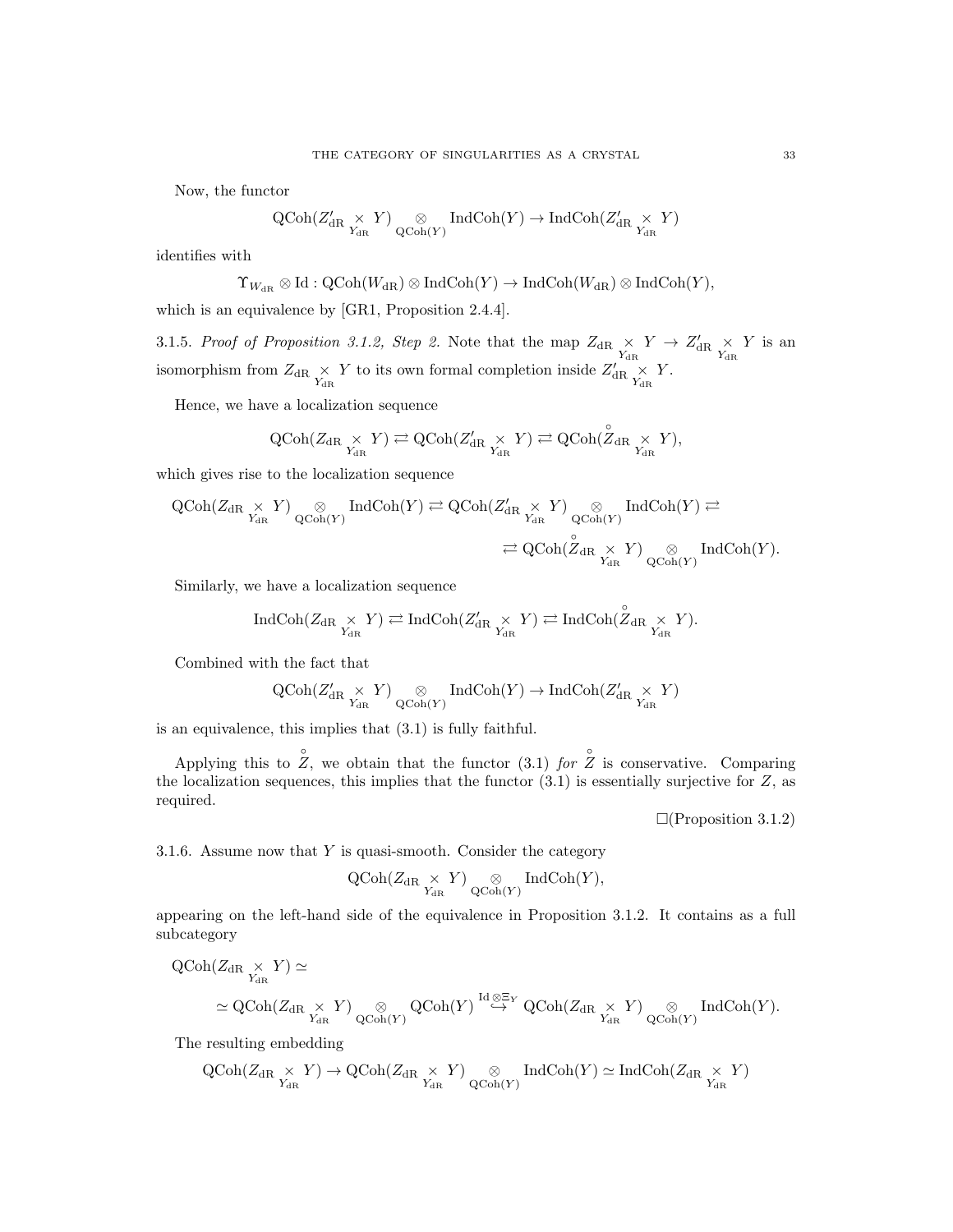differs from the canonical embedding  $\Upsilon_{Z_{dR}} \times Y$  (given by the action of the left-hand side on  $\omega_{Z_{dR} \underset{Y_{dR}}{\times} Y$ ) by tensoring by the pullback of  $\omega_Y$ . In particular, the two embeddings have the same essential image.

Set

$$
\operatorname{IndCoh}(Z_{\operatorname{dR} \underset{Y_{\operatorname{dR}}}{\times} Y) := \operatorname{IndCoh}(Z_{\operatorname{dR} \underset{Y_{\operatorname{dR}}}{\times} Y)/\operatorname{QCoh}(Z_{\operatorname{dR} \underset{Y_{\operatorname{dR}}}{\times} Y).
$$

We view it as a full subcategory of  $\text{IndCoh}(Z_{\text{dR}} \underset{Y_{\text{dR}}}{\times} Y)$  by identifying it with

$$
\operatorname{QCoh}(Z_{\operatorname{dR}} \underset{Y_{\operatorname{dR}}}{\times} Y)^{\perp} \subset \operatorname{IndCoh}(Z_{\operatorname{dR}} \underset{Y_{\operatorname{dR}}}{\times} Y).
$$

In terms of the equivalence of Proposition 3.1.2, we have

$$
\mathop{\mathrm{Ind}}\nolimits\limits^{\circ}\mathop{\mathrm{Coh}}\nolimits(Z_{\mathop{\mathrm{dR}}\nolimits}\underset{Y_{\mathop{\mathrm{dR}}\nolimits}}{\times}Y)=\mathop{\mathrm{QCoh}}\nolimits(Z_{\mathop{\mathrm{dR}}\nolimits}\underset{Y_{\mathop{\mathrm{dR}}\nolimits}}{\times}Y)\underset{\mathop{\mathrm{QCoh}}\nolimits(Y)}{\otimes}\mathop{\mathrm{Ind}}\nolimits\limits^{\circ}\mathop{\mathrm{Coh}}\nolimits(Y),
$$

as full subcategories of

◦

$$
\operatorname{Ind}(Z_{\operatorname{dR}^{\times}}\underset{Y_{\operatorname{dR}}}{\times}Y)\simeq \operatorname{IndCoh}(Z_{\operatorname{dR}}\underset{Y_{\operatorname{dR}}}{\times}Y)\underset{\operatorname{QCoh}(Y)}{\otimes}\operatorname{Ind}\overset{\circ}{\operatorname{Coh}}(Y).
$$

3.1.7. We now claim:

Proposition 3.1.8. There exist canonical equivalences

(3.2)  $\text{IndCoh}(Z_{\text{dR}} \underset{Y_{\text{dR}}}{\times} Y) \simeq \text{QCoh}((Z \underset{Y}{\times} \mathbb{P} \text{Sing}(Y))_{\text{dR}}) \underset{\text{QCoh}((\mathbb{P} \text{Sing}(Y))_{\text{dR}})}{\otimes}$ Ind $\overset{\circ}{\text{Coh}}(Y) \simeq$  $\simeq \Gamma \left( (Z \underset{Y}{\times} \mathbb{P} \operatorname{Sing}(Y))_{\operatorname{dR}}, \operatorname{Ind} \overset{\circ}{\operatorname{Coh}}(Y)_{\phantom{\big|}}^{\sim} \right)$ 

3.1.9. Proof of Proposition 3.1.8. Let us show that we have a canonical isomorphism  $\mathrm{QCoh}(Z_{\mathrm{dR}} \times Y) \quad \otimes \quad \mathbf{C}_Y \simeq \mathrm{QCoh}((Z \times \mathbb{P} \operatorname{Sing}(Y))_{\mathrm{dR}}) \quad \otimes$  $\mathbf{C}_Y$ 

$$
C_V \text{Conf}(Z_{\text{dR}} \overset{\wedge}{\underset{Y_{\text{dR}}}{\wedge}} \overset{I}{\longrightarrow} \underset{Q\text{Coh}(Y)}{\otimes} C_Y = C_V \text{conf}((Z \overset{\wedge}{\underset{Y}{\wedge}} \overset{I}{\text{ning}}(I))_{\text{dR}}) \overset{\wedge}{Q\text{Coh}((\mathbb{P}\operatorname{Sing}(Y))_{\text{dR}})}
$$

for any  $\mathbf{C}_Y \in \mathrm{QCoh}((\mathbb{P}\mathrm{Sing}(Y))_{\mathrm{dR}} \underset{Y_{\mathrm{dR}}}{\times} Y)$  - mod.

First, the fact  $Y_{\text{dR}}$  is 1-affine implies that

$$
\operatorname{QCoh}(Z_{\operatorname{dR}}) \underset{\operatorname{QCoh}(Y_{\operatorname{dR}})}{\otimes} \operatorname{QCoh}(Y) \to \operatorname{QCoh}(Z_{\operatorname{dR}} \underset{Y_{\operatorname{dR}}}{\times} Y)
$$

is an isomorphism, see Lemma 1.5.6.

Hence,

$$
\operatorname{QCoh}(Z_{\operatorname{dR}^{\times}}Y)\underset{Q\operatorname{Coh}(Y)}{\otimes} \mathbf{C}_Y \simeq \operatorname{QCoh}(Z_{\operatorname{dR}})\underset{Q\operatorname{Coh}(Y_{\operatorname{dR}})}{\otimes} \mathbf{C}_Y.
$$

Next, we rewrite

$$
\begin{aligned} \mathrm{QCoh}(Z_{\mathrm{dR}}) \underset{\mathrm{QCoh}(Y_{\mathrm{dR}})}\otimes \mathbf{C}_Y &\simeq \\ & \simeq \left(\mathrm{QCoh}(Z_{\mathrm{dR}}) \underset{\mathrm{QCoh}(Y_{\mathrm{dR}})}\otimes \mathrm{QCoh}((\mathbb{P} \, \mathrm{Sing}(Y))_{\mathrm{dR}})\right) \underset{\mathrm{QCoh}((\mathbb{P} \, \mathrm{Sing}(Y))_{\mathrm{dR}})}\otimes \mathbf{C}_Y. \end{aligned}
$$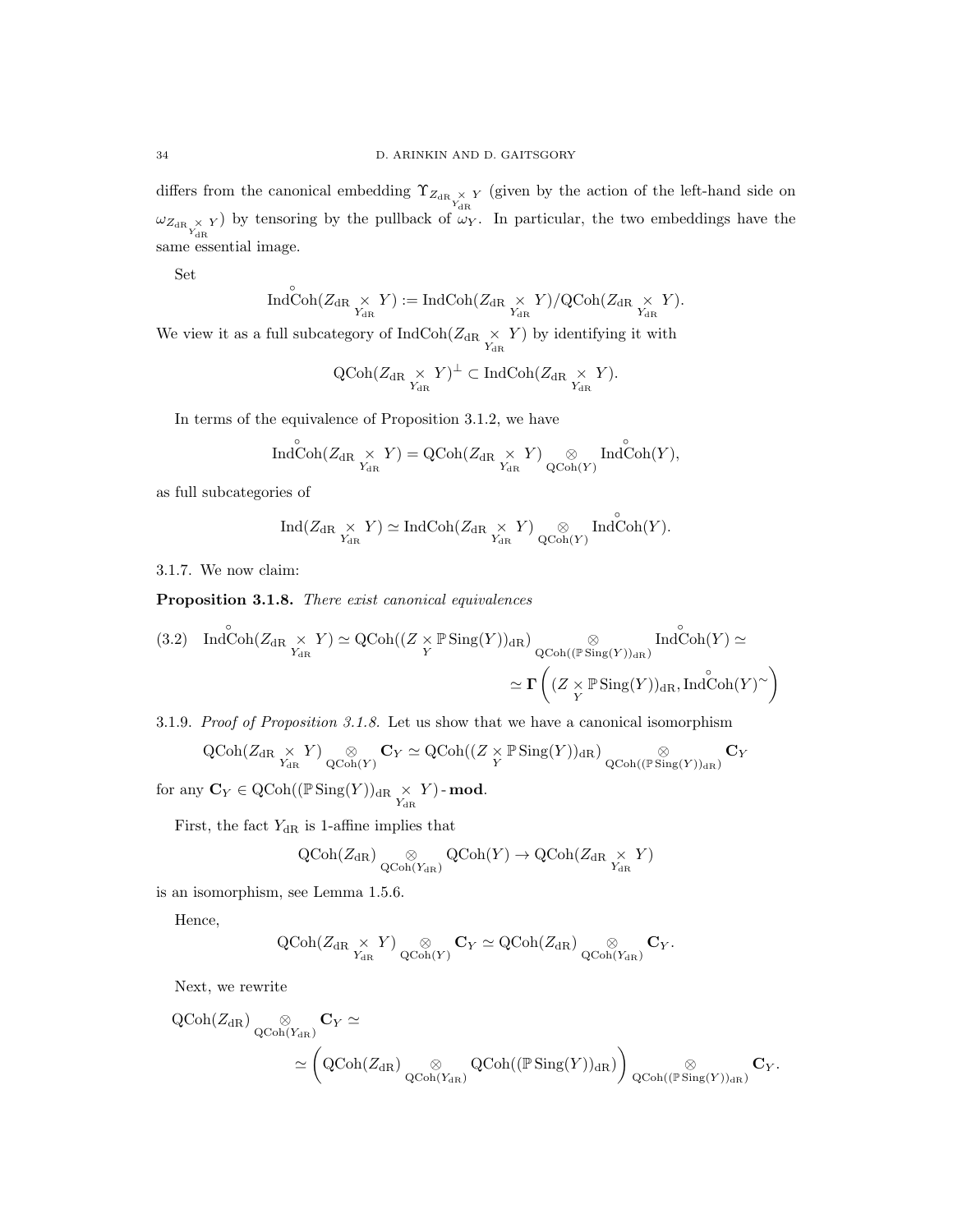Now, the fact that both  $Z_{\text{dR}}$  and  $Y_{\text{dR}}$  are 1-affine implies that the functor

$$
\begin{aligned} \mathrm{QCoh}(Z_{\mathrm{dR}}) \underset{\mathrm{QCoh}(Y_{\mathrm{dR}})}{\otimes} \mathrm{QCoh}((\mathbb{P} \operatorname{Sing}(Y))_{\mathrm{dR}}) \rightarrow \\ \rightarrow \mathrm{QCoh}(Z_{\mathrm{dR}} \underset{Y_{\mathrm{dR}}}{\times} (\mathbb{P} \operatorname{Sing}(Y))_{\mathrm{dR}}) = \mathrm{QCoh}((Z \underset{Y}{\times} \mathbb{P} \operatorname{Sing}(Y))_{\mathrm{dR}}) \end{aligned}
$$

is an equivalence.

Hence,

$$
\operatorname{QCoh}(Z_{\operatorname{dR}}) \underset{\operatorname{QCoh}(Y_{\operatorname{dR}})}{\otimes} \mathbf{C}_Y \simeq \operatorname{QCoh}((Z \times \operatorname{\mathbb{P}}\operatorname{Sing}(Y))_{\operatorname{dR}}) \underset{\operatorname{QCoh}((\operatorname{\mathbb{P}}\operatorname{Sing}(Y))_{\operatorname{dR}})}{\otimes} \mathbf{C}_Y,
$$

as desired.

Finally, the fact that

$$
\operatorname{QCoh}((Z{\underset{Y}{\times}}{\mathbb{P}}\operatorname{Sing}(Y))_{\mathrm{dR}}) \underset{\operatorname{QCoh}((\mathbb{P}}\operatorname{Sing}(Y))_{\mathrm{dR}})}{\otimes} \operatorname{Ind}^{\circ}\!\!\operatorname{Coh}(Y) \to \Gamma\left((Z {\underset{Y}{\times}}{\mathbb{P}}\operatorname{Sing}(Y))_{\mathrm{dR}}, \operatorname{Ind}^{\circ}\!\!\operatorname{Coh}(Y)^{\sim}\right)
$$

is an equivalence follows from the fact that both  $\mathbb{P} \text{Sing}(Y)$ <sub>dR</sub> and  $(Z \times \mathbb{P} \text{Sing}(Y))_{dR}$  are 1-affine.

 $\Box$ 

3.2. Relative crystals with prescribed singular support. Let  $f: Z \to Y$  be as before. We now assume that  $Z$  is quasi-smooth and that  $f$  has a perfect relative cotangent complex (this is automatic if Y is also quasi-smooth).

In this subsection we show how conical subvarieties on  $\text{Sing}(Z)$  give rise to subcategories of IndCoh $(Z_{\rm dR} \underset{Y_{\rm dR}}{\times} Y)$ .

3.2.1. The tautological map  $p_{dR/Y,Z}: Z \to Z_{dR} \underset{Y_{dR}}{\times} Y$  gives rise to the forgetful functor

$$
(p_{\mathrm{dR}/Y,Z})^!: \mathrm{IndCoh}(Z_{\mathrm{dR}}\underset{Y_{\mathrm{dR}}} \times Y) \to \mathrm{IndCoh}(Z).
$$

According to [GR2, Part III.3, Proposition 3.1.2], the functor  $(p_{\text{dR}/Y,Z})^!$  is conservative and admits a left adjoint, denoted  $(p_{dR/Y,Z})_*^{\text{IndCoh}}$ . Informally, if one views ind-coherent sheaves on  $Z_{\text{dR}} \times Y$  as (relative) D-modules for the morphism  $Z \to Y$ , then  $(p_{\text{dR}/Y,Z})_*^{\text{IndCoh}}$  is the induction functor from ind-coherent sheaves on  $Z$  to relative D-modules.

The composition  $((p_{dR/Y,Z})^! \circ (p_{dR/Y,Z})^{\text{IndCoh}})$  acquires a natural structure of a monad acting on  $\text{IndCoh}(Z)$ . Denote by

$$
((p_{\mathrm{dR}/Y,Z})^! \circ (p_{\mathrm{dR}/Y,Z})_*^{\mathrm{IndCoh}}) \text{-mod}(\mathrm{IndCoh}(Z))
$$

the category of modules over this monad. The Barr-Beck-Lurie theorem provides an equivalence

$$
\operatorname{IndCoh}(Z_{\operatorname{dR} \underset{Y_{\operatorname{dR} }}{\times} Y) \simeq ((p_{\operatorname{dR}/Y,Z})^! \circ (p_{\operatorname{dR}/Y,Z})_*^{\operatorname{IndCoh}}) \text{-mod}(\operatorname{IndCoh}(Z)).
$$

(The assumption that  $Z$  is quasi-smooth is not required for this equivalence.)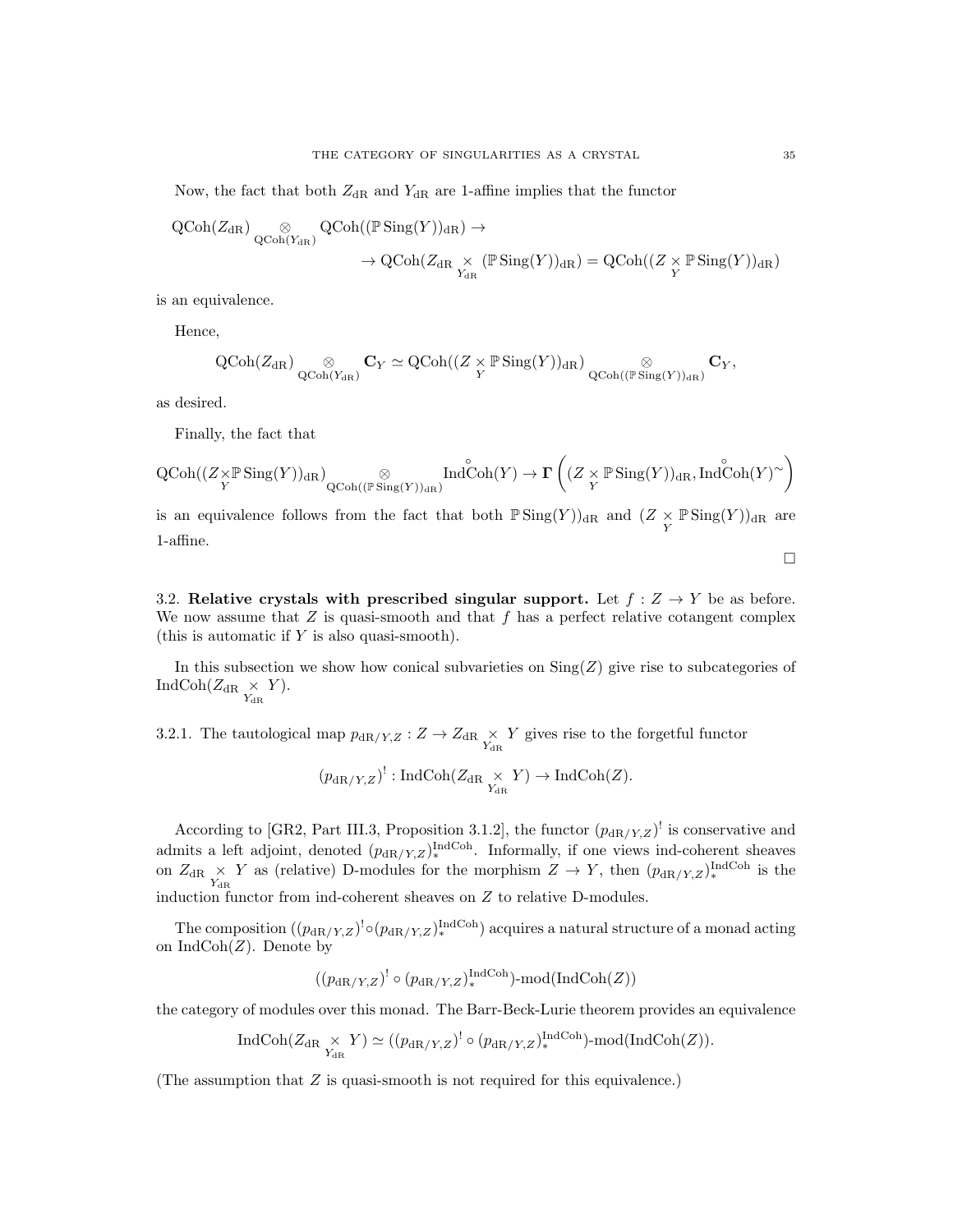3.2.2. Now fix a conical Zariski-closed subset  $\mathcal{N} \subset \text{Sing}(Z)$ . Let

$$
\operatorname{IndCoh}_{\mathcal{N}}(Z_{\operatorname{dR}}\underset{Y_{\operatorname{dR}}}{\times}Y)\subset\operatorname{IndCoh}(Z_{\operatorname{dR}}\underset{Y_{\operatorname{dR}}}{\times}Y)
$$

denote the preimage of

$$
IndCoh_{\mathcal{N}}(Z) \subset IndCoh(Z)
$$

under the functor  $(p_{\mathrm{dR}/Y,Z})^!$ .

We claim:

**Proposition 3.2.3.** The functor  $(p_{dR/Y,Z})_*^{\text{IndCoh}}$  sends  $\text{IndCoh}_{\mathcal{N}}(Z)$  to  $\text{IndCoh}_{\mathcal{N}}(Z_{dR} \times Y)$ .

Proof. The assertion of the proposition is equivalent to the fact that

$$
((p_{\mathrm{dR}/Y,Z})^! \circ (p_{\mathrm{dR}/Y,Z})_*^{\mathrm{IndCoh}}),
$$

viewed as a plain endofunctor of  $\text{IndCoh}(Z)$ , preserves the full subcategory  $\text{IndCoh}_{N}(Z)$ .

Recall that according to [GR2, Part 4.4, Theorem 11.3.2],  $((p_{\text{dR}/Y,Z})^! \circ (p_{\text{dR}/Y,Z})^{\text{IndCoh}})$ admits a filtration whose n-th associated graded is isomorphic to the functor

$$
(3.3) \t\t\t\tSym^n(T(Z/Y))\overset{!}{\otimes}-,
$$

where Sym<sup>n</sup> is taken in the symmetric monoidal category (IndCoh(Z),  $\&$ ), and  $T(Z/Y) \in$  $IndCoh(Z)$  is as in [GR2, Part III.1, Sect. 4.3.8].

Thus, it suffices to show that the functor (3.3) preserves the subcategory  $\text{IndCoh}_{\mathcal{N}}(Z)$ .

Let  $T^*(Z/Y) \in \text{QCoh}(Z)$  be the cotangent complex of Z. The assumption that  $T^*(Z/Y)$ be perfect implies that  $T(Z/Y) \in \text{IndCoh}(Z)$  is canonically isomorphic to

$$
\Upsilon_Z((T^*(Z/Y))^{\vee}),
$$

where  $(T^*(Z/Y))^{\vee} \in \text{QCoh}(Z)$  is the monoidal dual of  $T^*(Z/Y)$ , and where  $\Upsilon_Z$  is as in [GR2, Part II.3, Sect. 3.2.5].

Therefore,

$$
\operatorname{Sym}^n(T(Z/Y)) \simeq \Upsilon_Z \left( \operatorname{Sym}^n((T^*(Z/Y))^{\vee}) \right),
$$

where Sym<sup>n</sup> is now taken in the symmetric monoidal category  $(QCoh(Z), \otimes)$ . Hence, the functor (3.3) is given by

$$
\operatorname{Sym}^n((T^*(Z/Y))^{\vee})\otimes -
$$

where ⊗ denotes the action of  $\mathrm{QCoh}(Z)$  on IndCoh(Z), and therefore preserves IndCoh<sub>N</sub>(Z), see [AG, Lemma 4.2.2].

3.2.4. As a corollary of Proposition 3.2.3, we obtain:

Corollary 3.2.5. There exists a canonical equivalence

$$
\operatorname{IndCoh}_{\mathcal{N}}(Z_{\mathrm{dR}} \underset{Y_{\mathrm{dR}}}{\times} Y) \simeq ((p_{\mathrm{dR}/Y,Z})^! \circ (p_{\mathrm{dR}/Y,Z})^{\operatorname{IndCoh}}_*) \text{-mod}(\operatorname{IndCoh}_{\mathcal{N}}(Z)),
$$

commuting with the forgetful functors to  $\text{IndCoh}_{\mathcal{N}}(Z)$ .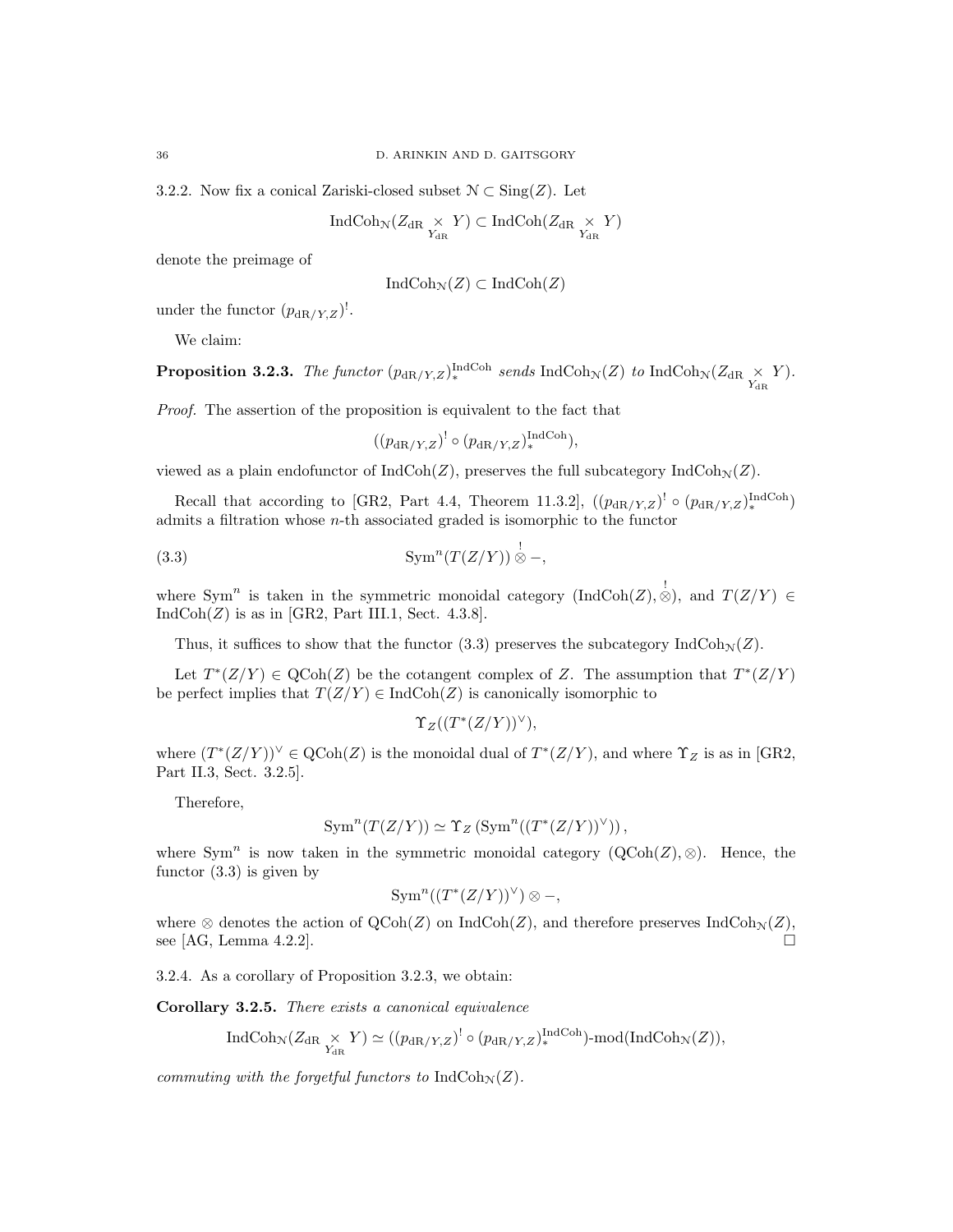3.2.6. Let us now assume that Y is quasi-smooth as well. Let  $\mathcal{N} \subset \text{Sing}(Z)$  be a Zariski-closed conical subset that contains the zero-section. We have

$$
\operatorname{QCoh}(Z_{\operatorname{dR}^{\times}} \underset{Y_{\operatorname{dR}}}{\times} Y) \subset \operatorname{IndCoh}_{\mathcal{N}}(Z_{\operatorname{dR}} \underset{Y_{\operatorname{dR}}}{\times} Y),
$$

as follows from the commutative diagram

$$
\begin{array}{ccc}\n\text{QCoh}(Z_{\text{dR}} \underset{Y_{\text{dR}}} \times Y) & \xrightarrow{\Upsilon_{Z_{\text{dR}}}} \text{IndCoh}(Z_{\text{dR}} \underset{Y_{\text{dR}}} \times Y) \\
& & \downarrow \qquad & \downarrow \qquad & \downarrow \qquad & \downarrow \qquad & \downarrow \\
\text{QCoh}(Z) & \xrightarrow{\Upsilon_Z} & & \text{IndCoh}(Z).\n\end{array}
$$

Let us denote by

(3.4) 
$$
\operatorname{Ind}^{\circ}\operatorname{Coh}_{\mathcal{N}}(Z_{\mathrm{dR}} \underset{Y_{\mathrm{dR}}}{\times} Y)
$$

the quotient

$$
\operatorname{IndCoh}_{\mathcal{N}}(Z_{\mathrm{dR}} \underset{Y_{\mathrm{dR}}}{\times} Y)/\mathrm{QCoh}(Z_{\mathrm{dR}} \underset{Y_{\mathrm{dR}}}{\times} Y),
$$

considered as a full subcategory of

$$
\operatorname{Ind}\nolimits_{\operatorname{Coh}\nolimits}^{\circ} (Z_{\operatorname{dR}\nolimits} \underset{Y_{\operatorname{dR}\nolimits}}{\times} Y) \subset \operatorname{Ind}\nolimits_{\operatorname{Coh}\nolimits} (Z_{\operatorname{dR}\nolimits} \underset{Y_{\operatorname{dR}\nolimits}}{\times} Y).
$$

3.2.7. Recall now the map

$$
Sing(f): Z \underset{Y}{\times} Sing(Y) \to Sing(Z),
$$

see [AG, Sect. 2.4.1]. For  $\{0\} \subset \mathcal{N} \subset \text{Sing}(Z)$  as above, consider the closed subset

$$
\operatorname{Sing}(f)^{-1}(\mathcal{N}) \subset Z \underset{Y}{\times} \operatorname{Sing}(Y).
$$

Consider the corresponding closed subset

$$
\mathbb{P}(\mathrm{Sing}(f)^{-1}(\mathcal{N})) \subset Z \underset{Y}{\times} \mathbb{P}\mathrm{Sing}(Y).
$$

Consider the corresponding full subcategory

(3.5) 
$$
\mathbf{\Gamma}\left((\mathbb{P}(\text{Sing}(f)^{-1}(\mathcal{N})))_{dR}, \text{Ind}^{\circ}\text{Coh}(Y)^{\sim}\right) \subset \mathbf{\Gamma}\left((Z \underset{Y}{\times} \mathbb{P}\text{Sing}(Y))_{dR}, \text{Ind}^{\circ}\text{Coh}(Y)^{\sim}\right),
$$

or, which is the same,

$$
(3.6) \quad \text{QCoh}\left((\mathbb{P}(\text{Sing}(f)^{-1}(\mathcal{N})))_{\text{dR}}\right) \underset{\text{QCoh}\left((\mathbb{P}\operatorname{Sing}(Y))_{\text{dR}}\right)}{\otimes} \text{Ind}\overset{\circ}{\text{Coh}}(Y) \subset
$$
  

$$
\subset \text{QCoh}\left((Z \times \mathbb{P}\operatorname{Sing}(Y))_{\text{dR}}\right) \underset{\text{QCoh}\left((\mathbb{P}\operatorname{Sing}(Y))_{\text{dR}}\right)}{\otimes} \text{Ind}\overset{\circ}{\text{Coh}}(Y).
$$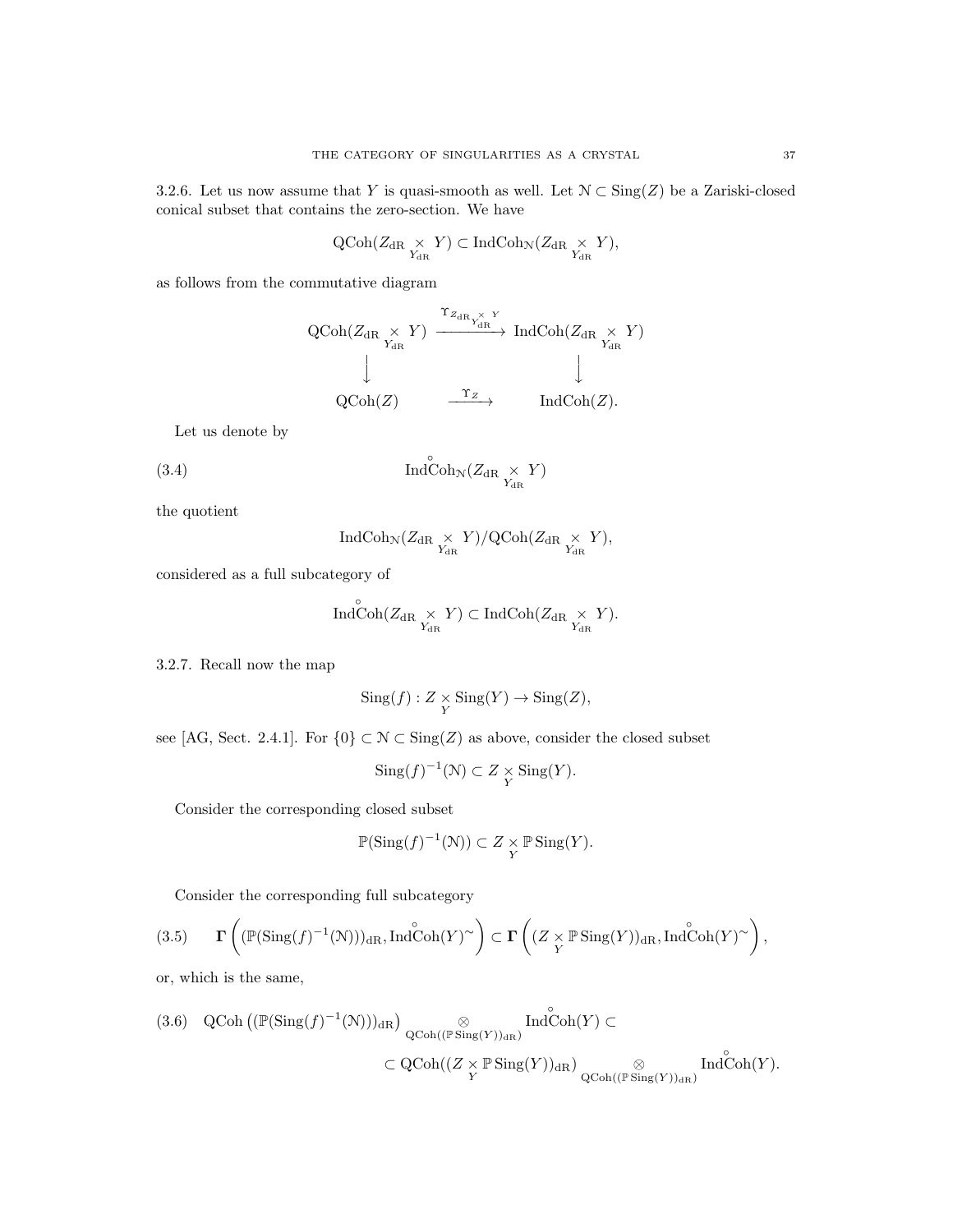3.2.8. Using Proposition 3.1.8, we identify

(3.7) 
$$
\operatorname{Ind}\operatorname{Coh}(Z_{\operatorname{dR} \underset{Y_{\operatorname{dR}}}{\times} Y) \simeq \Gamma\left((Z \underset{Y}{\times} \mathbb{P} \operatorname{Sing}(Y))_{\operatorname{dR}} , \operatorname{Ind}\operatorname{Coh}(Y)^{\sim}\right)
$$

or, equivalently,

(3.8) 
$$
\operatorname{Ind}\operatorname{Coh}(Z_{\operatorname{dR} \underset{Y_{\operatorname{dR}}}{\times} Y) \simeq \operatorname{QCoh}((Z \underset{Y}{\times} \mathbb{P} \operatorname{Sing}(Y))_{\operatorname{dR}}) \underset{\operatorname{QCoh}((\mathbb{P} \operatorname{Sing}(Y))_{\operatorname{dR}})}{\otimes} \operatorname{Ind}\operatorname{Coh}(Y).
$$

We claim:

Theorem 3.2.9. The full subcategory

$$
\operatorname{Ind}\nolimits_{\operatorname{Coh}\nolimits_{\mathcal{N}}}(Z_{\operatorname{dR}\nolimits} \underset{Y_{\operatorname{dR}\nolimits}}{\times} Y) \subset \operatorname{Ind}\nolimits_{\mathcal{N}}(Z_{\operatorname{dR}\nolimits} \underset{Y_{\operatorname{dR}\nolimits}}{\times} Y)
$$

of (3.4) corresponds under the identifications (3.7) and (3.8) to the full subcategory

$$
\mathbf{\Gamma}\left((\mathbb{P}(\mathrm{Sing}(f)^{-1}(\mathbb{N})))_{\mathrm{dR}},\mathrm{Ind}\overset{\circ}{\mathrm{Coh}}(Y)^{\sim}\right)\subset\mathbf{\Gamma}\left((Z\underset{Y}{\times}\mathbb{P}\,\mathrm{Sing}(Y))_{\mathrm{dR}},\mathrm{Ind}\overset{\circ}{\mathrm{Coh}}(Y)^{\sim}\right)
$$

from (3.5), or, equivalently, to the full subcategory

$$
\begin{array}{ll}\mathrm{QCoh}\left((\mathbb{P}(\mathrm{Sing}(f)^{-1}(\mathbb{N}))\right)_{\mathrm{dR}}) & \underset{\mathrm{QCoh}((\mathbb{P}\operatorname{Sing}(Y))_{\mathrm{dR}})}{\otimes} \mathrm{Ind}\overset{\circ}{\mathrm{Coh}}(Y) \subset \\ & \subset \mathrm{QCoh}((Z \times \mathbb{P}\operatorname{Sing}(Y))_{\mathrm{dR}}) & \underset{\mathrm{QCoh}((\mathbb{P}\operatorname{Sing}(Y))_{\mathrm{dR}})}{\otimes} \mathrm{Ind}\overset{\circ}{\mathrm{Coh}}(Y).\end{array}
$$

from  $(3.6)$ .

3.2.10. An example. Let us take  $\mathcal{N} = \{0\}$ . In this case we have the following three full subcategories of IndCoh( $Z_{\text{dR}} \underset{Y_{\text{dR}}}{\times} Y$ ). The largest is IndCoh( $Z_{\text{dR}} \underset{Y_{\text{dR}}}{\times} Y$ ) itself.

The smallest is

$$
\operatorname{QCoh}(Z_{\operatorname{dR} \underset{Y_{\operatorname{dR}}}{\times} Y) \subset \operatorname{IndCoh}(Z_{\operatorname{dR} \underset{Y_{\operatorname{dR}}}{\times} Y).
$$

The middle category is  $\text{IndCoh}_{{0}}(Z_{dR} \times Y)$ , i.e., the preimage of  $\text{QCoh}(Z) \subset \text{IndCoh}(Z)$ under the forgetful functor

$$
\operatorname{IndCoh}(Z_{\operatorname{dR} \underset{Y_{\operatorname{dR}}}{\times} Y}) \to \operatorname{IndCoh}(Z).
$$

In terms of the identification

$$
\begin{aligned} \operatorname{Ind}\nolimits^{\circ}\!\!\operatorname{Coh}\nolimits(Z_{\operatorname{dR}\nolimits} &\underset{Y_{\operatorname{dR}\nolimits}}{\times} Y) = \operatorname{Ind}\nolimits \operatorname{Coh}\nolimits(Z_{\operatorname{dR}\nolimits} &\underset{Y_{\operatorname{dR}\nolimits}}{\times} Y)/{\operatorname{QCoh}\nolimits}(Z_{\operatorname{dR}\nolimits} &\underset{Y_{\operatorname{dR}\nolimits}}{\times} Y) \simeq \\ &\simeq \operatorname{QCoh}\nolimits((Z \underset{Y}{\times} \operatorname{\mathbb{P}}\nolimits\operatorname{Sing}(Y))_{\operatorname{dR}\nolimits}) \underset{\operatorname{QCoh}\nolimits((\operatorname{\mathbb{P}}\nolimits\operatorname{Sing}(Y))_{\operatorname{dR}\nolimits})}{\otimes} \operatorname{Ind}\nolimits^{\circ}\!\!\operatorname{Coh}\nolimits(Y). \end{aligned}
$$

of Proposition 3.1.8, the subcategory

$$
\mathop{\mathrm{Ind}}\nolimits\limits^{\circ}\mathop{\mathrm{Coh}}\nolimits_{\{0\}}(Z_{\mathop{\mathrm{dR}}\nolimits} \underset{Y_{\mathop{\mathrm{dR}}\nolimits}}{\times} Y) \subset \mathop{\mathrm{Ind}}\nolimits\limits^{\circ}\mathop{\mathrm{Coh}}\nolimits(Z_{\mathop{\mathrm{dR}}\nolimits} \underset{Y_{\mathop{\mathrm{dR}}\nolimits}}{\times} Y)
$$

corresponds to subscheme

$$
\mathbb{P}(\mathrm{Sing}(f)^{-1}(\{0\})) \subset Z \underset{Y}{\times} \mathbb{P} \operatorname{Sing}(Y).
$$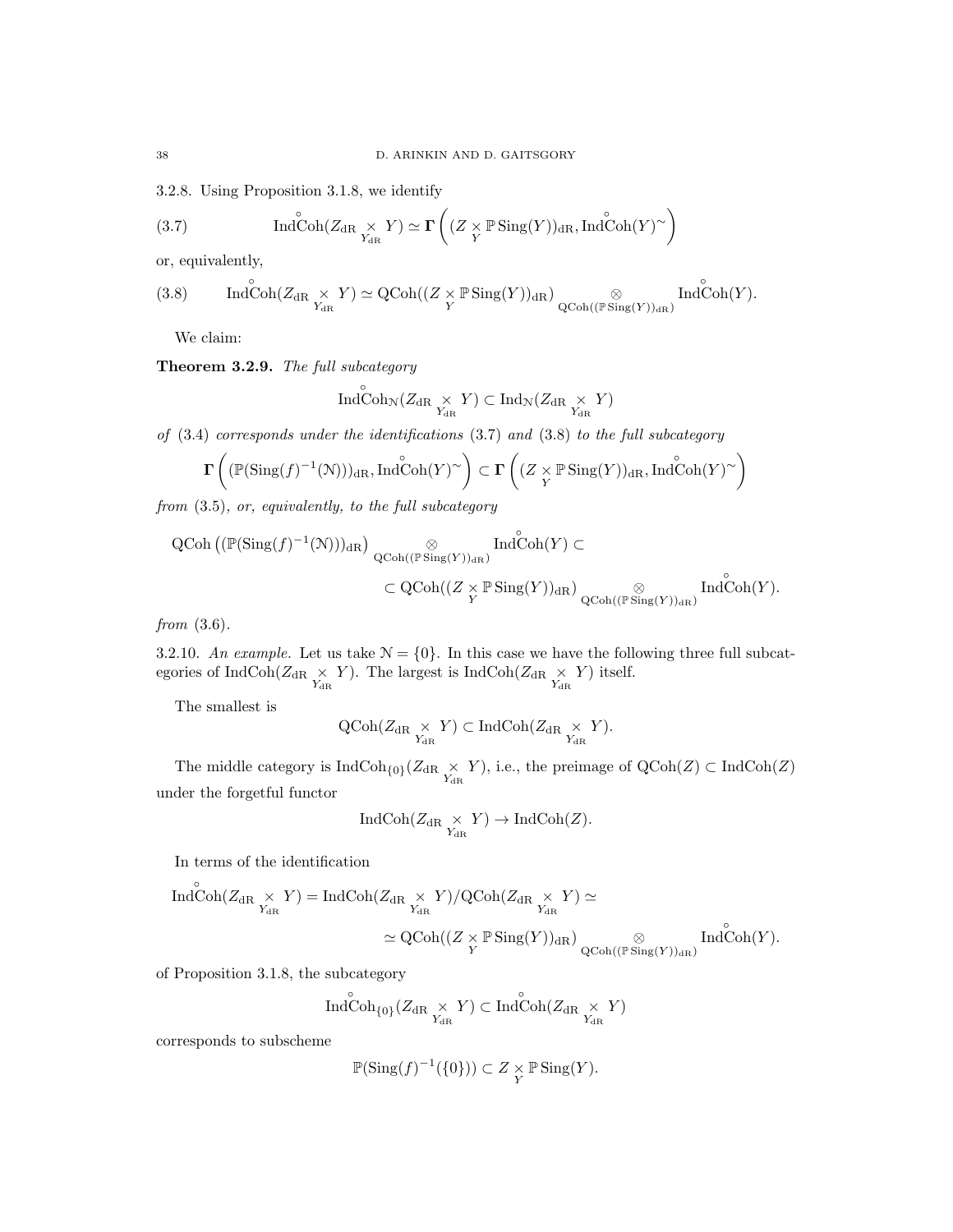3.3. Proof of Theorem 3.2.9, Step 1. We first show that the assertion of the theorem holds when  $f: Z \to Y$  is a closed embedding.

3.3.1. Note that in this case  $Z_{\text{dR}} \times Y$  is the formal completion  $Y_Z^{\wedge}$  of Y along Z. In particular, IndCoh( $Z_{\text{dR}} \underset{Y_{\text{dR}}}{\times} Y$ ) identifies with the full subcategory

$$
IndCoh(Y)_Z \subset IndCoh(Y),
$$

consisting of objects that are set-theoretically supported on  $Z \subset Y$ .

Recall that the categories  $\text{IndCoh}(Z)$  and  $\text{IndCoh}(Z_{\text{dR}} \times Y)$  are related by a pair of adjoint functors

$$
(p_{\mathrm{dR}/Y,Z})_*^{\mathrm{IndCoh}}: \mathrm{IndCoh}(Z) \rightleftarrows \mathrm{IndCoh}(Z_{\mathrm{dR}} \underset{Y_{\mathrm{dR}}}{\times} Y) : (p_{\mathrm{dR}/Y,Z})^!
$$

(the induction functor and the forgetful functor). Under the equivalence

$$
\operatorname{IndCoh}(Z_{\operatorname{dR} \underset{Y_{\operatorname{dR}}}{\times} Y) \simeq \operatorname{IndCoh}(Y)_Z,
$$

they are identified with the pair of adjoint functors

 $f_*^{\text{IndCoh}}: \text{IndCoh}(Z) \rightleftarrows \text{IndCoh}(Y)_Z : f^!|_{\text{IndCoh}(Y)_Z}.$ 

Under the identification of (3.1), the full subcategory

$$
\operatorname{QCoh}(Z_{\operatorname{dR}^{-} \times_{\operatorname{dR}^{}} Y}) \underset{\operatorname{QCoh}(Y)}{\otimes} \operatorname{Ind}\nolimits\operatorname{Coh}(Y) \subset \operatorname{QCoh}(Z_{\operatorname{dR}^{-} \times_{\operatorname{dR}^{-} Y})} \underset{\operatorname{QCoh}(Y)}{\otimes} \operatorname{Ind}\nolimits\operatorname{Coh}(Y)
$$

corresponds to

$$
\operatorname{IndCoh}(Y)_Z \cap \operatorname{Ind}\nolimits^{\circ}\operatorname{Coh}(Y) \subset \operatorname{IndCoh}(Y)_Z \simeq \operatorname{IndCoh}(\mathbb{Z}_{\operatorname{dR}} \underset{Y_{\operatorname{dR}}}{\times} Y).
$$

Furthermore, the diagram

$$
\begin{array}{ccc}\n\text{QCoh}(Z_{\text{dR}} \underset{Y_{\text{dR}}} \times Y) \underset{\text{QCoh}(Y)}{\otimes} \text{Ind}\overset{\circ}{\text{Coh}(Y)} & \xrightarrow{\text{Proposition 3.1.8}} \Gamma\left((Z \underset{Y}{\times} \mathbb{P} \text{Sing}(Y))_{\text{dR}}, \text{Ind}\overset{\circ}{\text{Coh}(Y)}{}^{\circ}\right) \\
& \downarrow & & \downarrow & & \downarrow \\
\text{Ind}\text{Coh}(Y)_{Z} \cap \text{Ind}\overset{\circ}{\text{Coh}(Y)} & & \rightharpoonup \Gamma\left((\mathbb{P} \text{Sing}(Y))_{\text{dR}}, \text{Ind}\overset{\circ}{\text{Coh}(Y)}{}^{\circ}\right) \\
& & \downarrow & & \downarrow \\
& & \text{Ind}\overset{\circ}{\text{Coh}(Y)} & & \xrightarrow{\text{Id}} & & \text{Ind}\overset{\circ}{\text{Coh}(Y)} \\
& & & \downarrow & & \downarrow \\
& & & \text{Ind}\overset{\circ}{\text{Coh}(Y)} & & & \xrightarrow{\text{Id}} & & \text{Ind}\overset{\circ}{\text{Coh}(Y)}\n\end{array}
$$

commutes.

3.3.2. Set

$$
\mathcal{M} := \mathrm{Sing}(f)^{-1}(\mathcal{N}) \subset Z \underset{Y}{\times} \mathrm{Sing}(Y) \subset \mathrm{Sing}(Y).
$$

Let  $\mathbb{P} \mathcal{M}$  denote the corresponding Zariski-closed subset of  $\mathbb{P} \operatorname{Sing}(Y)$ .

Then, by Theorem  $1.4.2(a)$ ,

$$
\boldsymbol{\Gamma}\left(\mathbb{P}\mathbb{M}_{\mathrm{dR}},\mathrm{Ind}\overset{\circ}{\mathrm{Coh}}(Y)^{\sim}\right)\subset\boldsymbol{\Gamma}\left((Z\times_{Y}\mathbb{P}\operatorname{Sing}(Y))_{\mathrm{dR}},\mathrm{Ind}\overset{\circ}{\mathrm{Coh}}(Y)^{\sim}\right)\subset\operatorname{Ind}\overset{\circ}{\mathrm{Coh}}(Y)
$$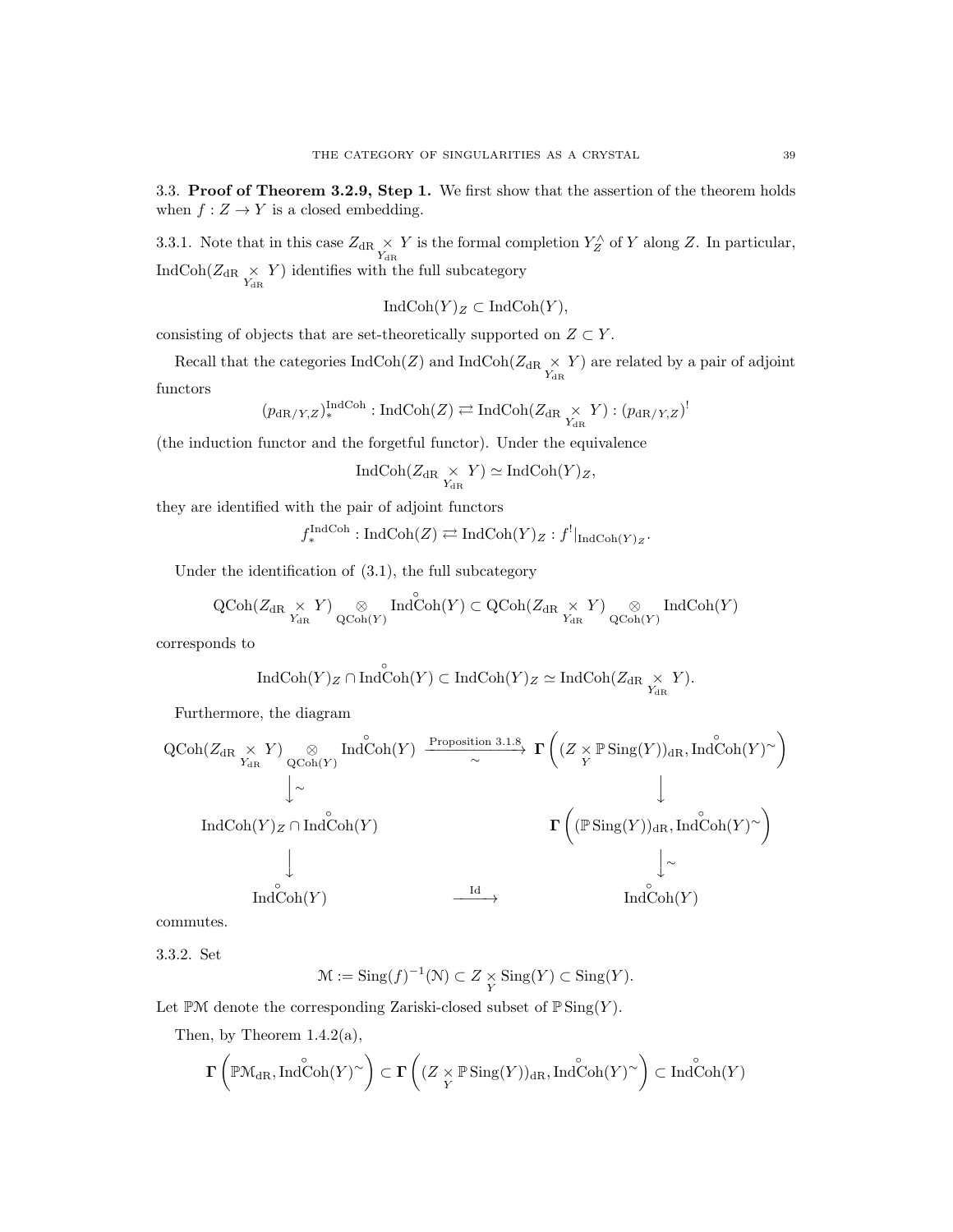identifies with the full subcategory of  $\text{Ind}\, \text{Coh}(Y)$  equal to

$$
\mathop{\rm Ind}\nolimits\limits^{\circ}\mathop{\rm Coh}\nolimits_{\mathbb{P}\mathcal{M}}(Y)=\mathop{\rm Ind}\nolimits\limits^{\circ}\mathop{\rm Coh}\nolimits(Y)\cap\mathop{\rm Ind}\nolimits\mathop{\rm Coh}\nolimits_{\mathcal{M}}(Y).
$$

Therefore, in order to establish the assertion of the theorem, it is sufficient to show that

$$
\operatorname{IndCoh}_{\mathcal{M}}(Y) = \operatorname{IndCoh}_{\mathcal{N}}(Z_{\operatorname{dR}} \underset{Y_{\operatorname{dR}}}{\times} Y),
$$

as subcategories of  $\text{IndCoh}(Z_{\text{dR}} \underset{Y_{\text{dR}}}{\times} Y) \simeq \text{IndCoh}(Y)_Z.$ 

3.3.3. Thus, we need to show that  $\text{IndCoh}_{\mathcal{M}}(Y) \subset \text{IndCoh}(Y)_{Z}$  equals the preimage of  $\text{IndCoh}_{\mathcal{N}}(Z)$  under the functor  $f^!: \text{IndCoh}(Y)_Z \to \text{IndCoh}(Z)$ .

We note that the inclusion

$$
IndCoh_{\mathcal{M}}(Y) \subset (f^!)^{-1}(IndCoh_{\mathcal{N}}(Z))
$$

follows from [AG, Proposition 7.1.3(a)].

For the opposite inclusion, by Corollary 3.2.5, it suffices to show that the essential image of  $\text{IndCoh}_{\mathcal{N}}(Z)$  under the functor

$$
f_*^{\text{IndCoh}} : \text{IndCoh}(Z) \to \text{IndCoh}(Y)_Z
$$

is contained in  $IndCoh_{\mathcal{M}}(Y)$ . However, this follows from [AG, Proposition 7.1.3(b)].

3.4. Proof of Theorem 3.2.9, Step 2. We now consider the case of a general morphism  $f: Z \to Y$ .

3.4.1. It is easy to see that the assertion of the theorem is Zariski-local on Z. Hence, we can assume that the morphism f factors as

$$
Z \xrightarrow{f'} Y' \xrightarrow{g} Y,
$$

where  $Z \to Y'$  is a closed embedding, and g is smooth. Furthermore, we can assume that Y' is isomorphic to  $Y \times W$  with W smooth.

By Step 1, we know that the statement of the theorem holds for the morphism  $Z \to Y'$ .

3.4.2. Consider the (forgetful) functor

(3.9) 
$$
(\mathrm{id} \times g)^!: \mathrm{IndCoh}(Z_{\mathrm{dR}} \underset{Y_{\mathrm{dR}}}{\times} Y) \to \mathrm{IndCoh}(Z_{\mathrm{dR}} \underset{Y'_{\mathrm{dR}}}{\times} Y').
$$

By definition,

$$
\operatorname{IndCoh}_{\mathcal{N}}(Z_{\operatorname{dR}} \underset{Y_{\operatorname{dR}}}{\times} Y) \subset \operatorname{IndCoh}(Z_{\operatorname{dR}} \underset{Y_{\operatorname{dR}}}{\times} Y)
$$

is the preimage under (3.9) of

$$
\operatorname{IndCoh}_{\mathcal{N}}(Z_{\mathrm{dR}} \underset{Y'_{\mathrm{dR}}}{\times} Y') \subset \operatorname{IndCoh}(Z_{\mathrm{dR}} \underset{Y'_{\mathrm{dR}}}{\times} Y').
$$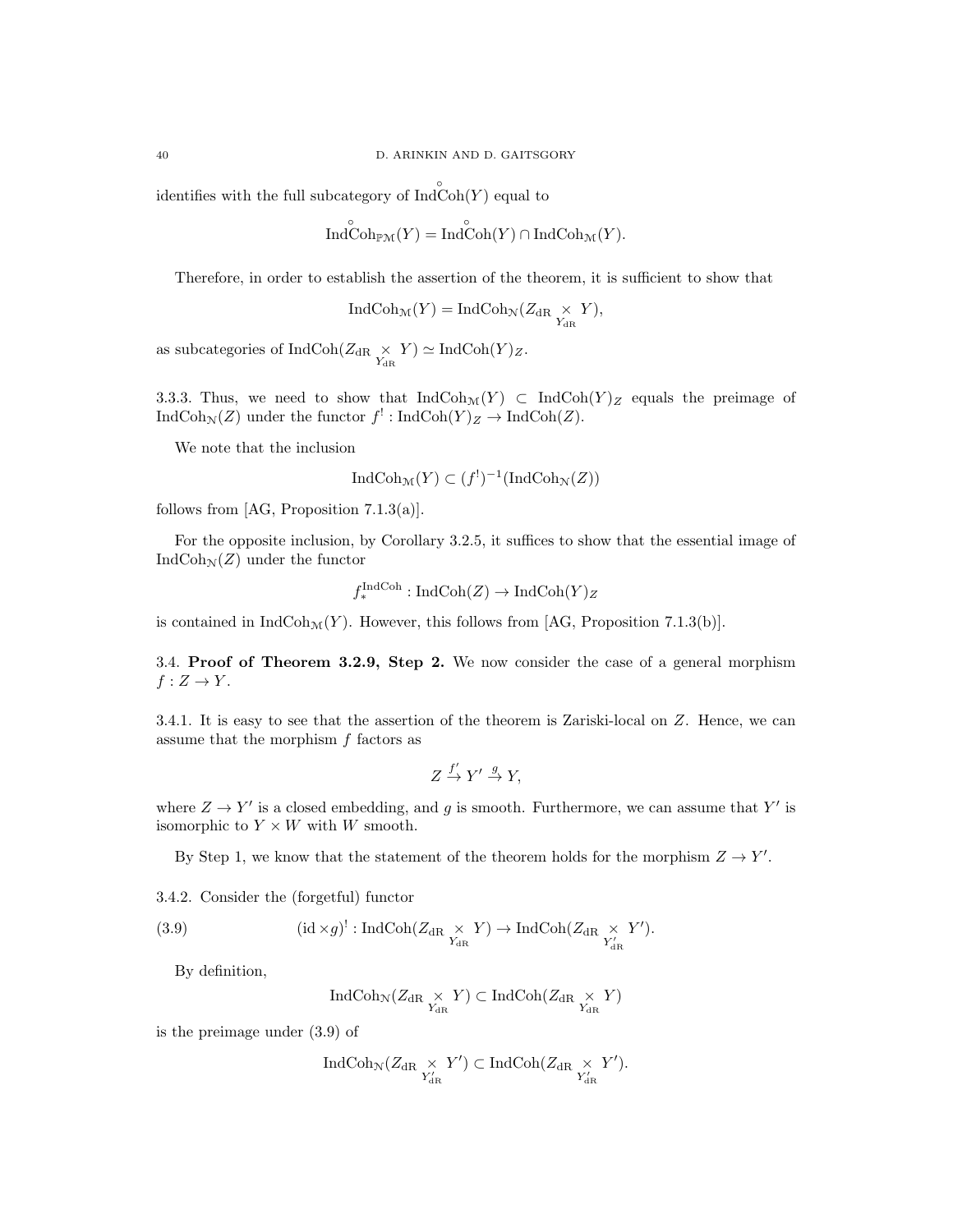3.4.3. The fact that  $g$  is smooth implies that

$$
Sing(g): Y' \underset{Y}{\times} Sing(Y) \to Sing(Y')
$$

is an isomorphism. In particular,

$$
Z \underset{Y}{\times} \text{Sing}(Y) \simeq Z \underset{Y'}{\times} \text{Sing}(Y').
$$

Under this identification, the loci

$$
\operatorname{Sing}(f)^{-1}(\mathcal{N}) \subset Z \underset{Y}{\times} \operatorname{Sing}(Y) \text{ and } \operatorname{Sing}(f')^{-1}(\mathcal{N}) \subset Z \underset{Y'}{\times} \operatorname{Sing}(Y')
$$

correspond to one another.

Under the identifications of Proposition 3.1.8 for  $Y$  and  $Y'$ , respectively, the pullback functor

$$
\operatorname{QCoh}(Z_{\operatorname{dR}^{\vphantom{\dagger}}\times Y})\underset{\operatorname{QCoh}(Y)}{\otimes}\operatorname{Ind}\nolimits\operatorname{Coh}(Y)\to \operatorname{QCoh}(Z_{\operatorname{dR}^{\vphantom{\dagger}}\times Y'})\underset{\operatorname{Y}'_{\operatorname{dR}}}{\otimes}\operatorname{Ind}\nolimits\operatorname{Coh}(Y')
$$

corresponds to the functor

$$
\begin{array}{ll} \text{(3.10)} & \mathrm{QCoh}((Z \times \mathbb{P} \operatorname{Sing}(Y))_{\mathrm{dR}}) \underset{\mathrm{QCoh}((\mathbb{P} \operatorname{Sing}(Y))_{\mathrm{dR}})}{\otimes} \mathrm{Ind}^{\circ}\mathrm{Coh}(Y) \to \\ & \to \mathrm{QCoh}((Z \times \mathbb{P} \operatorname{Sing}(Y'))_{\mathrm{dR}}) \underset{\mathrm{QCoh}((\mathbb{P} \operatorname{Sing}(Y'))_{\mathrm{dR}})}{\otimes} \mathrm{Ind}^{\circ}\mathrm{Coh}(Y'), \end{array}
$$

Hence, we obtain that in order to prove the theorem, it suffices to show that the preimage of

$$
(3.11) \quad \operatorname{QCoh}((\mathbb{P}(\operatorname{Sing}(f')^{-1}(\mathbb{N})))_{\mathrm{dR}}) \underset{\mathbb{Q}\operatorname{Coh}((\mathbb{P}\operatorname{Sing}(Y'))_{\mathrm{dR}})}{\otimes} \operatorname{Ind\overset{\circ}{\operatorname{Coh}}(Y')_{\mathrm{dR}})} (\operatorname{Ind\overset{\circ}{\operatorname{Coh}}(Y') \subset
$$
  

$$
\subset \operatorname{QCoh}((Z \underset{Y'}{\times} \mathbb{P}\operatorname{Sing}(Y'))_{\mathrm{dR}}) \underset{\mathbb{Q}\operatorname{Coh}((\mathbb{P}\operatorname{Sing}(Y'))_{\mathrm{dR}})}{\otimes} \operatorname{Ind\overset{\circ}{\operatorname{Coh}}(Y')_{\mathrm{dR}}},
$$

under the functor (3.10) equals

$$
(3.12) QCoh((\mathbb{P}(\mathrm{Sing}(f)^{-1}(\mathcal{N})))_{\mathrm{dR}}) \underset{\mathrm{QCoh}((\mathbb{P}\mathrm{Sing}(Y))_{\mathrm{dR}})}{\otimes} \mathrm{Ind}^{\circ}\mathrm{Coh}(Y) \subset
$$
  

$$
\subset \mathrm{QCoh}((Z \times \mathbb{P}\mathrm{Sing}(Y))_{\mathrm{dR}}) \underset{\mathrm{QCoh}((\mathbb{P}\mathrm{Sing}(Y))_{\mathrm{dR}})}{\otimes} \mathrm{Ind}^{\circ}\mathrm{Coh}(Y).
$$

I.e., it suffices to show that the functor

$$
\begin{aligned} \mathrm{QCoh}((\mathbb{P}(\mathrm{Sing}(f)^{-1}(\mathbb{N})))_{\mathrm{dR}})^{\perp}\underset{\mathrm{QCoh}((\mathbb{P} \mathrm{Sing}(Y))_{\mathrm{dR}})}{\otimes} \mathrm{Ind}\overset{\circ}{\mathrm{Coh}}(Y) \rightarrow \\ &\to \mathrm{QCoh}((\mathbb{P}(\mathrm{Sing}(f')^{-1}(\mathbb{N})))_{\mathrm{dR}})^{\perp}\underset{\mathrm{QCoh}((\mathbb{P} \mathrm{Sing}(Y'))_{\mathrm{dR}})}{\otimes} \mathrm{Ind}\overset{\circ}{\mathrm{Coh}}(Y') \end{aligned}
$$

is conservative.

◦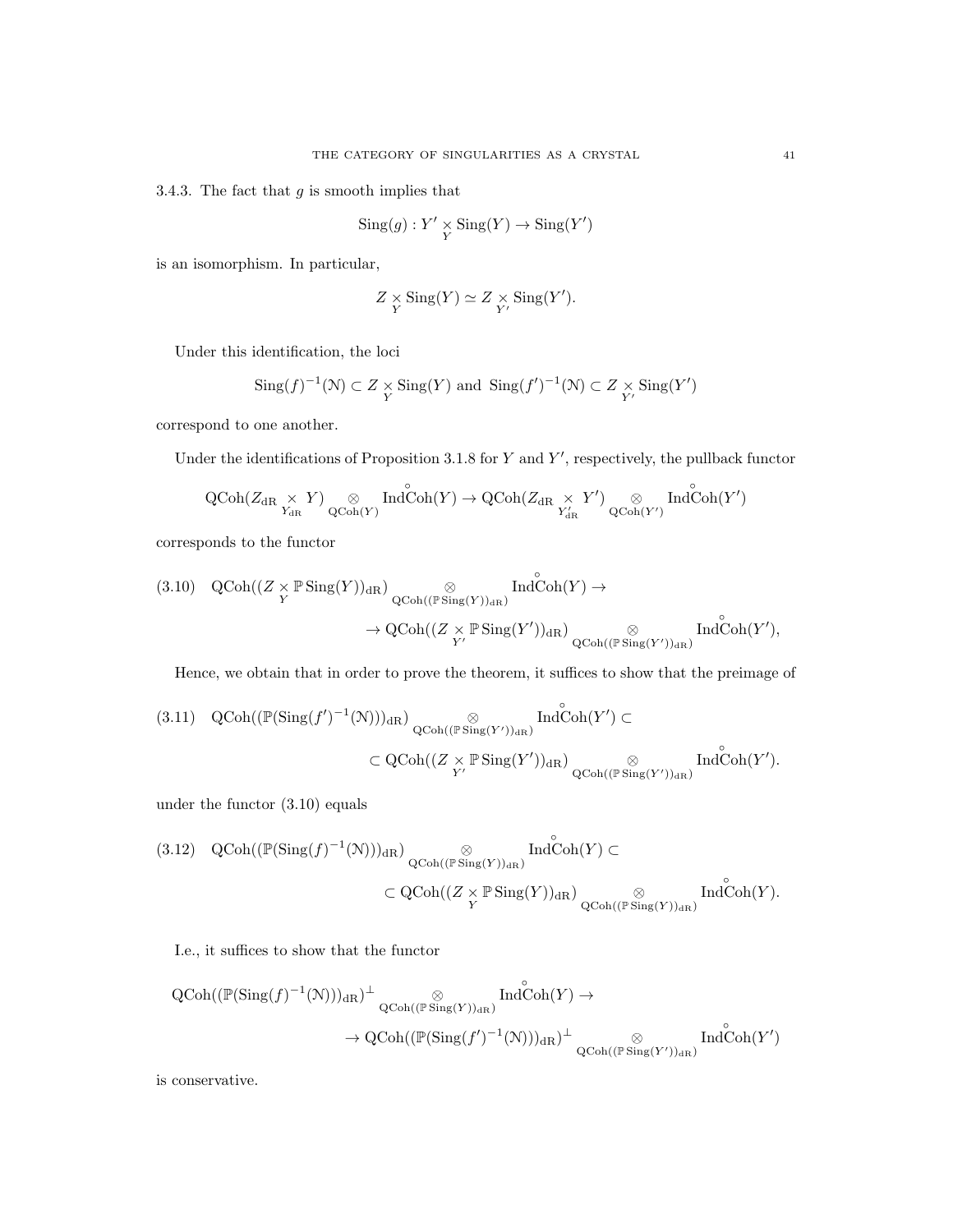3.4.4. Since g is smooth, the functor  $g^{\dagger}$  induces an equivalence

$$
\operatorname{QCoh}(Y') \underset{\operatorname{QCoh}(Y)}{\otimes} \operatorname{IndCoh}(Y) \to \operatorname{IndCoh}(Y').
$$

Hence,

$$
\operatorname{QCoh}((\operatorname{\mathbb P}(\operatorname{Sing}(f')^{-1}({\mathcal N})))_{\mathrm{dR}})^\perp \underset{\operatorname{QCoh}((\operatorname{\mathbb P} \operatorname{Sing}(Y'))_{\mathrm{dR}})}{\otimes} \operatorname{Ind}^\circ_{\operatorname{Coh}(Y')}
$$

is obtained from

$$
\operatorname{QCoh}((\operatorname{\mathbb{P}}(\operatorname{Sing}(f)^{-1}(\mathcal{N})))_{\mathrm{dR}})^{\perp} \underset{\operatorname{QCoh}((\operatorname{\mathbb{P}}\operatorname{Sing}(Y))_{\mathrm{dR}})}{\otimes} \operatorname{Ind}^{\circ}\operatorname{Coh}(Y)
$$

by the procedure

$$
- \mathop{\otimes} \limits_{\mathrm{QCoh}(Y'_{\mathrm{dR}})} \mathop{\otimes} \limits_{\mathrm{QCoh}(Y_{\mathrm{dR}})} \mathrm{QCoh}(Y) } \mathrm{QCoh}(Y').
$$

Now, we claim that for any  $\mathbf{C} \in \text{QCoh}(Y_{\text{dR}}' \times Y)$  - **mod**, the resulting functor

(3.13) 
$$
\mathbf{C} \to \mathbf{C} \underset{\mathrm{QCoh}(Y'_{\mathrm{dR}})_{\mathrm{QCoh}(Y_{\mathrm{dR}})} \otimes \mathrm{QCoh}(Y)}{\otimes} \mathrm{QCoh}(Y')
$$

is conservative.

To show this, it is enough to prove that the pullback functor

(3.14) 
$$
\operatorname{QCoh}(Y'_{\mathrm{dR}}) \underset{\operatorname{QCoh}(Y_{\mathrm{dR}})}{\otimes} \operatorname{QCoh}(Y) \to \operatorname{QCoh}(Y')
$$

admits a left adjoint, which is comatible with the action of  $\mathrm{QCoh}(Y'_{\mathrm{dR}}) \underset{\mathrm{QCoh}(Y_{\mathrm{dR}})}{\otimes} \mathrm{QCoh}(Y)$ , and whose essential image generates  $Q\text{Coh}(Y'_{\text{dR}})$   $\underset{Q\text{Coh}(Y_{\text{dR}})}{\otimes}$   $Q\text{Coh}(Y)$  as a DG category.

Indeed, such a left adjoint implies the existence of a left adjoint to (3.13), whose essential image generates generates C.

3.4.5. To establish the required property of (3.14), we use the assumption that  $Y' = Y \times W$ with  $W$  smooth.

We write

$$
\operatorname{QCoh}(Y'_{\operatorname{dR}}) \underset{\operatorname{QCoh}(Y_{\operatorname{dR}})}{\otimes} \operatorname{QCoh}(Y) \simeq \operatorname{QCoh}(Y) \otimes \operatorname{QCoh}(W_{\operatorname{dR}})
$$

and

$$
\mathrm{QCoh}(Y') \simeq \mathrm{QCoh}(Y) \otimes \mathrm{QCoh}(W).
$$

Thus, our assertion follows from the fact that the forgetful functor

$$
\text{QCoh}(W_{\mathrm{dR}}) \to \text{QCoh}(W)
$$

does admit a left adjoint with the required properties.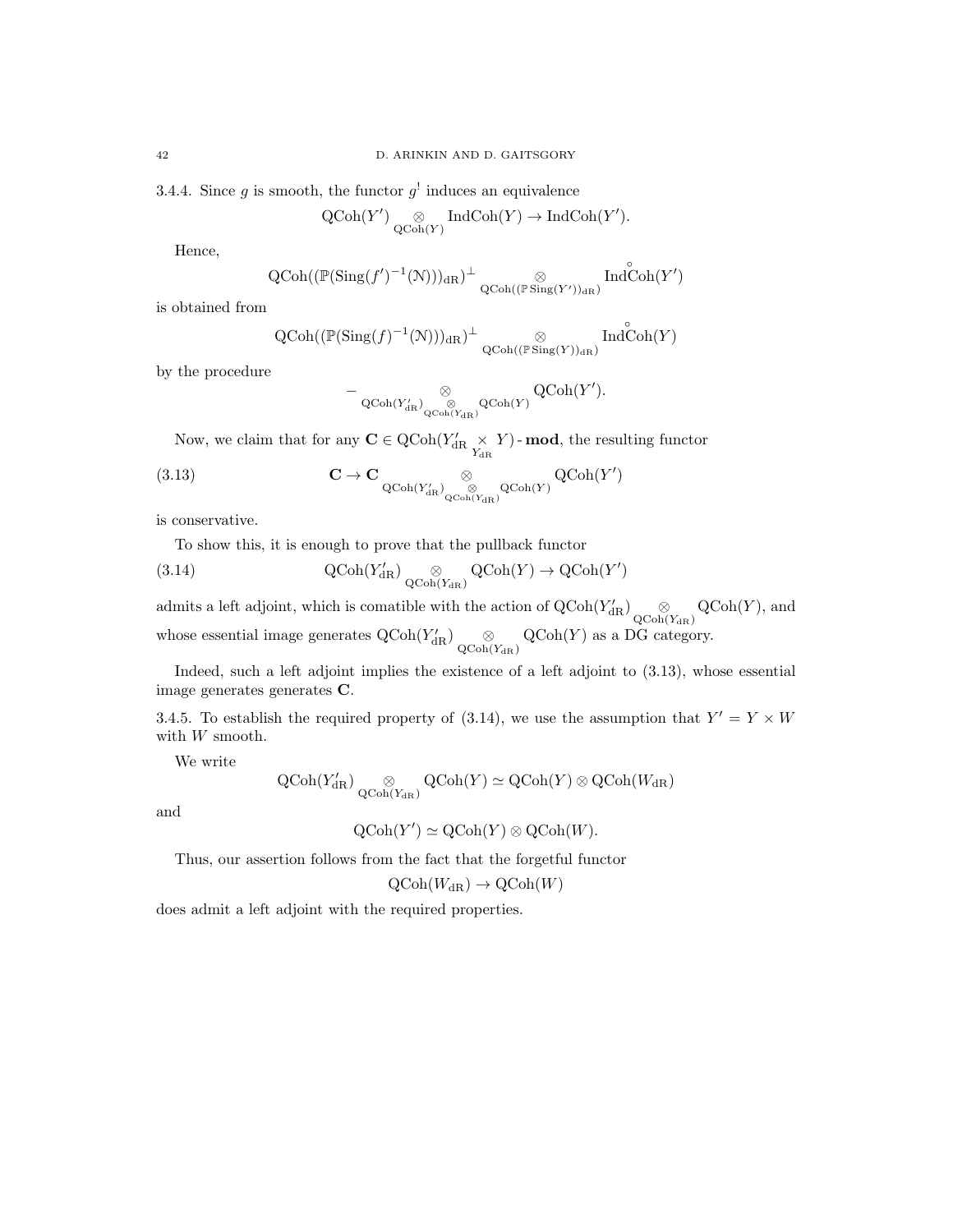### Part II: Gluing.

# 4. A paradigm for gluing

In this section we formulate the main result of this paper, Theorem 4.3.4.

## 4.1. Gluing and lax limits: a reminder.

4.1.1. Let I be an index  $\infty$ -category, and let

$$
i \mapsto \mathbf{C}_i, \quad (\alpha : i \to j) \mapsto (\Phi_\alpha : \mathbf{C}_i \to \mathbf{C}_j).
$$

be a functor  $I \rightarrow \text{DGCat}_{\text{cont}}$ .

Let  $C_I$  be the corresponding co-Cartesian fibration over I. The lax limit

$$
\operatorname*{lax-lim}_{i\in I}\mathbf{C}_{i}
$$

is the object of  $DGCat_{cont}$  equal to the category of all (i.e., not necessarily co-Cartesian) sections  $I \to \mathbf{C}_I$  of the projection  $\mathbf{C}_I \to I$ .

We have a fully faithful embedding

$$
\lim_{i \in I} \mathbf{C}_i \hookrightarrow \lim_{i \in I} \mathbf{C}_i
$$

that corresponds to taking co-Cartesian sections.

4.1.2. Objects of lax-lim  $\mathbf{C}_i$  can be concretely described as follows: An object of lax-lim  $\mathbf{C}_i$  is a collection

$$
\mathbf{c}_i \in \mathbf{C}_i \quad \text{for all } i \in I,
$$

equipped with a family of morphisms (but not necessarily isomorphisms)

$$
\Phi_{\alpha}(\mathbf{c}_i) \to \mathbf{c}_j \quad \text{for all } \alpha : i \to j,
$$

compatible with compositions of  $\alpha$ 's, and endowed with a homotopy-coherent system of compatibilities for multi-fold compositions.

An object as above belongs to  $\lim_{i \in I} \mathbf{C}_i$  if and only if the above maps  $\Phi_\alpha(\mathbf{c}_i) \to \mathbf{c}_j$  are all isomorphisms.

4.1.3. Unwinding the definitions, for a given  $D \in DGCat_{cont}$ , the datum of a functor

$$
\mathsf{F}:\mathbf{D}\to\lim_{i\in I}\mathbf{C}_i
$$

consists of a collection of functors

$$
\mathsf{F}_i: \mathbf{D} \to \mathbf{C}_i \quad \text{for all } i \in I
$$

equipped with a compatible family of natural transformations (but not necessarily isomorphisms)

$$
\Phi_{\alpha} \circ \mathsf{F}_i \to \mathsf{F}_j \quad \text{for all } \alpha : i \to j.
$$

In particular, by taking  $\mathbf{D} = \text{Vect}$ , we obtain the description of objects of lax-lim  $\mathbf{C}_i$ , given above.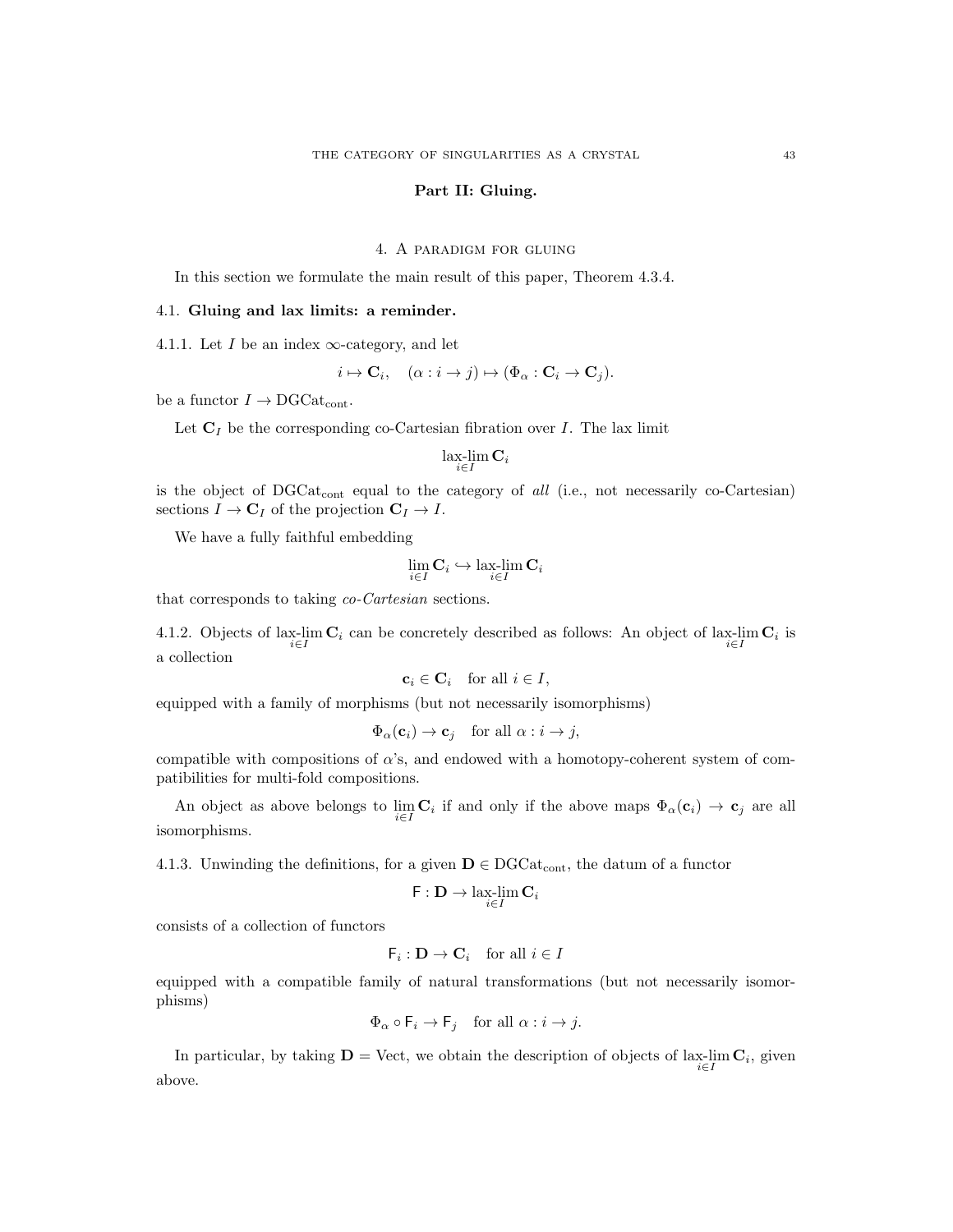4.1.4. We think of lax-lim  $\mathbf{C}_i$  as glued from the categories  $\mathbf{C}_i$  using the functors  $\Phi_{\alpha}$ .

For this reason, we also denote

$$
\underset{i \in I}{\text{lux-lim }} \mathbf{C}_i =: \text{Glue}(\mathbf{C}_i, i \in I).
$$

Remark 4.1.5. The category Glue( $C_i$ ,  $i \in I$ ) can be defined in a more general situation. Namely, we do not need

$$
i \mapsto \mathbf{C}_i, \quad I \to \mathrm{DGCat}_{\mathrm{cont}}
$$

to be a functor, but only (either left or right) lax functor. I.e., we do not need to have an isomorphism between  $\Phi_{\alpha} \circ \Phi_{\beta}$  and  $\Phi_{\alpha \circ \beta}$ , but only a morphism in one direction.

We do not need this more general set-up in the present paper.

4.1.6. Example. Let Y be a topological space, and let  $Y_0 \stackrel{j}{\hookrightarrow} Y$  be an open subset and  $Y_1 \stackrel{i}{\hookleftarrow} Y$ be the complementary closed. Let I be the category  $0 \rightarrow 1$ , and set

$$
C_0 = \text{Shv}(Y_0), \ C_1 = \text{Shv}(Y_1), \ \Phi_{0 \to 1} = i^! \circ j_!.
$$

Then the functor

$$
Shv(Y) \to Glue(\mathbf{C}_i, i \in I), \quad \mathfrak{F} \mapsto (j^!(\mathfrak{F}), i^!(\mathfrak{F}), i^! \circ j_! \circ j^!(\mathfrak{F}) \to i^!(\mathfrak{F}))
$$

is an equivalence. The inverse functor sends

$$
(\mathcal{F}_0, \mathcal{F}_1, i^! \circ j_! (\mathcal{F}_0) \to \mathcal{F}_1) \mapsto \text{Cone} \left( i_! (\ker(i^! \circ j_! (\mathcal{F}_0) \to \mathcal{F}_1)) \to j_! (\mathcal{F}_0) \right).
$$

4.1.7. Example. Example 4.1.6 can be generalized to arbitrary stratified topological spaces, but this requires taking lax limits over lax functors, as in Remark 4.1.5. Namely, let  $Y = \bigcup_{a \in A} Y_a$ be a stratification of a topological space  $Y$  indexed by a finite poset  $A$ . Thus, the subspaces  $Y_a \subset Y$  are disjoint and locally closed, and

$$
\overline{Y_a} \subset \bigcup_{a' \ge a} Y_{a'} \subset Y
$$

for all  $a \in A$ . Denote the embedding  $Y_a \hookrightarrow Y$  by  $\iota_a$ .

For every pair  $a_1, a_2 \in A$  with  $a_1 \le a_2$ , consider the functor

$$
\Phi_{a_1 \to a_2} := \iota_{a_2}^! \circ \iota_{a_1,!} : \text{Shv}(Y_{a_1}) \to \text{Shv}(Y_{a_2}).
$$

For a triple  $a_1, a_2, a_3 \in A$  with  $a_1 \le a_2 \le a_3$ , the adjunction between  $\iota_{a_2}^!$  and  $\iota_{a_2,1}$  yields a natural transformation

$$
(\Phi_{a_2 \to a_3} \circ \Phi_{a_1 \to a_2}) \to \Phi_{a_1 \to a_3}.
$$

In this way, we obtain a lax functor  $I \to DGCat_{cont}$  (here I is the category corresponding to the poset A) sending  $a \in A$  to the category  $\text{Shv}(Y_a)$ . Similarly to Example 4.1.6, there is a natural equivalence between the resulting glued category and  $\text{Shv}(Y)$ .

4.1.8. For every  $i_0 \in I$  we let  $ev_{i_0}$  denote the natural evaluation functor

$$
\operatorname*{lax-lim}_{i\in I}\mathbf{C}_{i}\rightarrow\mathbf{C}_{i_{0}}.
$$

The functor  $ev_{i_0}$  admits a left adjoint, denoted ins<sub>i<sub>0</sub></sub>. Explicitly, for  $\mathbf{c}_{i_0} \in \mathbf{C}_{i_0}$  and  $i \in I$ , we have

$$
\mathrm{ev}_i \circ \mathrm{ins}_{i_0}(\mathbf{c}_{i_0}) \simeq \underset{\alpha \in \mathrm{Maps}_I(i_0, i)}{\mathrm{colim}} \Phi_\alpha(\mathbf{c}_{i_0}).
$$

*Remark* 4.1.9. The latter expression for  $ev_i \circ ins_{i_0}$  is a feature of *lax limits* of DG categories; it is false for usual limits.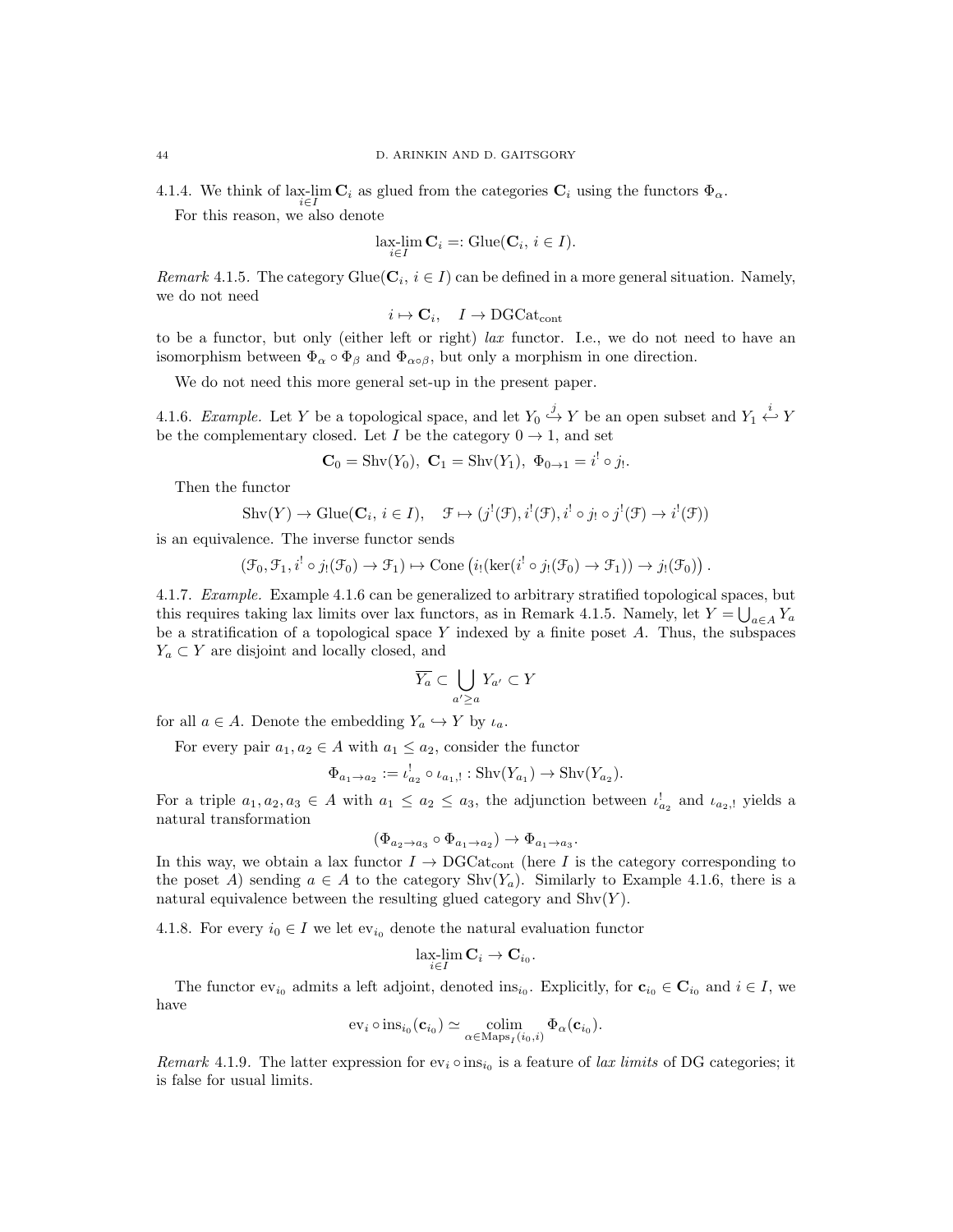4.1.10. Subcategories. Let  $i \mapsto \mathbf{C}_i$  be as before. Suppose now that for every  $i \in I$  we chose a full subcategory

$$
\mathbf{C}_i' \subset \mathbf{C}_i.
$$

These subcategories define a full subcategory  $\mathbf{C}'_I \subset \mathbf{C}_I$ .

Assume that the following condition holds: for every  $(\alpha : i \to j) \in I$ , the functor  $\Phi_{\alpha}$  sends  $\mathbf{C}'_i$  to  $\mathbf{C}'_j$ . In this case, the composition

$$
\mathbf{C}'_I \hookrightarrow \mathbf{C}_I \to I
$$

is a co-Cartesian fibration, and hence gives rise to a functor

$$
i \mapsto \mathbf{C}'_i, \quad I \to \text{DGCat}_{\text{cont}}.
$$

Consider the corresponding category

$$
\operatorname{lax-lim}_{i \in I} \mathbf{C}'_i =: \operatorname{Glue}(\mathbf{C}'_i, i \in I).
$$

By construction, we have a canonical fully faithful functor

(4.1) 
$$
\text{Glue}(\mathbf{C}'_i, i \in I) \to \text{Glue}(\mathbf{C}_i, i \in I),
$$

that commutes with the evaluation functors  $ev_{i_0}$ .

Finally, assume that in the above setting, each of the embeddings  $\mathbf{C}'_i \hookrightarrow \mathbf{C}_i$  admits a continuous right adjoint. In this case, it is easy to show that the functor (4.1) also admits a continuous right adjoint.

The resulting right adjoint Glue( $\mathbf{C}_i$ ,  $i \in I$ )  $\rightarrow$  Glue( $\mathbf{C}'_i$ ,  $i \in I$ ) also commutes with the evaluation functors  $ev_{i_0}$ .

## 4.2. Gluing of IndCoh.

4.2.1. Consider the following set-up. Let  $\mathcal Y$  be an algebraic stack. Let I be an index category, and let

$$
i \mapsto \mathcal{Z}_i, \quad (\alpha : i \to j) \mapsto (f_\alpha : \mathcal{Z}_j \to \mathcal{Z}_i).
$$

be an  $I^{\text{op}}$ -diagram of algebraic stacks over  $\mathcal{Y}$ . We denote by  $f_i$  the corresponding morphisms  $\mathcal{Z}_i \rightarrow \mathcal{Y}.$ 

We assume that  $\mathcal{Y}$  and all  $\mathcal{Z}_i$  are quasi-smooth.

4.2.2. We consider

$$
i \mapsto \operatorname{IndCoh}((\mathcal{Z}_i)_{\mathrm{dR}} \underset{\mathcal{Y}_{\mathrm{dR}}}{\times} \mathcal{Y}), \quad (\alpha : i \to j) \mapsto ((f_\alpha)_{\mathrm{dR}} \times \mathrm{id}_{\mathcal{Y}})^!
$$

as a functor  $I \rightarrow \text{DGCat}_{\text{cont}}$ .

Let now

$$
\mathcal{N}_i \subset \operatorname{Sing}(\mathcal{Z}_i)
$$

be conical Zariski-closed subsets. We assume that for every  $\alpha : i \rightarrow j$  the map

$$
\mathrm{Sing}(f_{\alpha}): \mathcal{Z}_j \underset{\mathcal{Z}_i}{\times} \mathrm{Sing}(\mathcal{Z}_i) \to \mathrm{Sing}(\mathcal{Z}_j)
$$

sends  $\mathcal{Z}_j \underset{\mathcal{Z}_i}{\times} \mathcal{N}_i$  to  $\mathcal{N}_j$ .

Consider the corresponding full subcategories

$$
\operatorname{IndCoh}_{\mathcal{N}_i}((\mathcal{Z}_i)_{\mathrm{dR}} \underset{\mathcal{Y}_{\mathrm{dR}}}{\times} \mathcal{Y}) \subset \operatorname{IndCoh}((\mathcal{Z}_j)_{\mathrm{dR}} \underset{\mathcal{Y}_{\mathrm{dR}}}{\times} \mathcal{Y}).
$$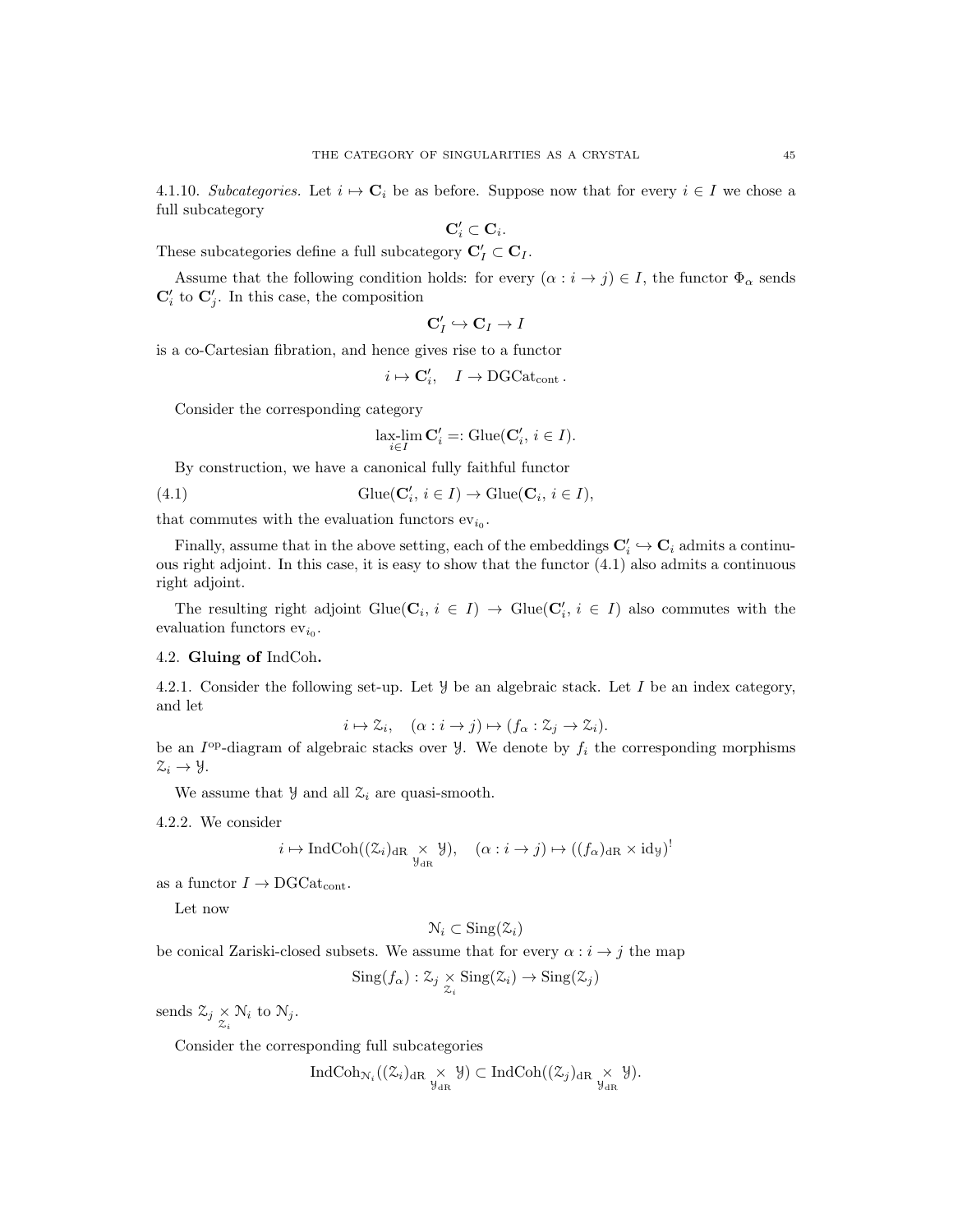According to [AG, Lemma 8.4.2], the above condition on  $f_{\alpha}$  implies that the functor

 $((f_{\alpha})_{dR} \times id_{\mathcal{Y}})^{!}$ 

sends IndCoh<sub>N<sub>i</sub></sub> $((\mathcal{Z}_i)_{\text{dR}} \underset{\mathcal{Y}_{\text{dR}}}{\times} \mathcal{Y})$  to IndCoh<sub>N<sub>j</sub></sub> $((\mathcal{Z}_j)_{\text{dR}} \underset{\mathcal{Y}_{\text{dR}}}{\times} \mathcal{Y})$ .

4.2.3. We consider the corresponding pair of adjoint functors

(4.2) 
$$
\text{Glue}(\text{IndCoh}_{\mathcal{N}_i}((\mathcal{Z}_i)_{\text{dR}} \underset{\mathcal{Y}_{\text{dR}}}{\times} \mathcal{Y}), i \in I) \rightleftarrows \text{Glue}(\text{IndCoh}((\mathcal{Z}_i)_{\text{dR}} \underset{\mathcal{Y}_{\text{dR}}}{\times} \mathcal{Y}), i \in I).
$$

The functors  $((f_i)_{dR} \times id_Y)^!$  define a functor

$$
\operatorname{IndCoh}(\mathcal{Y}) \to \lim_{i \in I} \operatorname{IndCoh}((\mathcal{Z}_i)_{\mathrm{dR}} \underset{\mathcal{Y}_{\mathrm{dR}}}{\times} \mathcal{Y}).
$$

Thus, for a given conical Zariski-closed subset  $\mathcal{N} \subset \text{Sing}(\mathcal{Y})$  we obtain the functor

$$
(4.3) IndCoh_{\mathcal{N}}(\mathcal{Y}) \hookrightarrow IndCoh(\mathcal{Y}) \to \lim_{i \in I} IndCoh((\mathcal{Z}_{i})_{dR} \underset{\mathcal{Y}_{dR}}{\times} \mathcal{Y}) \hookrightarrow
$$

$$
\hookrightarrow Glue(IndCoh((\mathcal{Z}_{i})_{dR} \underset{\mathcal{Y}_{dR}}{\times} \mathcal{Y}), i \in I) \to Glue(IndCoh_{\mathcal{N}_{i}}((\mathcal{Z}_{i})_{dR} \underset{\mathcal{Y}_{dR}}{\times} \mathcal{Y}), i \in I),
$$

where the last arrow is the right adjoint from  $(4.2)$ . This functor is our main object of interest. Remark 4.2.4. Note that the image of  $(4.3)$  is usually not contained in the full subcategory  $\lim_{i\in I} \text{IndCoh}_{\mathcal{N}_i}((\mathcal{Z}_i)_{\text{dR}} \underset{\mathcal{Y}_{\text{dR}}}{\times} \mathcal{Y}) \subset \text{Glue}(\text{IndCoh}_{\mathcal{N}_i}((\mathcal{Z}_i)_{\text{dR}} \underset{\mathcal{Y}_{\text{dR}}}{\times} \mathcal{Y}), i \in I).$ 

## 4.3. The setting for the main theorem.

4.3.1. We now consider a particular case of the above situation. Let G be a reductive group.

We let  $I^{op}$  be the category corresponding to the poset  $Par(G)$  of standard parabolics in G (i.e., the set of subsets of vertices of the Dynkin diagram of  $G$ ).

Given a curve X, we let  $\mathcal{Y} := \text{LocSys}_G$  be the algebraic stack of G-local systems on X. We consider the functor

$$
P \in Par(G) \rightarrow \mathcal{Z}_P := LocSys_P.
$$

We take

$$
\mathcal{N} := \text{Nilp}_{\text{glob}} \subset \text{Sing}(\text{LocSys}_G)
$$

to be the global nilpotent cone, see [AG, Sect. 11.1.1]. See also Sect. 7.1.3 for an explicit description of Nilp<sub>glob</sub>.

For every  $P \in \text{Par}(G)$ , we take  $N_P \subset \text{Sing}(\text{LocSys}_P)$  to be the zero-section  $\{0\}$ .

4.3.2. The following conjecture was made by us (it was recorded as [Ga3, Conjecture 9.3.7]):

Conjecture 4.3.3. The functor

 $\text{IndCoh}_{\text{NilP}_{\text{glob}}}(\text{LocSys}_G) \to \text{Glue}(\text{IndCoh}_{\{0\}}((\text{LocSys}_P)_{\text{dR}} \underset{(\text{LocSys}_G)_{\text{dR}}}{\times} \text{LocSys}_G), P \in \text{Par}(G)^{\text{op}})$ 

of (4.3) is fully faithful.

The main result of this paper is:

Theorem 4.3.4. Conjecture 4.3.3 holds.

The rest of this paper is devoted to the proof of this theorem.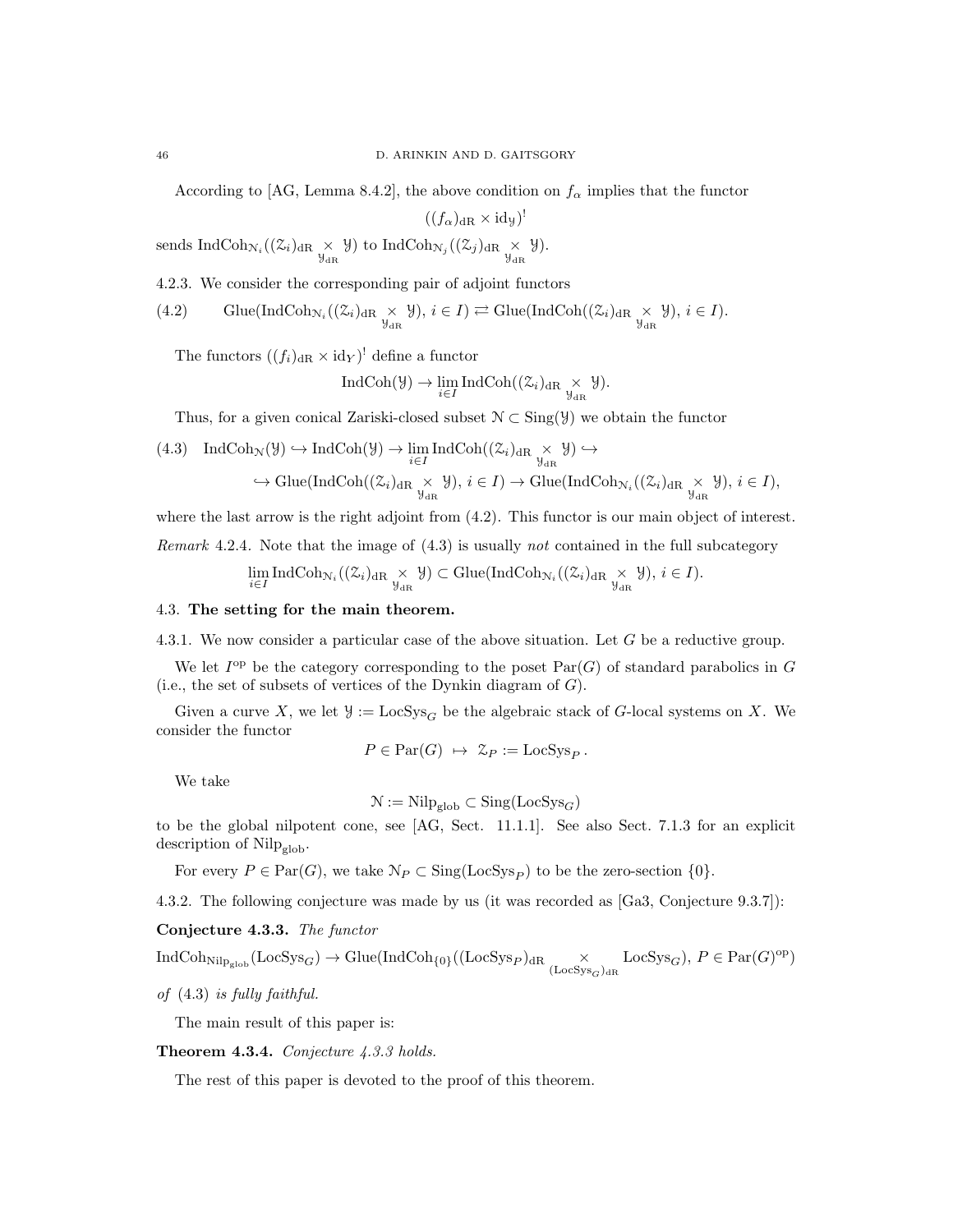4.4. Gluing for D-modules. In this subsection we formulate another gluing situation, in the context of D-modules. We then state a result that says that (under certain circumstances) the full faithfulness of the functor (4.3) is equivalent to the full faithfulness of a certain functor in the context of D-modules.

4.4.1. In what follows, for a prestack Y locally almost of finite type we consider the category  $D-mod(y)$ . By definition,

$$
D\text{-mod}(\mathcal{Y}):=QCoh(\mathcal{Y}_{dR}),
$$

and thus can be viewed as a symmetric monoidal category.

Recall also that according to [GR1, Proposition 2.4.4], the functor  $\Upsilon_{\mathcal{Y}_{dR}}$  defines an equivalence

$$
Q\text{Coh}(\mathcal{Y}_{dR}) \to \text{IndCoh}(\mathcal{Y}_{dR}).
$$

For a morphism  $g: \mathcal{Y}_1 \to \mathcal{Y}_2$  we denote by  $g^{dR, !}$  the corresponding pullback functor

 $D\text{-mod}(\mathcal{Y}_2) \to D\text{-mod}(\mathcal{Y}_1).$ 

By definition,  $g^{dR,}$  identifies with either of the vertical arrows in the following diagram:

$$
\operatorname{QCoh}((\mathcal{Y}_1)_{\mathrm{dR}}) \xrightarrow{\Upsilon_{(\mathcal{Y}_1)_{\mathrm{dR}}}} \operatorname{IndCoh}((\mathcal{Y}_1)_{\mathrm{dR}})
$$
  

$$
\left(\begin{matrix} (g_{\mathrm{dR}})^* \\ g_{\mathrm{dR}} \end{matrix}\right)^* \qquad \qquad \int (g_{\mathrm{dR}})^! \qquad \qquad \int (g_{\mathrm{dR}})^! \qquad \qquad
$$
  

$$
\operatorname{QCoh}((\mathcal{Y}_2)_{\mathrm{dR}}) \xrightarrow{\Upsilon_{(\mathcal{Y}_2)_{\mathrm{dR}}}} \operatorname{IndCoh}((\mathcal{Y}_2)_{\mathrm{dR}}).
$$

If g is schematic and quasi-compact, we denote by  $g_{\text{dR},*}$  the corresponding direct image functor

$$
D\text{-mod}(\mathcal{Y}_1) \to D\text{-mod}(\mathcal{Y}_2).
$$

4.4.2. Let  $\mathcal{Y}'$  be a prestack locally almost of finite type. Let I be again an index category, and let

$$
i \mapsto \mathcal{Z}'_i, \quad (\alpha : i \to j) \mapsto (f'_\alpha : \mathcal{Z}'_j \to \mathcal{Z}'_i).
$$

be an  $I^{\text{op}}$ -diagram of algebraic stacks over  $\mathcal{Y}$ . We denote by  $f_i'$  the corresponding morphisms  $\mathcal{Z}'_i \to \mathcal{Y}'.$ 

We consider

$$
i \mapsto D\text{-mod}(\mathcal{Z}'_i), \quad (\alpha : i \to j) \mapsto (f'_\alpha)^{\text{dR},!}
$$

as a functor  $I \rightarrow \text{DGCat}_{\text{cont}}$ .

Let now

$$
\mathcal{M}_i \subset \mathcal{Z}'_i
$$

be Zariski-closed subsets. We assume that for every  $\alpha : i \to j$  we have

$$
(f'_{\alpha})^{-1}(\mathfrak{M}_i) \subset \mathfrak{M}_j.
$$

Let  $M$  be a Zariski-closed subset of  $\mathcal{Y}'$ .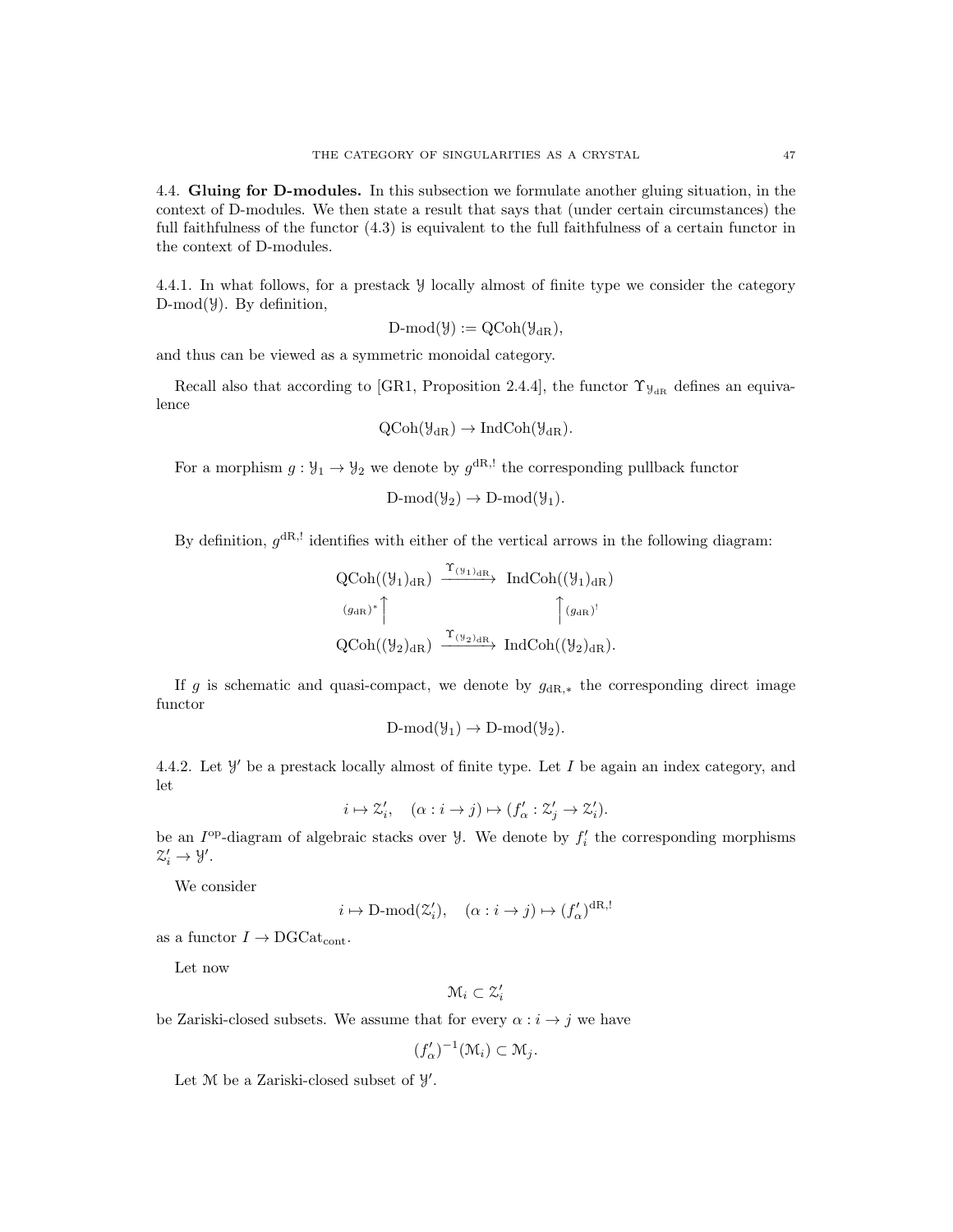4.4.3. We consider the corresponding pair of adjoint functors

(4.4) 
$$
\text{Glue}(\text{D-mod}(\mathcal{M}_i), i \in I) \rightleftarrows \text{Glue}(\text{D-mod}(\mathcal{Z}'_i), i \in I).
$$

The functors  $(f_i')^{\text{dR},!}$  define a functor

$$
\text{D-mod}(\mathcal{Y}') \to \lim_{i \in I} \ \text{D-mod}(\mathcal{Z}'_i).
$$

Consider the composition

(4.5) 
$$
D\text{-mod}(\mathcal{M}) \hookrightarrow D\text{-mod}(\mathcal{Y}') \to \lim_{i \in I} D\text{-mod}(\mathcal{Z}'_i) \hookrightarrow
$$

$$
\hookrightarrow \text{Glue}(D\text{-mod}(\mathcal{Z}'_i), i \in I) \to \text{Glue}(D\text{-mod}(\mathcal{M}_i), i \in I),
$$

where the last arrow is the right adjoint from (4.4).

4.4.4. Consider again the setting of Sect. 4.2. Put

$$
\mathcal{Y}' = \mathbb{P} \operatorname{Sing}(\mathcal{Y}) \qquad \qquad \mathcal{Z}'_i = \mathcal{Z}_i \underset{\mathcal{Y}}{\times} \mathbb{P} \operatorname{Sing}(\mathcal{Y})
$$

$$
\mathcal{M} = \mathbb{P}(\mathcal{N}) \qquad \qquad \mathcal{M}_i = \mathbb{P} \left( \operatorname{Sing}(f_i)^{-1}(\mathcal{N}_i) \right) \subset \mathcal{Z}'_i.
$$

In Sect. 5 we prove:

**Theorem 4.4.5.** Assume that the maps  $f_i : \mathcal{Z}_i \to \mathcal{Y}$  are schematic and proper. Assume also that the following conditions hold:

(1) For every index i, we have  $\{0\} \subset \mathbb{N}_i$  and

$$
\operatorname{Sing}(f_i)^{-1}(\mathcal{N}_i) \subset \mathcal{Z}_i \underset{\mathcal{Y}}{\times} \mathcal{N}.
$$

(2) The functor

$$
\operatorname{QCoh}(\mathcal{Y}) \to \lim_{i \in I} \operatorname{QCoh}((\mathcal{Z}_i)_{\mathrm{dR}} \underset{\mathcal{Y}_{\mathrm{dR}}}{\times} \mathcal{Y})
$$

is fully faithful;

(3) The functor

 $D\text{-mod}(\mathcal{M}) \to \text{Glue}(\text{D-mod}(\mathcal{M}_i), i \in I)$ 

of (4.5) is fully faithful.

Then the functor

$$
\operatorname{IndCoh}_{\mathcal{N}}(\mathcal{Y}) \to \operatorname{Glue}(\operatorname{IndCoh}_{\mathcal{N}_i}((\mathcal{Z}_i)_{\operatorname{dR}} \underset{\mathcal{Y}_{\operatorname{dR}}}{\times} \mathcal{Y}), i \in I)
$$

of (4.3) is fully faithful.

Remark 4.4.6. In Sect. 6.3 we express condition (3) in Theorem 4.4.5 in more concrete terms: it amounts to acyclicity of certain explicit objects of Vect, or, equivalently, to homological contractibility of certain homotopy types.

Thus, Theorem 4.4.5 claims that a certain full faithfulness assertion for IndCoh is essentially of topological nature. The proof of Theorem 4.4.5 is based on Theorem 3.2.9 from Part I of the paper.

Remark 4.4.7. With a little extra work, one can show that Theorem 4.4.5 holds without the condition that

$$
\operatorname{Sing}(f_i)^{-1}(\mathcal{N}_i) \subset \mathcal{Z}_i \underset{\mathcal{Y}}{\times} \mathcal{N}.
$$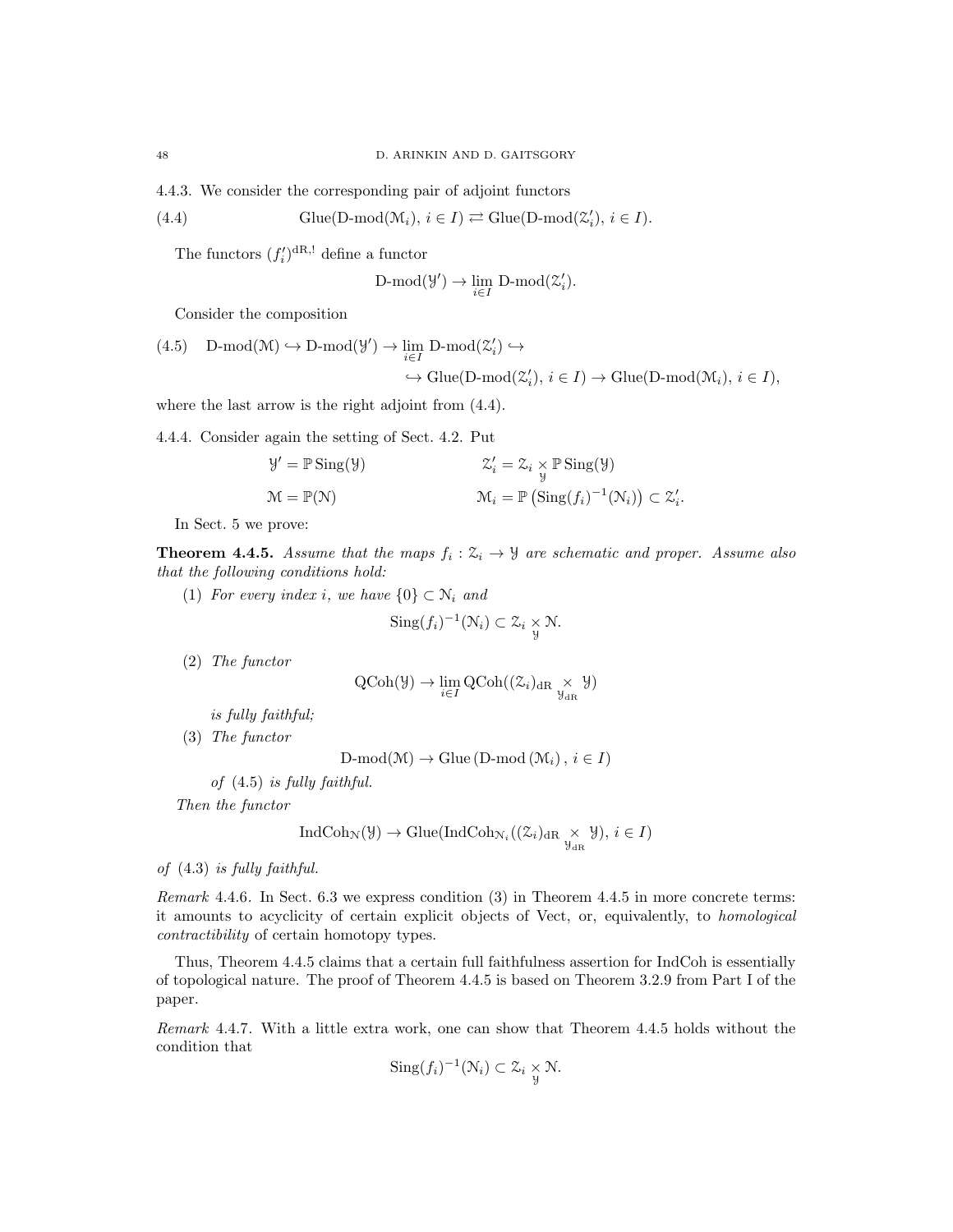4.4.8. We will apply Theorem 4.4.5 to deduce Theorem 4.3.4. We take  $I = \text{Par}(G)^{\text{op}}$  and  $\mathcal{Y}, \mathcal{Z}_i, \mathcal{N}, \mathcal{N}_i$  as in Sect. 4.3.1.

Note that condition (1) of Theorem 4.4.5 is trivially satisfied. Condition (2) is satisfied because the category  $\text{Par}(G)^\text{op}$  has an initial object (the improper parabolic  $P = G$ ), so

$$
\lim_{P\in\operatorname{Par}(G)^{\operatorname{op}}} \operatorname{QCoh}((\operatorname{LocSys}_P)_{\operatorname{dR}}\underset{(\operatorname{LocSys}_G)_{\operatorname{dR}}}{\times}\operatorname{LocSys}_G)\simeq \operatorname{QCoh}(\operatorname{LocSys}_G).
$$

Thus, Theorem 4.3.4 follows from Theorem 4.4.5, combined with the following result:

Theorem 4.4.9. The functor

$$
\text{D-mod}\left(\mathbb{P}(\text{Nilp}_{\text{glob}})\right) \to \text{Glue}\left(\text{D-mod}\left(\mathbb{P}(\mathcal{M}_P)\right), \, P \in \text{Par}(G)^{\text{op}}\right)
$$

is fully faithful, where

$$
\mathcal{M}_P \subset \text{LocSys}_P \underset{\text{LocSys}_G}{\times} \text{Sing}(\text{LocSys}_G)
$$

is the preimage of  $\{0\} \subset \text{Sing}(\text{LocSys}_P)$  under the map

$$
\text{LocSys}_P \underset{\text{LocSys}_G}{\times} \text{Sing}(\text{LocSys}_G) \to \text{Sing}(\text{LocSys}_P).
$$

We prove Theorem 4.4.9 in Part III of the paper.

## 5. Proof of Theorem 4.4.5

# 5.1. A criterion for fully faithfulness.

5.1.1. Let  $(C_i, \Phi_\alpha)$  be as in Sect. 4.1.1. Let  $C_i' \subset C_i$  be full subcategories such that

$$
\Phi_{\alpha}(\mathbf{C}'_i) \subset \mathbf{C}'_j, \quad (\alpha : i \to j) \in I.
$$

Set  $\overset{\circ}{\mathbf{C}}_i := (\mathbf{C}'_i)^{\perp} \subset \mathbf{C}_i$ . Assume that

$$
\Phi_{\alpha}(\overset{\circ}{\mathbf{C}}_i) \subset \overset{\circ}{\mathbf{C}}_j, \quad (\alpha : i \to j) \in I.
$$

Denote

$$
\mathbf{C} := \mathrm{Glue}(\mathbf{C}_i, i \in I), \quad \mathbf{C}' := \mathrm{Glue}(\mathbf{C}'_i, i \in I), \quad \overset{\circ}{\mathbf{C}} := \mathrm{Glue}(\overset{\circ}{\mathbf{C}}_i, i \in I).
$$

Thus, we have a pair of full subcategories

$$
C' \hookrightarrow C \hookleftarrow \overset{\circ}{C}.
$$

We have an inclusion

$$
\overset{\circ}{\mathbf{C}}\subset (\mathbf{C}')^{\perp},
$$

which, in general, is not an equality.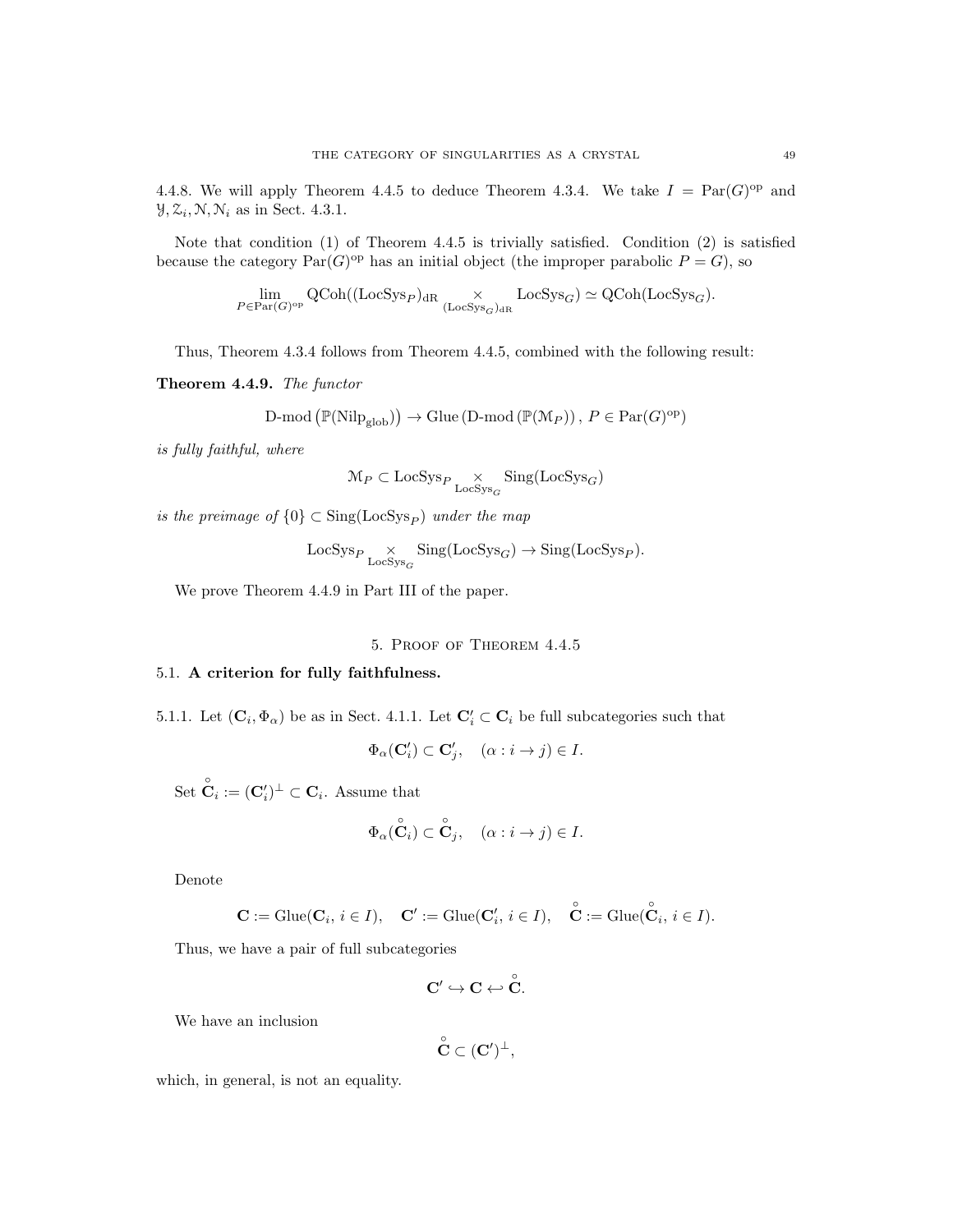5.1.2. Let now

$$
\mathsf{F}_i:\mathbf{D}\to\mathbf{C}_i
$$

be a family of functors as in Sect. 4.1.3.

Let  $\mathbf{D}' \subset \mathbf{D}$  be a full subcategory, and set

$$
\tilde{\mathbf{D}} := (\mathbf{D}')^{\perp} \subset \mathbf{D}.
$$

◦

We assume that for every  $i \in I$ , the functor  $\mathsf{F}_i$  satisifies:

$$
\mathsf{F}_i(\mathbf{D}') \subset \mathbf{C}'_i, \quad \mathsf{F}_i(\overset{\circ}{\mathbf{D}}) \subset \overset{\circ}{\mathbf{C}}_i.
$$

These conditions imply that F restricts to well-defined functors

$$
F':\mathbf{D}'\to \mathbf{C}'\text{ and }\overset{\circ}{F}:\overset{\circ}{\mathbf{D}}\to \overset{\circ}{\mathbf{C}}.
$$

We claim:

Proposition 5.1.3. Assume that:

(a) Each of the functors  $\mathsf{F}_i$  admits a left adjoint, denoted  $\mathsf{F}_i^L$ , and

$$
\mathsf{F}_i^L(\hat{\check{\mathbf{C}}}_i) \subset \overset{\circ}{\mathbf{D}} \quad \textit{for all } i \in I.
$$

(b) The functors  $F'$  and  $\hat{F}$  are both fully faithful.

Then  $F$  is also fully faithful.

5.1.4. The rest of this subsection is devoted to the proof of Proposition 5.1.3, which is rather formal.

It is easy to see that the assumption that the functors  $F_i$  each admits a left adjoint implies that the functor  $\mathsf{F} : \mathbf{D} \to \mathbf{C}$  admits a left adjoint<sup>5</sup> (denoted  $\mathsf{F}^L$ ), which satisfies

$$
\mathsf{F}^L \circ \text{ins}_i \simeq \mathsf{F}_i^L \quad \text{for all } i \in I,
$$

where  $ins_i$  is as in Sect. 4.1.8.

We will need the following:

Lemma 5.1.5. If

$$
\mathsf{F}_i^L(\overset{\circ}{\mathbf{C}}_i) \subset \overset{\circ}{\mathbf{D}} \quad \textit{for all } i \in I,
$$

then the diagram



commutes.

<sup>&</sup>lt;sup>5</sup>In Sect. 6.2 we give a more explicit description of the functor  $\mathsf{F}^L$ .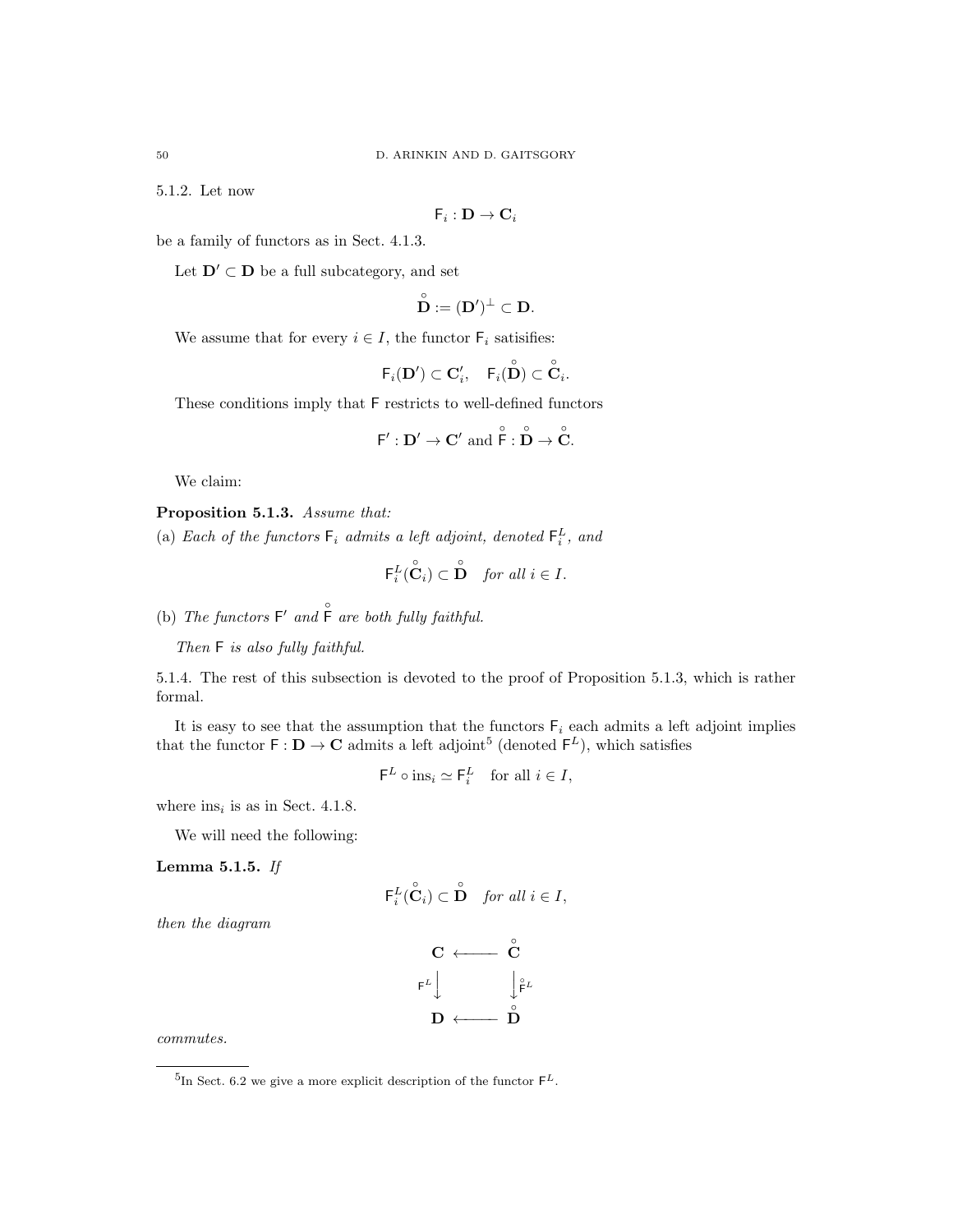*Proof.* It is enough to show that for every  $i \in I$  the diagram



commutes. Note, however, that the diagram

$$
\begin{array}{ccc}\n\mathbf{C}_i & \longleftarrow & \overset{\circ}{\mathbf{C}}_i \\
\downarrow & & \downarrow \text{ins}_i \\
\mathbf{C} & \longleftarrow & \overset{\circ}{\mathbf{C}}\n\end{array}
$$

commutes. Hence, it is enough to establish the commutativity of

$$
\begin{array}{ccc}\n & C_i & \longleftarrow & \stackrel{\circ}{C}_i \\
\downarrow^{\varepsilon_{L}}\circ \mathrm{ins}_i & & \downarrow^{\varepsilon_{L}}\circ \mathrm{ins}_i \\
 & D & \longleftarrow & \stackrel{\circ}{D}.\n\end{array}
$$

However, the latter diagram identifies with

$$
\begin{array}{ccc} \mathbf{C}_i & \longleftarrow & \overset{\circ}{\mathbf{C}}_i \\ \mathbf{F}_i^L \Big\downarrow & & \Big\downarrow \overset{\circ}{\mathbf{F}_i^L} \\ \mathbf{D} & \longleftarrow & \overset{\circ}{\mathbf{D}}, \end{array}
$$

and the commutativity follows from the assumption.

5.1.6. Proof of Proposition 5.1.3. It suffices to check that for  $\mathbf{d}' \in \mathbf{D}'$  and  $\mathbf{d} \in \mathbf{D}$ , the map

(5.1) 
$$
\text{Hom}_{\mathbf{D}}(\overset{\circ}{\mathbf{d}},\mathbf{d}') \to \text{Hom}_{\mathbf{C}}(\overset{\circ}{\mathsf{F}}(\overset{\circ}{\mathbf{d}}'),\mathsf{F}'(\mathbf{d}'))
$$

is an isomorphism.

Using Lemma 5.1.5, we can identify (5.1) with the map

$$
\operatorname{Hom}\nolimits_{\mathbf{D}}(\overset{\circ}{\mathbf{d}},\mathbf{d}') \to \operatorname{Hom}\nolimits_{\mathbf{D}}(\overset{\circ}{F}{}^L \circ \overset{\circ}{F}(\overset{\circ}{\mathbf{d}}),\mathbf{d}'),
$$

which comes from the co-unit of the adjunction

$$
\overset{\circ}{\mathsf{F}}^L \circ \overset{\circ}{\mathsf{F}}(\overset{\circ}{\mathbf{d}}) \to \overset{\circ}{\mathbf{d}}.
$$

Since, the latter is an an isomorphism  $(\hat{F}$  was assumed fully faithful), the assertion of the proposition follows.

# 5.2. Proof of Theorem 4.4.5, Step 0.

 $\Box$ 

 $\Box$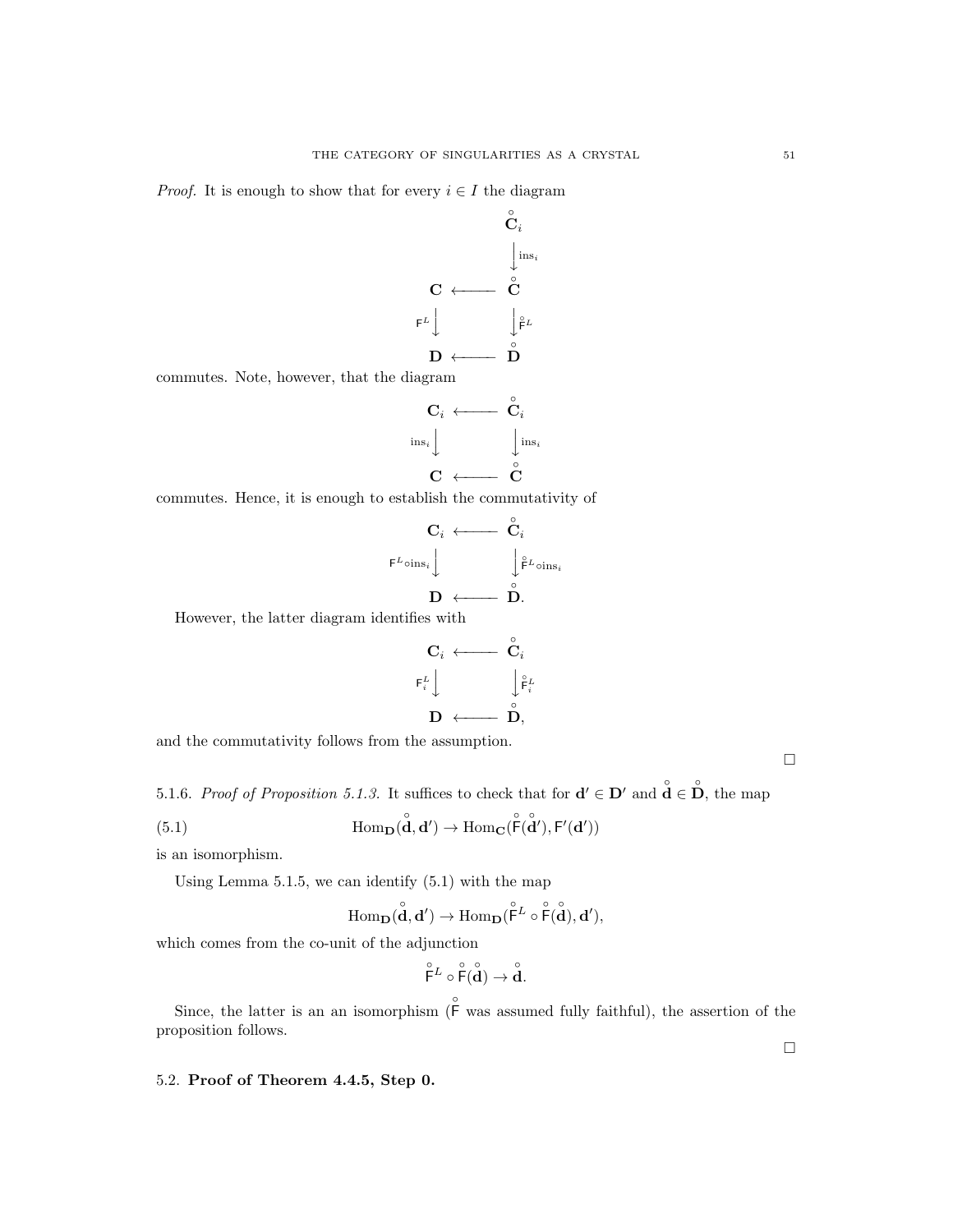5.2.1. It is easy to see by descent that the property of the functor (4.3) to be fully faithful is local in the smooth topology on Y. The same is true for conditions (2) and (3) in Theorem 4.4.5.

Hence, we can assume that  $\mathcal{Y}=:Y$  and  $\mathcal{Z}_i=:Z_i$  are DG schemes.

5.2.2. We prove Theorem 4.4.5 by applying Proposition 5.1.3. We take

$$
\mathbf{D}=\operatorname{IndCoh}_{\mathcal{N}}(Y),\quad \mathbf{D}'=\operatorname{QCoh}(Y),\quad \overset{\circ}{\mathbf{D}}=\operatorname{Ind}\overset{\circ}{\operatorname{Coh}}(Y)\cap\operatorname{IndCoh}_{\mathcal{N}}(Y).
$$

We take

$$
\mathbf{C}_i := \text{IndCoh}_{\mathcal{N}_i}((Z_i)_{\text{dR}} \underset{Y_{\text{dR}}}{\times} Y).
$$

Recall the identification

$$
\operatorname{IndCoh}((Z_i)_{\mathrm{dR}} \underset{Y_{\mathrm{dR}}}{\times} Y) \simeq \operatorname{QCoh}((Z_i)_{\mathrm{dR}} \underset{Y_{\mathrm{dR}}}{\times} Y) \underset{\operatorname{QCoh}(Y)}{\otimes} \operatorname{IndCoh}(Y)
$$

of Proposition 3.1.2.

We take

$$
\begin{aligned} \mathbf{C}'_i = \operatorname{QCoh}((Z_i)_{\operatorname{dR} \begin{array}{c} \times \\ Y_{\operatorname{dR}} \end{array}} Y)) &= \operatorname{QCoh}((Z_i)_{\operatorname{dR} \begin{array}{c} \times \\ Y_{\operatorname{dR}} \end{array}} Y)) \underset{\operatorname{QCoh}(Y)}{\otimes} \operatorname{QCoh}(Y) \subset \\ &\subset \operatorname{QCoh}((Z_i)_{\operatorname{dR} \begin{array}{c} \times \\ Y_{\operatorname{dR}} \end{array}} Y) \underset{\operatorname{QCoh}(Y)}{\otimes} \operatorname{IndCoh}(Y) \simeq \operatorname{IndCoh}((Z_i)_{\operatorname{dR} \begin{array}{c} \times \\ Y_{\operatorname{dR}} \end{array}} Y). \end{aligned}
$$

We have:

$$
\mathbf{C}'_i \subset \text{IndCoh}_{\{0\}}((Z_i)_{\text{dR}} \underset{Y_{\text{dR}}}{\times} Y) \subset \text{IndCoh}_{\mathcal{N}_i}((Z_i)_{\text{dR}} \underset{Y_{\text{dR}}}{\times} Y) = \mathbf{C}_i.
$$

Thus,

$$
\overset{\circ}{\mathbf{C}}_i = \left( \text{QCoh}((Z_i)_{\text{dR}} \underset{Y_{\text{dR}}}{\times} Y) \underset{\text{QCoh}(Y)}{\otimes} \text{Ind} \overset{\circ}{\text{Coh}}(Y) \right) \cap \left( \text{IndCoh}_{\mathcal{N}_i}((Z_i)_{\text{dR}} \underset{Y_{\text{dR}}}{\times} Y) \right).
$$

The functors  $F_i$  are the compositions

$$
(5.2) IndCoh_{\mathcal{N}}(Y) \hookrightarrow IndCoh(Y) \stackrel{((f_i)_{\mathrm{dR}} \times \mathrm{id}_Y)^!}{\longrightarrow} \mathrm{IndCoh}((Z_i)_{\mathrm{dR}} \underset{Y_{\mathrm{dR}}}{\times} Y) \to \mathrm{IndCoh}_{\mathcal{N}_i}((Z_i)_{\mathrm{dR}} \underset{Y_{\mathrm{dR}}}{\times} Y),
$$

where the last arrow is the right adjoint to the embedding

$$
\operatorname{IndCoh}_{\mathcal{N}_i}((Z_i)_{\operatorname{dR} \underset{Y_{\operatorname{dR}}}{\times} Y) \hookrightarrow \operatorname{IndCoh}((Z_i)_{\operatorname{dR} \underset{Y_{\operatorname{dR}}}{\times} Y).
$$

It is clear that the above functor sends  $\mathbf{D}' = \mathrm{QCoh}(Y)$  to  $\mathbf{C}'_i = \mathrm{QCoh}((Z_i)_{\text{dR}} \underset{Y_{\text{dR}}}{\times} Y)$ .

In Steps 1 and 2 below we will verify that the above data satisfies the conditions of Proposition 5.1.3.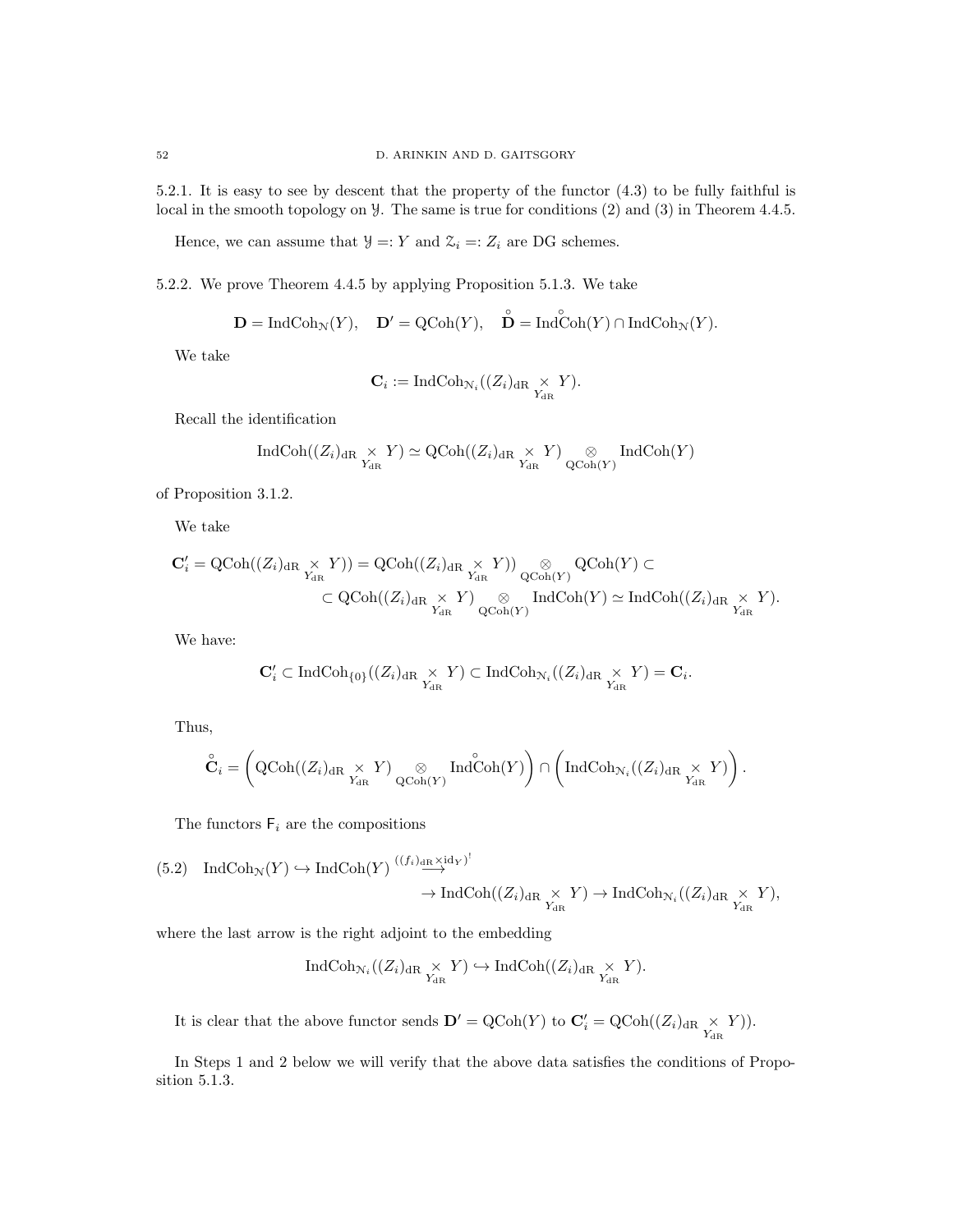# 5.3. Proof of Theorem 4.4.5, Step 1. In this subsection we will show the following:

(i) The above functor  $\mathsf{F}_i : \mathbf{D} \to \mathbf{C}_i$ 

$$
\operatorname{IndCoh}_{\mathcal{N}}(Y) \to \operatorname{IndCoh}_{\mathcal{N}_i}((Z_i)_{\operatorname{dR}} \underset{Y_{\operatorname{dR}}}{\times} Y)
$$

admits a left adjoint.

(ii) The left adjoint in (i) sends  $\mathbf{C}'_i$  to  $\mathbf{D}'$ , i.e.,

$$
\operatorname{QCoh}((Z_i)_{\operatorname{dR} \underset{Y_{\operatorname{dR}}}{\times} Y) \subset \operatorname{IndCoh}_{\mathcal{N}_i}((Z_i)_{\operatorname{dR} \underset{Y_{\operatorname{dR}}}{\times} Y)
$$

to

$$
\mathrm{QCoh}(Y) \subset \mathrm{IndCoh}_{\mathcal{N}}(Y).
$$

Note that (ii) is equivalent to the fact that  $\mathsf{F}_i$  sends  $\overset{\circ}{\mathbf{D}}$  to  $\overset{\circ}{\mathbf{C}}_i$ .

(iii) The left adjoint in (i) sends  $\hat{\check{\mathbf{C}}}_i$  to  $\hat{\check{\mathbf{D}}}$ .

5.3.1. First, we claim that the functor

$$
\operatorname{IndCoh}(Y) \stackrel{((f_i)_{\operatorname{dR} \times \operatorname{id}_Y})^!}{\longrightarrow} \operatorname{IndCoh}((Z_i)_{\operatorname{dR} \underset{Y_{\operatorname{dR}}}{\times}} Y)
$$

admits a left adjoint<sup>6</sup>. Indeed, we rewrite

$$
\operatorname{IndCoh}((Z_i)_{\operatorname{dR} \underset{Y_{\operatorname{dR}}}{\times} Y) \simeq \operatorname{QCoh}((Z_i)_{\operatorname{dR} \underset{Y_{\operatorname{dR}}}{\times} Y) \underset{\operatorname{QCoh}(Y)}{\otimes} \operatorname{IndCoh}(Y).
$$

So, it is enough to show that the functor

$$
((f_i)_{\rm dR} \times \mathrm{id}_Y)^* : {\rm QCoh}(Y) \to {\rm QCoh}((Z_i)_{\rm dR} \underset{Y_{\rm dR}}{\times} Y)
$$

admits a left adjoint (it automatically commutes with the action of  $QCoh(Y)$ , because  $QCoh(Y)$ is rigid as a monoidal category).

We write

$$
\operatorname{QCoh}((Z_i)_{\operatorname{dR} \underset{Y_{\operatorname{dR}}}{\times} Y) \simeq \operatorname{QCoh}((Z_i)_{\operatorname{dR}}) \underset{\operatorname{QCoh}(Y_{\operatorname{dR}})}{\otimes} \operatorname{QCoh}(Y),
$$

see Lemma 1.5.6.

So, it is enough to show that the functor

$$
(f_i)_{\rm dR}^*: {\rm QCoh}(Y_{\rm dR}) \to {\rm QCoh}((Z_i)_{\rm dR})
$$

admits a left adjoint, which commutes with the action of  $QCoh(Y_{dR})$ .

We interpret the latter functor as

$$
f_i^{dR,!}: \mathrm{D-mod}(Y) \to \mathrm{D-mod}(Z_i).
$$

Since  $f_i$  is proper, the left adjoint in question is the functor

 $(f_i)_{\text{dR},*}: \text{D-mod}(Z_i) \to \text{D-mod}(Y).$ 

The commutativity with the action of  $QCoh(Y_{dR}) = D-mod(Y)$  is given by the projection formula for  $(f_i)_{\text{dR},*}$ .

<sup>&</sup>lt;sup>6</sup>More conceptually, the left adjoint in question exists because the map  $(f_i)_{\text{dR}} \times \text{id}_Y$  is inf-schematic and nil-proper, see [GR2, Part III.3, Proposition 3.2.4].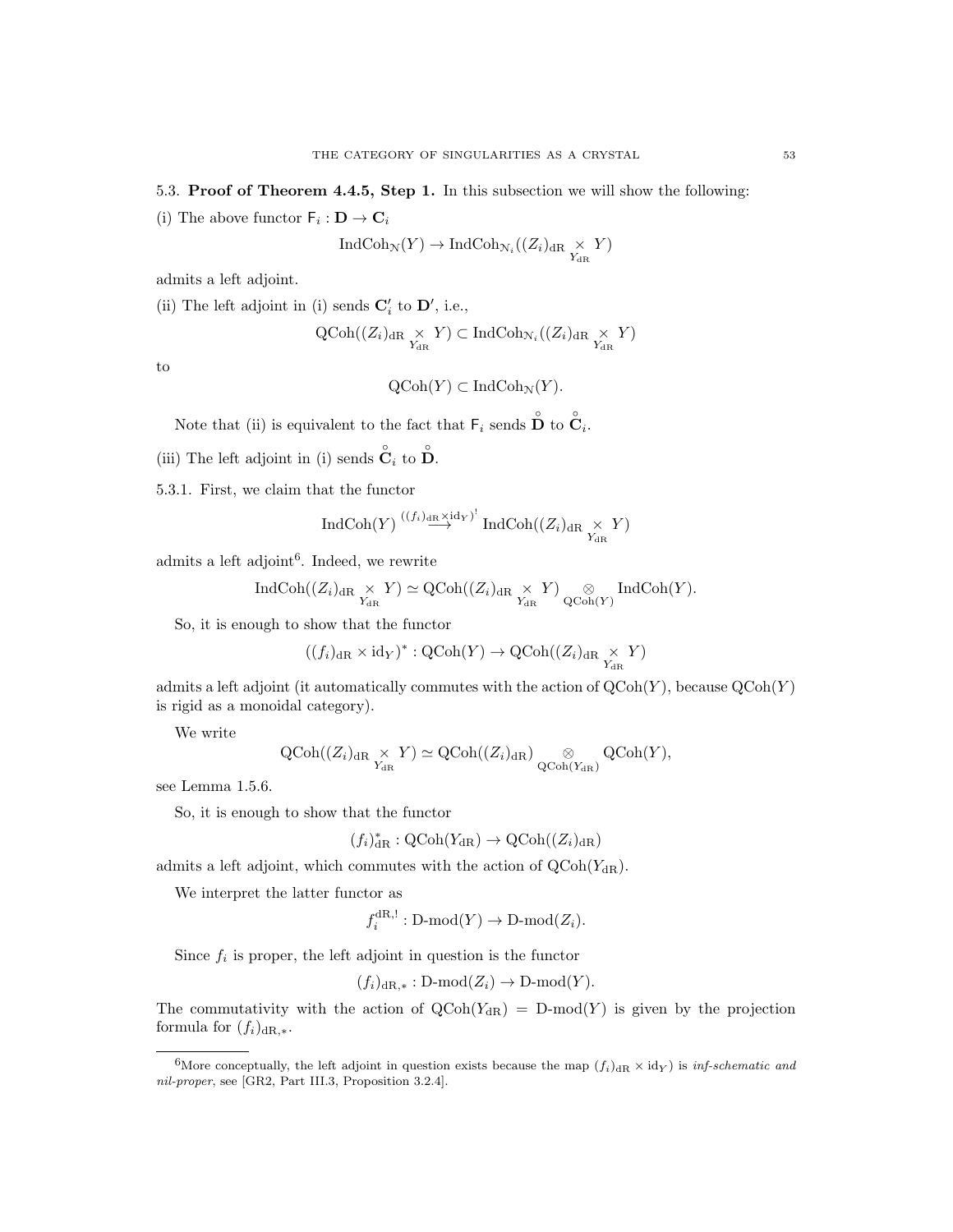5.3.2. Now, the left adjoint to the functor (5.2) is given by the composition

$$
\operatorname{IndCoh}_{\mathcal{N}_i}((Z_i)_{\operatorname{dR} \underset{Y_{\operatorname{dR}}}{\times} Y) \hookrightarrow \operatorname{IndCoh}((Z_i)_{\operatorname{dR} \underset{Y_{\operatorname{dR}}}{\times} Y) \xrightarrow{(((f_i)_{\operatorname{dR}} \times \operatorname{id}_Y)')^L} \operatorname{IndCoh}(Y).
$$

We claim that the essential image of the above functor belongs to  $\text{IndCoh}_{\mathcal{N}}(Y)$ . Indeed, by Corollary 3.2.5, it suffices to show that the composition

$$
\operatorname{IndCoh}_{\mathcal{N}_i}(Z_i) \to \operatorname{IndCoh}_{\mathcal{N}_i}((Z_i)_{\operatorname{dR} \underset{Y_{\operatorname{dR}}}{\times} Y}) \hookrightarrow
$$
  

$$
\to \operatorname{IndCoh}((Z_i)_{\operatorname{dR} \underset{Y_{\operatorname{dR}}}{\times} Y}) \xrightarrow{(((f_i)_{\operatorname{dR} \times \operatorname{id}_Y})^!)^L} \operatorname{IndCoh}(Y)
$$

maps to  $\text{IndCoh}_{\mathcal{N}}(Y)$ . However, the latter functor identifies with

$$
\operatorname{IndCoh}_{\mathcal{N}_i}(Z_i) \hookrightarrow \operatorname{IndCoh}(Z_i) \stackrel{(f_i)_{\ast}^{\operatorname{IndCoh}}}{\longrightarrow} \operatorname{IndCoh}(Y),
$$

and the desired containment follows from condition (1) in Theorem 4.4.5 and [AG, Proposition 7.1.3(b)].

5.3.3. The fact that the left adjoint to (5.2) sends

$$
\operatorname{QCoh}((Z_i)_{\operatorname{dR} \underset{Y_{\operatorname{dR}}}{\times} Y) \subset \operatorname{IndCoh}_{\mathcal{N}_i}((Z_i)_{\operatorname{dR} \underset{Y_{\operatorname{dR}}}{\times} Y)
$$

to

$$
\mathrm{QCoh}(Y) \subset \mathrm{IndCoh}_\mathcal{N}(Y)
$$

follows from the construction.

5.3.4. The fact that the left adjoint to (5.2) sends  $\overset{\circ}{\mathbf{C}}_i$  to Ind $\overset{\circ}{\text{Coh}}(Y)$  follows from the fact that the functor left adjoint to  $((f_i)_{dR} \times id_Y)$ <sup>!</sup> sends

$$
\operatorname{QCoh}((Z_i)_{\operatorname{dR} \underset{Y_{\operatorname{dR}}}{\times} Y) \underset{\operatorname{QCoh}(Y)}{\otimes} \operatorname{Ind\hspace{0.05cm} \operatorname{Coh}(Y)}
$$

to IndCoh(Y), which follows from the description of this left adjoint in Sect. 5.3.1.

5.4. Proof of Theorem 4.4.5, Step 2. In order to apply Proposition 5.1.3, we need to show that the functors  $\mathrm{QCoh}(Y) \to \mathbb{C}'$  and  $\mathrm{Ind}\mathrm{Coh}(Y) \cap \mathrm{Ind}\mathrm{Coh}_\mathcal{N}(Y) \to \mathbb{C}$  are both fully faithful. 5.4.1. The fact that  $\text{QCoh}(Y) \to \mathbb{C}'$  is fully faithful is given by condition (2) in Theorem 4.4.5.

5.4.2. It remains to show that the functor

(5.3) 
$$
\operatorname{Ind}\operatorname{Coh}(Y) \cap \operatorname{Ind}\operatorname{Coh}_{\mathcal{N}}(Y) \to \overset{\circ}{\mathbf{C}}
$$

is fully faithful.

We are now going to use the results from Part I of the paper. Namely, according to Theorem 3.2.9, the functor

$$
I \to \mathrm{DGCat}_\mathrm{cont}, \quad i \mapsto \overset{\circ}{\mathbf{C}}_i
$$

identifies with the functor

$$
i \mapsto \mathrm{D\text{-}mod}\left(\mathbb{P}\left(\mathrm{Sing}(f_i)^{-1}(\mathcal{N}_i)\right)\right) \underset{\mathrm{D\text{-}mod}(\mathbb{P}\mathrm{Sing}(Y))}{\otimes} \mathrm{Ind}^{\circ}\mathrm{Coh}(Y).
$$

Similarly, by Theorem 1.4.2,

$$
\widehat{\mathrm{Ind}}_{\mathrm{Coh}}^{\circ}(\overline{Y})\cap \mathrm{IndCoh}_{\mathcal{N}}(\overline{Y})\simeq \mathrm{D}\text{-}\mathrm{mod}(\mathbb{P}\mathcal{N})\underset{\mathrm{D}\text{-}\mathrm{mod}(\mathbb{P}\mathrm{Sing}(Y))}{\otimes}\mathrm{Ind}_{\mathrm{Coh}}^{\circ}(\overline{Y}).
$$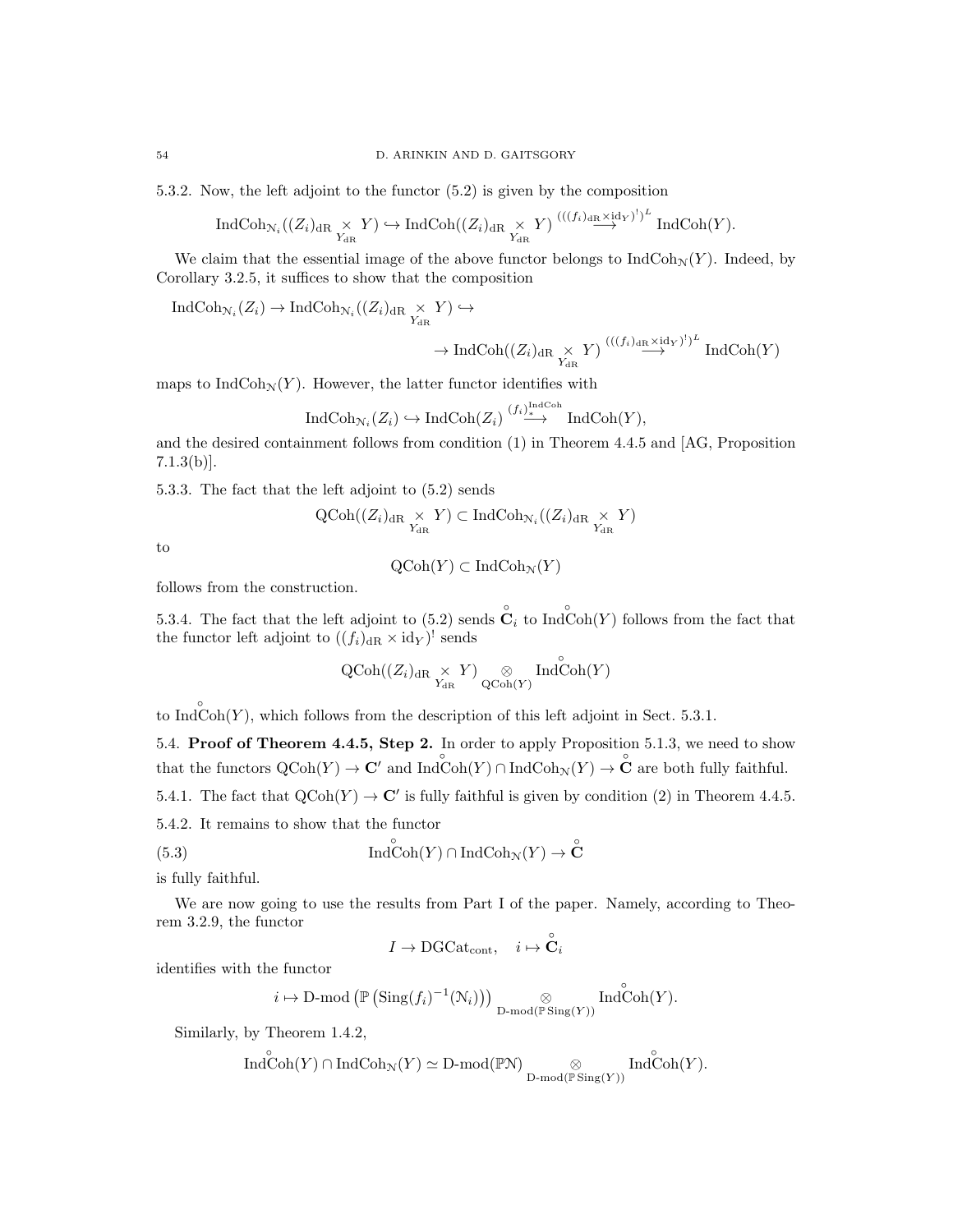5.4.3. We have the following general assertion:

**Lemma 5.4.4.** Suppose that in the setting of Sect. 4.1.1, the functor  $I \rightarrow \text{DGCat}_{cont}$ 

$$
i \mapsto \mathbf{C}_i, \quad (\alpha : i \to j) \mapsto \Phi_\alpha
$$

upgrades to a functor  $I \rightarrow \mathbf{O}$ -mod, where  $\mathbf{O}$  is a monoidal DG category. Then for a right **O**-module category  $\tilde{C}$ , the functor

$$
\widetilde{\mathbf{C}}\underset{\mathbf{O}}{\otimes}\text{Glue}(\mathbf{C}_i,\,i\in I)\rightarrow\text{Glue}(\widetilde{\mathbf{C}}\underset{\mathbf{O}}{\otimes}\mathbf{C}_i,\,i\in I)
$$

is an equivalence.

Proof. Follows from Sect. 4.1.8.

Applying Lemma 5.4.4, we obtain that the functor (5.3) identifies with the functor obtained from

(5.4) 
$$
\mathsf{F}_{D\text{-mod}}: D\text{-mod}(\mathbb{P}(N)) \to \text{Glue}(D\text{-mod}(\mathbb{P}(\text{Sing}(f_i)^{-1}(N_i))), i \in I)
$$

by tensoring over  $D\text{-mod}(\mathbb{P}\text{Sing}(Y))$  with  $\overset{\circ}{\text{Ind}}\overset{\circ}{\text{Coh}}(Y)$ .

5.4.5. The functor  $F_{D\text{-mod}}$  admits a left adjoint that commutes with the monoidal action of D-mod( $\mathbb{P} \text{Sing}(Y)$ ) (by the same argument as in Lemma 5.1.5); denote it by  $\mathsf{F}^L_{\text{D-mod}}$ . Hence, the functor (5.3) also admits a left adjoint that can be identified with

$$
\mathsf{F}^L_{\mathrm{D-mod}}\otimes \mathrm{Id}_{\mathrm{Ind}\mathrm{Coh}(Y)}\,.
$$

We need to show that the co-unit of the adjunction

$$
\begin{aligned} &\left(\mathsf{F}_{\mathsf{D}\text{-}\mathsf{mod}}\otimes \mathrm{Id}_{\mathrm{Ind}\mathrm{Coh}(Y)}\right)^{L}\circ\left(\mathsf{F}_{\mathsf{D}\text{-}\mathsf{mod}}\otimes \mathrm{Id}_{\mathrm{Ind}\mathrm{Coh}(Y)}\right)\simeq \\ &\simeq\left(\mathsf{F}_{\mathsf{D}\text{-}\mathsf{mod}}^L\otimes \mathrm{Id}_{\mathrm{Ind}\mathrm{Coh}(Y)}\right)\circ\left(\mathsf{F}_{\mathsf{D}\text{-}\mathsf{mod}}\otimes \mathrm{Id}_{\mathrm{Ind}\mathrm{Coh}(Y)}\right)\simeq\left(\mathsf{F}_{\mathsf{D}\text{-}\mathsf{mod}}^L\circ\mathsf{F}_{\mathsf{D}\text{-}\mathsf{mod}}\right)\otimes \mathrm{Id}_{\mathrm{Ind}\mathrm{Coh}(Y)}\right)\to \mathrm{Id} \end{aligned}
$$

is an isomorphism.

For that, it is enough to know that  $F_{D\text{-mod}}^L \circ F_{D\text{-mod}} \to \text{Id}$  is an isomorphism, i.e., that  $F_{D\text{-mod}}$ is fully faithful.

However, the latter is given by condition (3) in Theorem 4.4.5.

#### 6. Gluing for D-modules and homological contractibility

For the rest of the paper we work within the usual (as opposed to derived) algebraic geometry. The reason for this is that for a derived scheme Y, the map  ${}^{cl}Y \rightarrow Y$  gives rise to an isomorphism  $({}^{cl}Y)_{dR} \rightarrow Y_{dR}$  (here <sup>cl</sup>Y denotes the classical scheme underlying Y), so the pullback functor  $D\text{-mod}(Y) \to D\text{-mod}({^{cl}Y})$  is an equivalence.

From now on, our goal is to prove Theorem 4.4.9; that is, we need to verify condition  $(3)$  in Theorem 4.4.5 in a particular situation. Condition (3) may appear somewhat obscure. In this section, we restate it in more concrete terms as *homological contractibility* of certain homotopy types.

 $\Box$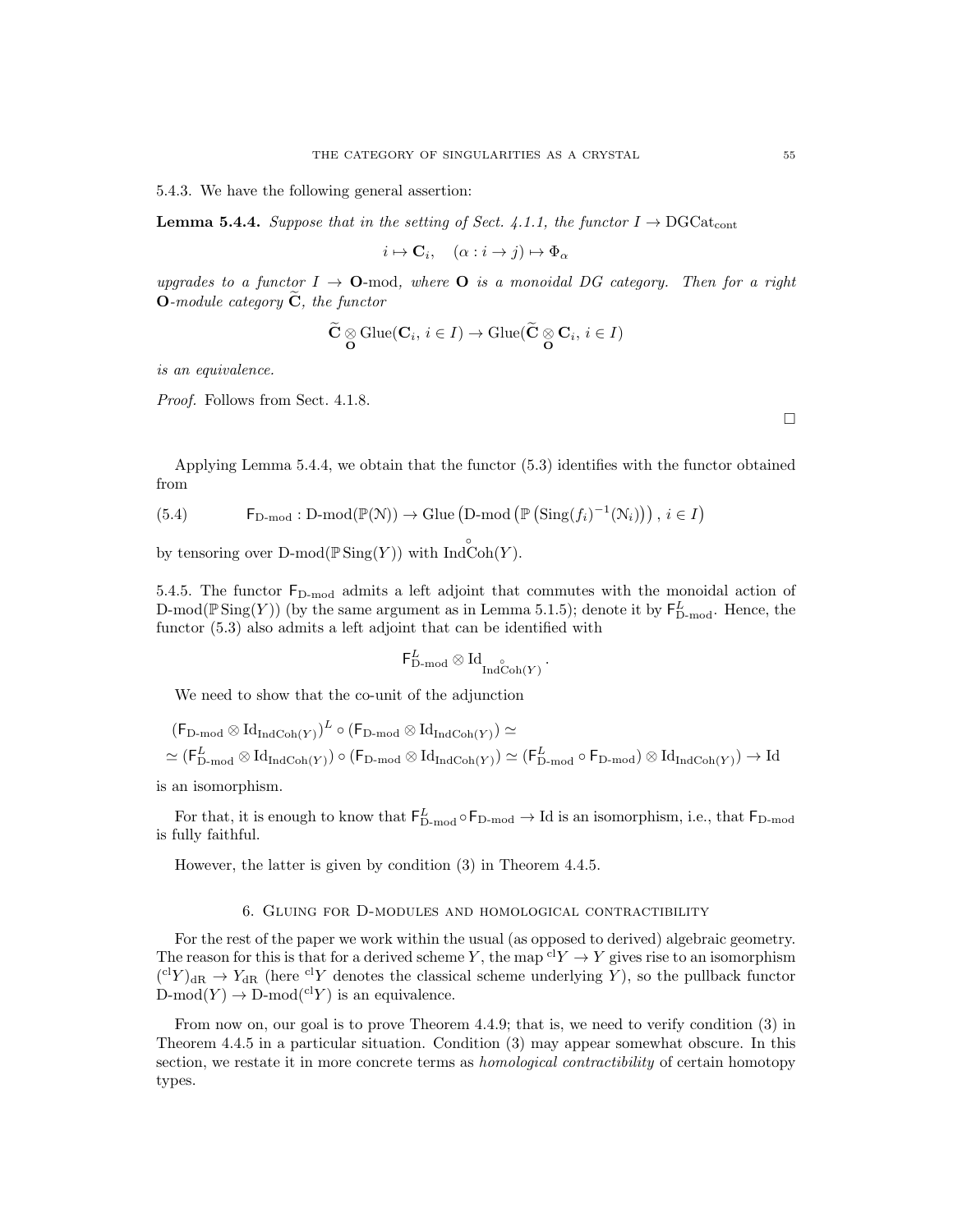6.1. D-modules on prestacks. In this subsection we consider a simplified version of the setup of Sect. 4.4, namely, one where  $\mathcal{M}_i = \mathcal{Z}'_i$ , and where instead of the glued category we consider the actual (strict) limit.

Strictly speaking, some of this material is not necessary for the sequel; it is included for completeness and in order to familiarize the reader with the objects involved. For a more comprehensive review of the theory, the reader is referred to [Ga4, Sects. 1 and 7.4].

For the duration of the paper, we let  $Sch<sup>aff</sup>$  denote the category of (classical) affine schemes of finite type.

6.1.1. Recall that for a prestack  $\mathfrak{L}$ , the DG category D-mod $(\mathfrak{L})$  is defined to be

$$
\lim_{S \in (\text{Sch}_{/Z}^{\text{aff}})^{\text{op}}} \text{D-mod}(S),
$$

where the limit is formed using !-pullbacks as transition functors.

If  $\mathfrak X$  is written as a colimit over  $I^{\rm op}$  (where I is an index  $\infty$ -category) as

(6.1) 
$$
\mathcal{Z} \simeq \underset{i \in I^{\text{op}}} {\text{colim}} \, Z_i,
$$

where  $Z_i \in$  Sch, then the functor

$$
I^{\rm op} \to \text{Sch}_{/\mathcal{Z}}, \quad i \mapsto Z_i
$$

is cofinal, and so the restriction map

$$
\text{D-mod}(\mathcal{Z}) \to \lim_{i \in I} \text{D-mod}(Z_i).
$$

is an equivalence.

6.1.2. A prestack  $\mathcal Z$  is said to be a *pseudo-scheme* if it admits a presentation (6.1)

$$
\mathcal{Z}\simeq \operatornamewithlimits{colim}_{i\in I^{\mathrm{op}}} Z_i,
$$

where  $Z_i \in$  Sch, and the transition maps  $Z_i \rightarrow Z_j$  are proper.

In this case, by [DrGa, Proposition 1.7.5], the evaluation functors

$$
ev_i : D\text{-mod}(\mathcal{Z}) \to D\text{-mod}(Z_i)
$$

admit left adjoints (to be denoted ins<sub>i</sub>), and the resulting functor

(6.2) 
$$
\underset{i \in I^{\mathrm{op}}}{\mathrm{colim}} \mathrm{D}\text{-}\mathrm{mod}(Z_i) \to \mathrm{D}\text{-}\mathrm{mod}(\mathcal{Z}),
$$

is an equivalence. In the formation of the above colimit, for an arrow  $i_1 \stackrel{\alpha}{\rightarrow} i_2$  in I and the corresponding map  $Z_{i_2} \xrightarrow{f_{\alpha}} Z_{i_1}$ , the functor

$$
\mathrm{D\text{-}mod}(Z_{i_2}) \to \mathrm{D\text{-}mod}(Z_{i_2})
$$

is  $(f_{\alpha})_{dR,!} = (f_{\alpha})_{dR,*}$ . The functors  $D\text{-mod}(Z_i) \to D\text{-mod}(\mathcal{Z})$  in  $(6.2)$  are ins<sub>i</sub>.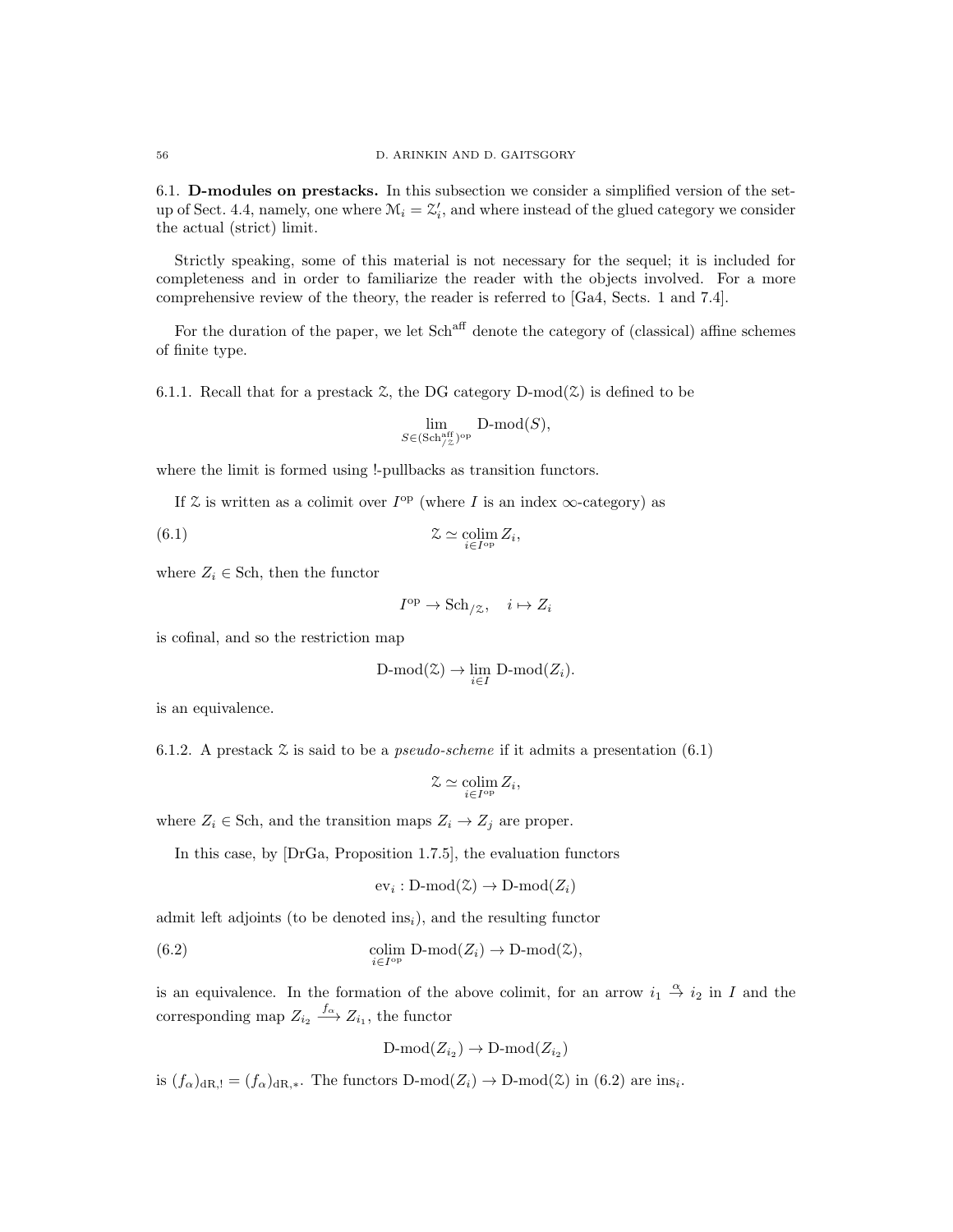6.1.3. Suppose now that  $\mathcal Z$  is a prestack over a scheme Y that admits a presentation (6.1) where all  $Z_i$  are proper over Y. We then say that  $\mathcal Z$  is pseudo-proper over Y.

Let f (reps.  $f_i$ ) denote the map  $\mathcal{Z} \to Y$  (reps.  $Z_i \to Y$ ). Consider the pullback functor

 $f^{dR,!}: D\text{-mod}(Y) \to D\text{-mod}(\mathcal{Z}).$ 

By Sect. 6.1.2, the functor  $f^{dR,!}$  admits a left adjoint, to be denoted  $f_{dR,}$ , which is given in terms of the equivalence (6.2) by the compatible family of functors

$$
(f_i)_{\mathrm{dR},!} = (f_i)_{\mathrm{dR},*} : D\text{-mod}(Z_i) \to D\text{-mod}(Y).
$$

That is,  $f_{\text{dR},!} \circ \text{ins}_i \simeq (f_i)_{\text{dR},!}$ .

The properness assumption on the  $f_i$ 's implies the following base-change property: for a morphism of schemes  $Y' \stackrel{g}{\longrightarrow} Y$  and the corresponding Cartesian square

(6.3) 
$$
\begin{array}{ccc}\n & \mathcal{Z}' & \xrightarrow{g_{\mathcal{Z}}} & \mathcal{Z} \\
 f' & & f' \\
 Y' & \xrightarrow{g} & Y,\n\end{array}
$$

the canonical map

 $(6.4)$  $(y_{\text{dR},!} \circ (g_Z)^{\text{dR},!} \to g^{\text{dR},!} \circ f_{\text{dR},!},$ 

arising by adjunction from the isomorphism  $(g_Z)^{dR, !} \circ f^{dR, !} \simeq (f')^{dR, !} \circ g^{dR, !}$ , is an isomorphism.

6.1.4. We say that a prestack  $\mathcal Z$  over a scheme Y is homologically contractible over Y if the pullback functor

$$
(f)
$$
<sup>dR,!</sup>: D-mod $(Y)$   $\rightarrow$  D-mod $(\mathcal{Z})$ 

is fully faithful.

Since  $\mathfrak L$  is pseudo-proper over Y, the functor  $f_{\text{dR},!}$  admits a right adjoint  $f^{\text{dR},!}$ . Hence,  $\mathfrak L$  is homologically contractible over  $Y$  if and only if the co-unit of the adjuntion

$$
f_{\mathrm{dR},!} \circ f^{\mathrm{dR},!} \to \mathrm{Id}_{\mathrm{D-mod}(Y)}
$$

is an isomorphism.

The endofunctor  $f_{\text{dR},!} \circ f^{\text{dR},!}$  of D-mod $(Y)$  can be described explicitly as

(6.5) 
$$
f_{\mathrm{dR},!} \circ f^{\mathrm{dR},!}(\mathcal{F}) = \underset{i \in I^{\mathrm{op}}}{\mathrm{colim}} (f_i)_{\mathrm{dR},!} \circ (f_i)^{\mathrm{dR},!}(\mathcal{F}).
$$

Therefore,  $\mathfrak X$  is homologically contractible over  $\mathfrak X$  if and only if the natual map

$$
\underset{i \in I^{\mathrm{op}}}{\mathrm{colim}}(f_i)_{\mathrm{dR},*} \circ (f_i)^{\mathrm{dR},!}(\mathcal{F}) \to \mathcal{F}
$$

is an isomorphism for every  $\mathcal{F} \in \mathcal{D}$ -mod $(Y)$ .

6.1.5. Assume for a moment that  $Y = pt$ , so that  $D-mod(Y) = Vect$ . Then the endofunctor  $f_{\text{dR},!} \circ f^{\text{dR},!}$  of Vect is given by tensor product with the object

$$
f_{\mathrm{dR},!}(\omega_{\mathcal{Z}}) = f_{\mathrm{dR},!} \circ f^{\mathrm{dR},!}(k).
$$

(As a side remark,  $f_{\text{dR},!}(\omega_{\mathcal{Z}})$  is defined even if  $\mathcal Z$  is not pseudo-proper; this is due to the fact that the value of  $\omega_{\mathcal{Z}}$  on any  $S \in \text{Sch}_{\mathcal{Z}}$  is  $\omega_{S}$ , which is holonomic.)

Put

$$
f_{\mathrm{dR},!}(\omega_{\mathcal{Z}})=:C_*(\mathcal{Z})\in \mathrm{Vect}.
$$

We call  $C_*(\mathfrak{L})$  the *homology* of  $\mathfrak{L}$ .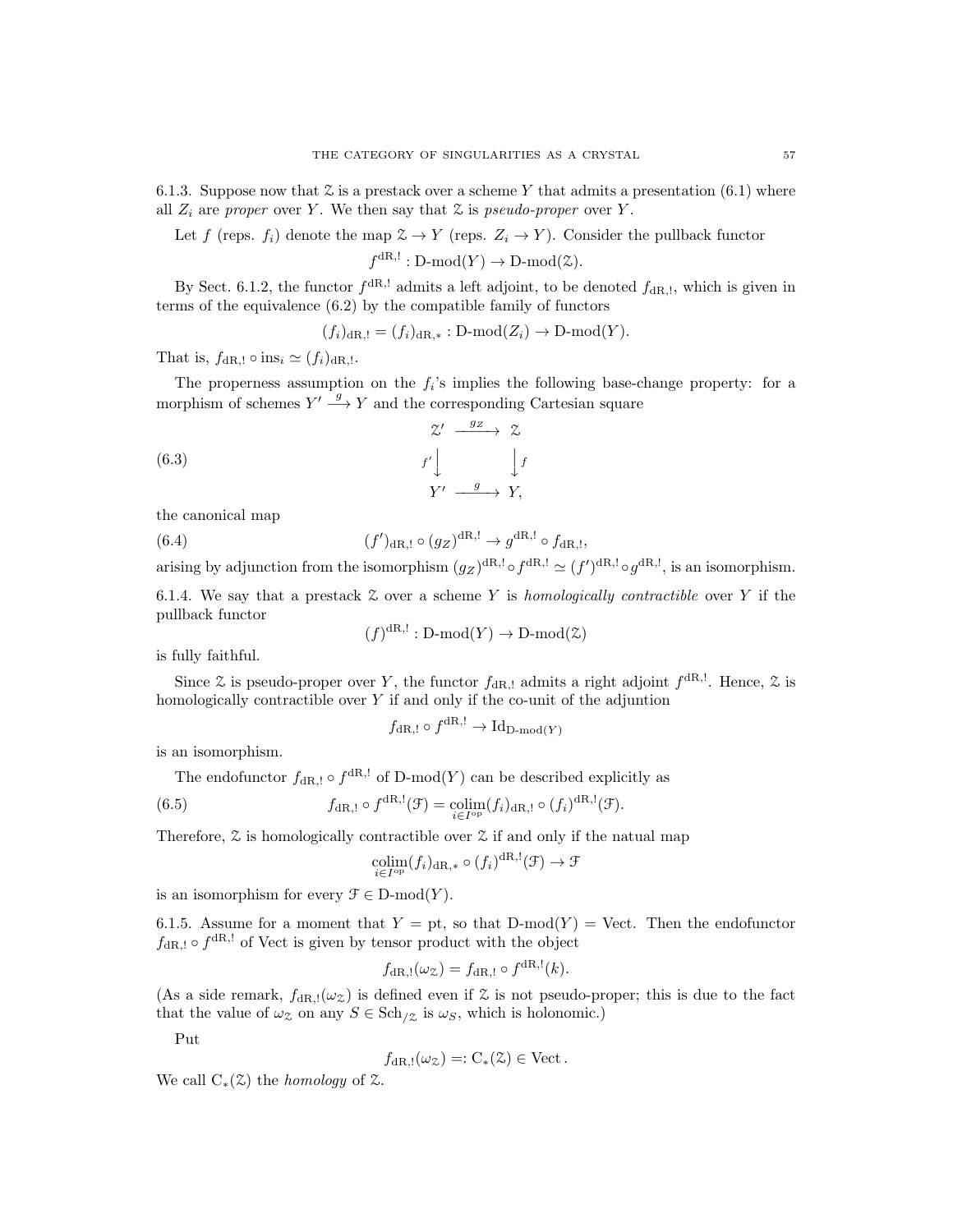*Remark* 6.1.6. When  $k = \mathbb{C}$ , we can attach to  $\mathcal Z$  a homotopy type  $\mathcal Z^{\text{top}}$  given by

$$
\mathcal{Z}^{\text{top}} := \underset{S \in \text{Sch}_{/Z}}{\text{colim}} S^{\text{top}}.
$$

Here  $S \mapsto S^{\text{top}}$  is the functor sending a scheme to the underlying analytic space, and the colimit is taken in the ∞-category of spaces. The Riemann-Hilbert correspondence yields a canonical isomorphism

$$
C_*(\mathcal{Z}) \simeq C_*(\mathcal{Z}^{\text{top}}, k),
$$

where the right-hand side is the homology of the homotopy type  $\mathfrak{X}^{\text{top}}$ .

We now claim:

**Lemma 6.1.7.** Let  $\mathcal Z$  be pseudo-proper over Y. Then the following conditions are equivalent: (i) The prestack  $\mathfrak X$  is homologically contractible over Y;

(ii) The prestack  $\mathfrak X$  is universally homologically contractible over  $Y$ : for any morphism of schemes  $Y' \to Y$ , the fiber product  $\mathcal{Z}' := \mathcal{Z} \times Y$  is homologically contractible over  $Y'$ ;

(iii) The map

$$
f_{\mathrm{dR},!}(\omega_\mathbb{Z}) \simeq f_{\mathrm{dR},!} \circ f^{\mathrm{dR},!}(\omega_Y) \to \omega_Y
$$

is an isomorphism;

(iv) For every field extension  $k' \supset k$  and every  $k'$ -point y of Y, the prestack  $\mathcal{Z}_y = \text{Spec}(k') \underset{Y}{\times} \mathcal{Z}$ 

is homologically trivial over  $Spec(k')$ ;

(v) For every field extension  $k' \supset k$  and every  $k'$ -point y of Y, the  $k'$ -prestack  $\mathfrak{X}_y$  has trivial homology: the natural map

$$
C_*(\mathcal{Z}_y) \to k
$$

 $\prime$ 

is an isomorphism.

*Proof.* We have (ii)  $\Rightarrow$  (i)  $\Rightarrow$  (iii) for tautological reasons. The implication (iii)  $\Rightarrow$  (v) follows from base change (Sect. 6.1.3). The equivalence (iv)  $\Leftrightarrow$  (v) follows from Sect. 6.1.5. Let us prove that (iv)  $\Rightarrow$  (ii).

Note first that if for a scheme Y and  $\mathcal{F} \in \mathcal{D}$ -mod $(Y)$ , we have  $\mathcal{F} = 0$  if and only if for every field extension  $k' \supset k$  and every  $k'$ -point y of Y, the !-fiber of

$$
k' \underset{k}{\otimes} \mathcal{F} \in \mathbf{D}\text{-}\mathrm{mod}(k' \underset{k}{\otimes} Y)
$$

at y is zero. Using the fact that the formation of  $\mathcal{F} \mapsto f_{dR,l} \circ f^{dR,l}(\mathcal{F})$  commutes with field extensions (which follows, for instance, from the description of  $f_{\text{dR},!} \circ f^{\text{dR},!}$  as (6.5)), and the base-change isomorphism (6.4), we obtain that (ii) is equivalent to each  $\mathcal{Z}_y$  being homologically contractible, as claimed.

 $\Box$ 

6.2. Explicit description of the left adjoint: a digression. Consider the general set-up of Sect. 4.1.3. Thus, we have an index category  $I$  and an  $I$ -diagram of categories

$$
i \mapsto \mathbf{C}_i, \quad (i \stackrel{\alpha}{\longrightarrow} j) \mapsto (\mathbf{C}_i \stackrel{\Phi_{\alpha}}{\longrightarrow} \mathbf{C}_j).
$$

Let F be the functor

$$
\mathbf{D} \to \text{Glue}(\mathbf{C}_i, i \in I)
$$

given by a lax-compatible family of functors  $\mathsf{F}_i : \mathbf{D} \to \mathbf{C}_i$ . Let us assume that each of the functors  $\mathsf{F}_i$  admits a left adjoint, which we denote  $\mathsf{F}_i^L$ .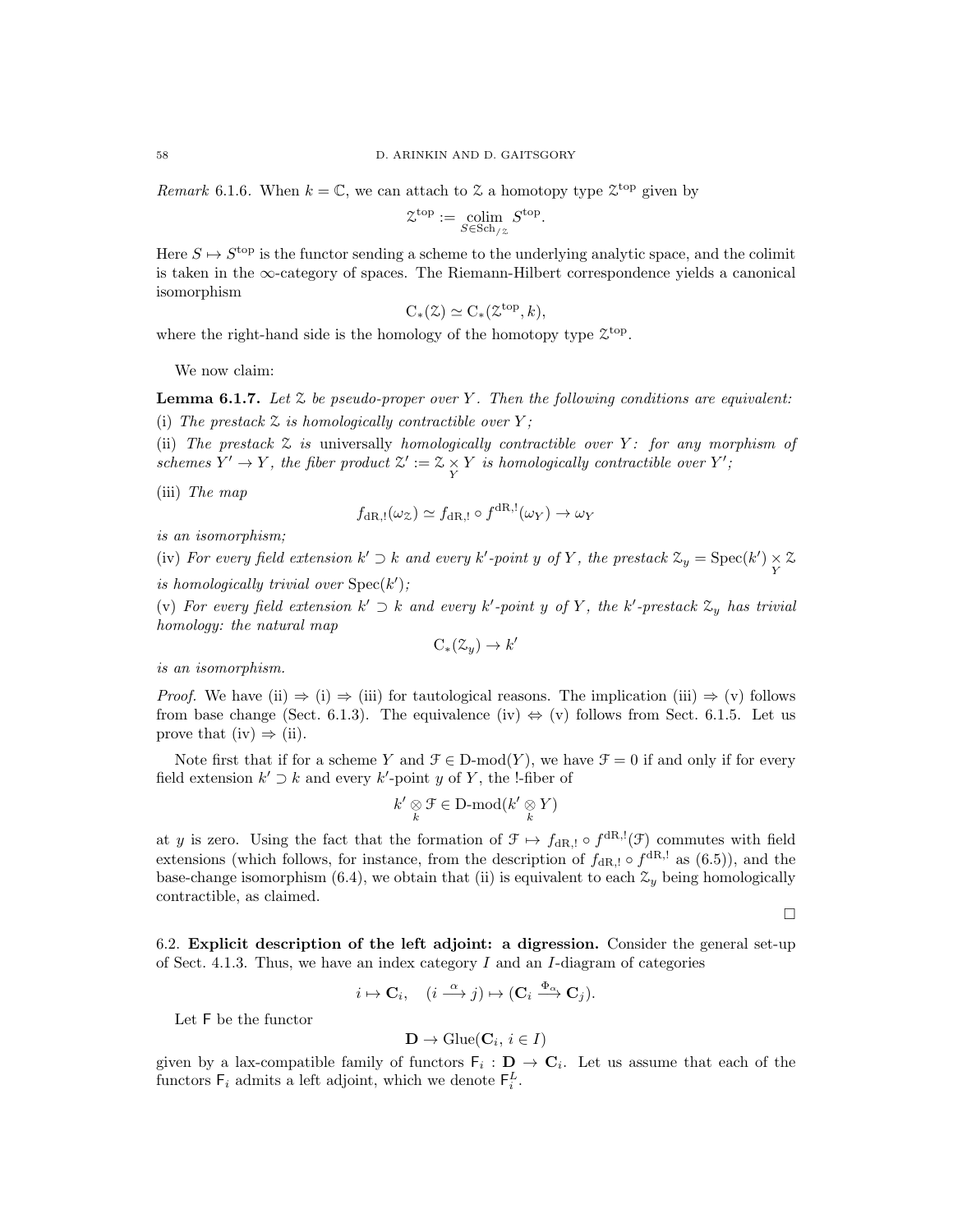Let us give an explicit formula for the left adjoint of the functor

$$
\mathsf{F}:\mathbf{D}\to\operatorname{Glue}(\mathbf{C}_i,\,i\in I).
$$

6.2.1. Consider the category  $String(I)$ , whose objects are strings of objects of I:

$$
(6.6) \qquad (i_0 \to i_1 \to \cdots \to i_n),
$$

and whose morphisms are induced by order preserving maps  $[m] \to [n]$ . In other words, String(I) is the co-Cartesian fibration in groupoids over  $\Delta^{\rm op}$  corresponding to the functor

$$
\Delta^{\mathrm{op}} \to \infty\operatorname{-Grpd}
$$

given by the nerve of I.

6.2.2. There exists a canonically defined functor

$$
\mathsf{F}_{\text{String}}^{L}: \text{Glue}(\mathbf{C}_{i}, i \in I) \to \text{Funct}(\text{String}(I), \mathbf{D}).
$$

Namely, given an object

$$
\{i \mapsto \mathbf{c}_i, \ (i \stackrel{\alpha}{\longrightarrow} j) \mapsto (\Phi_\alpha(\mathbf{c}_i) \to \mathbf{c}_j)\} \in \mathrm{Glue}(\mathbf{C}_i, \, i \in I),
$$

the functor  $\mathsf{F}^L_{\text{String}}$  sends it to the functor  $\text{String}(I) \to \mathbf{D}$  that sends (6.6) to

$$
\mathsf{F}^L_{i_n}(\Phi_{i_0\to i_n}(\mathbf{c}_{i_0})).
$$

6.2.3. Consider the composition functor

(6.7) 
$$
\text{Glue}(\mathbf{C}_i, i \in I) \stackrel{\mathsf{F}_{\text{String}}^L}{\longrightarrow} \text{Funct}(\text{String}(I), \mathbf{D}) \stackrel{\text{colim}}{\longrightarrow} \mathbf{D},
$$

where the right arrow is the functor of colimit along  $String(I)$ . We claim:

**Proposition 6.2.4.** The functor  $(6.7)$  is the left adjoint of the functor  $\mathsf{F}$ .

Proof. We can factor F as a composition

$$
\mathbf{D} \to \text{Glue}(\mathbf{D}, i \in I) \to \text{Glue}(\mathbf{C}_i, i \in I),
$$

where Glue( $D, i \in I$ ) is formed using the constant functor

(6.8) 
$$
I \to \text{DGCat}_{\text{cont}}, \quad i \mapsto \mathbf{D}.
$$

This reduces the statement of the proposition to the case when  $C_i = D$ , as in (6.8). We then identify

$$
Glue(D, i \in I) \simeq Funct(I, D),
$$

and the assertion becomes equivalent to the usual expression of colimits along I via its nerve.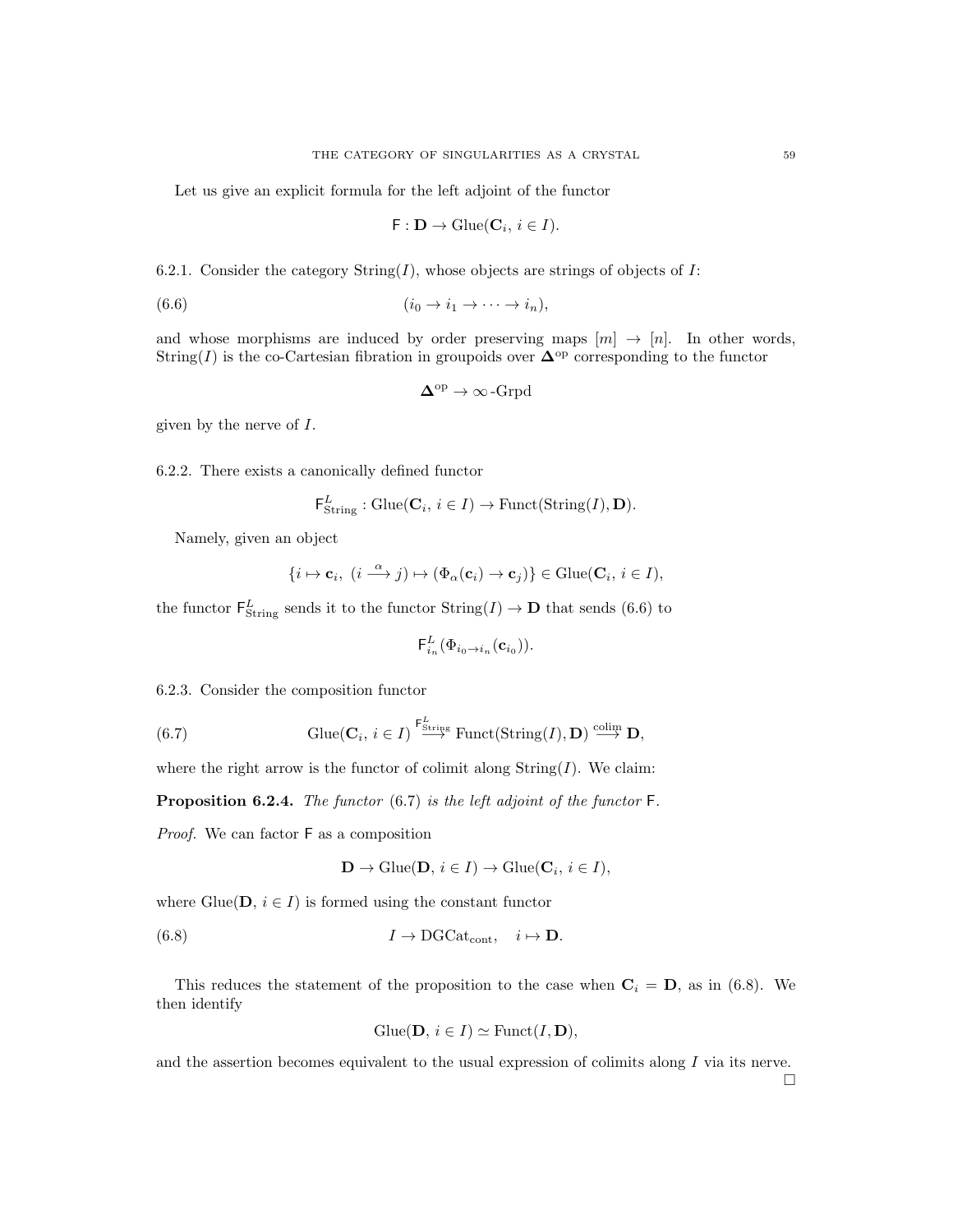6.3. Full faithfulness as homological contractibility. We return to the situation of Sect. 4.4 (with a slightly simplified notation). Let  $\mathcal{Y} = Y \in$  Sch be a base scheme and

$$
i \mapsto (Z_i \xrightarrow{f_i} Y), \quad (i \xrightarrow{\alpha} j) \mapsto (Z_j \xrightarrow{f_{\alpha}} Z_i)
$$

an  $I^{op}$ -diagram of schemes over it. Let  $\mathcal{M}_i \subset Z_i$  be closed subschemes such that for every  $i \stackrel{\alpha}{\longrightarrow} j$  we have  $(f_{\alpha})^{-1}(\mathfrak{M}_i) \subset \mathfrak{M}_j,$ 

i.e., we have the diagrams

$$
(f_{\alpha})^{-1}(\mathfrak{M}_{i}) \longrightarrow \mathfrak{M}_{j}
$$

$$
f_{\alpha} \downarrow
$$

$$
\mathfrak{M}_{i}.
$$

6.3.1. We consider the category

$$
Glue(D-mod(\mathcal{M}_i), i \in I).
$$

For every *i*, we let  $\mathsf{F}_i : \mathsf{D}\text{-mod}(Y) \to \mathsf{D}\text{-mod}(\mathcal{M}_i)$  be the functor

$$
\text{D-mod}(Y) \stackrel{f_i^{dR,1}}{\longrightarrow} \text{D-mod}(Z_i) \to \text{D-mod}(\mathcal{M}_i),
$$

where the second arrow is the !-pullback along the embedding  $\mathcal{M}_i \hookrightarrow Z_i$ .

The functors  $F_i$  give rise to a functor

 $\mathsf{F}: \mathrm{D-mod}(Y) \to \mathrm{Glue}(\mathrm{D-mod}(\mathcal{M}_i), i \in I),$ 

and we want to give an explicit criterion for full faithfulness of F.

6.3.2. Let us assume that all  $Z_i$  are proper over Y.

In this situation, each of the functors  $F_i$  admits a left adjoint, and we find ourselves in the setting of Sect. 6.2. Hence the functor F admits a left adjoint given by (6.7).

Denote the left adjoint of F by

 $\mathsf{F}^L : \mathrm{Glue}(\mathrm{D-mod}(\mathcal{M}_i), i \in I) \to \mathrm{D-mod}(Y).$ 

The functor F is fully faithful if and only if the co-unit of the adjunction

$$
\mathsf{F}^L\circ F\to\mathrm{Id}_{\mathrm{D}\text{-}\mathrm{mod}(Y)}
$$

is an isomorphism.

Let us describe the functor  $\mathsf{F}^L \circ F$  explicitly.

6.3.3. Consider the following prestack over Y, denoted  $\mathcal{M}_{\text{Glued}}$ :

The prestack is the colimit over the category  $String(I^{op})$  of the functor

String(
$$
I^{\text{op}}
$$
)  $\to$  PreStk,  $(i_0 \to i_1 \to \cdots \to i_n) \mapsto \mathcal{Z}_{i_0} \underset{\mathcal{Z}_{i_n}}{\times} \mathcal{M}_{i_n}$ .

(Note that the categories String( $I^{\rm op}$ ) and String(I) are naturally equivalent.) Denote by  $f_{\rm Glued}$ the natural map

$$
\mathcal{M}_{\text{Glued}} \to Y.
$$

Note that  $\mathcal{M}_{\text{Glued}}$  is by definition pseudo-proper over Y. By the results of Sect. 6.1.3, the functor  $(f_{\text{Glued}})^{\text{dR},!}$  admits a left adjoint

$$
(f_{\text{Glued}})_{\text{dR},!}: D\text{-mod}(\mathcal{M}_{\text{Glued}}) \to D\text{-mod}(Y).
$$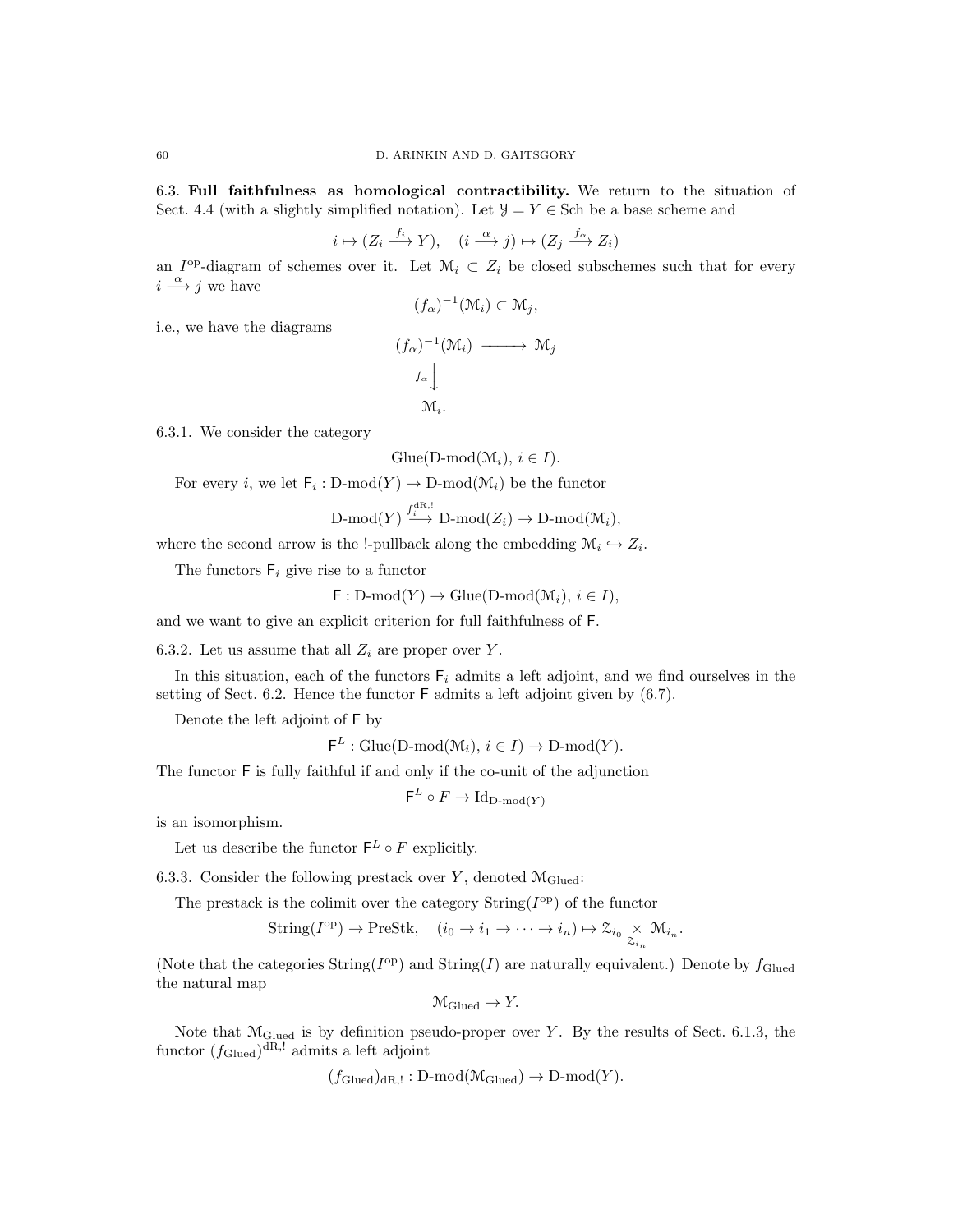6.3.4. From Proposition 6.2.4 we obtain:

Corollary 6.3.5. There is a canonical isomorphism of endofunctors of  $D-mod(Y)$  over  ${\rm Id}_{{\rm D-mod}(Y)}$ : L

$$
\mathsf{F}^L \circ \mathsf{F} \simeq (f_{\mathrm{Glued}})_{\mathrm{dR},!} \circ (f_{\mathrm{Glued}})^{\mathrm{dR},!}.
$$

Hence, we obtain:

**Corollary 6.3.6.** The functor  $\mathsf{F}$  is fully faithful if and only if the map  $f_{\text{Glued}}$  is homologically contractible, that is, if the functor  $(f_{\text{Glued}})^{dR, !}$  is fully faithful.

6.3.7. Let  $k' \supset k$  be a field extension and let y be a k'-point of Y. Let  $\mathcal{M}_{\text{Glued},y}$  be the fiber of  $M_{\text{Glued}}$  over y, that is,

$$
\mathcal{M}_{\text{Glued},y} = \text{Spec}(k') \underset{y,y}{\times} \mathcal{M}_{\text{Glued}}.
$$

Explicitly,

$$
\mathcal{M}_{\text{Glued},y} \simeq \underset{(i_0 \to i_1 \to \cdots \to i_n) \in \text{String}(I^{\text{op}})}{\text{colim}} \text{Spec}(k') \underset{y,y}{\times} \left( \mathcal{Z}_{i_0} \underset{\mathcal{Z}_{i_n}}{\times} \mathcal{M}_{i_n} \right).
$$

Combining Corollary 6.3.6 and Lemma 6.1.7, we obtain:

Corollary 6.3.8. The functor

$$
F: D\text{-mod}(\mathcal{Y}) \to \text{Glue}(D\text{-mod}(\mathcal{M}_i), i \in I)
$$

is fully faithful if and only if for every field extension  $k' \supset k$  and every  $k'$ -point y of Y, the prestack  $\mathcal{M}_{\text{Glued},y}$  is homologically contractible over k'; that is, the map

$$
C_*(\mathcal{M}_{\mathrm{Glued},y}) \to k'
$$

is an isomorphism.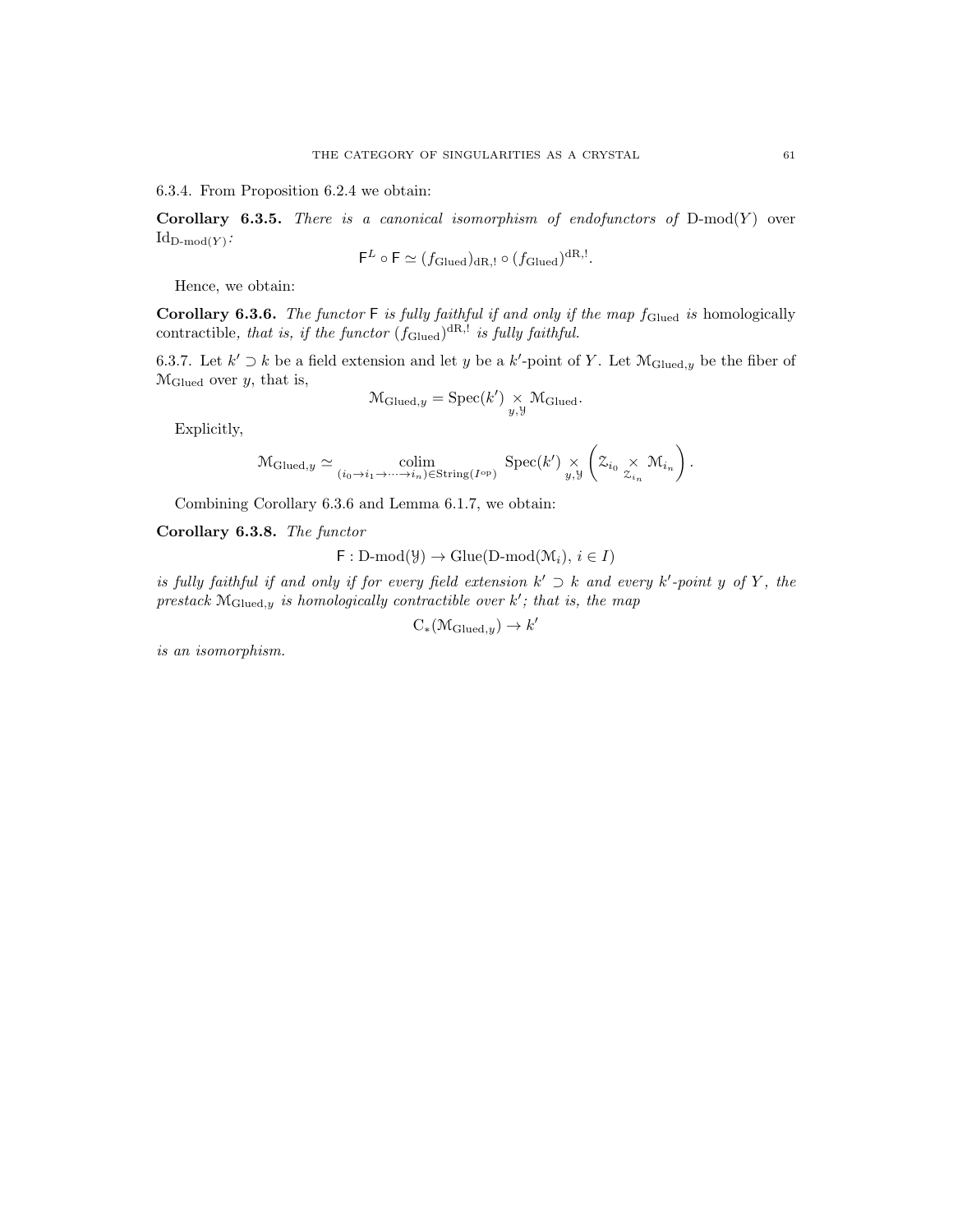### Part III: Springer fibers.

## 7. Reduction to a homological contractibility statement

The goal of the remainder of the paper is to prove Theorem 4.4.9 and thereby finish the proof of Theorem 4.3.4. Recall that we work in the framework of usual (non-derived) algebraic geometry, which suffices for the study of D-modules. In other words, all (DG) schemes/stacks are replaced by the corresponding classical subschemes/substacks.

### 7.1. What do we need to show?

7.1.1. Recall the statement of Theorem 4.4.9. For any  $P \in \text{Par}(G)$ , we consider the stack of P-local systems  $\text{LocSys}_P$ . When  $P = G$ , we take the global nilpotent cone

$$
\mathrm{Nilp}_{\mathrm{glob}} \subset \mathrm{Sing}(\mathrm{LocSys}_G).
$$

For every  $P \in \text{Par}(G)$ , we put

$$
\mathcal{Z}_P := \text{LocSys}_P \underset{\text{LocSys}_G}{\times} \text{Sing}(\text{LocSys}_G),
$$

and let

$$
\mathcal{M}_P \subset \text{LocSys}_{P} \underset{\text{LocSys}_G}{\times} \text{Sing}(\text{LocSys}_G)
$$

be the preimage of  $\{0\} \subset \text{Sing}(\text{LocSys}_P)$  under the singular codifferential map

$$
\mathcal{Z}_P = \text{LocSys}_P \underset{\text{LocSys}_G}{\times} \text{Sing}(\text{LocSys}_G) \to \text{Sing}(\text{LocSys}_P).
$$

Theorem 4.4.9 is the statement that the natural functor

$$
\text{D-mod}\left(\mathbb{P}(\text{Nilp}_{\text{glob}})\right) \to \text{Glue}\left(\text{D-mod}\left(\mathbb{P}(\mathcal{M}_P)\right), \, P \in \text{Par}(G)^{\text{op}}\right)
$$

is fully faithful.

7.1.2. According to Corollary 6.3.8, Theorem 4.4.9 is equivalent to homological contractibility of the following prestacks. Let  $k' \supset k$  be a field extension, and let y be a  $k'$ -point of  $\mathbb{P}(\text{Nilp}_{\text{glob}})$ . Construct the prestack  $M_{\text{Glued},y}$  as follows.

Consider the category  $String(Par(G))$ . By definition, its objects are chains of standard parabolic subgroups

$$
(P_0 \subset P_1 \subset \cdots \subset P_n) \quad (n \ge 0, P_i \in \text{Par}(G)),
$$

and morphisms are induced by order-preserving maps  $[m] \to [n]$ . Now consider the functor  $String(Par(G)) \rightarrow Sch$  given by

$$
(P_0 \subset P_1 \subset \cdots \subset P_n) \mapsto \mathrm{Spec}(k') \underset{y, \mathbb{P}(\mathrm{Nilp}_\mathrm{glob})}{\times} (\mathcal{Z}_{P_0} \underset{\mathcal{Z}_{P_n}}{\times} \mathbb{P}(\mathcal{M}_{P_n})),
$$

and put

$$
\mathcal{M}_{\mathrm{Glued},y} = \underset{(P_0 \subset P_1 \subset \cdots \subset P_n) \in \mathrm{String}(\mathrm{Par}(G))}{\mathrm{colim}} \mathrm{Spec}(k') \underset{y, \mathbb{P}(\mathrm{Nilp}_{\mathrm{glob}})}{\times} (\mathcal{Z}_{P_0} \underset{\mathcal{Z}_{P_n}}{\times} \mathbb{P}(\mathcal{M}_{P_n})).
$$

Theorem 4.4.9 is equivalent to homological contractibility of prestacks  $\mathcal{M}_{\text{Glued},y}$  for every  $k'$ and y. Without loss of generality, we can replace  $k$  with its extension  $k'$ . Therefore, we need to verify that  $\mathcal{M}_{\text{Glued},y}$  is homologically contractible for every k-point y of  $\mathbb{P}(\text{Nilp}_{\text{glob}})$ .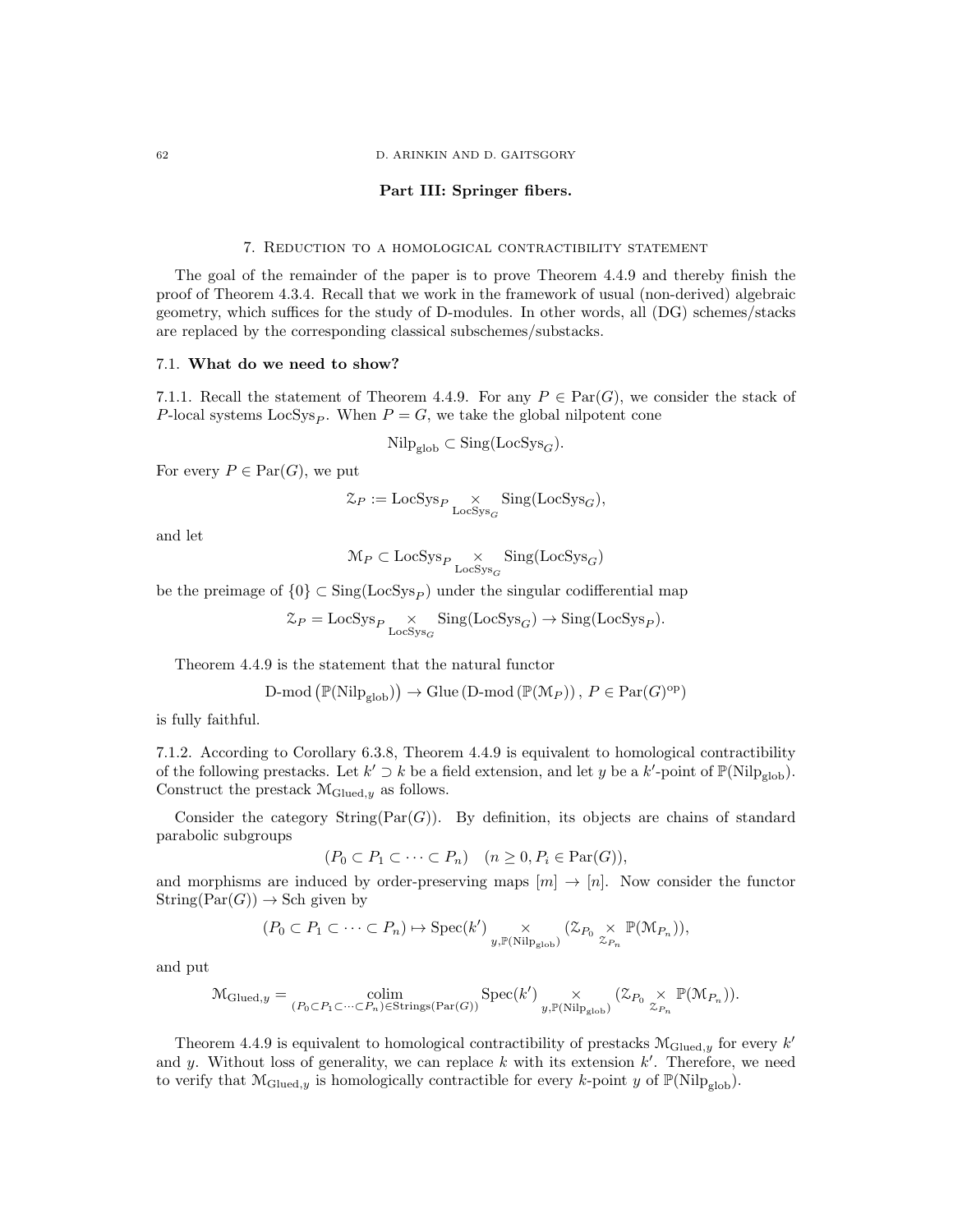7.1.3. Let us now restate the above condition in explicit terms. First, recall the description of k-points of the algebraic stack  $\text{Sing}(\text{LocSys}_G)$  and of the substack

$$
\mathrm{Nilp}_{\mathrm{glob}} \subset \mathrm{Sing}(\mathrm{LocSys}_G),
$$

see [AG, Sect. 11.1].

Namely, this groupoid of k-points  $\text{Sing}(\text{LocSys}_G)(k)$  consists of pairs  $(\sigma, A)$ , where  $\sigma$  is a G-local system on X, and A is a horizontal section of the vector bundle  $\mathfrak{g}^*_{\sigma}$  associated with the co-adjoint representation. We identify  $\mathfrak{g}^*$  with  $\mathfrak{g}$  by means of a G-invariant bilinear form, and thus think of A as a horizontal section of  $\mathfrak{g}_{\sigma}$ .

The sub-groupoid of k-points  $\text{Nilp}_{\text{glob}}(k)$  corresponds to pairs  $(\sigma, A)$  with *nilpotent A*.

7.1.4. Given a k-point  $(\sigma, A)$  of Nilp<sub>glob</sub> and a standard parabolic  $P \in \text{Par}(G)$ , we define schemes

$$
\mathrm{Spr}^{\sigma,A}_{P,\mathrm{unip}}\subset \mathrm{Spr}^{\sigma,A}_P\subset \mathrm{Spr}^{\sigma}_P
$$

as follows.

 $\text{Spr}_{P}^{\sigma}$  is the scheme of reductions of  $\sigma$  (as a local system) to the parabolic P, and  $\text{Spr}_{P,\text{unip}}^{\sigma,A}$ and  $\text{Spr}_{P}^{\sigma,A}$  are its subschemes corresponding to the condition that A be a section of

$$
\mathfrak{u}(P)_{\sigma}\subset\mathfrak{g}_{\sigma}\text{ or }\mathfrak{p}_{\sigma}\subset\mathfrak{g}_{\sigma},
$$

respectively, where  $\mathfrak{u}(P)$  denotes the Lie algebra of the unipotent radical  $U(P)$  of P.

7.1.5. For fixed  $\sigma \in \text{LocSys}_G(k)$  as above, the diagram

$$
P \leadsto \mathrm{Spr}^\sigma_P
$$

identifies with the diagram of schemes

$$
P \leadsto \mathsf{LocSys}_P \underset{\mathsf{LocSys}_G}{\times} \{\sigma\}.
$$

For fixed  $(\sigma, A) \in \text{Nilp}_{\text{glob}}(k)$ , the diagram

$$
P \leadsto \mathrm{Spr}_{P,\mathrm{unip}}^{\sigma,A}
$$

identifies with the diagram of schemes

$$
P \leadsto \mathcal{M}_P \underset{\text{Nilp}_\text{glob}}{\times} \{(\sigma, A)\},
$$

where

$$
\mathcal{M}_P \subset \text{LocSys}_P \underset{\text{LocSys}_G}{\times} \text{Sing}(\text{LocSys}_G)
$$

is as in Theorem 4.4.9.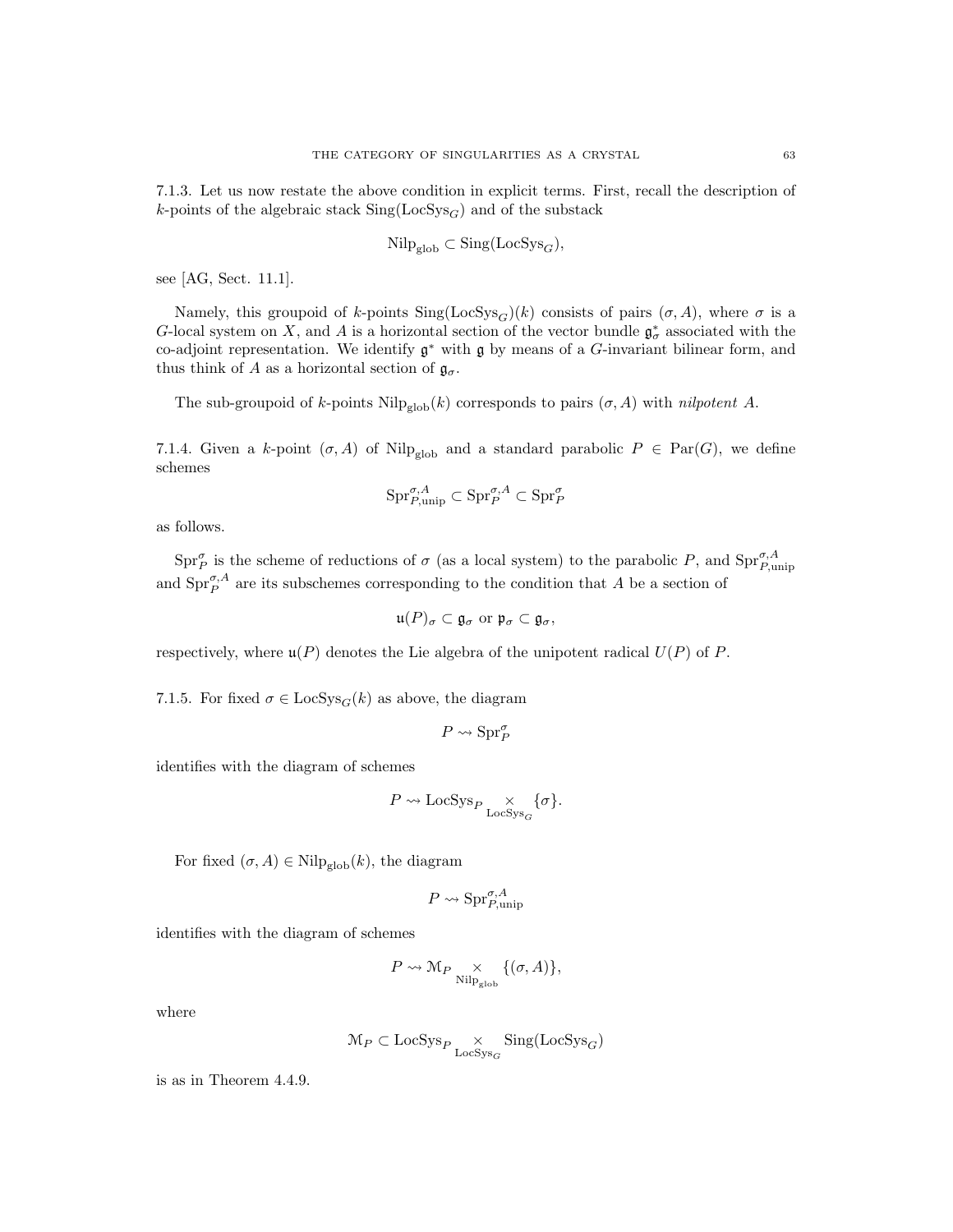7.1.6. Note that

$$
P \leadsto \mathrm{Spr}_P^{\sigma, A}
$$

is a diagram in the usual sense: for any pair of standard parabolics  $P_1 \subset P_2$ , there is a morphism between the corresponding schemes

$$
\text{Spr}_{P_1}^{\sigma,A}\to \text{Spr}_{P_2}^{\sigma,A}\,.
$$

On the other hand, in the diagram

$$
P \leadsto \mathrm{Spr}_{P,\mathrm{unip}}^{\sigma,A},
$$

the schemes

$$
\text{Spr}_{P_1,\text{unip}}^{\sigma,A} \quad \text{and} \quad \text{Spr}_{P_2,\text{unip}}^{\sigma,A} \qquad (P_1 \subset P_2)
$$

are connected by a correspondence:

$$
\begin{aligned} \mathrm{Spr}^{\sigma,A}_{P_1} &\times \mathrm{Spr}^{\sigma,A}_{P_2,\mathrm{unip}} \xrightarrow{\hspace*{1.5cm}} \mathrm{Spr}^{\sigma,A}_{P_1,\mathrm{unip}} \\ &\downarrow \phantom{\Bigg|} \\ \mathrm{Spr}^{\sigma,A}_{P_2,\mathrm{unip}} \,. \end{aligned}
$$

7.1.7. Explicitly, in the inclusion

$$
\mathrm{Spr}_{P_1}^\sigma \underset{\mathrm{Spr}_{P_2}^\sigma}{\times} \mathrm{Spr}_{P_2,\mathrm{unip}}^{\sigma,A} \subset \mathrm{Spr}_{P_1,\mathrm{unip}}^{\sigma,A},
$$

the left-hand side (resp. the right-hand side) parametrizes reductions of the local system  $\sigma$  to the parabolic  $P_1$  such that  $A$  is a section of

$$
\mathfrak{u}(P_2)_{\sigma} \subset \mathfrak{g}_{\sigma} \qquad (\text{resp. of } \mathfrak{u}(P_1)_{\sigma} \subset \mathfrak{g}_{\sigma}).
$$

Let us now form the prestack

$$
\textup{Spr}_{\textup{Glued,unip}}^{\sigma,A}:=\underset{(P_0\subset P_1\subset \cdots \subset P_n)\in \textup{Strings}(\textup{Par}(G))}{\textup{colim}}\textup{Spr}_{P_0}^{\sigma}\underset{\textup{Spr}_{P_n}^{\sigma}}{\times}\textup{Spr}_{P_n,\textup{unip}}^{\sigma,A}\,.
$$

Provided  $A \neq 0$ , a pair  $(\sigma, A) \in (\sigma, A) \in Nilp_{glob}(k)$  projects to a k-point y of  $\mathbb{P}(Nilp_{glob}),$ and  $\text{Spr}_{\text{Glued,unip}}^{\sigma,A}$  identifies with the prestack  $\mathcal{M}_{\text{Glued},y}$ . We therefore see that Theorem 4.4.9 is implied by the following assertion:

**Theorem 7.1.8.** Let  $(\sigma, A)$  be a k-point of Nilp<sub>glob</sub>. Then the prestack  $\text{Spr}_{\text{Glued,unip}}^{\sigma, A}$  is homologically contractible, that is, the trace map

$$
C_*(Spr_{Glued,unip}^{\sigma,A}) \to k
$$

is an isomorphism.

The rest of the paper is devoted to the proof of Theorem 7.1.8.

Remark 7.1.9. Note that Theorem 7.1.8 claims, in particular, that for any such  $(\sigma, A)$ ,  $\text{Spr}_{\text{Glued,unip}}^{\sigma,A}$  is non-empty; this amounts to checking that  $\text{Spr}_{P,\text{unip}}^{\sigma,A} \neq \emptyset$  for some  $P \in \text{Par}(G)$ . This easily follows from the Jacobson-Morozov Theorem, see Sect. 8.3.1.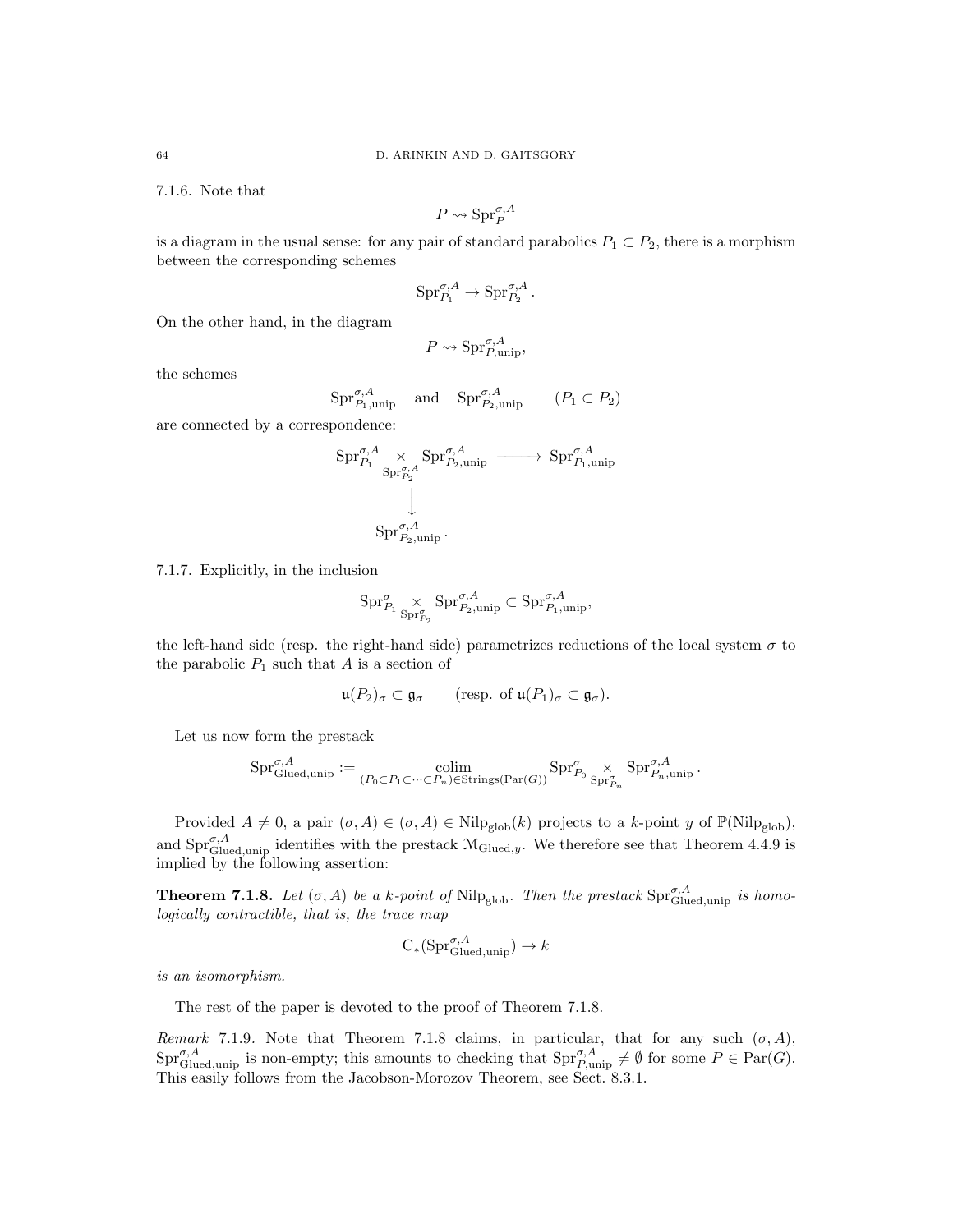Remark 7.1.10. Note that in Theorem 7.1.8 we allow  $A = 0$ . The case  $A = 0$  is not needed to deduce Theorem 4.4.9, but it is used in the inductive step in the proof of Theorem 7.1.8. Note, however, that the case  $A = 0$  in Theorem 7.1.8 is reasonably easy:

It is not hard to check (see Remark 7.2.2 below) that for  $A = 0$ , the prestack  $\text{Spr}_{\text{Glued,unip}}^{\sigma, A}$ identifies with

$$
\text{Spr}_{\text{Glued}}^{\sigma} := \underset{P \in \text{Par}(G)}{\text{colim}} \text{Spr}_{P}^{\sigma}.
$$

Now, the category  $\text{Par}(G)$  has a final object (with  $P = G$ ), and  $\text{Spr}_{G}^{\sigma} = \text{ pt}$ . From here,  $\text{Spr}^{\sigma}_{\text{Glued}} \simeq \text{pt}.$ 

7.2. Reduction to another contractibility statement. One difficulty with Theorem 7.1.8 is due to a rather complicated colimit used to define the prestack  $\text{Spr}_{\text{Glued,unip}}^{\sigma,\hat{A}}$ . We shall now replace Theorem 7.1.8 by an equivalent statement, namely Theorem 7.2.5, which is simpler from the combinatorial point of view.

7.2.1. Denote by  $\text{Par}'(G) \subset \text{Par}(G)$  the subset of proper parabolics; thus

$$
Par(G) = Par'(G) \sqcup \{G\}.
$$

Consider the assignment

$$
P \leadsto \mathrm{Spr}_P^{\sigma, A}
$$

as a functor

$$
Par'(G) \to \{Schemes\}.
$$

Set

$$
\mathrm{Spr}_{\mathrm{Glued}}^{\sigma, A} := \underset{P \in \mathrm{Par}'(G)}{\mathrm{colim}} \mathrm{Spr}_{P}^{\sigma, A} \, .
$$

Remark 7.2.2. The stack  $\text{Spr}_{\text{Glued}}^{\sigma,A}$  is also equal to the (more complicated) colimit over  $String(Par'(G))$  of the functor

$$
(P_0 \subset P_1 \subset \cdots \subset P_n) \mapsto \text{Spr}_{P_0}^{\sigma, A}.
$$

7.2.3. In Sects. 7.3 and 7.4, we prove:

Proposition 7.2.4. Assume the validity of Theorem 7.1.8 for all proper Levi subgroups of G. Then for  $A \neq 0$  there exists a naturally defined isomorphism

$$
C_*(\text{Spr}_{\text{Glued,unip}}^{\sigma,A}) \simeq C_*(\text{Spr}_{\text{Glued}}^{\sigma,A}).
$$

Assuming Proposition 7.2.4, we obtain that Theorem 7.1.8 is equivalent to the following:

**Theorem 7.2.5.** Let  $(\sigma, A)$  be a k-point of Nilp<sub>glob</sub> with  $A \neq 0$ . Then the prestack  $\text{Spr}_{\text{Glued}}^{\sigma, A}$  is homologically contractible.

We prove Theorem 7.2.5 in Sect. 8. In Sect. 9 we give an alternative proof of Theorem 7.2.5 in the special case when  $\sigma$  is the trivial local system.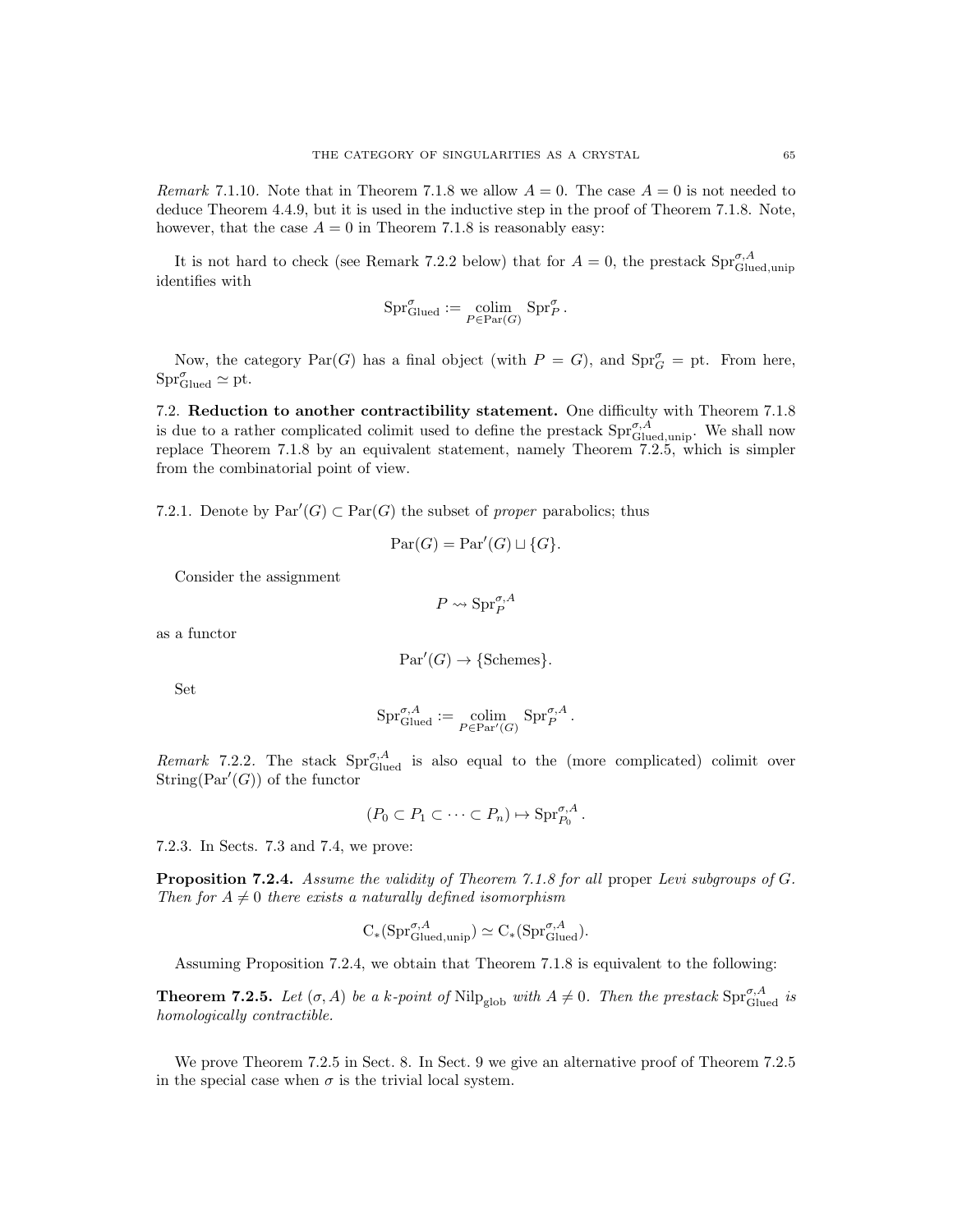7.2.6. Both Theorems 7.1.8 and 7.2.5 have topological counterparts. Let us sketch these counterparts in case the reader finds their statement more transparent; they are not logically necessary for the proof.

Let A be a nilpotent element of  $\mathfrak{g}$ , but instead of a local system  $\sigma$  fix a family  $\{g_{\alpha}\}\$  of elements in G that centralize A.

For every  $P \in \text{Par}(G)$  consider the corresponding partial flag variety  $\text{Fl}_P$ ; we think of it as the scheme classifying parabolics  $P'$  in the conjugacy class of  $P$ . Let

$$
\mathrm{Spr}_{P,\mathrm{unip}}^{\{g_\alpha\},A}\subset \mathrm{Spr}_P^{\{g_\alpha\},A}\subset \mathrm{Spr}_P^{\{g_\alpha\}}
$$

be the closed subschemes of  $\text{Fl}_P$  that correspond to  $P' \in \text{Fl}_P$  that satisfy the conditions

$$
(g_{\alpha} \in P', A \in \mathfrak{u}(P')), (g_{\alpha} \in P', A \in \mathfrak{p}'), (g_{\alpha} \in P'),
$$

respectively.

We can form the prestacks  $Spr_{Glued,unip}^{\sigma,A}$  and  $Spr_{Glued}^{\sigma,A}$ , and the assertions parallel to Theorems 7.1.8 and 7.2.5 hold in this context as well. We leave it to the reader to verify that the argument of this paper can be used to prove these topological counterparts of the theorems.

Note that when  $k = \mathbb{C}$ , Theorems 7.1.8 and 7.2.5, as stated above, follow from their topological counterparts via the Riemann-Hilbert correspondence.

Namely, fix a base point  $x \in X$ , and trivialize the fiber of  $\sigma$  at x. Then the monodromy of  $\sigma$ gives a homomorphism  $\pi_1(X, x) \to G$ , and we take  $\{g_\alpha\}$  to be the images in G of some set of generators of  $\pi_1(X, x)$ . Then the analytic spaces corresponding to the schemes  $\text{Spr}_{P,\text{unip}}^{\sigma, A}$  and  $\text{Spr}_{P,\text{unip}}^{\{g_\alpha\},A}$  (resp.,  $\text{Spr}_{P}^{\sigma,A}$  and  $\text{Spr}_{P}^{\{g_\alpha\},A}$ ) are canonically identified.

7.2.7. Let us consider some examples of Theorem 7.2.5.

First, we consider the case of  $G = SL<sub>2</sub>$ , in which case Theorem 4.3.4 is already non-obvious. But all of its complexity is contained in the reduction of Theorem 4.3.4 to Theorem 7.2.5, as the latter is quite easy:

For G of rank 1, the poset  $Par'(G)$  consists of one element, namely,  $P = B$ . Since  $A \neq 0$ , the scheme  $\text{Spr}_{B}^{\sigma,A}$  is a 'fat point': it is a nilpotent thickening of a point. Hence, it is homologically contractible.

7.2.8. Consider now the case of  $G = SL_3$ . We distinguish two cases: (a) when A is a regular nilpotent; (b) when A is a sub-regular nilpotent.

In case (a), for all three parabolics, the corresponding schemes  $\text{Spr}_{P}^{\sigma,A}$  are again fat points. So, the contractibility follows from the fact that the poset  $Par'(G)$ 

$$
P_1 \supset B \subset P_2
$$

is contractible as a category (it has an initial object, namely  $B$ ).

Case (b) is more interesting. The scheme  $\mathrm{Spr}^{\sigma,A}_{B}$  has the shape

$$
Z_1 \underset{\text{pt}}{\sqcup} Z_2,
$$

i.e., its obtained by joining certain subschemes  $Z_1$  and  $Z_2$  along a common point. (To see this, use the topological version described in Sect. 7.2.6, first with  $\{g_{\alpha}\}\$  being trivial, and then deduce the general case.)

The projection

$$
\mathrm{Spr}^{\sigma,A}_B \to \mathrm{Spr}^{\sigma,A}_{P_1}
$$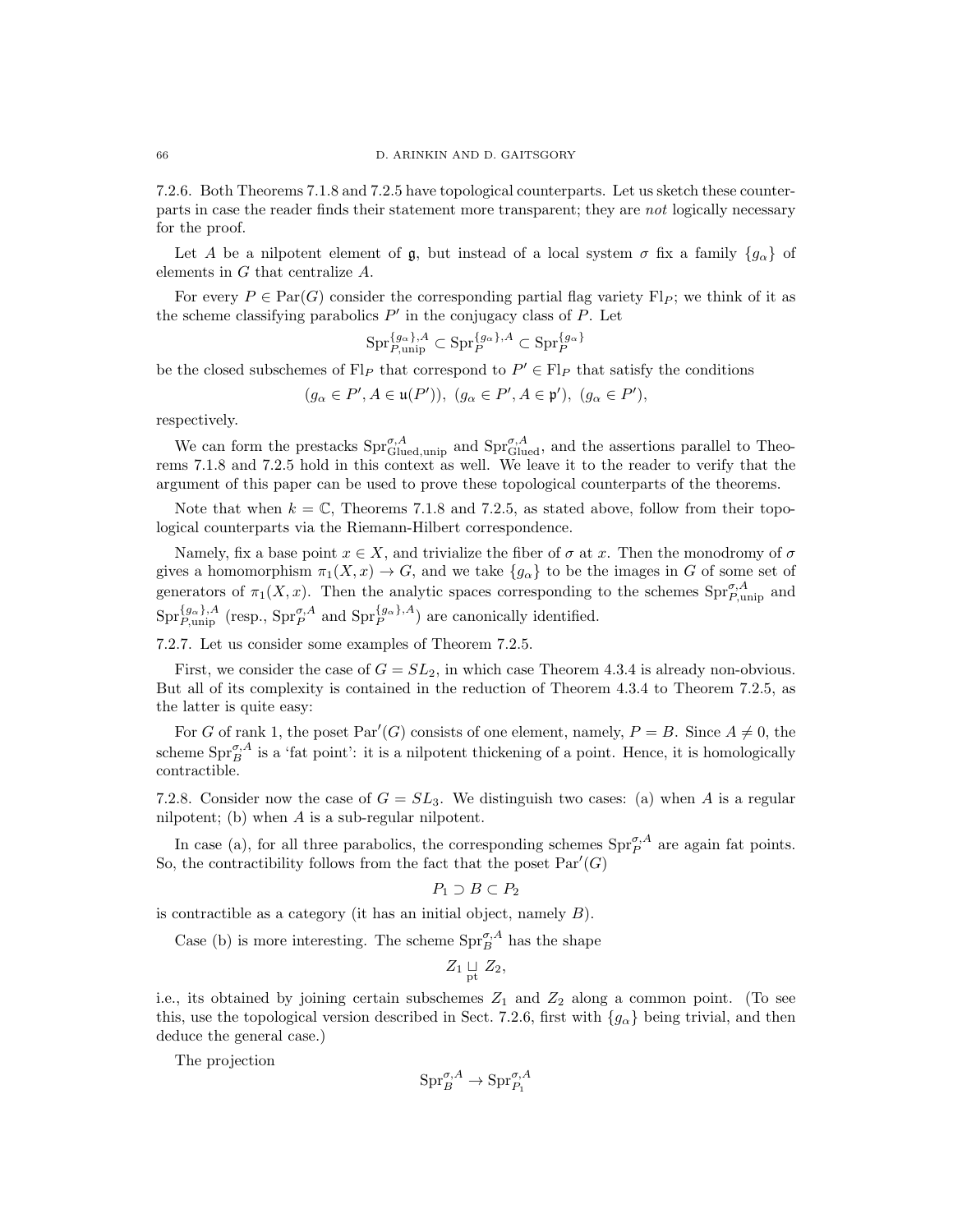maps  $Z_1$  isomorphically onto its image, and it collapses  $Z_2$  onto the image of pt =  $Z_1 \cap Z_2$ .

Similarly, the projection

$$
\mathrm{Spr}^{\sigma,A}_B \to \mathrm{Spr}^{\sigma,A}_{P_1}
$$

maps  $Z_2$  isomorphically onto its image, and it collapses  $Z_1$  onto the image of pt =  $Z_1 \cap Z_2$ .

This description makes the statement of Theorem 7.2.5 manifest.

# 7.3. Proof of Proposition 7.2.4, Step 1.

7.3.1. Recall that the prestack  $\text{Spr}_{\text{Glued,unip}}^{\sigma,\mathcal{A}}$  is the the following colimit over the index category  $Strings(Par(G))$  of chains of standard parabolic subgroups

$$
(P_0 \subset P_1 \subset \cdots \subset P_n)
$$

and morphisms are given by order-preserving maps  $[m] \to [n]$ .

To each  $(P_0 \subset P_1 \subset \cdots \subset P_n) \in \text{Strings}(\text{Par}(G))$  we attach the scheme

$$
\mathrm{Spr}^\sigma_{P_0} \underset{\mathrm{Spr}^\sigma_{P_n}}{\times} \mathrm{Spr}^{\sigma, A}_{P_n, \mathrm{unip}} \, .
$$

In the above diagram, the  $P_i$ 's are all standard parabolics. It is possible that  $P_n = G$ , but in this case  $\text{Spr}_{P_n,\text{unip}}^{\sigma,A}$  is empty, because  $A \neq 0$ . Thus we can work with chains of proper standard parabolic subgroups

$$
(P_0, \ldots, P_n) \in \text{String}(\text{Par}'(G)).
$$

Let  $I_1 := \text{String}(\text{Par}'(G))$  be the index category of chains of proper standard parabolic subgroups. Denote by  $\mathsf{F}_1 : I_1 \to \mathsf{Sch}$  the functor

$$
(P_0, \ldots, P_n) \mapsto \mathrm{Spr}_{P_0}^{\sigma} \underset{\mathrm{Spr}_{P_n}^{\sigma}}{\times} \mathrm{Spr}_{P_n, \mathrm{unip}}^{\sigma, A}.
$$

Thus

$$
\mathrm{Spr}_{\mathrm{Glued,unip}}^{\sigma,A}\simeq \underset{i\in I_1}{\mathrm{colim}}\,\mathsf{F}_1(i).
$$

7.3.2. We recall that by definition,

$$
\operatorname{Spr}_{\operatorname{Glued}}^{\sigma,A} = \operatorname*{colim}_{i \in I_2} \mathsf{F}_2(i),
$$

where we put  $I_2 := \text{Par}'(G)$  and

$$
\mathsf{F}_2: I_2 \to \mathrm{Sch}: P \mapsto \mathrm{Spr}_P^{\sigma, A}.
$$

7.3.3. Consider now the category  $I$  whose objects are collections

(7.1) 
$$
(P_0 \subset \cdots \subset P_n \subset P) \quad (n \geq 0; P_0, \ldots, P_n, P \in \operatorname{Par}'(G)).
$$

A morphism

$$
(P^1_0 \subset \cdots \subset P^1_{n^1} \subset P^1) \to (P^2_0 \subset \cdots \subset P^2_{n^2} \subset P^2)
$$

is specified by an order-preserving map  $[n^2] \to [n^1]$  and an inclusion  $P^1 \subset P^2$ .

Define a functor  $F:I\to \operatorname{Sch}$  by

$$
F: (P_0 \subset \cdots \subset P_n \subset P) \mapsto \mathrm{Spr}_{P_n, \mathrm{unip \, }_{\mathrm{Spr}_{P_n}^{\sigma}}^{\sigma, A} \times \mathrm{Spr}_{P_0}^{\sigma},
$$

and put

$$
\mathrm{Spr}_{\mathrm{Glued},\mathrm{mixed}}^{\sigma,A}:=\operatornamewithlimits{colim}_{i\in I} \mathsf{F}(i).
$$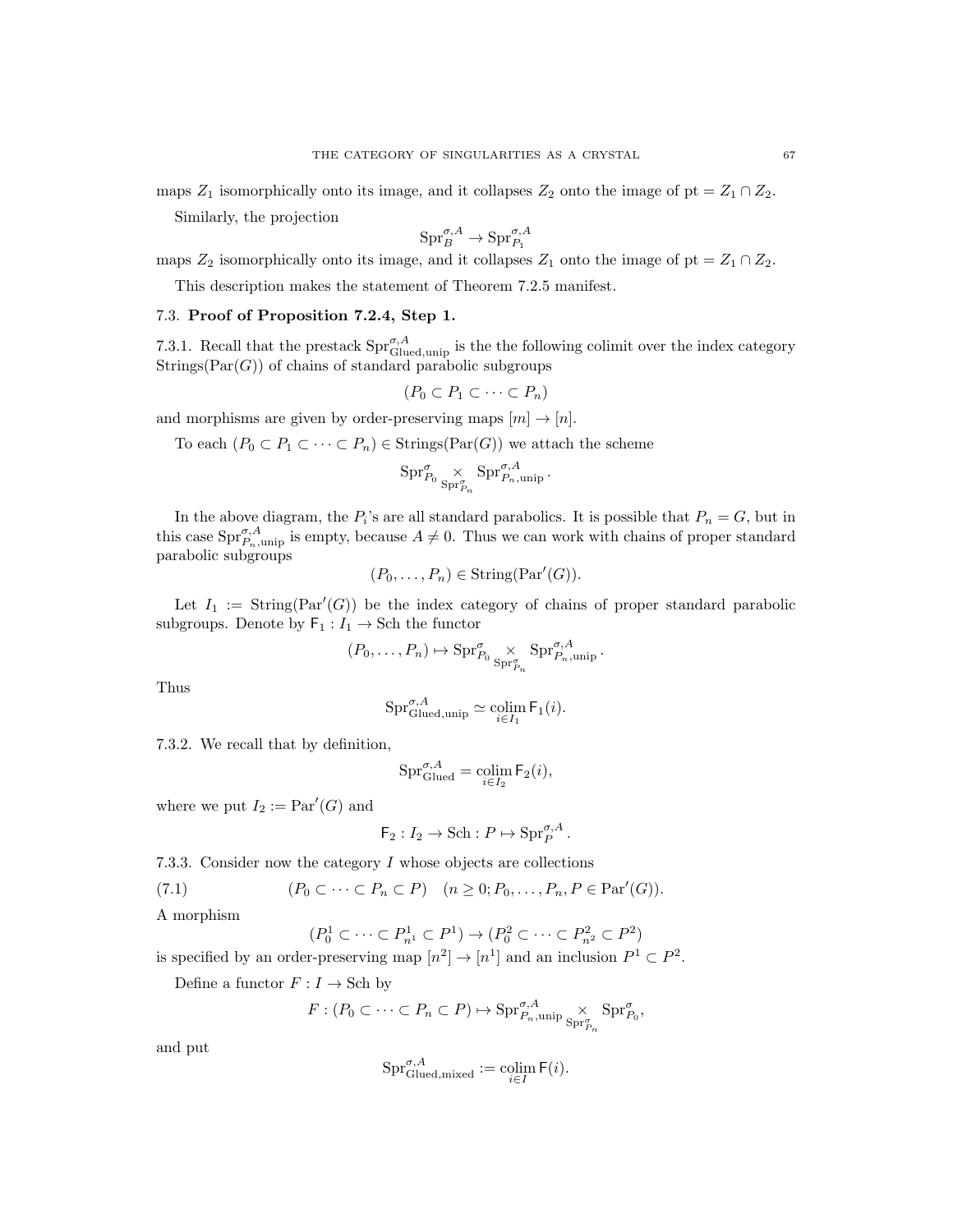7.3.4. We have canonical forgetful functors

$$
I_1 \xleftarrow{\phi_1} I \xrightarrow{\phi_2} I_2.
$$

By construction  $\mathsf{F} \simeq \mathsf{F}_1 \circ \phi_1$ . This isomorphism gives rise to a map

(7.2) 
$$
\mathrm{Spr}_{\mathrm{Glued,mixed}}^{\sigma,A} \to \mathrm{Spr}_{\mathrm{Glued,unip}}^{\sigma,A}.
$$

We claim that the map  $(7.2)$  is an isomorphism of prestacks. Indeed, this follows from the fact that the functor  $\phi_1$  is a co-Cartesian fibration with contractible fibers (each fiber has an initial object, namely  $P = P_n$ ).

Thus, to prove Proposition 7.2.4, we need to construct a homological equivalence between prestacks  $\text{Spr}_{\text{Glued},\text{mixed}}^{\sigma,A}$  and  $\text{Spr}_{\text{Glued}}^{\sigma,A}$ .

7.3.5. Note now that we have a canonically defined natural transformation

(7.3) F → F<sup>2</sup> ◦ φ2.

Indeed, for any  $(P_0 \subset \cdots \subset P_n \subset P) \in I$ , we have a natural map

$$
\mathsf{F}(P_0 \subset \cdots \subset P_n \subset P) = \mathrm{Spr}_{P_n, \mathrm{unip}}^{\sigma, A} \underset{\mathrm{Spr}_{P_n}^{\sigma}}{\times} \mathrm{Spr}_{P_0}^{\sigma} \hookrightarrow \mathrm{Spr}_{P_0}^{\sigma} \to
$$

$$
\mathrm{Spr}_{P}^{\sigma} = \mathsf{F}_2(P) = \mathsf{F}_2 \circ \phi_2(P_0 \subset \cdots \subset P_n \subset P).
$$

Hence, we obtain a map of prestacks

(7.4) 
$$
\mathrm{Spr}_{\mathrm{Glued,mixed}}^{\sigma,A} \to \mathrm{Spr}_{\mathrm{Glued}}^{\sigma,A}.
$$

Let us prove that the map

(7.5) 
$$
C_*(\mathrm{Spr}_{\mathrm{Glued,mixed}}^{\sigma,A}) \to C_*(\mathrm{Spr}_{\mathrm{Glued}}^{\sigma,A}),
$$

induced by (7.4) is an isomorphism.

7.3.6. Let

$$
\mathsf{F}_2':I_2\to\mathbf{Sch}
$$

denote the left Kan extension of the functor F along  $\phi_2$ . By adjunction, the natural transformation (7.3) gives rise to a natural transformation

$$
\mathsf{F}_2' \to \mathsf{F}_2.
$$

Composing with the functor

 $C_* : Sch \rightarrow Vect,$ 

we obtain a natural transformation

(7.6)  $C_* \circ F'_2 \to C_* \circ F_2$ 

of functors  $I_2 \to \text{Vect}$ .

The map  $(7.5)$  is obtained from  $(7.6)$  by taking colimits over  $I_2$ . Thus, in order to prove that (7.5) is an isomorphism, it suffices to show that the map (7.6) is an isomorphism of functors  $I_2 \rightarrow$  Vect.

The latter will be done in Step 2, using Theorem 7.1.8 for proper Levi subgroups of G (including the case  $A = 0$ ).

## 7.4. Proof of Proposition 7.2.4, Step 2.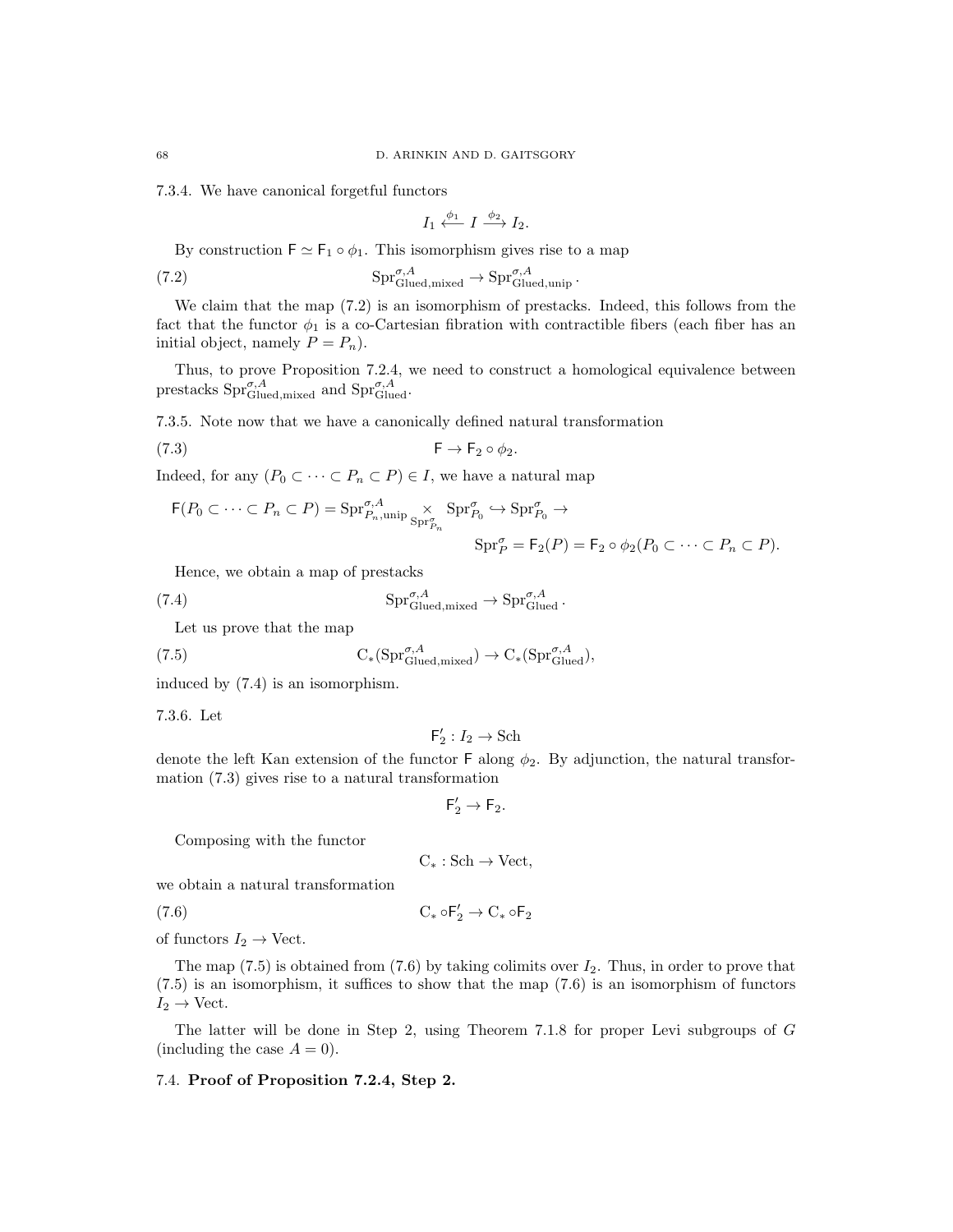7.4.1. Note that the functor  $\phi_2$  is also a co-Cartesian fibration. Hence, the value of  $C_* \circ F'_2$  on an object  $P \in \text{Par}'(G) = I_2$  is computed as the colimit of the functor  $C_* \circ F_2$  over the fiber of  $\phi_2$  over P. I.e., it is the homology of the prestack equal to the colimit of the restriction of F to the above fiber. Denote this prestack by  $\text{Spr}_{\text{Glued},\text{mixed},P}^{\sigma,A}$ .

Note that we have a tautologically defined map

$$
f: \text{Spr}_{\text{Glued},\text{mixed},P}^{\sigma,A} \to \text{Spr}_{P}^{\sigma,A}.
$$

We need to show that the above map  $f$  induces an isomorphism on homology. It suffices to check that the trace map

$$
(7.7) \t fdR,l(\omega_{\mathrm{Spr}^{\sigma,A}_{\mathrm{Glued,mixed},P}}) \to \omega_{\mathrm{Spr}^{\sigma,A}_{P}}
$$

is an isomorphism in D-mod( $\text{Spr}_{P}^{\sigma,A}$ ).

7.4.2. The fact that  $(7.7)$  is an isomorphism can be checked at the level of !-fibers at k-points of  $\text{Spr}^{\sigma,A}_{P}$ .

Fix a point  $\sigma_P \in \mathrm{Spr}_P^{\sigma,A}(k)$ . Thus,  $\sigma_P$  is a reduction of  $\sigma$  to P that is compatible with A. Let M be the Levi quotient of P, and let  $(\sigma_M, A_M)$  be the resulting k-point of Nilp<sub>glob</sub> for the group  $M$ . (Note that  $A_M$  may be zero.)

Note that  $\text{Spr}_{\text{Glued},\text{mixed},P}^{\sigma,A}$  is a colimit of schemes each of which is proper, and in particular, maps properly to  $\text{Spr}_{P}^{\sigma,A}$ . Hence, by proper base change, the !-fiber of  $f_{\text{dR},!}(\omega_{\text{Spr}_{\text{Glued,mixed},P}})$  at  $\sigma_P$  is isomorphic to the homology of the fiber of  $\text{Spr}_{\text{Glued,mixed},P}$  over  $\sigma_P$ ; denote this fiber by  $\mathrm{Spr}_{\mathrm{Glued},\mathrm{mixed},P,\sigma_P}^{\sigma,A}.$ 

7.4.3. Thus, we have to show that the trace map

$$
C_*(\mathrm{Spr}_{\mathrm{Glued},\mathrm{mixed},P,\sigma_P}^{\sigma,A}) \to k
$$

is an isomorphism.

However, we notice that there is a canonical isomorphism

$$
\text{Spr}_{\text{Glued},\text{mixed},P,\sigma_P}^{\sigma,A} \simeq \text{Spr}_{\text{Glued},\text{unip}}^{\sigma_M,A_M},
$$

(the latter prestack taken for the reductive group M).

Hence, the required assertion follows from Theorem 7.1.8, applied to M.

### 8. Schubert stratification

The goal of this section is to prove Theorem 7.2.5.

## 8.1. Conventions regarding roots.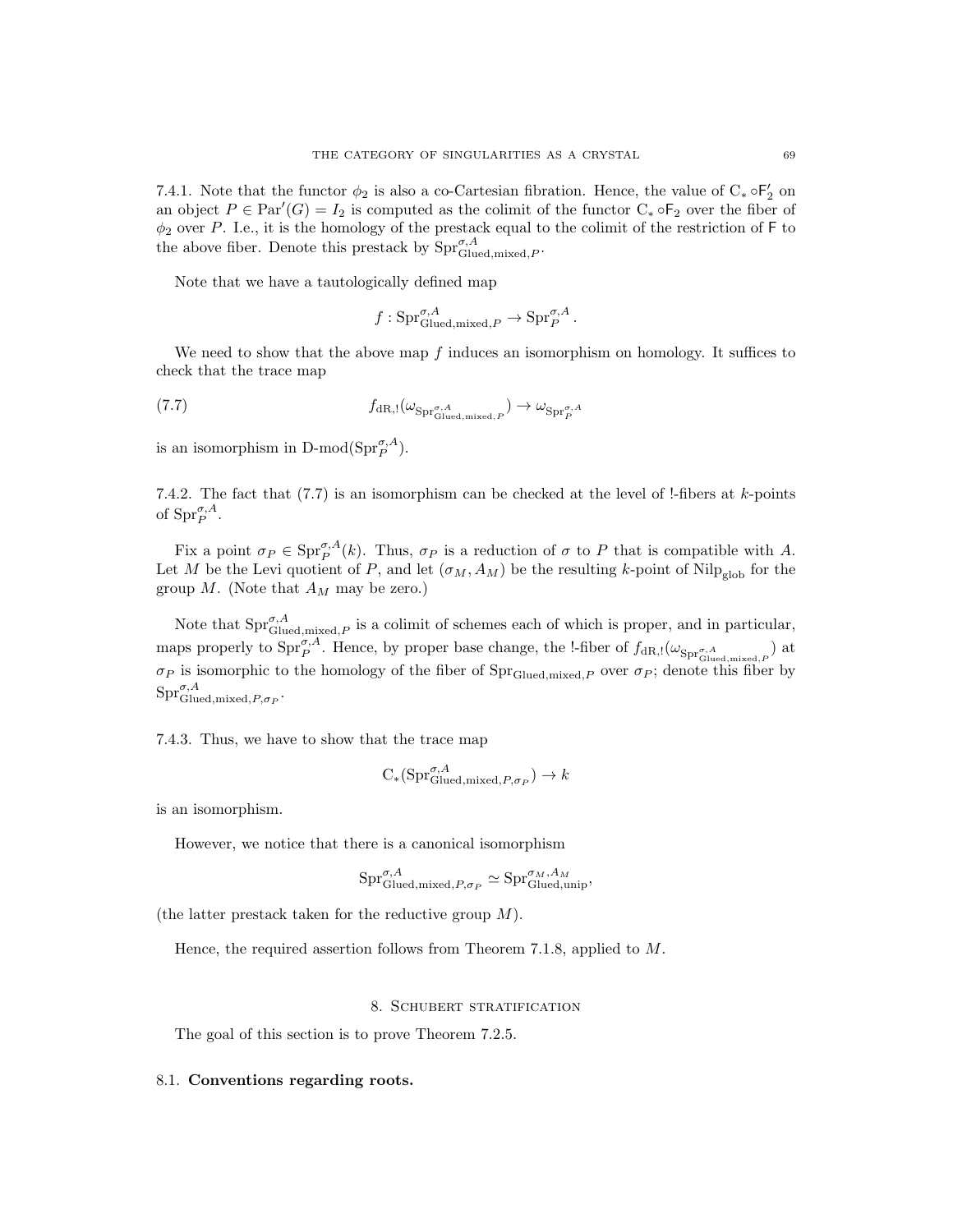8.1.1. Recall that we fixed a Borel subgroup  $B \subset G$  and a maximal torus  $T \subset B$ . Let  $\Lambda :=$  $Hom(T, \mathbb{G}_m)$  be the character lattice of T; it is a free abelian group, which we write additively. The standard parabolics  $P \subset G$  are the parabolic subgroups containing B.

Let  $\mathfrak{t} \subset \mathfrak{b} \subset \mathfrak{g}$  be the Lie algebras of T, B, and G respectively. For every  $\alpha \in \Lambda$ , we denote by  $\mathfrak{g}_{\alpha} \subset \mathfrak{g}$  the corresponding root subspace; in particular,  $\mathfrak{g}_0 = \mathfrak{t}$ . Let

$$
\mathsf{R} = \{ \alpha \in \Lambda - \{0\} : \mathfrak{g}_{\alpha} \neq 0 \}
$$

be the set of roots. Denote by  $\mathsf{S} \subset \mathsf{R}^+ \subset \mathsf{R}$  the subsets of simple and positive roots with respect to B. Thus,

$$
\mathfrak{b}=\mathfrak{t}\oplus\bigoplus_{\alpha\in\mathsf{R}^+}\mathfrak{g}_\alpha.
$$

We identify S and the set of the vertices of the Dynkin diagram of G.

8.1.2. We think of Par(G) as the poset of subsets  $J \subset S$  (ordered by inclusion) via  $J \mapsto P_J$ . Explicitly, given  $J \in \text{Par}(G)$ , the Lie subalgebras

$$
\mathfrak{p}_{\mathsf{J}} := \bigoplus \{ \mathfrak{g}_{\alpha} : \alpha \in \mathsf{R}^+ \cup \text{Span}(\mathsf{J}) \}
$$

$$
\mathfrak{m}_{\mathsf{J}} := \bigoplus \{ \mathfrak{g}_{\alpha} : \alpha \in \text{Span}(\mathsf{J}) \}
$$

$$
\mathfrak{u}(P_{\mathsf{J}}) := \bigoplus \{ \mathfrak{g}_{\alpha} : \alpha \in \mathsf{R}^+ - \text{Span}(\mathsf{J}) \}
$$

correspond to  $P_j$ , the standard Levi subgroup  $M_j \subset P_j$ , and the unipotent radical  $U(P_j)$  of  $P_j$ , respectively. We denote by

$$
R_J:=R\cap\mathrm{Span}(J)
$$

the set of roots of  $M_J$ , so that  $J \subset R_J$  is the set of simple roots.

8.1.3. Let  $N(T) \subset G$  be the normalizer of T. The Weyl group  $W = N(T)/T$  acts on  $\Lambda$ preserving R. For any  $J \in \text{Par}(G)$ , denote by  $W_J \subset W$  the subgroup generated by the reflections around the roots in J. Thus,  $W_J$  is the Weyl group of  $M_J$ .

8.1.4. Given  $J \in \text{Par}(G)$ , we denote by

$$
Fl_J = \{ P' \subset G : P' \text{ is conjugate to } P_J \}
$$

the flag variety of parabolic subgroups of type J. We have a natural isomorphism  $Fl<sub>J</sub> = G/P<sub>J</sub>$ . If  $J = \emptyset$ , then  $P_J = B$ , and we write simply

$$
Fl = FlJ = G/B \t(J = \emptyset)
$$

for the complete flag variety.

Whenever  $\tilde{J} \subset J$  in  $Par(G)$ , we have a natural morphism

$$
f = f_{\tilde{\mathsf{J}},\mathsf{J}} : \mathrm{Fl}_{\tilde{\mathsf{J}}} \to \mathrm{Fl}_{\mathsf{J}}.
$$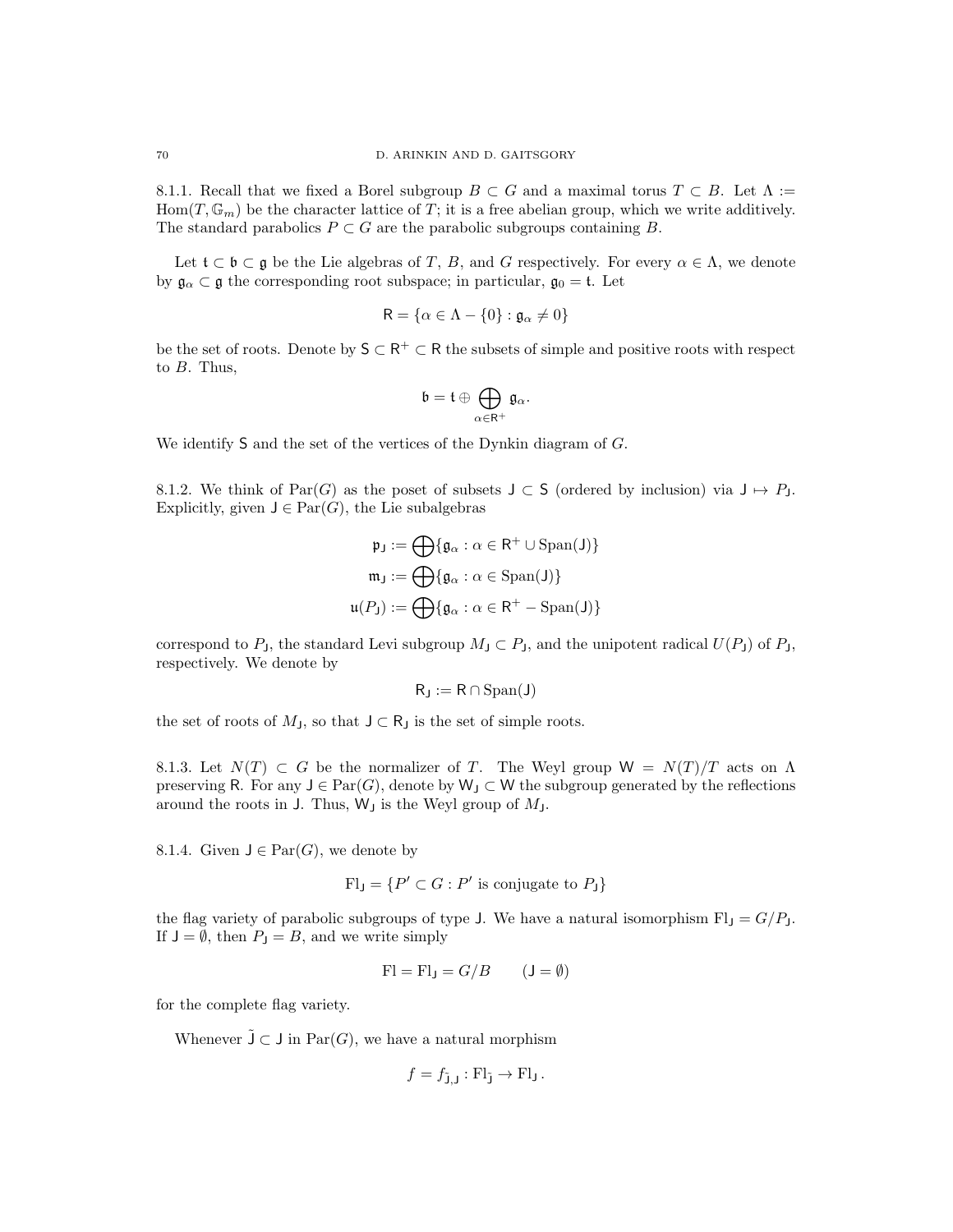8.1.5. Given two Borel subgroups  $B', B'' \subset G$ , we denote their relative position by  $w(B', B'') \in$ W. Explicitly, for  $B'' = B$  being the fixed Borel, the equality  $w = w(B', B)$  means that

$$
B' = \mathrm{Ad}_g(B), \quad g \in BwB.
$$

We then expand w to arbitrary pairs  $(B', B'') \in \text{Fl} \times \text{Fl}$  by G-invariance.

More generally, suppose  $J_0, J \in \text{Par}(G)$ . The relative position of two parabolic subgroups  $P' \in \mathrm{Fl}_{\mathrm{J}_0}, P'' \in \mathrm{Fl}_{\mathrm{J}}$  is given by the double coset

$$
\{w(B', B'') \in W : B' \subset P' \text{ and } B'' \subset P'' \text{ are Borel subgroups}\}\in W_{J_0}\setminus W/W_J.
$$

This double coset contains a unique minimal element with respect to the Bruhat order on W; we denote it by  $w(P', P'') \in W$ . The condition that  $w \in W$  is minimal in its double coset  $W_{J_0}wW_J$  is equivalent to the condition

$$
w(\mathsf{J}) \subset \mathsf{R}^+
$$
 and  $w^{-1}(\mathsf{J}_0) \subset \mathsf{R}^+.$ 

8.2. Some Weyl group combinatorics. In this subsection we fix  $J_0 \in \text{Par}(G)$  and the corresponding standard parabolic subgroup  $P_0 := P_{J_0}$ .

8.2.1. Put

(8.1) 
$$
W' := \{ w \in W : w^{-1}(J_0) \subset R^+ \} = \{ w \in W : w \text{ is minimal in } W_{J_0} w \}.
$$

There is a unique maximal element  $w'_0 \in W'$ ; it is characterised by the property that

$$
w'_0(\mathsf{R}^+) \cap \mathsf{R}^+ = \mathsf{R}_{\mathsf{J}_0} \cap \mathsf{R}^+.
$$

Explicitly,  $w'_0$  is the minimal element of the coset  $\mathsf{W}_{J_0}w_0$ , where  $w_0 \in \mathsf{W}$  is the longest element; also,  $w'_0w_0 \in W_{J_0}$  is the longest element of the Coxeter group  $W_{J_0}$ .

8.2.2. Fix  $w \in \mathsf{W}$ , and consider the partition  $\mathsf{S} = \mathsf{S}_{w}^{0} \cup \mathsf{S}_{w}^{+} \cup \mathsf{S}_{w}^{-}$  given by

$$
S_w^0 := S \cap w^{-1}(R_{J_0})
$$
  
\n
$$
S_w^+ := S \cap w^{-1}(R^+ \setminus R_{J_0})
$$
  
\n
$$
S_w^- := S \cap w^{-1}(-R^+ \setminus R_{J_0}).
$$

(For simplicity, the dependence of this partition on  $J_0$  is suppressed in the notation.) The following properties of this partition are clear.

Lemma 8.2.3. Suppose  $w \in W$ . Then

(1) 
$$
S_w^- = \emptyset
$$
 if and only if  $w \in W_{J_0}$ , and  
(2)  $S_w^+ = \emptyset$  if and only if  $w \in W_{J_0}w_0$ .

Corollary 8.2.4. Suppose  $w \in W'$ . Then

(1)  $S_w^- = \emptyset$  if and only if  $w = e$ , and

(2)  $S_w^+ = \emptyset$  if and only if  $w = w'_0$ .

8.2.5. Let now  $P'$  be another parabolic subgroup (not necessarily a standard one). Consider  $w(P_0, P') \in W$ . Clearly,  $w(P_0, P') \in W'$ . We need the following easy observation.

**Lemma 8.2.6.** Let  $U(P_0) \subset P_0$  be the unipotent radical, and let  $\mathfrak{p}'$  and  $\mathfrak{u}(P_0)$  be the Lie algebras of P' and  $U(P_0)$ , respectively. Then  $w(P_0, P') = w'_0$  if and only if  $\mathfrak{p}' \cap \mathfrak{u}(P_0) = \{e\}.$ 

*Proof.* Follows from Corollary 8.2.4(2).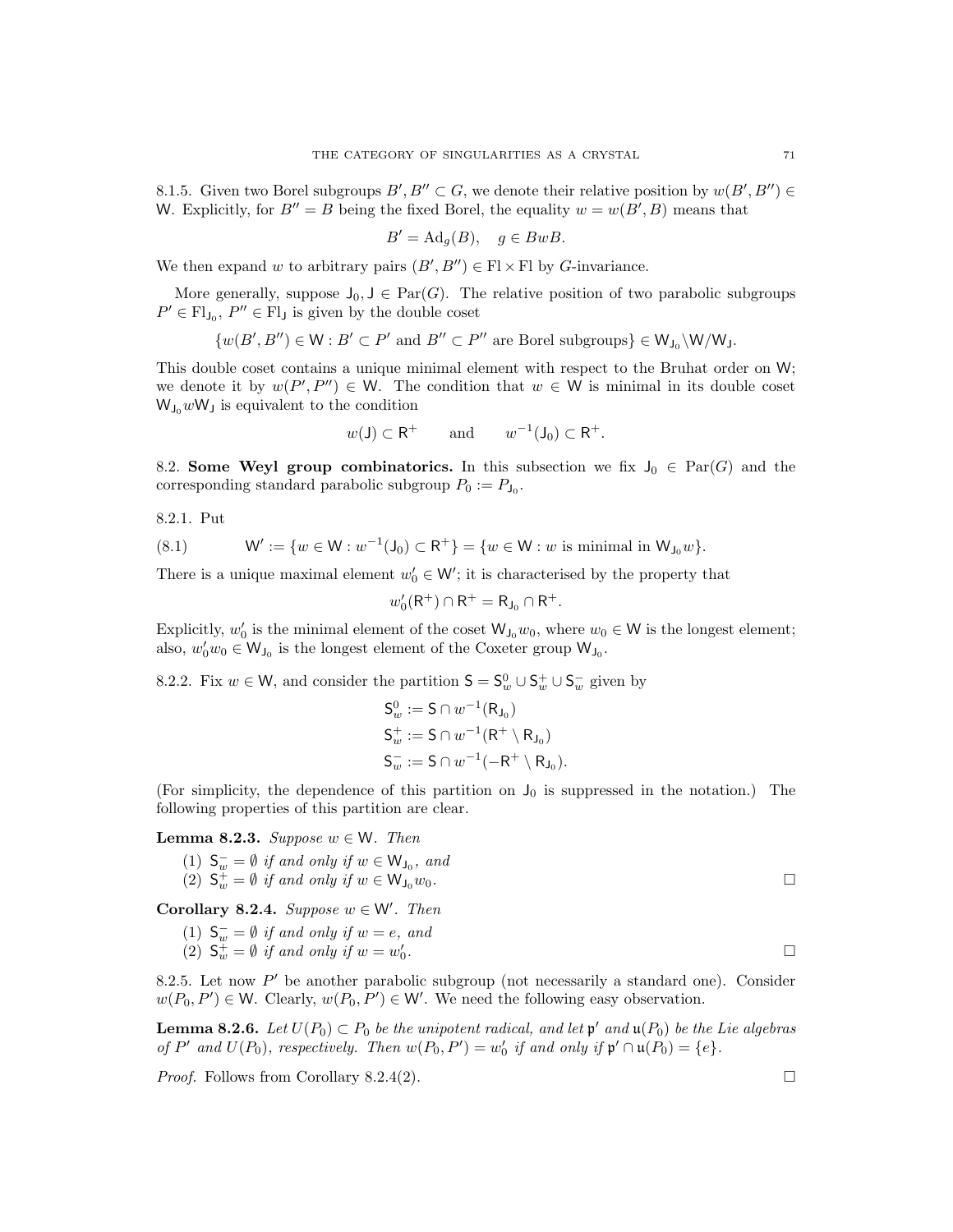8.2.7. Let us now fix  $J \in \text{Par}(G)$ , and consider the flag variety Fl<sub>J</sub>. For  $w \in W$ , define the Schubert stratum in Fl<sub>J</sub> as follows:

$$
F1_J^w := \{ P' \in F1_J : w(P_0, P') = w \} \subset F1_J.
$$

Also, put

$$
\mathrm{Fl}_{\mathrm{J}}^{\leq w} := \{ P' \in \mathrm{Fl}_{\mathrm{J}} : w(P_0, P') \leq w \} \subset \mathrm{Fl}_{\mathrm{J}}
$$

and

$$
{\rm Fl}_{J}^{&} := \{ P' \in {\rm Fl}_{J} : w(P_0, P') < w \} \subset {\rm Fl}_{J} \, .
$$

(One again, we omit the parabolic subgroup  $P_0$  from the notation.)

Remark 8.2.8. We emphasize that in the definition of  $\text{FI}^w_J$ , the equality  $w(P_0, P') = w$  takes place in W and *not* in  $W_{J_0} \setminus W/W_J$  (and similarly for  $Fl_J^{\leq w}$  and  $Fl_J^{< w}$ ).

Hence, if  $w \notin W'$ , then  $\mathrm{Fl}_J^w = \emptyset$  and  $\mathrm{Fl}_J^{\leq w} = \mathrm{Fl}_J^{< w}$ . Also,  $\mathrm{Fl}_J^{\leq w'_0} = \mathrm{Fl}_J$ .

8.2.9. Suppose  $\tilde{J} \subset J$  in Par $(G)$ . Consider the natural map  $f : Fl_{\tilde{I}} \to Fl_{J}$ . Clearly,

$$
f(\mathrm{Fl}_{\mathbf{j}}^{\leq w}) \subset \mathrm{Fl}_{\mathbf{j}}^{\leq w}
$$
 and  $f(\mathrm{Fl}_{\mathbf{j}}^{;$ 

however, it is not true in general that  $f(\mathbf{Fl}_\mathbf{j}^w) \subset \mathbf{Fl}_\mathbf{j}^w$ .

**Lemma 8.2.10.** Fix  $w \in W$  (and recall that  $J \in \text{Par}(G)$  is also fixed).

- (1) If  $J \cap S_w^- \neq \emptyset$ , then  $F1_y^w = \emptyset$ .
- (2) Put  $\tilde{J} = J \setminus S_w^+$ . Then the map  $f : Fl_{\tilde{J}} \to Fl_J$  induces an isomorphism  $Fl_j^w \simeq Fl_J^w$ .

*Proof.* (1) Indeed, if  $J \cap S_w^- \neq \emptyset$ , then  $w(J) \not\subset R^+$  and w is not the minimal element of  $W_{J_0}wW_J$ . (2) The inverse map sends  $P' \in Fl_J$  to the parabolic subgroup  $(P' \cap P_0)U(P') \subset P'$ , where  $U(P') \subset P'$  is the unipotent radical.

# 8.3. Proof of Theorem 7.2.5: setting up the induction.

8.3.1. Recall that in Theorem 7.2.5 we fix a G-local system  $\sigma$  and a non-zero horizontal section A of  $\mathfrak{g}_{\sigma}$ .

By the Jacobson-Morozov Theorem, A determines a canonical reduction of  $\sigma$  to a standard parabolic subgroup, which we denote  $P_0$ . Moreover, A belongs to the nilradical of this reduction, in the sense that A lies in  $\mathfrak{u}(P_0)_{\sigma} \subset \mathfrak{g}_{\sigma}$ . (Here we abuse the notation slightly by writing  $\sigma$  for the reduction to  $P_0$ .) Equivalently, the reduction corresponds to a point of  $\text{Spr}_{P_0,\text{unip}}^{\sigma,A}$ . In particular, since  $A \neq 0$ , we have  $\mathfrak{u}(P_0) \neq 0$  and hence  $P_0 \neq G$ .

Remark 8.3.2. For most of the argument, we only need to know that  $\sigma$  is reduced to a proper parabolic. The fact that A belongs to the nilradical of the reduction is used only in Sect. 8.5.6.

8.3.3. Set  $P_0 = P_{J_0}$ ; that is,  $J_0$  is the type of the standard parabolic  $P_0$ . Let us use the formalism of Sect. 8.2 for this choice of  $J_0$ .

Each of the schemes  $\text{Spr}_{P}^{\sigma,A}$  comprising  $\text{Spr}_{\text{Glued}}^{\sigma,A}$  acquires a stratification by the set W', where  $W'$  is given by  $(8.1)$ ; denote the corresponding subschemes by

$$
\mathrm{Spr}_P^{\sigma,A,
$$

.

Explicitly, the stratification is determined by the relative position the reduction of  $\sigma$  to P (corresponding to a point of  $\text{Spr}_{P}^{\sigma,A}$ ) and the fixed reduction of  $\sigma$  to  $P_0$ .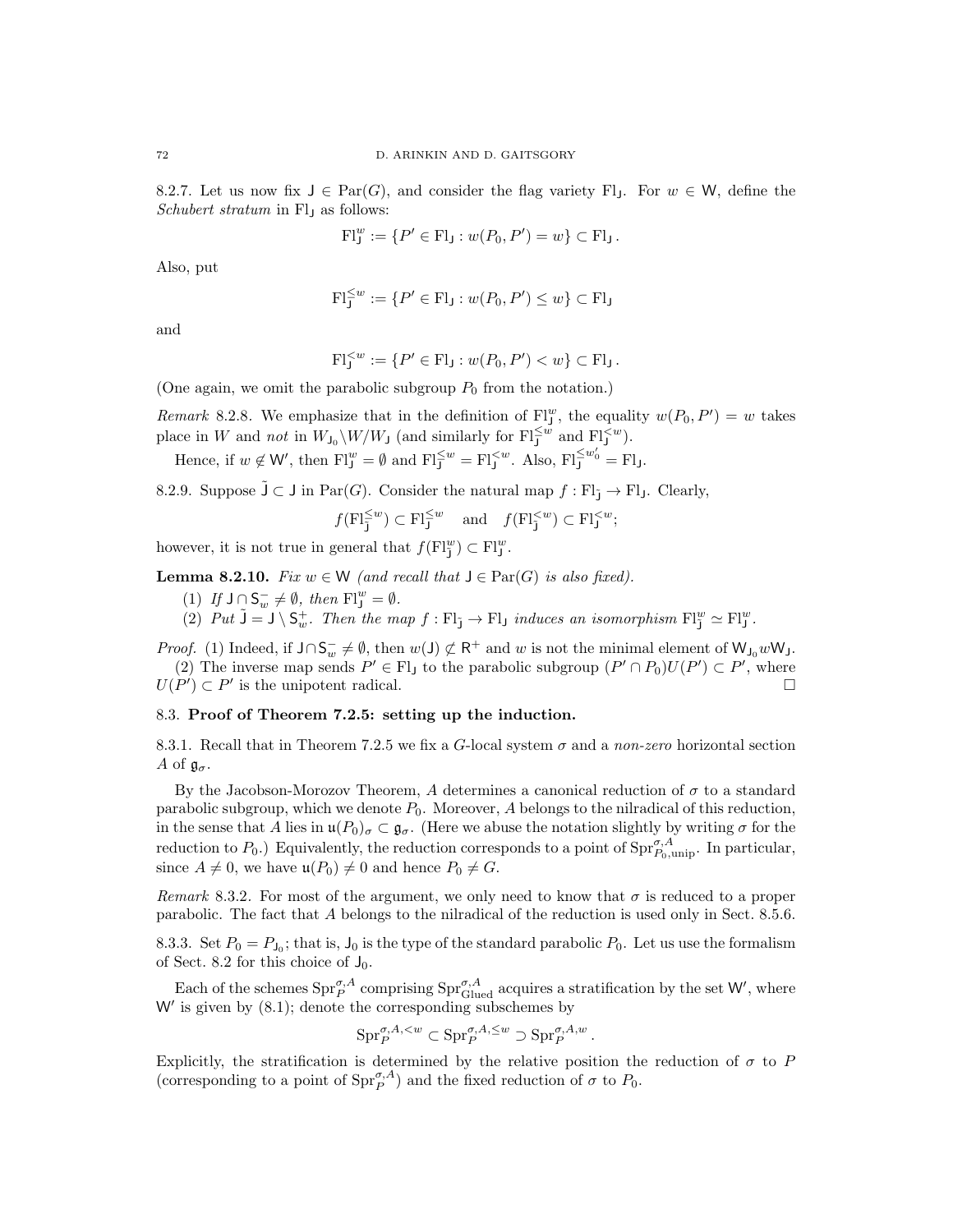Consider the corresponding prestacks

$$
Spr_{\text{Glued}}^{\sigma, A, \leq w} = \underset{P \in \text{Par}'(G)}{\text{colim}} \text{Spr}_{P}^{\sigma, A, \leq w}
$$

$$
Spr_{\text{Glued}}^{\sigma, A, \leq w} = \underset{P \in \text{Par}'(G)}{\text{colim}} \text{Spr}_{P}^{\sigma, A, \leq w}.
$$

(Note that the schemes  $\text{Spr}_{P}^{\sigma, A, w}$  do not form a diagram indexed by  $P \in \text{Par}'(G)$ .)

Consider also the quotients

$$
\mathrm{Spr}_P^{\sigma,A,\leq w}/\mathrm{Spr}_P^{\sigma,A,
$$

and

$$
\mathrm{Spr}_{\mathrm{Glued}}^{\sigma,A,\leq w}/\mathrm{Spr}_{\mathrm{Glued}}^{\sigma,A,\leq w}:=\mathrm{Spr}_{\mathrm{Glued}}^{\sigma,A,\leq w}\underset{\mathrm{Spr}_{\mathrm{Glued}}^{\sigma,A,\leq w}}{\sqcup} \mathrm{pt},
$$

the latter being the same as

$$
\operatorname*{colim}_{P \in \operatorname{Par}'(G)} \operatorname{Spr}_{P}^{\sigma, A, \leq w} / \operatorname{Spr}_{P}^{\sigma, A, \lt w},
$$

since the category  $Par'(G)$  is contractible (having an initial object).

In what follows we also use the notation

$$
\text{Spr}^{\sigma, A,
$$

etc.

8.3.4. We need to show that the trace map

$$
C_*(\mathrm{Spr}_{\mathrm{Glued}}^{\sigma,A}) \to k
$$

is an isomorphism.

We will prove that for every  $w \in W'$ , the trace map

(8.2) 
$$
C_*(\text{Spr}_{\text{Glued}}^{\sigma,A,\leq w}) \to k
$$

is an isomorphism. (That is,  $\text{Spr}_{\text{Glued}}^{\sigma, A, \leq w}$  is a homologically contractible k-prestack.) Applying this to  $w = w'_0$ , we obtain the desired result.

8.3.5. The proof that (8.2) is an isomorphism uses the following two statements, proved in Sections 8.4 and 8.5, respectively:

**Case**  $w = 1$ : the trace map

$$
C_*(\mathrm{Spr}_{\mathrm{Glued}}^{\sigma,A,1}) \to k
$$

is an isomorphism;

**Case**  $w \neq 1$ : For any  $1 \neq w \in W'$ , the trace map

$$
C_*(\mathrm{Spr}_{\mathrm{Glued}}^{\sigma,A,\leq w}/\mathrm{Spr}_{\mathrm{Glued}}^{\sigma,A,
$$

is an isomorphism.

Let us show how the combination of these two statements implies that  $(8.2)$  is an isomorphism. This will be completely formal.

We argue by induction on the poset  $W'$ . The base of the induction is the statement in Case  $w = 1$ . Let us now perform the induction step, so take  $w \neq 1$ .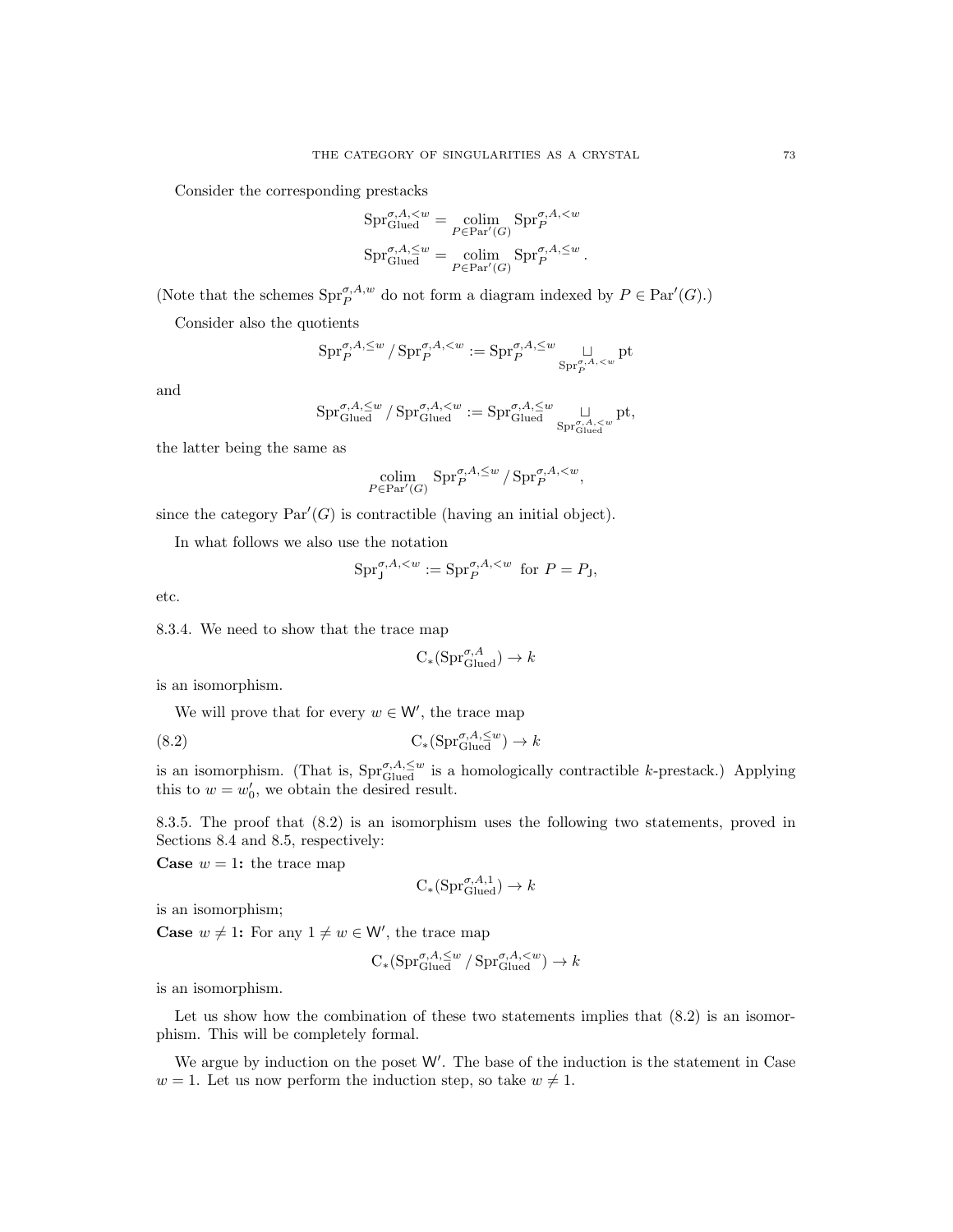We have a push-out square of prestacks



and hence a cofiber square in Vect:

$$
C_*(\mathrm{Spr}_{\mathrm{Glued}}^{\sigma,A,\leq w}) \longrightarrow C_*(\mathrm{Spr}_{\mathrm{Glued}}^{\sigma,A,\leq w}/\mathrm{Spr}_{\mathrm{Glued}}^{\sigma,A,\leq w})
$$
  

$$
\uparrow
$$
  

$$
C_*(\mathrm{Spr}_{\mathrm{Glued}}^{\sigma,A,\leq w}) \longrightarrow C_*(\mathrm{pt}) \simeq k.
$$

Taking into account the statement in Case  $w \neq 1$ , it suffices to show that the trace map

$$
C_*(\mathrm{Spr}_{\mathrm{Glued}}^{\sigma,A,
$$

is an isomorphism. This is done below.

8.3.6. Consider the prestack

$$
\operatornamewithlimits{colim}_{w_1
$$

We have an isomorphism

$$
\underset{w_1 < w}{\text{colim}} \text{Spr}_{\text{Glued}}^{\sigma, A, \leq w_1} \to \text{Spr}_{\text{Glued}}^{\sigma, A, \leq w},
$$

and hence an isomorphism

$$
\mathrm{C}_* \left( \underset{w_1 < w}{\text{colim }} \mathrm{Spr}_{\mathrm{Glued}}^{\sigma, A, \leq w_1} \right) \to \mathrm{C}_* ( \mathrm{Spr}_{\mathrm{Glued}}^{\sigma, A, \leq w} ).
$$

Hence, it remains to show that the trace map

$$
C_*\left(\underset{w_1 < w}{\text{colim}} \mathrm{Spr}_{\text{Glued}}^{\sigma, A, \leq w_1}\right) \to k
$$

is an isomorphism. We have

$$
C_*\left(\underset{w_1 < w}{\text{colim}} \ \text{Spr}_{\text{Glued}}^{\sigma, A, \leq w_1}\right) \simeq \underset{w_1 < w}{\text{colim}} \ C_*\left(\text{Spr}_{\text{Glued}}^{\sigma, A, \leq w_1}\right).
$$

Now, by the induction hypothesis, for every  $w_1 < w$ , the trace map

$$
C_*(\mathrm{Spr}_{\mathrm{Glued}}^{\sigma,A,\leq w_1}) \to k
$$

is an isomorphism. Hence, the assertion follows from the fact that the index category, i.e.,  $w_1$ with  $w_1 < w$ , is contractible (it contains an initial element  $w_1 = 1$ ).

### 8.4. Verifying Case  $w = 1$ .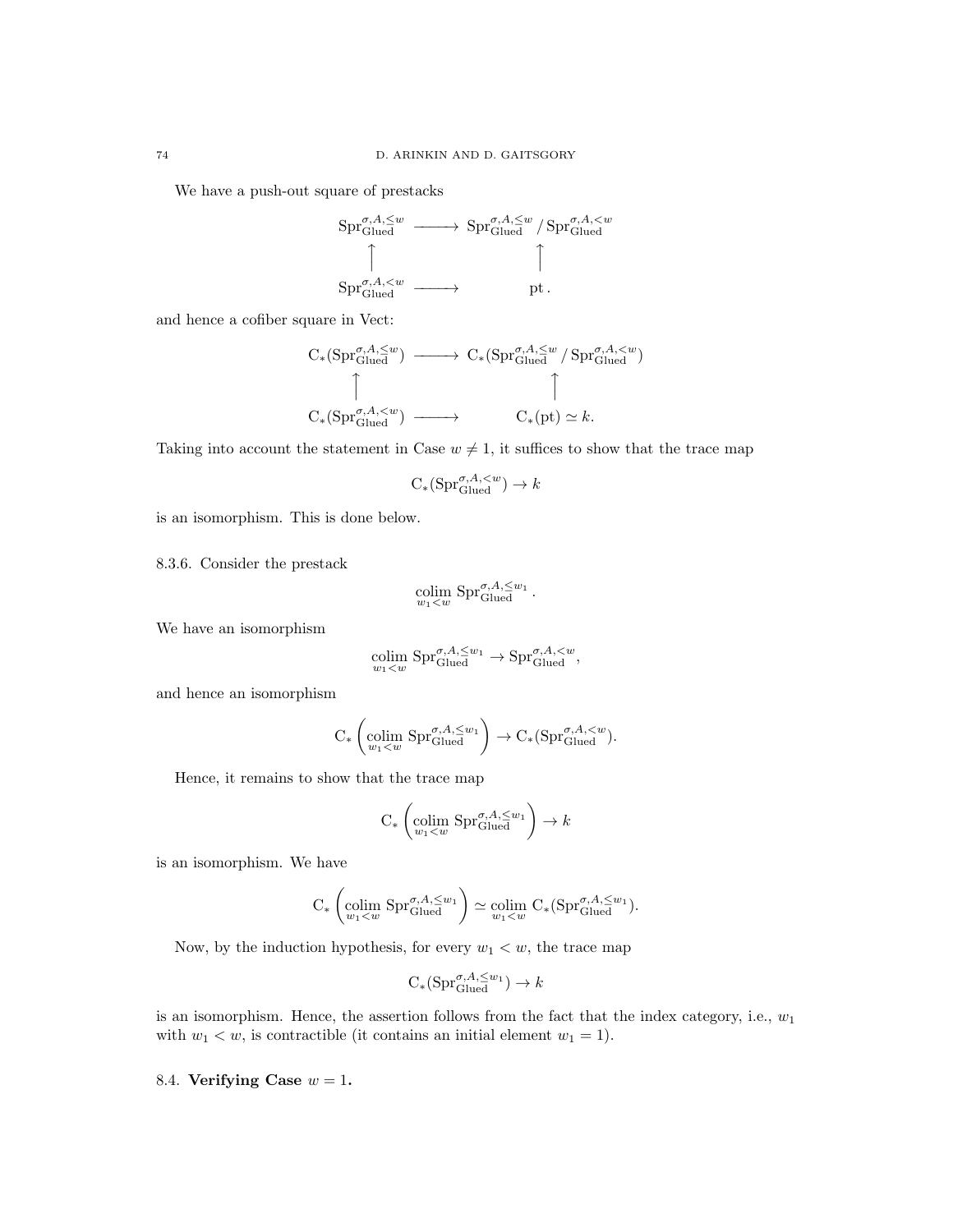8.4.1. Let us show that the prestack  $\text{Spr}_{\text{Glued}}^{\sigma,A,1}$  itself is isomorphic to pt. By definition,

$$
\mathrm{Spr}_{\mathrm{Glued}}^{\sigma,A,1}=\operatornamewithlimits{colim}_{\mathsf J\in\mathrm{Par}'(G)}\mathrm{Spr}_{\mathsf J}^{\sigma,A,1}
$$

.

Let  $M_0$  denote the Levi quotient of  $P_0$ . Let  $\text{Par}(M_0)$  be the poset of all standard parabolics of  $M_0$ . We identify  $\text{Par}(M_0)$  with the poset of all subsets of  $J_0$  (including  $J_0$  itself).

The inclusion

(8.3)  $\text{Par}(M_0) \hookrightarrow \text{Par}'(G)$ 

admits a right adjoint, given by

 $J \mapsto J \cap J_0$ .

Note now that for any  $J \subset S$ , the map

$$
\mathrm{Fl}^1_{J\cap J_0}\to \mathrm{Fl}^1_J
$$

is an isomorphism. Indeed, this is a special case of Lemma 8.2.10(2). Therefore, the map

$$
\mathrm{Spr}^{\sigma,A,1}_{\mathsf{J} \cap \mathsf{J}_0} \to \mathrm{Spr}^{\sigma,A,1}_{\mathsf{J}}
$$

is an isomorphism as well.

8.4.2. We have the following general assertion:

Let I be an index category, and  $I' \stackrel{\phi}{\hookrightarrow} I$  a full subcategory such that the inclusion  $\phi$  admits a right adjoint, which we denote by  $\psi$ .

Let  $F: I \to \mathbf{D}$  be a functor with values in some  $\infty$ -category **D**. Assume that for every  $i \in I$ , the co-unit of the adjunction

$$
\phi \circ \psi(i) \to i
$$

induces an isomorphism

$$
\mathsf{F} \circ \phi \circ \psi(i) \to \mathsf{F}(i).
$$

**Lemma 8.4.3.** Under the above circumstances, the canonical map

$$
\operatornamewithlimits{colim}_{i'\in I'}\mathsf{F}\circ\phi\to\operatornamewithlimits{colim}_{i\in I}\mathsf{F}
$$

is an isomorphism.  $\Box$ 

8.4.4. Applying Lemma 8.4.3 to (8.3) and the functor

$$
\mathsf{J}\leadsto \mathrm{Spr}^{\sigma,A,1}_{\mathsf{J}},
$$

we see that  $\text{Spr}_{\text{Glued}}^{\sigma,A,1}$  is isomorphic to the prestack

(8.4) 
$$
\underset{\mathsf{J}\subset\mathsf{J}_0}{\text{colim}}\ \mathrm{Spr}_{\mathsf{J}}^{\sigma,A,1}
$$

Now, the index category of subsets of  $J_0$  has a final object (namely,  $J = J_0$ ), and  $\text{Spr}_{J_0}^{\sigma, A, 1} = \text{ pt.}$ Hence, the colimit in (8.4) is isomorphic to pt.

.

8.5. Verifying Case  $w \neq 1$ .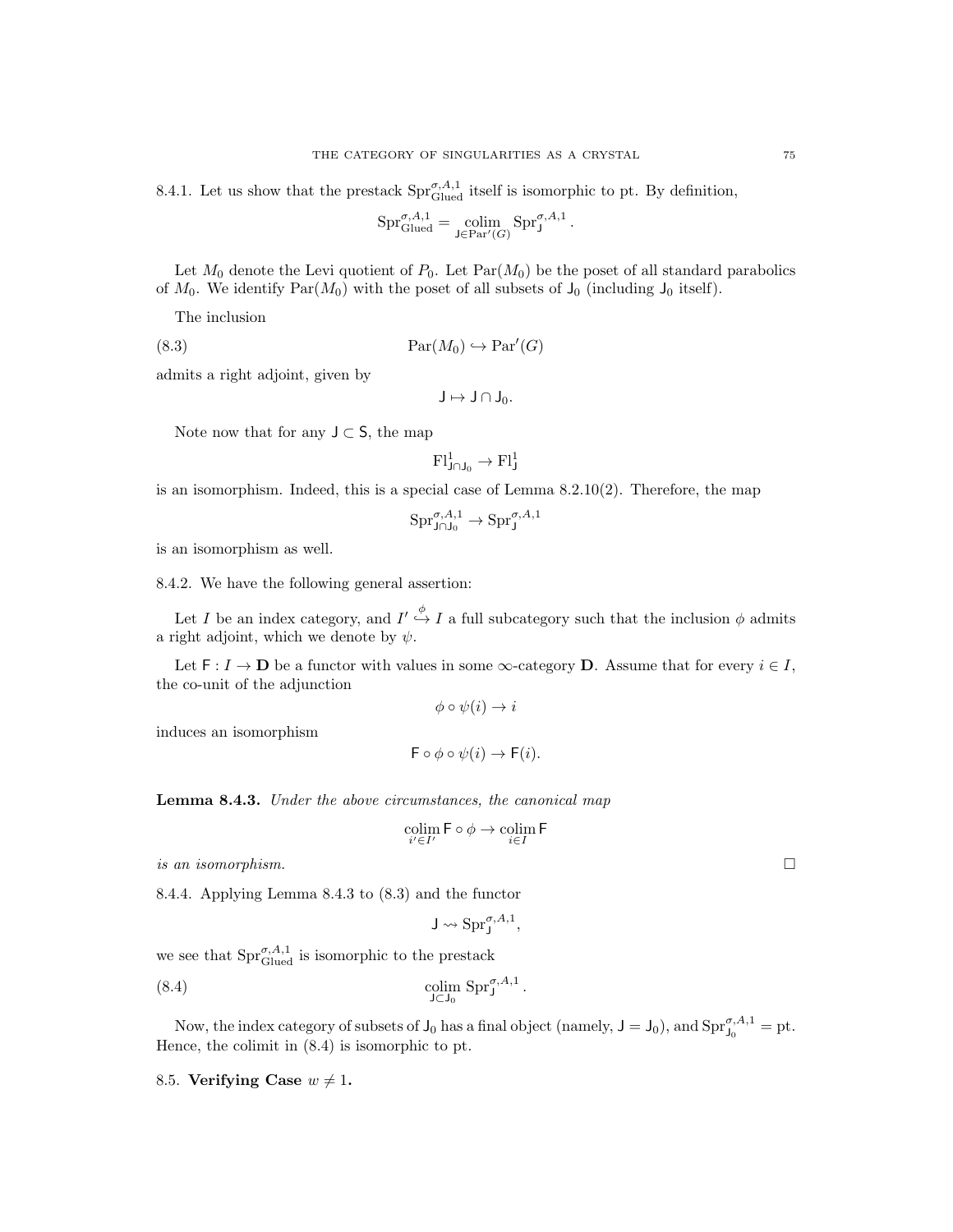8.5.1. We need to show that for  $w \neq 1$ , the trace map

(8.5) 
$$
\underset{P \in \text{Par}'(G)}{\text{colim}} \mathcal{C}_*(\text{Spr}^{\sigma, A, \leq w} / \text{Spr}^{\sigma, A, \leq w}) \to k
$$

is an isomorphism. Consider the case of  $w \neq w'_0$  first.

Put

$$
\operatorname{Par}'_w(G) := \{ \mathsf{J} \in \operatorname{Par}'(G) \, | \, \mathsf{J} \subset \mathsf{S}_w^0 \cup \mathsf{S}_w^- \} \subset \operatorname{Par}'(G).
$$

Recall (see Sect. 8.2.2) that  $J \subset S_w^0 \cup S_w^-$  means that for every simple root  $\alpha \in J$ ,  $w(\alpha)$  is either negative, or a root of  $R_0$ .

8.5.2. We claim that the inclusion  $Par_w'(G) \hookrightarrow Par'(G)$  satisfies the conditions of Lemma 8.4.3 for the functor

$$
J \mapsto C_*(\mathrm{Spr}^{\sigma,A,\leq w}_J/\mathrm{Spr}^{\sigma,A,
$$

Indeed, note that the inclusion  $\text{Par}'_w(G) \hookrightarrow \text{Par}'(G)$  admits a right adjoint given by

$$
\mathsf{J} \mapsto \tilde{\mathsf{J}} := \mathsf{J} \setminus \mathsf{S}_w^+.
$$

Now, we claim that for  $J$  and  $J$  as above, the map

$$
\text{Spr}_{\tilde{\mathbf{J}}}^{\sigma,A,\leq w}/\text{Spr}_{\tilde{\mathbf{J}}}^{\sigma,A,
$$

induces an isomorphism on homology.

This follows by Lemma 8.2.10(2) from the following general assertion:

**Lemma 8.5.3.** Let  $f: Y_1 \to Y_2$  be a proper map between schemes. Let  $Y'_i \subset Y_i$  for  $i = 1, 2$ be closed subschemes such that  $f(Y'_1) \subset Y'_2$ , and f induces an isomorphism  $Y_1 \setminus Y'_1 \to Y_2 \setminus Y'_2$ . Then the induced map

$$
\mathrm C_*(Y_1 \underset{Y_1'}{\sqcup} \mathrm{pt}) \to \mathrm C_*(Y_2 \underset{Y_2'}{\sqcup} \mathrm{pt})
$$

is an isomorphism.

Proof. It is enough to show that the map

$$
Cone (C_*(Y'_1) \to C_*(Y_1)) \to Cone (C_*(Y'_2) \to C_*(Y_2)),
$$

defined by  $f$ , is an isomorphism.

Let  $\iota_i$  (resp.  $j_i$ ) denote the closed embedding  $Y_i' \hookrightarrow Y_i$  (resp. the open embedding  $(Y_i \ Y_i') \hookrightarrow$  $Y_i$ ). From the excision exact triangle

$$
(\iota_i)_{\mathrm{dR},*}(\omega_{Y'_i}) \to \omega_{Y_i} \to (j_i)_{\mathrm{dR},*}(\omega_{Y_i \setminus Y'_i})
$$

we obtain an isomorphism

$$
Cone(C_*(Y'_i) \to C_*(Y_i)) \simeq (p_{Y_i})_{dR, !}((j_i)_{dR, *}(\omega_{Y_i \setminus Y'_i})),
$$

where  $p_{Y_i}: Y_i \to \text{pt}$  is the projection to the point.

Now, the fact that  $f$  is proper and the assumption of the lemma imply that

$$
f_{\mathrm{dR},!}((j_1)_{\mathrm{dR},*}(\omega_{Y_1\setminus Y_1})) \simeq (j_2)_{\mathrm{dR},*}(\omega_{Y_2\setminus Y_2}),
$$

implying the desired isomorphism.

Remark 8.5.4. The above argument involves the excision exact triangle. For this reason, it does not imply that the prestack  $\text{Spr}_{J}^{\sigma, A, \leq w} / \text{Spr}_{J}^{\sigma, A, \leq w}$  itself is isomorphic to pt (and we do not know whether this is true).

 $\Box$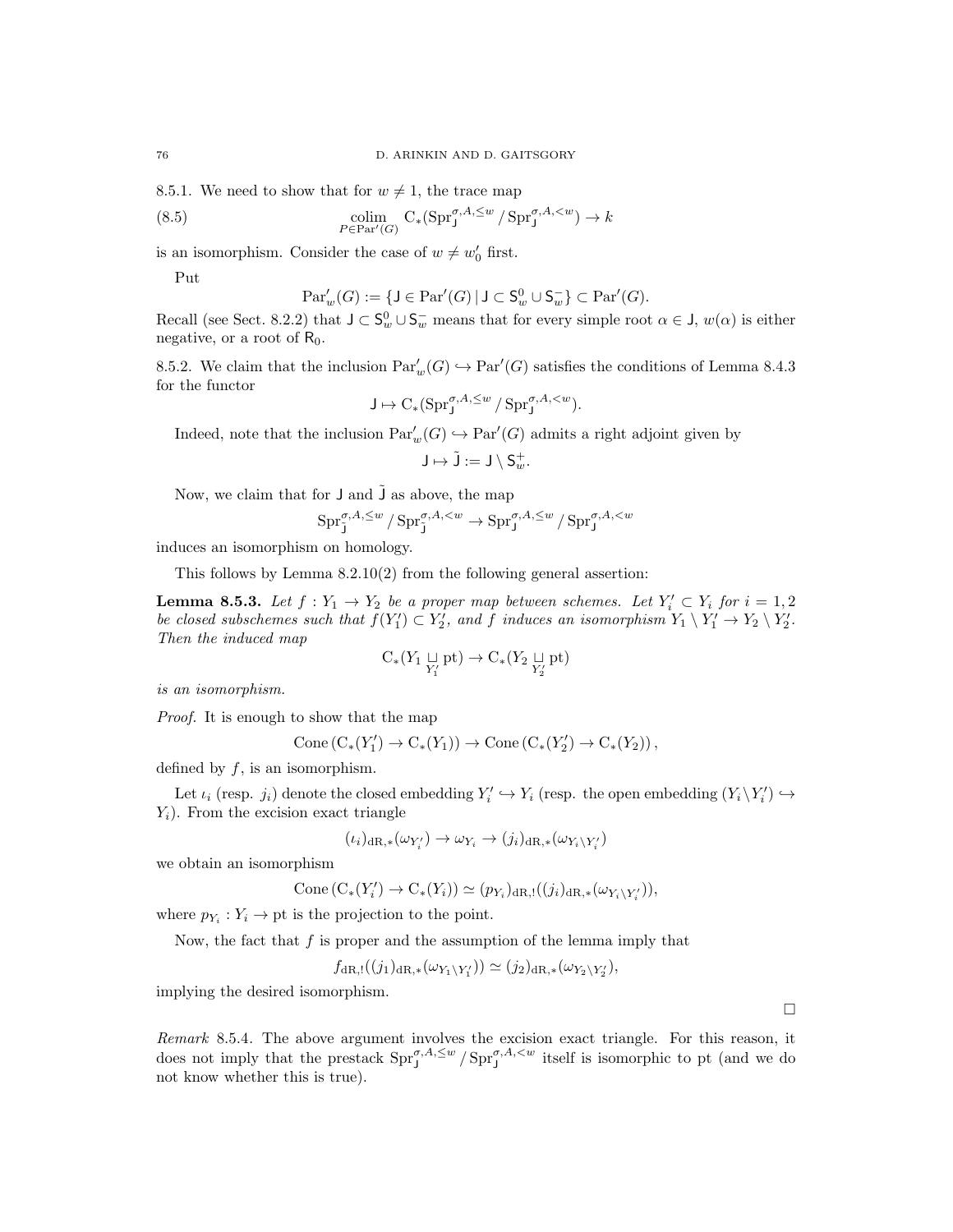8.5.5. Thus, by Lemma 8.4.3, the colimit in (8.5) is isomorphic to the colimit

$$
\operatorname*{colim}_{P \in \operatorname{Par}'_w(G)} \operatorname{C}_*(\operatorname{Spr}^{\sigma,A,\leq w}_J/\operatorname{Spr}^{\sigma,A,
$$

and it suffices to show that the trace map from the latter to  $k$  is an isomorphism. Let us show that the prestack

(8.6) 
$$
\underset{P \in \text{Par}'_w(G)}{\text{colim}} \text{Spr}^{\sigma, A, \leq w}_{\mathbf{J}} / \text{Spr}^{\sigma, A, \leq w}_{\mathbf{J}}
$$

itself is isomorphic to pt.

By the assumption that  $w \neq w'_0$  and Corollary 8.2.4, the poset  $Par_w'(G)$  contains a maximal element, namely,  $J = S_w^- \cup S_w^0$ . Hence, the colimit (8.6) is isomorphic to

$$
\mathrm{Spr}^{\sigma,A,\leq w}_{\mathsf{S}_{w}^{-}\cup\mathsf{S}_{w}^{0}}/\mathrm{Spr}^{\sigma,A,
$$

Now, by the assumption that  $w \neq 1$  and Lemma 8.2.10(1), we have

$$
\mathrm{Spr}^{\sigma,A,\leq w}_{\mathsf{S}_w^-\cup \mathsf{S}_w^0}=\mathrm{Spr}^{\sigma,A,
$$

and so

$$
\mathrm{Spr}^{\sigma,A,\leq w}_{\mathsf{S}_w^{-}\cup \mathsf{S}_w^0}/\mathrm{Spr}^{\sigma,A,
$$

8.5.6. Finally, we consider the case of  $w = w'_0$ . We claim that in this case the prestack

$$
\operatornamewithlimits{colim}_{P \in \operatorname{Par}'(G)} \operatorname{Spr}^{\sigma, A, \leq w_0'}_{{\bf J}} / \operatorname{Spr}^{\sigma, A, < w_0'}_{{\bf J}}
$$

is isomorphic to pt. In fact, we claim that for every J, we have

$$
\text{Spr}^{\sigma, A, w_0'}_{\mathtt{J}} = \emptyset,
$$

and so

$$
\text{Spr}^{\sigma, A, \leq w_0'}_J / \text{Spr}^{\sigma, A, < w_0'}_J \simeq \text{pt}.
$$

Indeed, the fact that  $\text{Spr}_{\text{J}}^{\sigma, A, w_0'}$  is empty follows from Lemma 8.2.6 and the fact that A is a horizontal section of  $\mathfrak{u}(P_0)_{\sigma}$ , while  $A \neq 0$  by assumption.

#### 9. A proof via the Grothendieck-Springer correspondence

In this section we give an alternative proof of Theorem 7.2.5 in the special case of the trivial local system  $\sigma$ .

## 9.1. Making the nilpotent vary.

9.1.1. As was mentioned above, in this section the local system is trivial. Hence, we can think of A as a nilpotent element of the Lie algebra  $\mathfrak{g}$ , and  $\text{Spr}_{P}^{\sigma, A}$  is thus the usual parabolic Springer fiber

$$
\operatorname{Spr}_P^A := \{ P' \in \operatorname{Fl}_P \mid A \in \mathfrak{p}' \}.
$$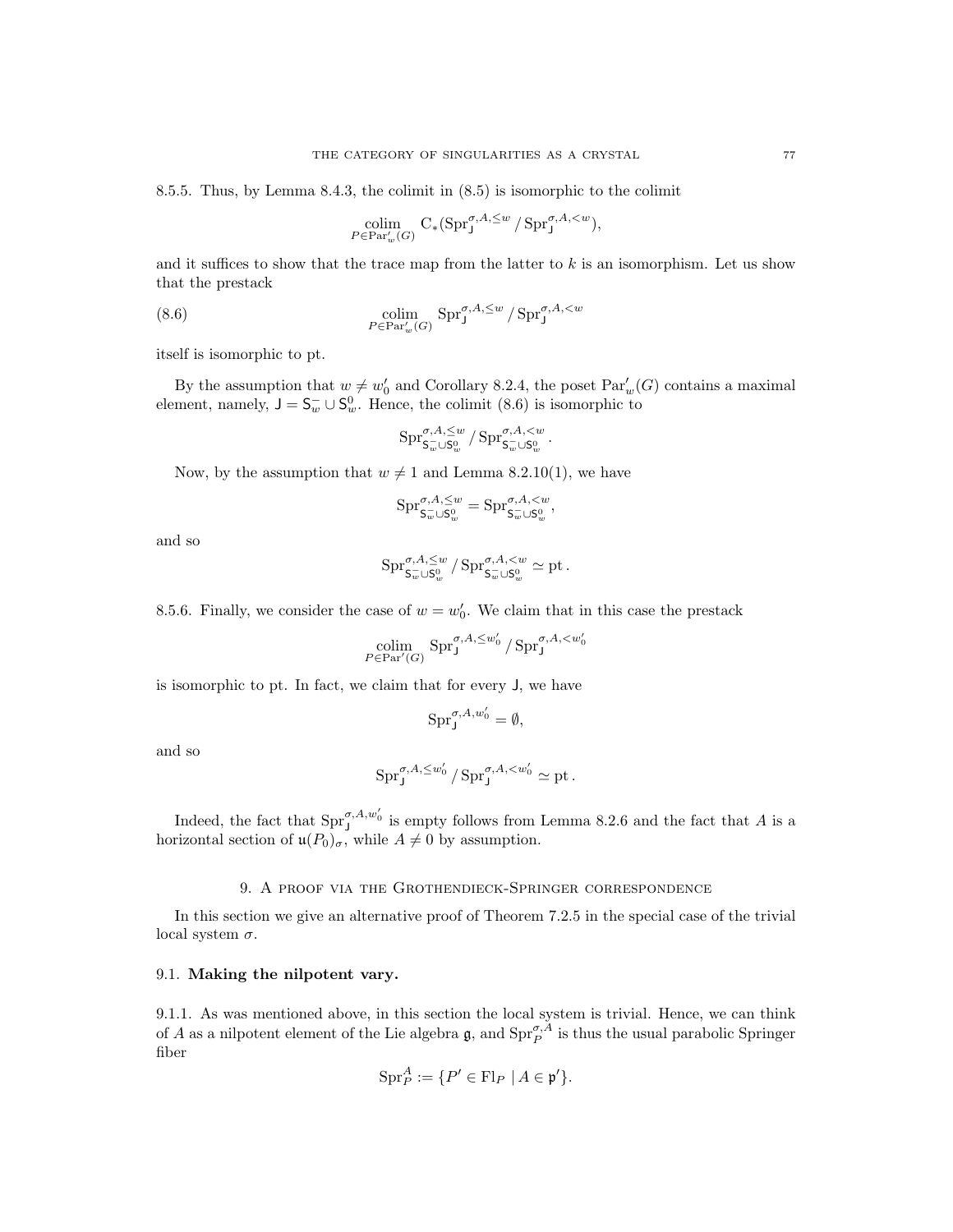9.1.2. For an element  $P \in \text{Par}(G)$ , let

$$
\widetilde{\mathfrak{g}}_P := \{ (x, P') \in \mathfrak{g} \times \mathrm{Fl}_P \mid x \in \mathfrak{p}' \} \subset \mathfrak{g} \times \mathrm{Fl}_P
$$

be the parabolic Grothendieck-Springer variety. Denote by  $\pi_P$  the tautological projection  $\tilde{\mathfrak{g}}_P \to$ g, and put

$$
\mathcal{S}_P := (\pi_P)_{\mathrm{dR},!}(\omega_{\mathrm{Fl}_P}) \in \mathrm{D}\text{-}\mathrm{mod}(\mathfrak{g}).
$$

The assignment

 $P \rightsquigarrow S_P$ 

is a functor  $\text{Par}(G) \to \text{D-mod}(\mathfrak{g})$ . Consider the colimit

$$
\mathcal{S}_{\text{Glued}} := \underset{P \in \text{Par}'(G)}{\text{colim}} \mathcal{S}_P \in \text{D-mod}(\mathfrak{g}).
$$

9.1.3. Let  $\text{Nilp}_{\mathfrak{g}} \xrightarrow{i} \mathfrak{g}$  be the subvariety of nilpotent elements. Consider the object

 $i^!(\mathcal{S}_{\text{Glued}}) \in D\text{-mod}(\text{Nilp}_\mathfrak{g}).$ 

By construction, the assertion of Theorem 7.2.5 is equivalent to the following:

Proposition 9.1.4. The trace map

 $i^!(\mathcal{S}_{\rm Glued}) \to \omega_{\rm Nilp}_\mathfrak{g}$ 

is an isomorphism away from  $0 \in \text{Nilp}_{\mathfrak{g}}$ .

9.2. Interpretaion via the Springer theory. In this subsection we recall some basic facts about the Springer theory.

9.2.1. Put

 $S := S_B$ .

It is well known that  $S[-\dim(\mathfrak{g})]$  lies in the heart of the t-structure (note that the usual t-structure for D-modules corresponds to the perverse t-structure under the Riemann-Hilbert correspondence), and that it carries a canonically defined action of W.

Here are some well-known facts regarding S:

# Lemma 9.2.2.

(a) The trace map  $S \to \omega_{\mathfrak{g}}$  induces an isomorphism coinv $(W, S) \to \omega_{\mathfrak{g}}$ . Here coinv $(W, S)$  is the D-module of coinvariants of the action of W on S.

(b) Let anti-inv $(W, \mathcal{S})$  be the sign isotopic component in S. Then the *!-restriction* of anti-inv $(W, \mathcal{S})$  to Nilp<sub>g</sub> vanishes outside of  $0 \in \text{Nilp}_{\mathfrak{g}}$ .

(c) For a parabolic  $P = P_J$ , we have  $S_P \simeq \text{coinv}(W_J, S)$ , and for  $J_1 \subset J_2$  the natural map  $S_{P_1} \to S_{P_2}$  is induced by the inclusion  $\mathsf{W}_{\mathsf{J}_1} \subset \mathsf{W}_{\mathsf{J}_2}$ .

9.2.3. In view of the above lemma, Proposition 9.1.4 follows from the next more precise result:

**Proposition 9.2.4.** There exists a canonical isomorphism in  $D$ -mod( $Nilp_{\mathfrak{g}}$ ):

 $\mathcal{S}_{\text{Glued}} \simeq \text{coinv}(W, \mathcal{S}) \oplus \text{anti-inv}(W, \mathcal{S})[\text{rk}(\mathfrak{g})-1].$ 

9.3. Proof of Proposition 9.2.4.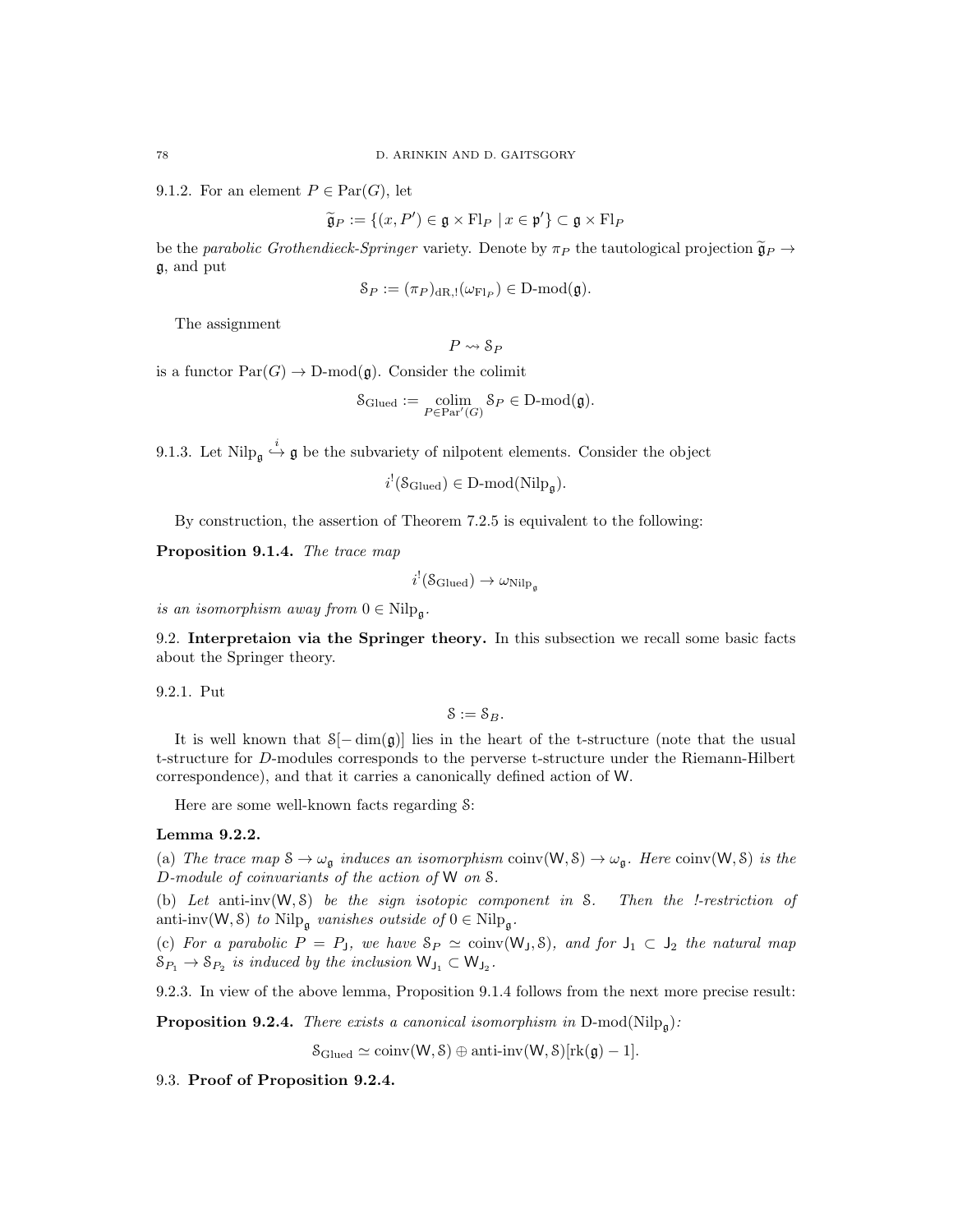9.3.1. In view of Lemma 9.2.2(c), the object  $S_{\text{Glued}}$  has the form

$$
\mathsf{M} \underset{k[W]}{\otimes} \mathsf{S},
$$

for  $M \in \text{Rep}(W)$  equal to

$$
\operatornamewithlimits{colim}_{\mathsf J\in\operatorname{Par}'(G)} k[\mathsf W]\underset{k[\mathsf W_J]}{\otimes} k.
$$

Thus, it remains to show that

(9.1) M  $\simeq k \oplus \text{sign}[\text{rk}(\mathfrak{g}) - 1],$ 

viewed as representations of W.

9.3.2. Instead of proving the isomorphism (9.1) directly, let us provide a more elegant geometric argument.

Consider the diagram of finite sets equipped with an action of W:

$$
J\mapsto W/W_J.
$$

Consider the homotopy type

$$
\mathsf{W}_{\mathrm{Glued}} := \underset{\mathsf{J} \in \mathrm{Par}'(G)}{\mathrm{colim}} \mathsf{W}/\mathsf{W}_{\mathsf{J}}.
$$

We have:

$$
M = C_{*}(W_{\rm Glued}).
$$

9.3.3. We claim that the geometric realization of WGlued is W-equivariantly homotopy equivalent to a  $(rk(\mathfrak{g})-1)$ -dimensional sphere in the Euclidean space

$$
\mathfrak{t}_\mathbb{R}:=\Lambda\underset{\mathbb{Z}}{\otimes}\mathbb{R}.
$$

Indeed, fix a generic point  $\gamma \in \mathfrak{t}_{\mathbb{R}}$ , and let  $B_{\gamma}$  be the convex hull of the orbit W $\gamma$ . For each  $j = 0, \ldots, \text{rk}(\mathfrak{g})$ , the j-faces of the polytope  $\mathsf{B}_{\gamma}$  are indexed by the union

$$
\coprod_{|J|=j} W/W_J.
$$

From this, we obtain a W-equivariant homotopy equivalence between  $B_{\gamma}$  and the geometric realization of

$$
\operatornamewithlimits{colim}_{\mathsf J\in\operatorname{Par}(G)}\mathsf W/\mathsf W_{\mathsf J},
$$

and also between the boundary  $\partial(\mathsf{B}_{\gamma})$  (which is homeomorphic to a sphere) and the geometric realization of  $W_{\text{Glued}}$ .

The sign representation  $W \rightarrow {\pm 1}$  identifies with the action of W on the torsor of orientations of  $t_{\mathbb{R}}$ , and hence also on the torsor of orientations of  $\partial(\mathsf{B}_{\gamma})$ .

This implies the desired formula for  $C_*(W_{\text{Glued}})$ .